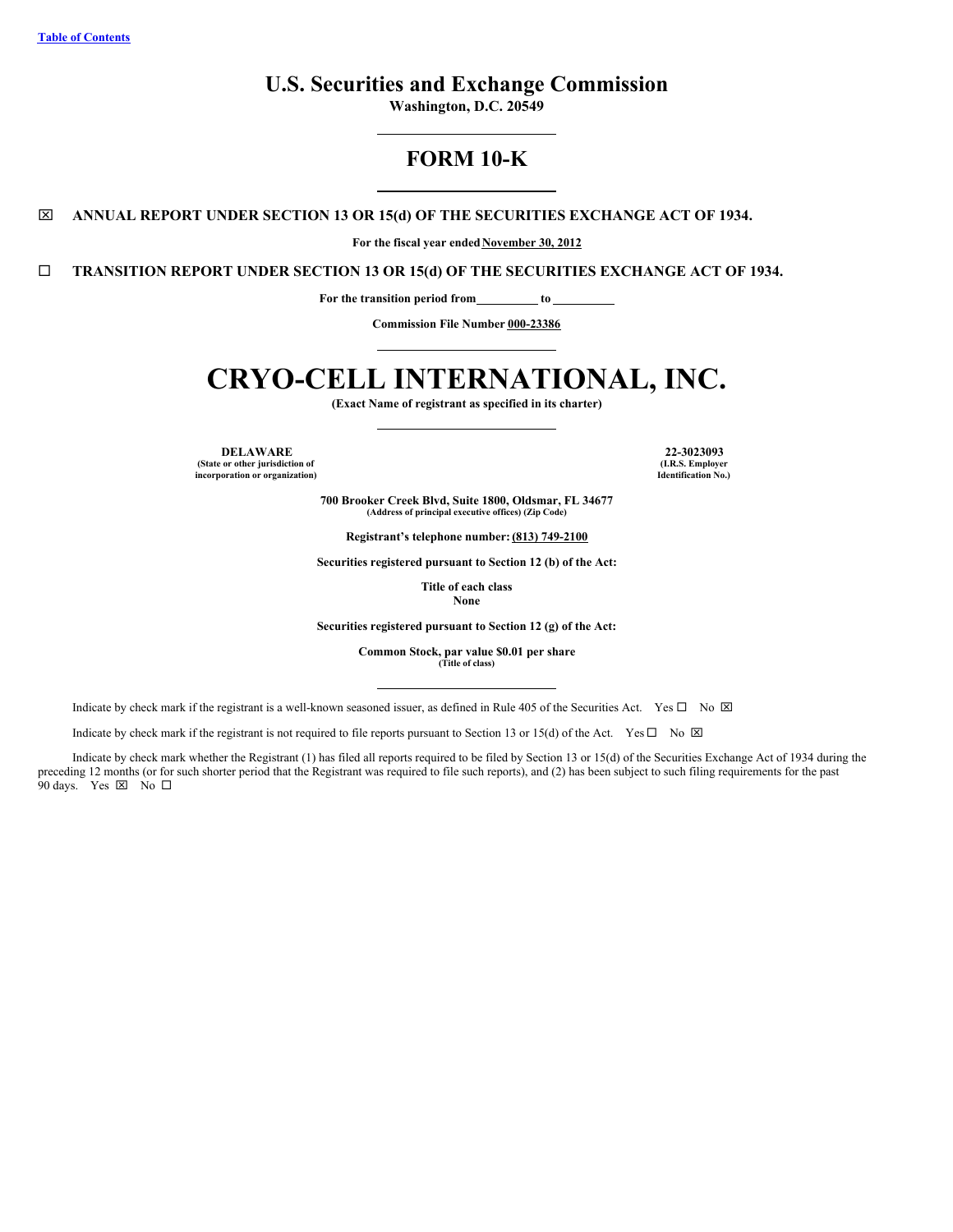# **Table of [Contents](#page-2-0)**

Indicate by check mark whether the registrant has submitted electronically and posted on its corporate Web site, if any, every Interactive Data File required to be submitted and posted pursuant to Rule 405 of Regulation S-T during the preceding 12 months (or for such shorter period that the registrant was required to submit and post such files). Yes  $\overline{\boxtimes}$  No  $\Box$ 

Indicate by check mark if disclosure of delinquent filers pursuant to Item 405 of Regulation S-K is not contained herein, and will not be contained, to the best of the Registrant's knowledge, in definitive proxy or information statements incorporated by reference in Part III of this Form 10-K or any amendment to this Form 10-K.  $\Box$ 

Indicate by check mark whether the registrant is a large accelerated filer, an accelerated filer, or a non-accelerated filer or a smaller reporting company. See definition of "large accelerated filer", "accelerated filer" and "smaller reporting company" in Rule 12b-2 of the Exchange Act. (Check one):

Large accelerated filer  $\Box$ Non-accelerated filer □ (Do not check if a smaller reporting company) Smaller reporting company × Smaller reporting company × XI

Indicate by check mark whether the registrant is a shell company (as defined in Rule 12b-2 of the Securities Exchange Act of 1934). Yes  $\square$  No  $\boxtimes$ 

The aggregate market value of the Registrant's Common Stock held by non-affiliates of the Registrant is computed by reference to the price at which the common stock was last sold as of the last business day of the Registrant's most recently completed second fiscal quarter was \$20,763,953.

State the number of shares outstanding of each of the Registrant's classes of common stock, as of the latest practicable date. As of February 15, 2013, 11,860,040 shares of \$0.01 par value common stock were issued and 10,984,880 were outstanding.

# **DOCUMENTS INCORPORATED BY REFERENCE**

None.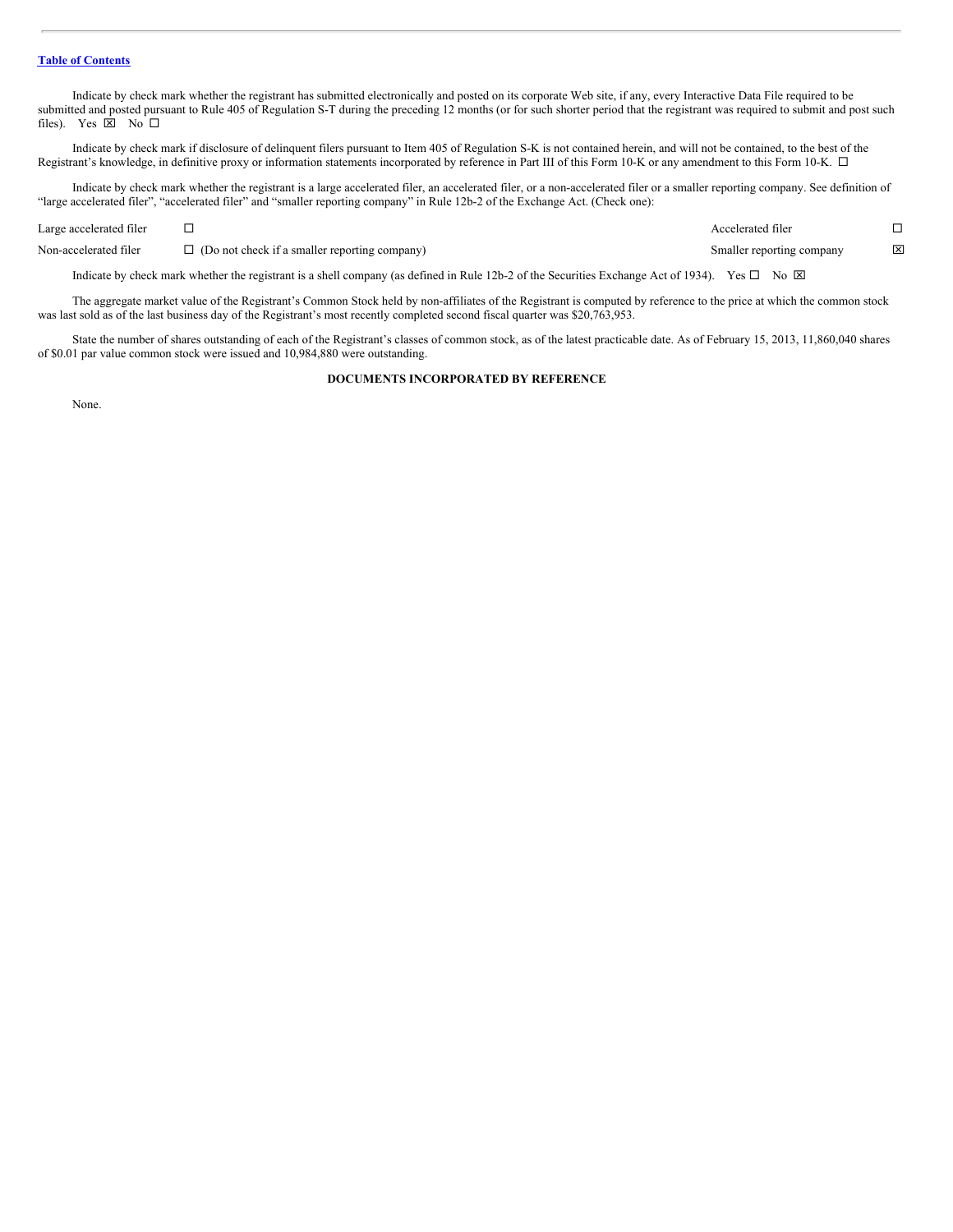# <span id="page-2-0"></span>**TABLE OF CONTENTS**

|                     | <b>PARTI</b>                                                                                                                        | Page     |
|---------------------|-------------------------------------------------------------------------------------------------------------------------------------|----------|
|                     | <b>FORWARD LOOKING STATEMENTS</b>                                                                                                   |          |
| ITEM 1.<br>ITEM 1A. | <b>BUSINESS</b><br><b>RISK FACTORS</b>                                                                                              | 4<br>16  |
| ITEM 1B.            | <b>UNRESOLVED STAFF COMMENTS</b>                                                                                                    | 24       |
| ITEM 2.             | <b>PROPERTIES</b>                                                                                                                   | 24       |
| ITEM 3.             | <b>LEGAL PROCEEDINGS</b>                                                                                                            | 24       |
| ITEM 4.             | <b>MINE SAFETY DISCLOSURES</b>                                                                                                      | 25       |
|                     | <b>PART II</b>                                                                                                                      |          |
| ITEM 5.             | MARKET FOR THE REGISTRANT'S COMMON EQUITY, RELATED STOCKHOLDER MATTERS AND ISSUER PURCHASES OF EQUITY                               |          |
|                     | <b>SECURITIES</b>                                                                                                                   | 26       |
| ITEM 6.             | <b>SELECTED FINANCIAL DATA</b>                                                                                                      | 27       |
| ITEM 7.             | MANAGEMENT'S DISCUSSION AND ANALYSIS OF FINANCIAL CONDITION AND RESULTS OF OPERATIONS                                               | 27       |
| ITEM 7A.            | <b>OUANTITATIVE AND OUALITATIVE DISCLOSURES ABOUT MARKET RISK</b>                                                                   | 38<br>38 |
| ITEM 8.<br>ITEM 9.  | FINANCIAL STATEMENTS AND SUPPLEMENTARY DATA<br>CHANGES IN AND DISAGREEMENTS WITH ACCOUNTANTS ON ACCOUNTING AND FINANCIAL DISCLOSURE | 73       |
| ITEM 9A.            | <b>CONTROLS AND PROCEDURES</b>                                                                                                      | 73       |
| ITEM 9B.            | <b>OTHER INFORMATION</b>                                                                                                            | 74       |
|                     |                                                                                                                                     |          |
|                     | <b>PART III</b>                                                                                                                     |          |
| ITEM 10.            | DIRECTORS. EXECUTIVE OFFICERS AND CORPORATE GOVERNANCE                                                                              | 74       |
| ITEM 11.            | <b>EXECUTIVE COMPENSATION</b>                                                                                                       | 77       |
| ITEM 12.            | SECURITY OWNERSHIP OF CERTAIN BENEFICIAL OWNERS AND MANAGEMENT AND RELATED STOCKHOLDER MATTERS                                      | 84       |
| ITEM 13.            | CERTAIN RELATIONSHIPS AND RELATED TRANSACTIONS, AND DIRECTOR INDEPENDENCE                                                           | 86<br>87 |
| ITEM 14.            | PRINCIPAL ACCOUNTANT FEES AND SERVICES                                                                                              |          |
|                     | <b>PART IV</b>                                                                                                                      |          |
| ITEM 15.            | <b>EXHIBITS AND FINANCIAL STATEMENT SCHEDULES</b>                                                                                   | 89       |
|                     | <b>SIGNATURES</b>                                                                                                                   | 90       |
|                     |                                                                                                                                     |          |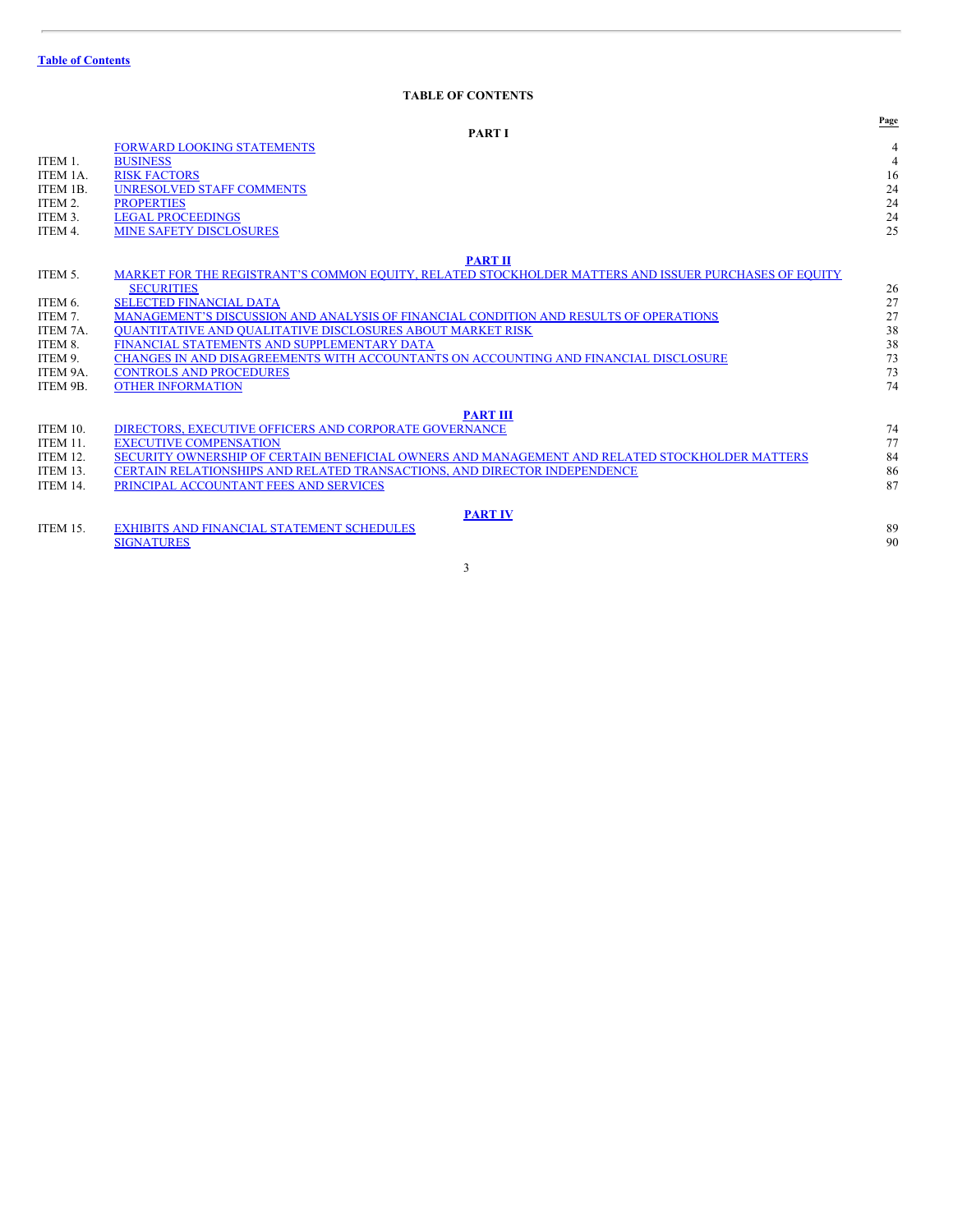#### <span id="page-3-0"></span>**Forward-Looking Statements**

This Form 10-K, press releases and certain information provided periodically in writing or orally by the Company's officers or its agents may contain statements which constitute "forward-looking statements" within the meaning of Section 27A of the Securities Act of 1933, as amended, and Section 21E of the Securities Exchange Act of 1934, as amended. The terms "Cryo-Cell International, Inc.," "Cryo-Cell" "Company," "we," "our" and "us" refer to Cryo-Cell International, Inc. The words "expect," "believe," "goal," "plan," "intend," "estimate" and similar expressions and variations thereof, if used, are intended to specifically identify forward-looking statements. Those statements appear in a number of places in this Form 10-K and in other places, and include statements regarding the intent, belief or current expectations of the Company, its directors or its officers with respect to, among other things, our future performance and operating results, our future operating plans, our liquidity and capital resources; and our legal proceedings. Investors and prospective investors are cautioned that any such forward-looking statements are not guarantees of future performance and involve risks and uncertainties, and that actual results may differ materially from those projected in the forward-looking statements as a result of various factors. The factors that might cause such differences include, among others, the factors discussed under Item 1A "Risk Factors" of this Form 10-K.

# <span id="page-3-1"></span>**ITEM 1. BUSINESS.**

# **Introduction**

Cryo-Cell International, Inc. ("the Company" or "Cryo-Cell") operates in one reportable segment and is principally engaged in cellular processing and cryogenic storage, with a current focus on the collection and preservation of umbilical cord blood stem cells for family use. The Company, in combination with its global affiliates, currently stores over 275,000 cord blood specimens worldwide for the exclusive benefit of newborn babies and possibly other members of their families. Founded in 1989, the Company was the world's first private cord blood bank to separate and store stem cells in 1992. All aspects of its U.S.-based business operations, including the processing and storage of specimens, are handled from its headquarters facility in Oldsmar, Florida. The specimens are stored in commercially available cryogenic storage units at this technologically and operationally advanced facility.

In recent years, utilizing its infrastructure, experience and resources derived from its umbilical cord blood stem cell business, the Company has expanded its research and development activities to develop technologies related to stem cells harvested from sources beyond umbilical cord blood stem cells. During 2007, much of the Company's research and development activities focused on the development of proprietary technology related to maternal placental stem cells (MPSCs). Also in 2006, the Company discovered technology related to menstrual stem cells. In November 2007, the Company announced the commercial launch of the menstrual stem cell service related to this patent-pending technology. The Company continues to focus on independently-funded research and development activities through research collaboration partners. The Company offers the menstrual stem cell service on a stand-alone basis. In 2010, the Company introduced the reproductive tissue storage service which includes storage of embryos, oocyctes and sperm, to the medical industry and their clients worldwide. During fiscal 2011 the Company introduced the advanced new cord tissue service, which stores a section of the umbilical cord tissue. The Company offers the cord tissue service in combination with the umbilical cord blood service. This service is growing; however, the umbilical cord blood service continues to be the Company's main focus.

The Company was incorporated on September 11, 1989 in the State of Delaware.

<sup>4</sup>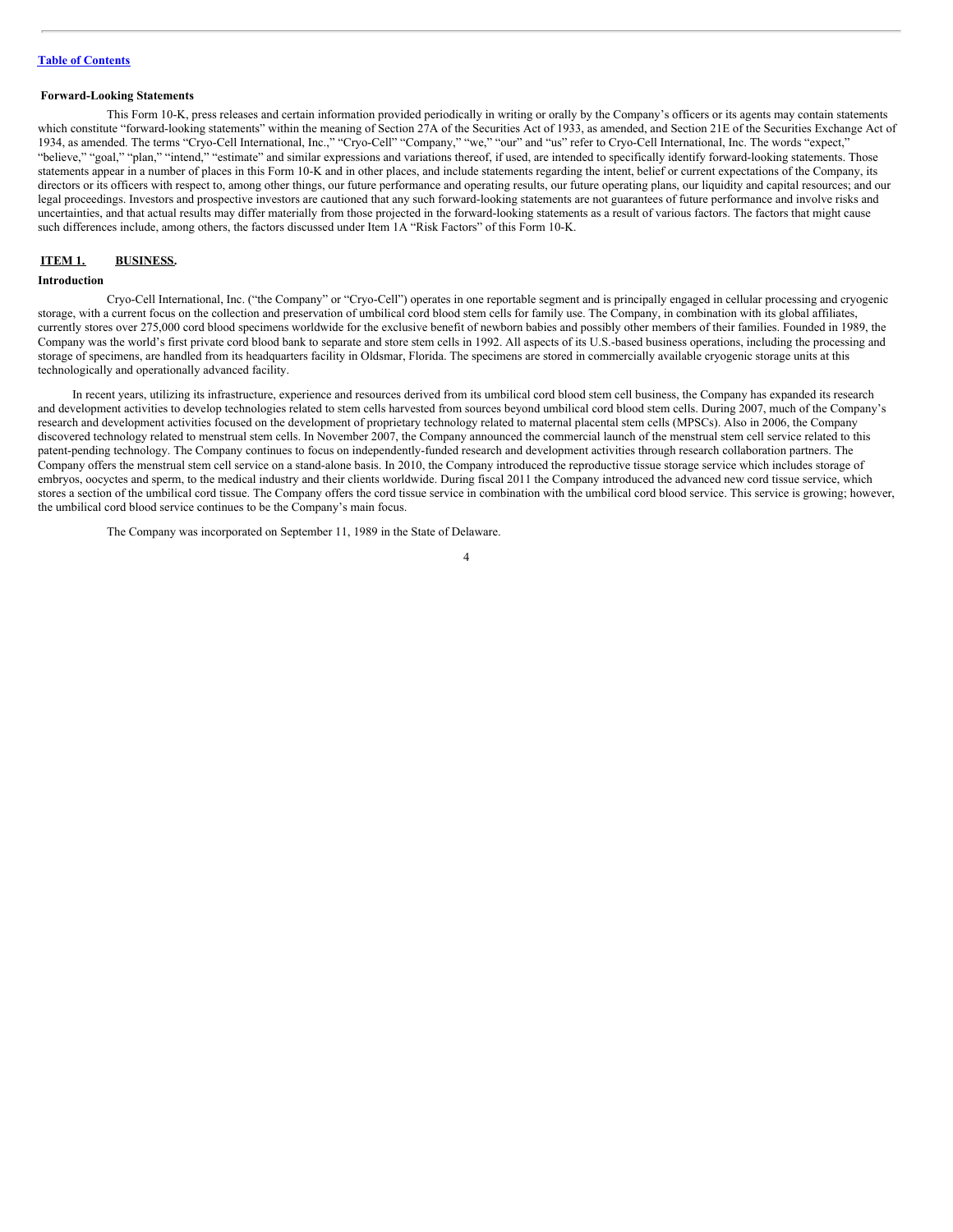# **Cord Blood Stem Cell Processing and Storage Business**

#### *Background of Business*

Nearly fifty years ago researchers discovered that cells could be cryopreserved at extremely low temperatures and all cellular activity would cease until the specimens were thawed. Historically, cryopreservation was required for organ transplants, blood banking and medical research. Today, cryopreservation of umbilical cord blood stem cells gives expectant parents the opportunity to potentially take advantage of evolving cellular therapies and other medical technologies.

Hematopoietic stem cells are the building blocks of our blood and immune systems. They form the white blood cells that fight infection, red blood cells that carry oxygen throughout the body and platelets that promote healing. Stem cells are found in bone marrow where they continue to generate cells throughout our lives. Stem cells can be stored in a cryogenic environment, and upon thawing, infused into a patient. They can be returned to the individual from whom they were taken (autologous) or donated to someone else (allogeneic). An individual's own bone marrow may be used for a transplant if the cancer has not entered the marrow system (metastasized). Otherwise, a marrow donor needs to be identified to provide the needed bone marrow. The availability of a marrow donor or matched stem cell specimen allows physicians to administer larger doses of chemotherapy or radiation in an effort to eradicate the disease. Stem cell therapies and transplants are used for both cancerous and non-cancerous diseases.

Stem cells are found in umbilical cord/placental blood ("cord blood stem cells") and can be collected and stored after a baby is born. Over 20,000 cord blood stem cell transplants have been performed to date. The Company believes that parents will want to save and store these cells for potential future use by their family, either for the donor or for another family member. Moreover, researchers believe they may be utilized in the future for treating diseases that currently have no cure.

The Company believes that the market for cord blood stem cell preservation is enhanced by global discussion on stem cell research developments and the current focus on reducing prohibitive health care costs. With the increasing costs of bone marrow matches and transplants, a newborn's umbilical cord blood cells can be stored as a precautionary measure. Medical technology is constantly evolving which may provide new uses for cryopreserved cord blood stem cells.

#### *Our Cord Blood Stem Cell Storage Services*

The Company enters into storage agreements with its clients under which the Company charges a fee for the processing and testing and first year of storage of the umbilical cord blood. Thereafter, the client is charged an annual fee to store the specimen, unless the client has entered into a 21-year pre-paid storage plan.

The Company's corporate headquarters are located in a nearly 18,000 square-foot state-of-the-art current Good Manufacturing Practice and Good Tissue Practice (cGMP/cGTP)-compliant facility. Food and Drug Administration ("FDA") 21 CFR Part 1271, effective in May 2005, requires human cellular and tissue-based products to be manufactured in compliance with good tissue practices (cGTPs). The Company's laboratory processing facility contains a Class 10,000 clean room and Class 100 environments for the processing of cord blood stem cells and other cellular tissues. In addition, the cellular products cryogenic storage area has been designed as a "bunker," with enhanced provisions for security, building fortification for environmental element protection and back-up systems for operational redundancies. The Company believes that it was the first private bank to process cord blood in a technologically and operationally advanced cGMP/cGTP-compliant facility. The Company's facility, which also currently houses the Company's clinical services, marketing and administrative operations, is designed to accommodate a broad range of events such as client tours and open houses, as well as educational workshops for clinicians and expectant parents.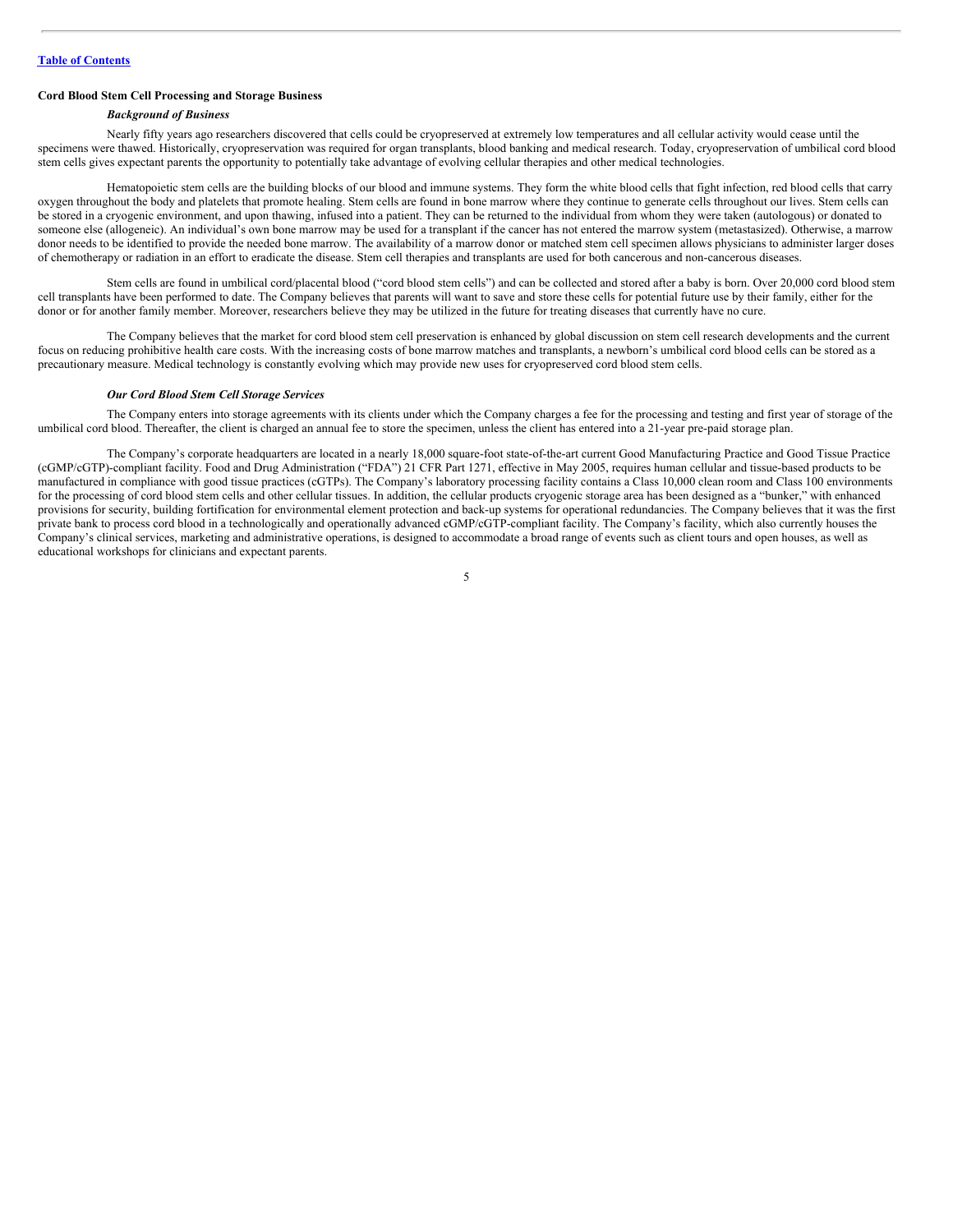#### *Competitive Advantages*

The Company believes that it provides several key advantages over its competitors, including:

- One of the largest and oldest private family cord blood banks, with an established client base exceeding 275,000 worldwide,
- Our status as a cGMP- and cGTP-compliant private cord blood bank with both International Organization for Standardization ("ISO") certification and AABB accreditation,
- a state-of-the-art laboratory processing facility,
- a safe, secure and monitored storage environment,
- since inception, 100% of the Company's specimens have been viable upon thaw,
- 7 day per week processing capability,
- a 24-hour, 7 day per week client support staff to assist clients and medical caregivers,
- high-value pricing,
- a payment warranty under which the Company agrees to pay \$50,000 (effective February 1, 2012 this payment was increased to \$75,000 for new clients) to its client if the umbilical cord blood product retrieved is used for a stem cell transplant for the donor or an immediate family member and fails to engraft, subject to various restrictions, and
- a \$10,000 Cryo-Cell Cares™ payment that provides families with a lump-sum payment to assist with personal living expenses in the event that their child's Cryo-Cell processed and stored cord blood specimen is utilized for bone marrow transplant.

#### **Menstrual Stem Cell Technology**

In November 2007, the Company announced its discovery of menstrual stem cell technology and its launch of the world's first-ever commercial service allowing women to store their own menstrual stem cells. Menstrual stem cells are highly proliferative stem cells found in the menstrual blood produced during a woman's period. The stem cells possess the unique ability to develop into various other types of healthy cells. During a woman's menstrual cycle, valuable stem cells are discarded in the menstrual blood. The Cryo-Cell Menstrual Stem Cell Service easily captures these self-renewing stem cells and then processes and cryopreserves them for emerging cellular therapies and the potential treatment of many life-threatening diseases. Menstrual stem cells have similar regenerative capabilities as stem cells from umbilical cord blood or bone marrow. The Cryo-Cell Menstrual Stem Cell Service offers any woman in her reproductive years the ability to store and preserve these cells for herself or potentially for use by a family member.

Menstrual stem cells are multipotent because they can differentiate into at least five known cell types. In addition, the stem cells in menstrual blood are highly proliferative – replicating every 24-36 hours. To date, these stem cells have been sub-cultured up to 47 times; umbilical cord blood stem cells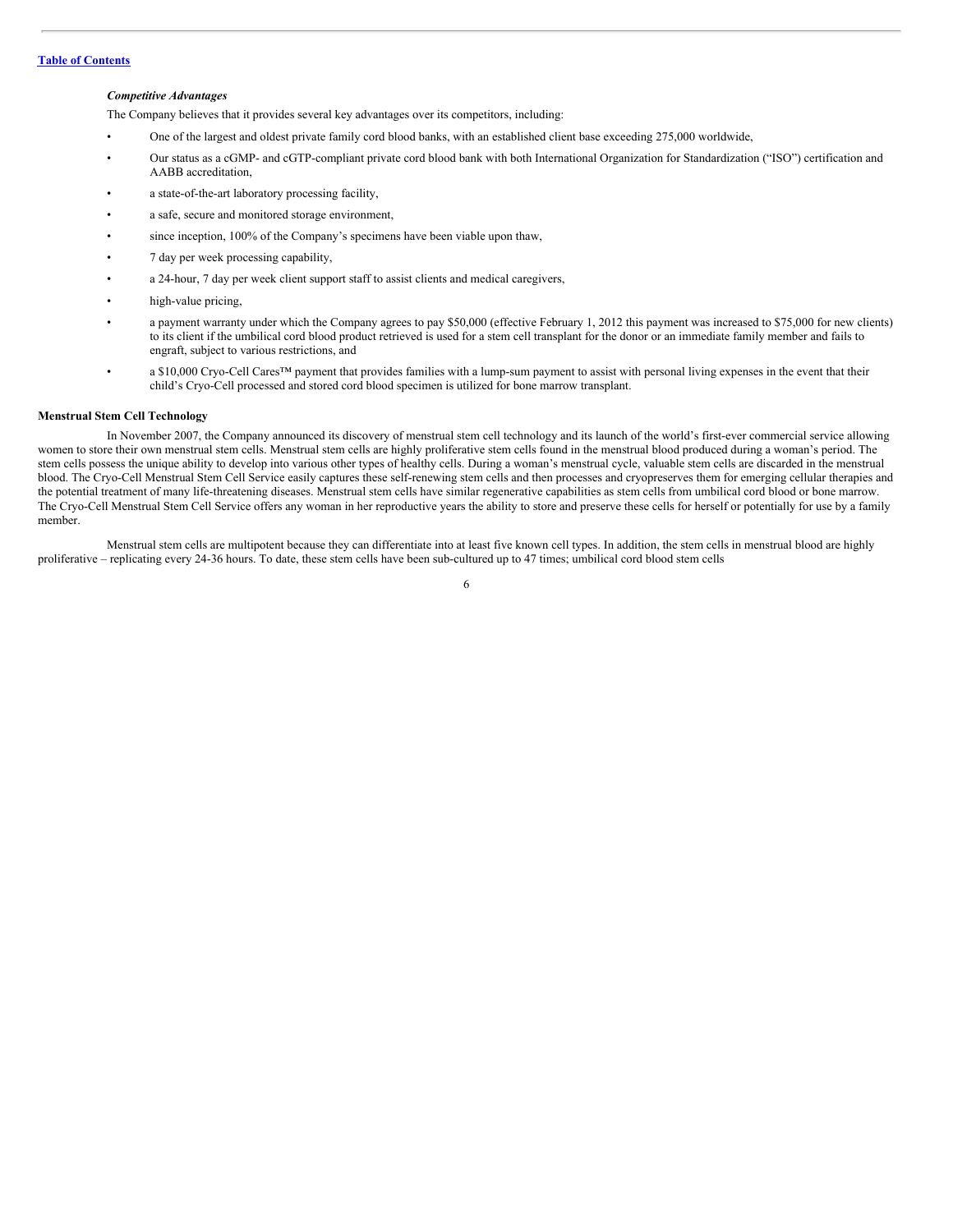subculture generally a maximum of 12 times. It is important to note that menstrual stem cells retain embryonic stem cell markers, giving them the remarkable potential to morph into many different healthy cell types. The unique properties of these cells demonstrate the possibilities they offer in future therapeutic applications. Currently, they are being studied to treat stroke, heart disease, diabetes, neurodegenerative diseases, and ischemic wounds in pre-clinical and clinical models.

The Company believes menstrual stem cells will have a significant impact on regenerative medicine. Menstrual stem cells are easily available, compared to stem cells from bone marrow and cord blood that are commonly used in treatments today. Further, the menstrual stem cell commercial service allows many more cells to be extracted and stored, compared to the limitations on the number of cells that can be extracted from bone marrow or cord blood, a factor that limits many treatments today.

Although menstrual stem cells have not been used to date in human therapies, animal studies of menstrual stem cells have commenced, showing strong potential value. This research is further supported by several recent scientific publications that demonstrate the potential of menstrual stem cells for human therapies such as cardiac and bone repair. We believe that Cryo-Cell is the first and only company to launch a menstrual stem cell service that will enable women to collect and store these stem cells. The Company has filed patent applications to protect a broad range of intellectual property (IP) associated with menstrual stem cell technology, and has licensed the exclusive service in selected global markets. The Company has executed collaborative research agreements with several leading stem cell researchers who have initiated preclinical studies in a broad range of diseases reflecting the significance of this discovery, including diabetes, cardiac and neurological diseases and disorders such as stroke and Alzheimer's disease.

The Company estimates that over 70 million women in the U.S. alone are in the target market for the menstrual stem cell service. The Company anticipates that the menstrual stem cell market penetration will expand over time as scientific research is announced and therapeutic developments emerge.

#### **Reproductive Tissue Storage**

In October 2010, the Company announced a new reproductive tissue storage service for cryopreserved embryos, oocytes and sperm. This new service offers high quality and competitively priced reproductive tissue services that will include short and longer-term cryogenic storage, inter-facility transportation coordination, and special quarantined cryogenic storage for infectious disease positive specimens.

The reproductive tissue storage intends to assure clients of enhanced security and significant single-source savings for their family's current and future biological tissue cryogenic storage needs. Reproductive tissue storage clients will be eligible to purchase any Cryo-Cell service at discounted returning client pricing, including the Company's signature umbilical cord blood stem cell preservation service, umbilical cord tissue service, and the menstrual stem cell service. Reproductive tissue storage is also expected to assist clients with the facilitation of future possibilities available for their cryopreserved specimens, including donation for research, anonymous or direct donation.

#### **Cord Tissue**

In August 2011, the Company introduced its advanced new cord tissue service, which stores a section of the umbilical cord tissue. Approximately six inches of the cord tissue is procured and transported to the Company's laboratory for processing, testing and cryopreservation for future potential use. Umbilical cord tissue is a rich source of mesenchymal stem cells (MSCs), which are increasingly being utilized in regenerative medicine research, targeting potential therapies for a wide range of conditions including heart disease, stroke, multiple sclerosis and diabetes.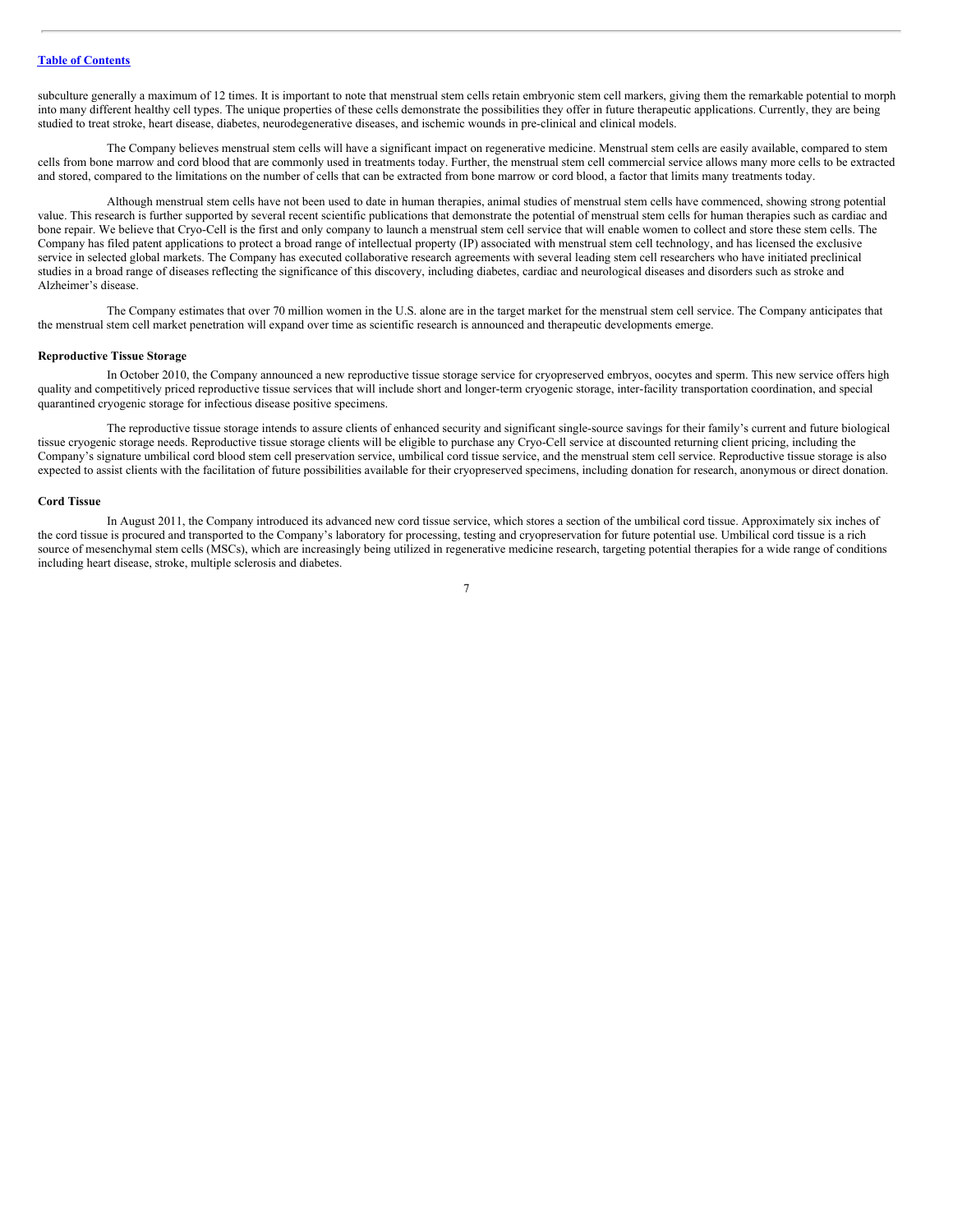#### **Marketing**

#### *Marketing Approach*

It is the Company's mission to inform expectant parents and their prenatal care providers of the potential medical benefits from preserving stem cells and to provide them the means and processes for collection and storage of these cells. Today, stem cell transplants are known and accepted treatments for approximately 80 diseases, a number of them life-threatening. With continued research in this area of medical technology, other therapeutic uses for cord blood stem cells are being explored. A vast majority of expectant parents are simply unaware that umbilical cord blood contains a rich supply of non-controversial stem cells and that they can be collected, processed and stored for the potential future use of the newborn and possibly related family members. A baby's stem cells are a perfect match for the baby throughout its life and have at least a 1-in-4 chance of being a perfect match for a sibling. There is no assurance however, that a perfect match means the cells could be used to treat certain diseases of the newborn or a relative. Today, it is still common for the cord blood (the blood remaining in the umbilical cord and placenta) to be discarded at the time of birth as medical waste.

Despite the potential benefits of umbilical cord blood stem cell preservation, the number of parents of newborns participating in stem cell preservation is still relatively small compared to the number of births (four million per annum) in the United States. Some reasons for this low level of market penetration are the misperception of the high cost of stem cell storage and a general lack of awareness of the benefits of stem cell preservation programs. However, evolving medical technology could significantly increase the utilization of the umbilical cord blood for transplantation and/or other types of treatments. The Company believes it offers the highest quality, highest value service targeted to a broad base of the market. We intend to maximize our growth potential through our superior quality, value-driven competitive leadership position, product differentiation, a fast-growing embedded client base, increased public awareness and accelerated market penetration.

#### *Umbilical Cord Blood and Cord Tissue Services*

The Company markets its cord blood stem cell preservation services directly to expectant parents and by distributing information through obstetricians, pediatricians, childbirth educators, certified nurse-midwives and other related healthcare professionals. The Company believes that its revenues have been facilitated by a variety of referral sources, resulting from high levels of customer satisfaction. New expectant parent referrals during fiscal 2012 were provided by physicians, midwives and childbirth educators, and by client-to-client referrals and repeat clients storing the stem cells of their additional children.

Beginning in 2012, the Company established a national sales force to increase its marketing activities with its clinical referral sources, including physicians, midwives and hospitals. Promotional activities also include advertisements in several clinical journals and telemarketing activities. In addition, the Company exhibits at conferences, trade shows and other meetings attended by medical professionals. Significant portions of client referrals to the Company are from medical caregiver professionals.

To increase awareness among expectant parent audiences, the Company continues to promote its service through internet marketing and print advertising in national targeted prenatal magazines, as well as several magazines distributed during childbirth classes. Expectant parents have also received information via emails and internet marketing campaigns.

The Company's client support team of highly trained advisors are available by telephone 24 hours, 7 days a week to enroll clients and educate both expectant parents and the medical community on the life-saving potential of cord blood stem cell preservation.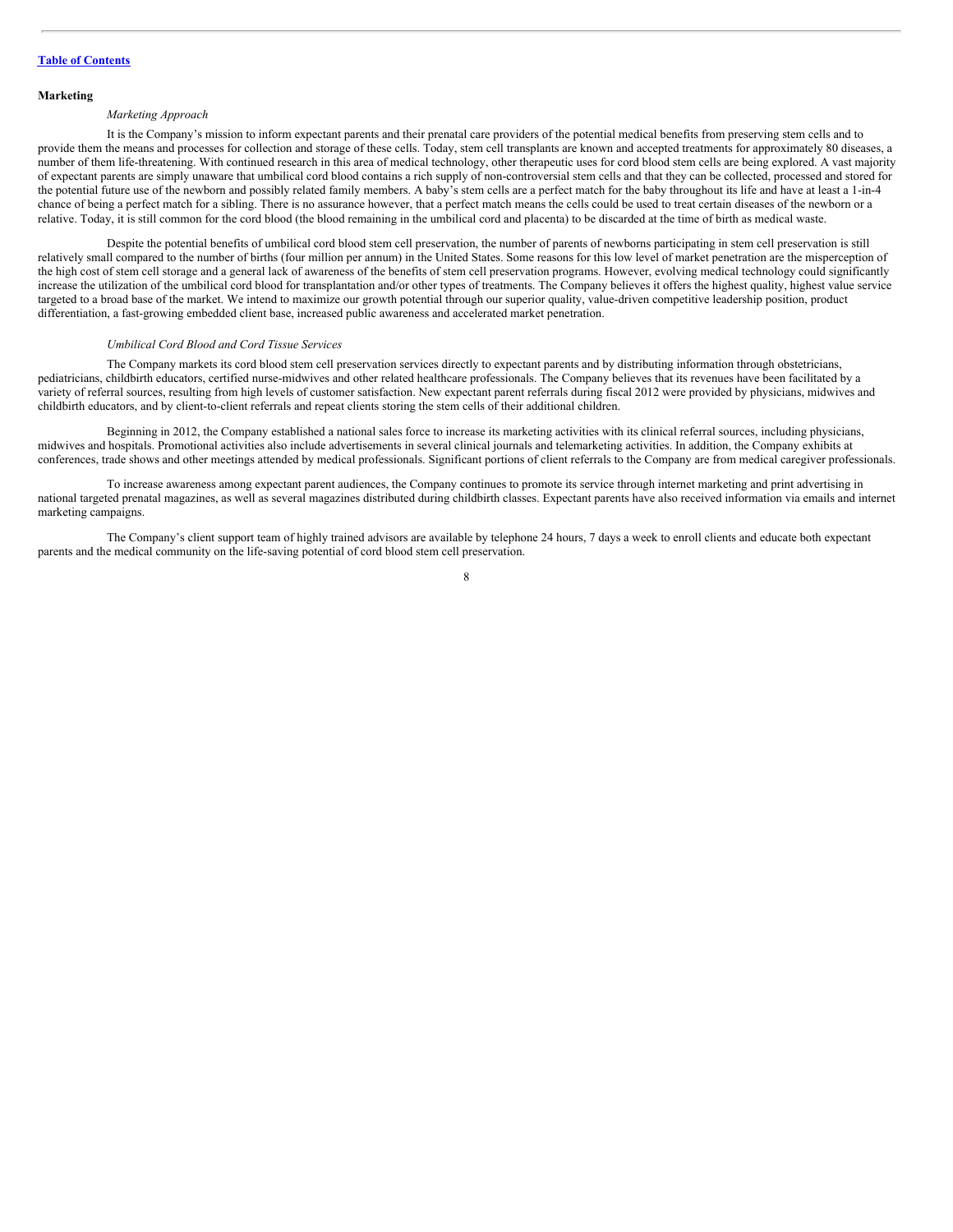The Company continues to use its Web site, www.cryo-cell.com, to market its services and to provide resource information to expectant parents. The site, which is frequently updated and improved, is divided into areas of interest, including sections for expectant parents, medical caregivers and investors. Expectant parents may request and receive information about the umbilical cord blood and cord tissue service and enroll online. Viewers may read about successful transplants using Cryo-Cell stored cord blood stem cells and access other topical information.

#### *Menstrual Stem Cell Service*

The menstrual stem cell marketing strategy includes plans to increase marketing activities with its clinical referral sources. The Company believes that many women in the target market may opt to participate in the menstrual stem cell service more than one-time because of family history of disease; perimenopause; or other conditions, such as a prospective hysterectomy.

The Company has executed numerous collaborative research agreements with stem cell researchers who are studying menstrual stem cells in various pre-clinical models including diabetes, breast cancer, heart disease, vascular regeneration, stroke and autoimmune diseases. Although the Company does not have funding commitments with any of the collaborative research agreements, it shares in any intellectual property generated by the research. The Company expects to place greater promotional emphasis on its menstrual stem cell service in the future and increase its marketing expenditures.

#### **Competition**

Growth in the number of families banking their newborn's cord blood stem cells has been accompanied by an increasing landscape of competitors. The Company competes against approximately 25 other national private cord blood banks.

These competitors may have access to greater financial resources. Nevertheless, the Company believes it is currently well positioned to compete in the industry. Importantly, the Company believes that some competitors charge more for comparable quality service. In addition, the Company possesses an industry-recognized AABB accreditation, and believes that it was the first private cord blood bank to process in a cGMP- and cGTP-compliant facility exceeding current FDA requirements. In November 2005, the Company was granted ISO 9001:2008 certification from BSI America's, Inc., a leading quality management systems registrar. ISO (International Organization for Standardization) standards are internationally recognized as an effective framework for a quality management system. This achievement positions Cryo-Cell as an industry quality leader as a cGMP- and cGTP-compliant private cord blood bank with both ISO certification and AABB accreditation.

The Company also operates in an environment where various public cord blood banks are encouraging parents to donate their newborn's cord blood rather than privately banking it. Although this option is generally no-cost to the parents, there is no assurance that the newborn's cells would be available to the family, if they were needed. The Company believes that the distinctive benefits of private cord blood banking clearly differentiate its services from that of public cord banks.

The Company believes that its longevity and experience; value-based pricing strategy; superior customer service supported by a 24/7 professional staff; premier technical and operational expertise; state-of-the-art facilities; innovative marketing programs and its expansive client base will continue to provide a competitive advantage. The Company believes the availability of our menstrual stem cell service will ultimately provide a competitive advantage over competitors that offer only the storage of umbilical cord blood and cord tissue.

 $\overline{Q}$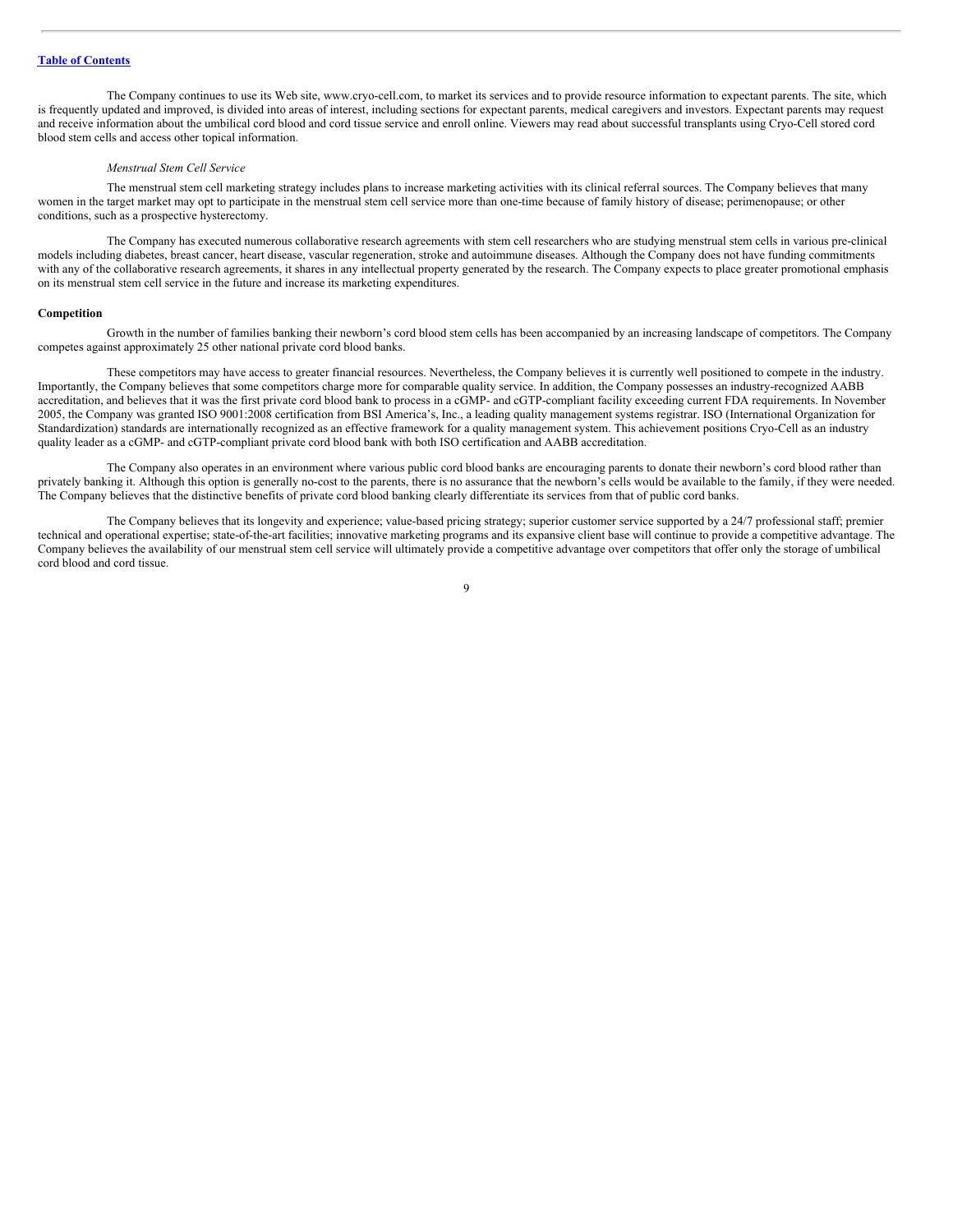# **Table of [Contents](#page-2-0)**

#### **Government Regulation**

The Company is required to register with the FDA under the Public Health Service Act because of its ongoing cellular storage business and is subject to FDA inspection. This requirement applies to all establishments engaged in the recovery, processing, storage, labeling, packaging, or distribution of any Human Cells, Tissues, and Cellular and Tissue-Based Products ("HCT/Ps") or the screening or testing of a cell or tissue donor. At November 30, 2012, the Company was in compliance with this requirement.

The division of FDA which regulates HCT/Ps is the Center for Biologics Evaluation and Research ("CBER"). The section of FDA Code of Federal Regulations ("CFR") pertaining to cord blood is 21 CFR 1271. Since 2004, the FDA has formulated a "Tissue Action Plan" which consists of these three rules:

- 1. As of January 21, 2004, all cord blood banks are required to register with the FDA. Any cord blood bank which has a laboratory should be on the web page of FDA Registered Establishments.
- 2. The second rule was published May 20, 2004, and became effective May 25, 2005. It pertains to donor eligibility. This rule requires more screening of donors for communicable diseases.
- 3. The final rule establishes FDA standards of current Good Tissue Practice ("GTP") for laboratories which process HCT/Ps. This rule was published November 19, 2004, became effective May 25, 2005, and is intended to prevent contamination or cross-contamination during the handling of HCT/Ps.

These three FDA rules apply only to cord blood processed on or after the effective date of May 25, 2005. The final rule allows the FDA to inspect cord blood laboratories to determine compliance with the provisions of 21 CFR Part 1271. In the summer of 2009, the FDA began conducting unannounced inspections of cord blood banks.

Currently, the states of California, Illinois, Maryland, New Jersey and New York require cord blood banks to be registered or licensed. The Company is currently registered or licensed to operate in these states. If the Company identifies other states with licensing requirements or if other states adopt such requirements, the Company would have to obtain licenses or registration to continue providing cord blood services in those states.

Federal and state laws govern the Company's ability to obtain and, in some cases, to use and disclose data that we may need to conduct certain activities. The Health Insurance Portability and Accountability Act of 1996 ("HIPAA") requires the Department of Health and Human Services to issue a series of regulations establishing standards for the electronic transmission of certain health information. The Company is not subject to HIPAA because the Company does not engage in certain electronic transactions related to the reimbursement of healthcare providers and because blood and tissue procurement and banking activities are exempt. However, the healthcare providers that collect umbilical cord blood for the Company's customers are subject to HIPAA. The identifiable information shared is only what is permitted by HIPAA. In 2009, a portion of the American Recovery and Reinvestment Act of 2009 modified HIPAA under the Health Information Technology for Economic and Clinical Health Act ("HITECH Act"). While the Company is still not subject to HIPAA for the reasons stated above the Company may incur material expenses associated with compliance efforts. In addition, compliance may require management to spend substantial time and effort on compliance measures. If the Company fails to comply with HIPAA, it could suffer criminal and civil penalties. The civil penalties could include monetary penalties ranging from \$100 per violation to \$1.5 million depending on the level of violation.

The Company is also subject to local, state and federal laws and regulations relating to safe working conditions, laboratory and manufacturing practices and the use and disposal of hazardous or potentially hazardous substances. These laws include the Occupational Safety and Health Act ("OSHA"), cGTPs, cGMPs, Environmental Protection Agency ("EPA"), and those of the local Department of Health.

OSHA requires all employers to assure safe and healthful working conditions for working men and women through development and implementation of work standards, education,

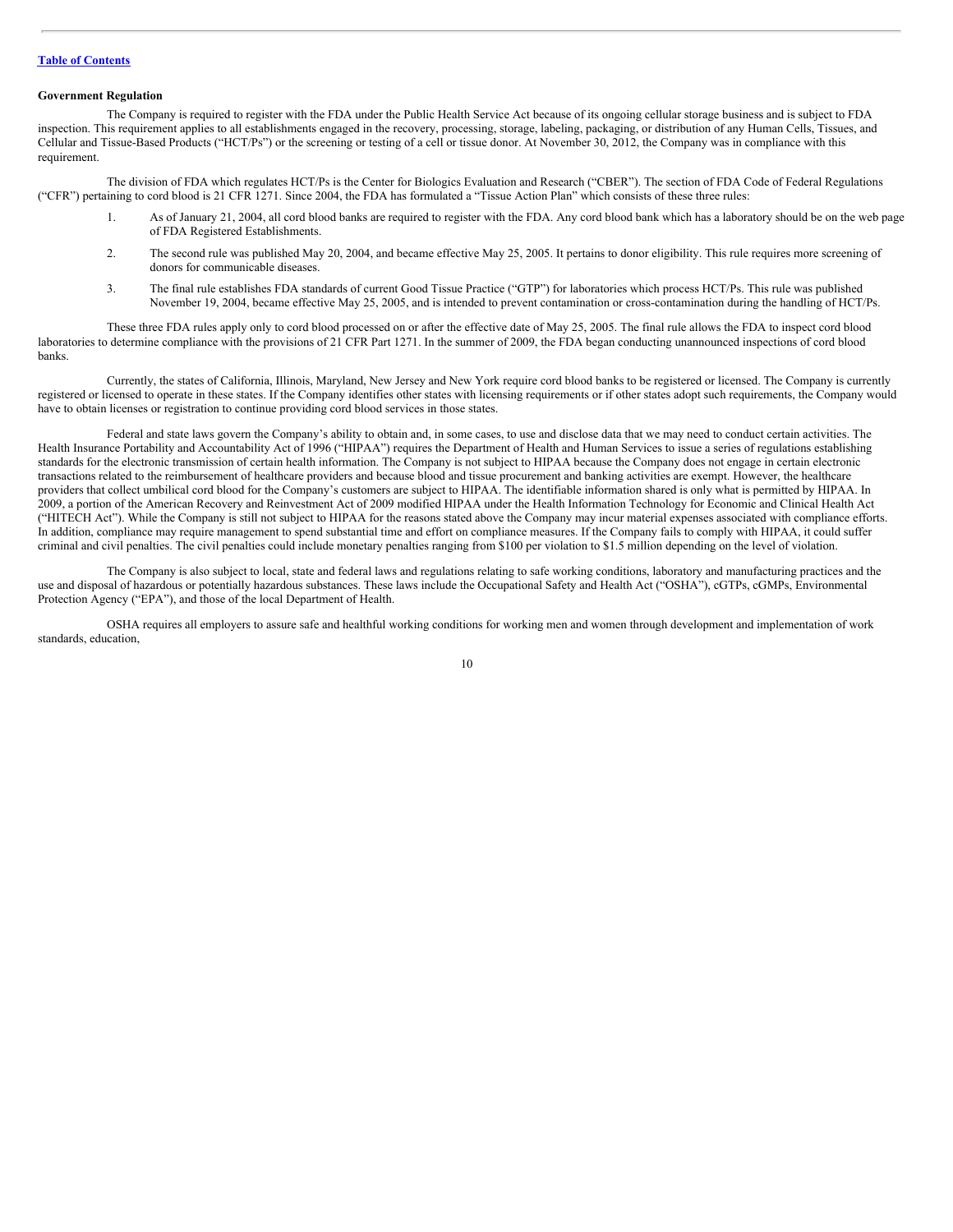## **Table of [Contents](#page-2-0)**

and training. OSHA enforces the standards developed under the Act, applicable to all employers in the U.S. and its territories. cGTPs are laws, enforced by the FDA, that define and govern methods used in the manufacture of Human Cells, Tissues, and cellular and tissue-based Products (HCT/Ps). Current Good Manufacturing Practices (cGMPs) are laws, enforced by the FDA, that define and govern methods used in the manufacture of drugs and finished pharmaceuticals. Both of the latter federal practices, or laws, govern the Company's products.

The Environmental Protection Agency (EPA) governs the management and proper disposal of products and by-products or waste. These products must be disposed in a manner that does not adversely affect the environment from which it came or where disposed of. The Department of Health on the local level primarily regulates systems and associated equipment employed in recovery activities such as back-up generators; therefore, governing specific internal processes.

Evolving legislation and regulations governing private cord blood banking in various jurisdictions throughout the world may impact the Company's international licensees.

In addition, as the organization grows and evolves, other legislation and regulations are expected to impact the Company. One such evolution involves activities that may be designated as or involve medical research or cooperative agreements associated with medical research. These types of activities are also governed by the FDA, specifying oversight by an Institutional Review Board (IRB). The IRB is a board or committee that approves the initiation of, and conducts periodic review of, biomedical research involving human subjects. The primary purpose of such review is to assure the protection of the rights and welfare of the human subjects. Governance of biomedical research is codified as laws by Title 21 of the Code of Federal Regulations (CFR) Part 56, and enforced by the FDA. Other medical research associated with clinical trials may require an Investigational New Drug Application (IND). Current Federal law requires that a drug be the subject of an approved marketing application before it is transported or distributed across state lines. Because a sponsor will likely want to ship the investigational drug to clinical investigators in many states, it must seek an exemption from that legal requirement. The IND is the means through which the sponsor technically obtains this exemption from the FDA. This approval would be required in the case of a clinical trial.

#### **Subsidiaries and Joint Ventures**

Since its inception, Cryo-Cell has entered into a number of business activities through subsidiaries and joint ventures, including the following activities and those described under "International" below. Cryo-Cell had de-emphasized certain of these activities in prior periods in connection with the Board of Directors' strategic decision to focus the Company's priorities and resources on its core business of marketing cord blood stem cell preservation services. In recent periods, however, the Company has evaluated and pursued, and intends to continue to evaluate and pursue, certain opportunities for global expansion, on a selective basis, in which operational synergies and economic potential align with Cryo-Cell's strategic direction.

*Saneron CCEL Therapeutics, Inc.*The Company owns an approximate 34% interest in Saneron CCEL Therapeutics, Inc. ("Saneron") as of November 30, 2012 and 2011, respectively. Saneron is the owner and/or exclusive licensee of technology developed by and/or in collaboration with the University of South Florida ("USF") and the University of Minnesota ("UMN"). The technology covers various patents, patent applications and trade secrets for the therapeutic use of umbilical cord blood stem cells (U-CORD-CELL™) and Sertoli cells (SERT-CELL™).

To date, Saneron has received twelve SBIR/STTR grants, has been the industry sponsor on eleven Florida High Tech Corridor grants, one James and Esther King Biomedical Research Grant, and has participated in several other corporate and non-profit R&D projects to continue their efforts towards the development of cellular therapies for neurological and cardiac disorders. In November 2005, Saneron received a grant from the Johnnie B. Byrd, Sr. Alzheimer's Center and Research Institute, Inc. for the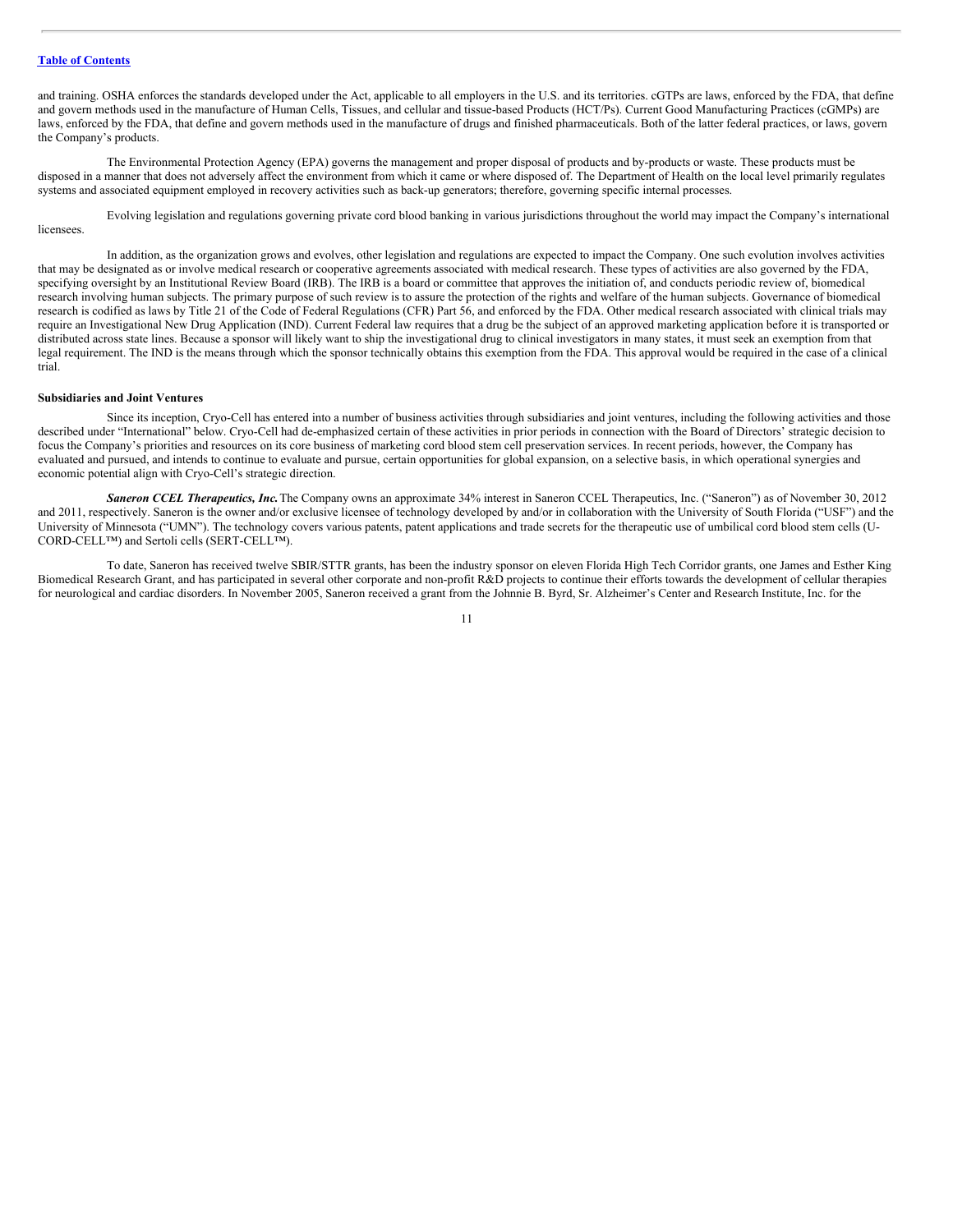study of the Saneron U-CORD-CELL<sup>TM</sup> as a treatment for Alzheimer's. During 2005 and 2006, Saneron and GE Healthcare completed two phases of a joint research project intended to optimize GE Healthcare's Ficoll-Paque™ for isolating stem cells from umbilical cord blood. The preliminary results from that study were presented at the International Society for Cellular Therapy meeting in Berlin, Germany. Validation studies needed for the submission of a Drug Master File of Saneron's U-CORD-CELL™ have been underway at Cryo-Cell International's GMP facility and the University of South Florida. Saneron is currently drafting Investigational New Drug (IND) applications for the use of the U-CORD-CELL™ as a potential therapy for Alzheimer's, ALS and stroke.

In January 2008, the Company announced that it has formalized a research and development agreement with Saneron to develop regenerative therapies utilizing Cryo-Cell's menstrual stem cell technology. Cryo-Cell and Saneron will collaborate on research in pre-clinical models for certain neurological diseases and disorders. Under terms of the agreement, the Company will provide Saneron with menstrual stem cells along with the proprietary methodology associated with the technology. Saneron will provide study materials and develop research methodology for potential therapeutic applications associated with designated pre-clinical applications. Intellectual property resulting from this research collaboration will be jointly owned by the parties.

In February 2010, Saneron received a Phase I STTR grant for a joint project with Henry Ford Health System on the use of the U-CORD-CELL™ as a potential therapy for stroke. In June 2010, Saneron received a James and Esther King Biomedical Grant, which was matched with a Florida High Tech Corridor Industry Seed Grant, to study the potential of Cryo-Cell's menstrual stem cell technology as a possible treatment for stroke. Finally in September 2010, Saneron received a  $2\frac{1}{2}$  year Phase II STTR grant to further translate the research underway on the use of the U-CORD-CELL™ as a potential therapy for Alzheimer's. This \$2.6 million Phase II STTR grant has also been matched with three Florida High Tech Corridor Industry Seed Grants. In 2012, Saneron contributed to four peer-reviewed scientific publications and two scientific poster presentations.

#### **Revenue Sharing Agreements ("RSAs")**

The Company entered into RSAs prior to 2002 with various third and related parties. The Company's RSAs provide that in exchange for a non-refundable upfront payment, the Company would share for the duration of the contract a percentage of its future revenue derived from the annual storage fees charged related to a certain number of specimens that originated from specific geographical areas. The RSAs have no definitive term or termination provisions. The sharing applies to the storage fees collected for all specified specimens in the area up to the number covered in the contract. When the number of specimens is filled, any additional specimens stored in that area are not subject to the RSA. As there are empty spaces resulting from attrition, the Company agrees to fill them as soon as possible. The Company reflects these up-front payments as long-term liabilities on the accompanying consolidated financial statements. The Company does not intend to enter into additional RSAs.

In the future, the Company could reverse the liability relating to the RSAs up-front payments over an appropriate period of time, based on the Company's expectations of the total amount of payments it expects to pay to the other party under the particular RSA. However, the RSAs do not establish a finite term or time frame over which to estimate the total payments and the Company had not previously estimated and has concluded that it is not currently practicable to estimate the projected cash flows under the RSAs. At present, the Company intends to defer the reversal of the liability, until such time as these amounts can be determined. During the periods when the Company defers the reversal of the liability, the quarterly payments made during these periods are treated as interest expense, which is recognized as the payments become due. In future periods, if a portion of the liability can be de-recognized based on the effective interest method, the payments will be allocated between interest and amortization of the liability. As cash is paid out to the other party during any period, the liability would be de-recognized based on the portion of the total anticipated payouts made during the period, using the effective interest method. That is, a portion of the payment would be recorded as interest expense, and the remainder would be treated as repayment of principal, which would reduce the liability.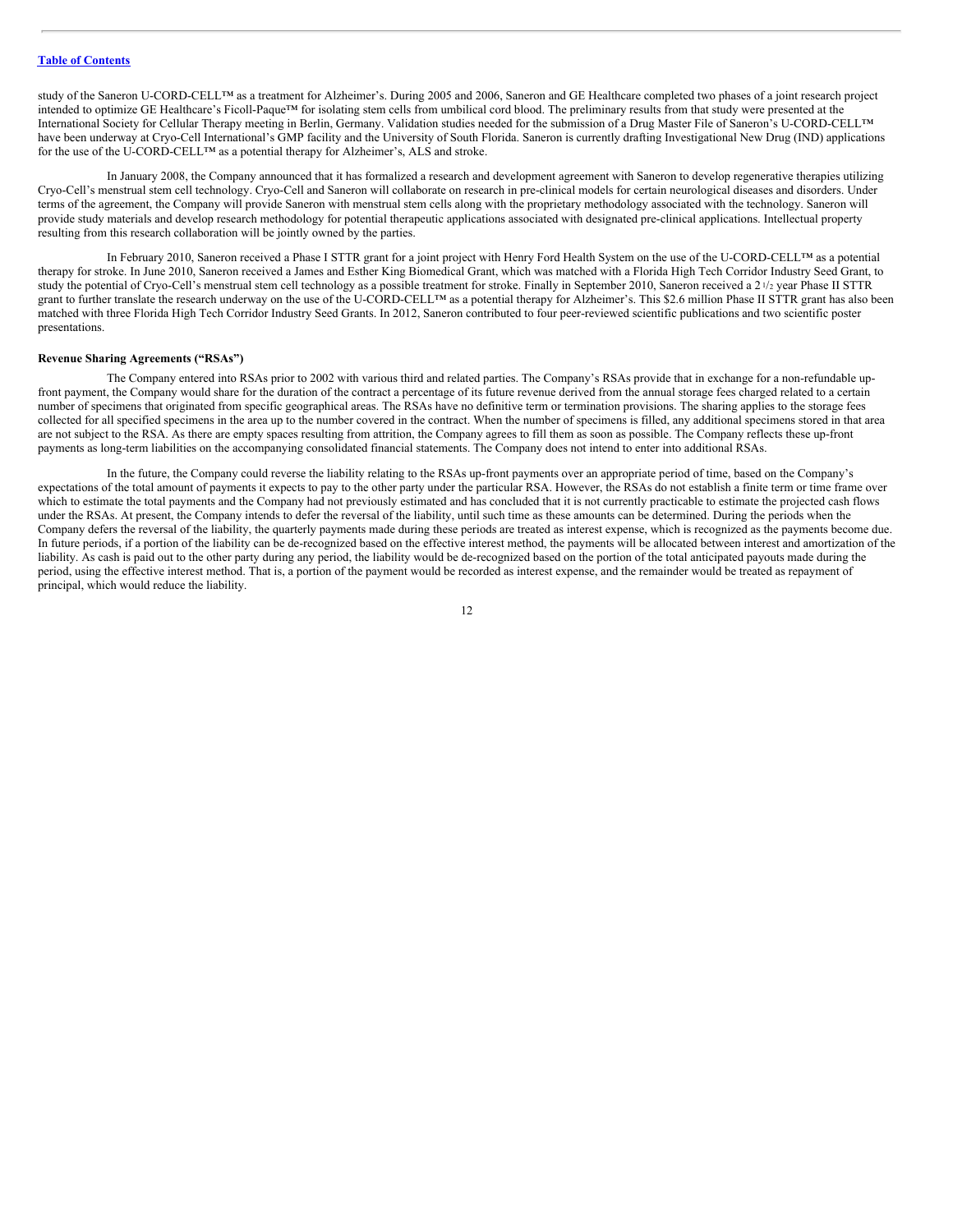*Florida.* On February 9, 1999, the previous agreements with the Company's Arizona Revenue Sharing investors were modified and replaced by a revenue sharing agreement for the state of Florida for a price of \$1,000,000. The revenue sharing agreement applies to net storage revenues originating from specimens from within the state of Florida less a deduction for billing and collection fees. The revenue sharing agreement entitles the investors to revenues of up to a maximum of 33,000 storage spaces. A former member of the Board of Directors of the Company is a 50% owner of this revenue sharing agreement. The revenue sharing agreement was entered into prior to the time he became a member of the Board from which he resigned during December 2004.

*Illinois.* In 1996, the Company signed agreements with a group of investors entitling them to an on-going 50% share of the Company's 75% share of the annual storage fees ("net storage revenues") less a deduction for billing and collection expenses generated by specimens stored in the Illinois Masonic Medical Center for a price of \$1,000,000. The agreements were modified in 1998 to entitle the investors to a 50% share of the Company's 75% share of the annual storage fees (net storage revenues) less a deduction for 50% of billing and collection expenses relating to specimens originating in Illinois and its contiguous states and stored in Oldsmar, Florida for a maximum of up to 33,000 storage spaces.

*New York.* On February 26, 1999, the Company entered into a modified revenue sharing agreement with Bio-Stor International, Inc. ('Bio-Stor') for the state of New York. The Company credited the \$900,000 Bio-Stor had previously paid toward the purchase of 90% of the Company's 50% portion of net storage revenues generated from the specimens originating from the Company's clients in the state of New York less a deduction for billing and collection of fees for up to 33,000 shared storage spaces. This agreement supersedes all other agreements between Bio-Stor and the Company.

On November 5, 1998, an agreement previously entered into with a private investor was revised. Per the terms of the original agreement, the investor had purchased 10% of a revenue sharing agreement in the state of New Jersey. The 1998 agreement transferred the \$100,000 investment such that it now applies to the state of New York. Under the revised agreement the investor will receive 10% of the 50% share in the Company's portion of net storage revenues generated by the specimens originating from the Company's clients in the state of New York for up to 33,000 spaces.

*Texas.* On May 31, 2001, the Company entered into an agreement with Red Rock Partners, an Arizona general partnership, entitling them to on-going shares in a portion of the Company's net storage revenue generated by specimens originating from within the State of Texas for a price of \$750,000. The investors are entitled to a 37.5% share of net storage revenues less a deduction for billing and collection fees for specimens originating in the State of Texas to a maximum of 33,000 storage spaces. The same former member of the Board of Directors is a 50% owner of Red Rock. The revenue sharing agreement was entered into prior to the time he became a member of the Board, from which he resigned during December 2004. During fiscal 2008, Red Rock assigned 50% of their interest in the agreement to SCC Investments, Inc., an Arizona corporation. Subsequent to November 30, 2009, SCC Investments, Inc. assigned its interest to SCF Holdings, LLC, an Arizona limited liability company.

The Company made total payments to all RSA holders of \$807,098 and \$1,408,726 for the fiscal years ended November 30, 2012 and 2011, respectively. The Company recorded an RSA accrual of \$419,198 and \$730,524 as of November 30, 2012 and 2011, respectively, related to interest owed to the RSA holders, which is included in accrued expenses in the Company's consolidated financial statements under Item 8 of this Annual Report or Form 10-K.

#### *Extinguishment of RSAs*

In December 2011, the Company entered into an Asset Purchase Agreement with Bio-Stor canceling the Bio-Stor Revenue Sharing Agreement ("RSA"). Pursuant to the terms of the Asset Purchase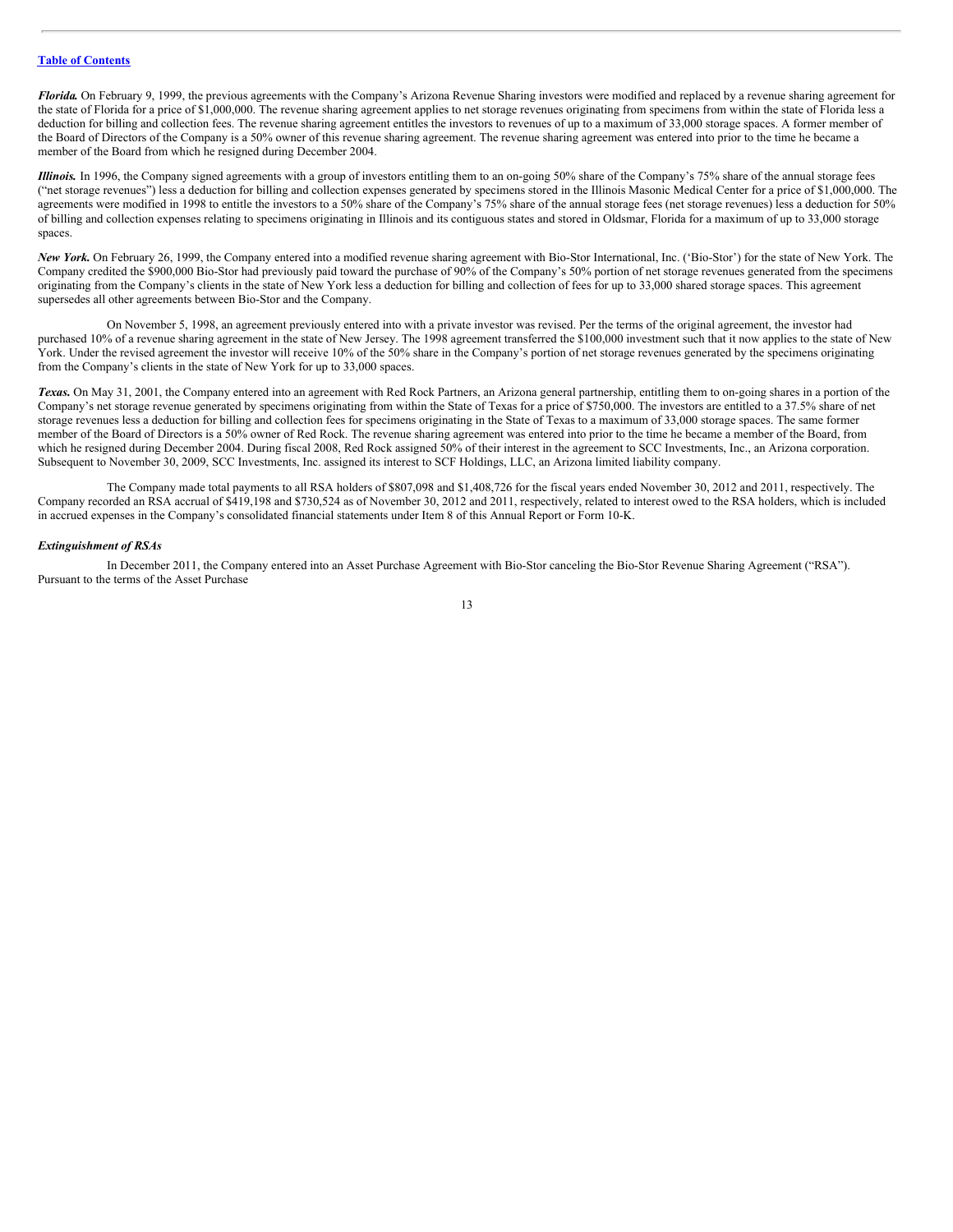Agreement, in December 2011, the Company made a one-time, lump-sum payment in the amount of \$2.3 million to Bio-Stor, and Bio-Stor sold, assigned, conveyed, transferred, and delivered to the Company all of its rights, interest and title in the RSA. The payment amount of \$2.3 million was offset by the carrying amount of the short-term liability related to Bio-Stor in the amount of \$900,000 and an accrued expense in the amount of \$172,610 to reflect the extinguishment of debt in the amount of \$1,227,390 for the twelve months ended November 30, 2012. The long-term liability related to Bio-Stor in the amount of \$900,000 was reclassified and was reflected as short-term liability – revenue sharing agreements in the accompanying consolidated balance sheets as of November 30, 2011.

In May 2012, the Company entered into Asset Purchase Agreements with two investors who each had a 22% interest in 45% of the Illinois Revenue Sharing Agreement ("Illinois RSA"). Pursuant to the terms of the Asset Purchase Agreements, in May 2012, the Company made a one-time, lump-sum payment in the amount of \$138,000 to each of the investors, and the investors sold, assigned, conveyed, transferred, and delivered to the Company all of its rights, interest and title in their 22% interest of 45% of the Illinois RSA. The total payment amount of \$276,000 was offset by the carrying amount of the long-term liability related to the Illinois RSA in the amount of \$200,000 and an accrued expense in the amount of \$21,445 to reflect the extinguishment of debt in the amount of \$54,555 for the twelve months ended November 30, 2012.

In June and July 2012, the Company entered into Asset Purchase Agreements with certain investors with an interest in 45% of the Illinois RSA and an interest in a RSA with specimens that originate in the state of New York. Pursuant to the terms of the Asset Purchase Agreements, during the third quarter of fiscal 2012, the Company made total payments in the amount of \$672,000 to the investors, and the investors sold, assigned, conveyed, transferred, and delivered to the Company all of its rights, interest and title in their interests in the RSA's. The total payment amount of \$672,000 was offset by the carrying amount of the long-term liability related to the RSA's in the amount of \$350,000 and an accrued expense in the amount of approximately \$8,300 to reflect the extinguishment of debt in the amount of \$313,661 for the twelve months ended November 30, 2012.

#### **International**

The Company has entered into licensing agreements with certain investors in various international markets in an attempt to capitalize on the Company's technology. The investors typically pay a licensing fee to receive Company marketing programs, technology and know-how in a selected area. The licensing agreement may also give the investor the right to sell sub-license agreements. As part of the accounting for the up-front license revenue, revenue from the up-front license fee is recognized based on such factors as when the payment is due, collectability and when all material services or conditions relating to the sale have been substantially performed based on the terms of the agreement.

The Company enters into two types of licensing agreements and in both types, the Company earns revenue on the initial license fees. Under the technology agreements, the Company earns processing and storage royalties from the affiliates that process in their own facility. Under the marketing agreements, the Company earns processing and storage revenues from affiliates that store specimens in the Company's facility in Oldsmar, Florida.

#### **Technology Agreements**

The Company has entered into definitive License and Royalty Agreements with Cryo-Cell de Mexico ("Mexico") and Lifecell ("India") to establish and market its umbilical cord blood program in Mexico and India, respectively.

The Company has entered into definitive License and Royalty Agreements with Asia Cryo-Cell Private Limited and S-Evans Bio-Sciences, Inc. to establish and market its menstrual stem cell program in India and China, respectively.

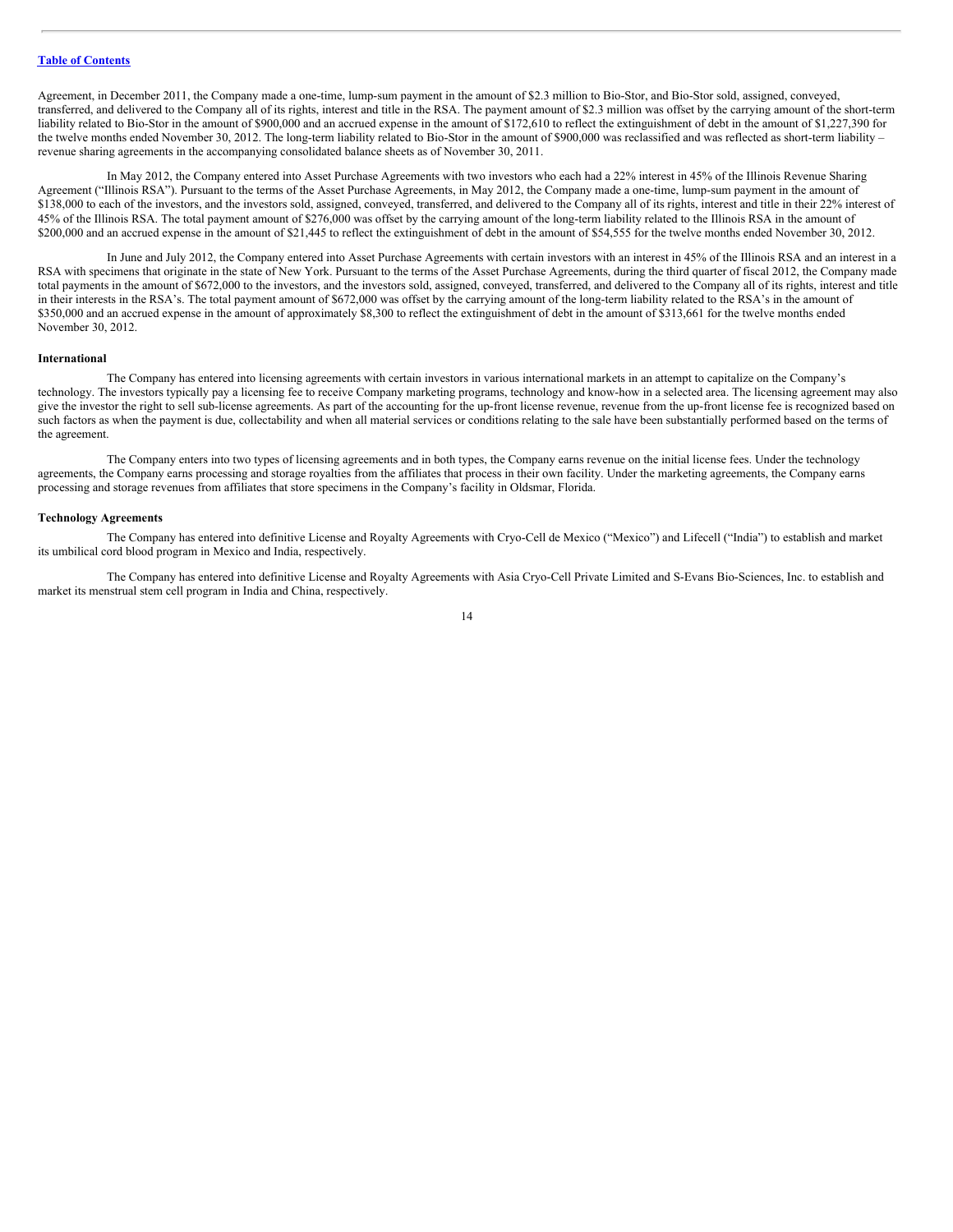On August 19, 2011, the Company received notification from Mexico that it was terminating the license agreement effective immediately due to an alleged breach of the license agreement. On October 17, 2011, the Company and Mexico entered into an amendment to the license agreement whereby the termination has been revoked and Mexico will pay the Company \$1,863,000 in 37 monthly installments of \$50,000 beginning on October 17, 2011 with a final payment of \$13,000. Mexico will have no other continuing obligations to the Company for royalties or other license payments and the agreement will be effectively terminated once the entire \$1,863,000 has been received. The amendment will result in a reduction of licensee income in future periods.

As of November 30, 2012 and November 30, 2011, the Company recorded a receivable of \$1,115,505 and \$1,656,476, respectively, in the accompanying consolidated balance sheets. As of November 30, 2012 and November 30, 2011, the Company recorded deferred revenue of \$1,104,623 and \$1,633,910, respectively, in the accompanying consolidated balance sheets. Accounts receivable is calculated using the present value of all of the monthly installments using a discount rate that reflects both the risk-free rate at the inception of the contract and the contract period. In accordance with the agreement, the Company received twelve installments of \$50,000 during fiscal 2012 which is reflected in the consolidated statement of operations as of November 30, 2012 as licensee and interest income. The installment amounts that are to be received and recognized within the next twelve months have been classified as short-term as Accounts Receivable in the accompanying consolidated balance sheets.

#### **Marketing Agreements**

The Company has entered into definitive license agreements to market both the Company's umbilical cord blood and menstrual stem cell programs in Chile, Colombia, Costa Rica, Ecuador, El Salvador, Guatemala, Honduras, Nicaragua, Panama, Pakistan, Peru and Venezuela. In October 2012, the Company sent notice of termination to the Company's Venezuelan affiliate for failure to meet its payment obligation in accordance with the contract. Subsequent to the notice of termination, payment was received for outstanding processing and storage fees due from Venezuela. The Company is in the process of discussing a new agreement. In December 2012, the Company sent notice of termination to the Company's affiliate in Ecuador for failure to meet its payment obligation in accordance with the contract. Subsequent to the notice of termination, payment was received for outstanding processing and storage fees due from Ecuador. The Company is in the process of discussing a new agreement.

Processing and storage revenues from specimens originating in territories that store at the Company's facility in Oldsmar, Florida totaled approximately \$1,595,000 and \$1,421,000 for fiscal years 2012 and 2011 and are reflected in processing and storage fees in the accompanying consolidated statements of operations.

The following table details the initial license fees for the technology and marketing agreements and processing and storage royalties earned for the technology agreements for fiscal years 2012 and 2011. The initial license fees and processing and storage royalties are reflected in licensee income in the accompanying consolidated statements of operations.

|             | For the years ended November 30, |             |             |                                 |             |             |
|-------------|----------------------------------|-------------|-------------|---------------------------------|-------------|-------------|
|             |                                  | 2012        |             |                                 | 2011        |             |
|             |                                  | Process     |             |                                 | Process     |             |
|             |                                  | and         |             |                                 | and         |             |
|             | License                          | Storage     |             | License                         | Storage     |             |
|             | Fee                              | Royalties   | Total       | Fee                             | Royalties   | Total       |
| China       |                                  |             |             |                                 | 50,000      | 50,000      |
| India       |                                  | 677,647     | 677,647     |                                 | 677,647     | 677,647     |
| Mexico      | $\overline{\phantom{a}}$         | 619,171     | 619,171     | $\hspace{0.1mm}-\hspace{0.1mm}$ | 595,306     | 595,306     |
| Costa Rica  | 25,000                           |             | 25,000      | 15,983                          | _           | 15,983      |
| Germany (1) |                                  |             |             | 9,769                           | __          | 9,769       |
| Nicaragua   | 20,000                           | _           | 20,000      | 15,000                          | $-$         | 15,000      |
| Total       | \$45,000                         | \$1,296,818 | \$1,341,818 | \$40,752                        | \$1,322,953 | \$1,363,705 |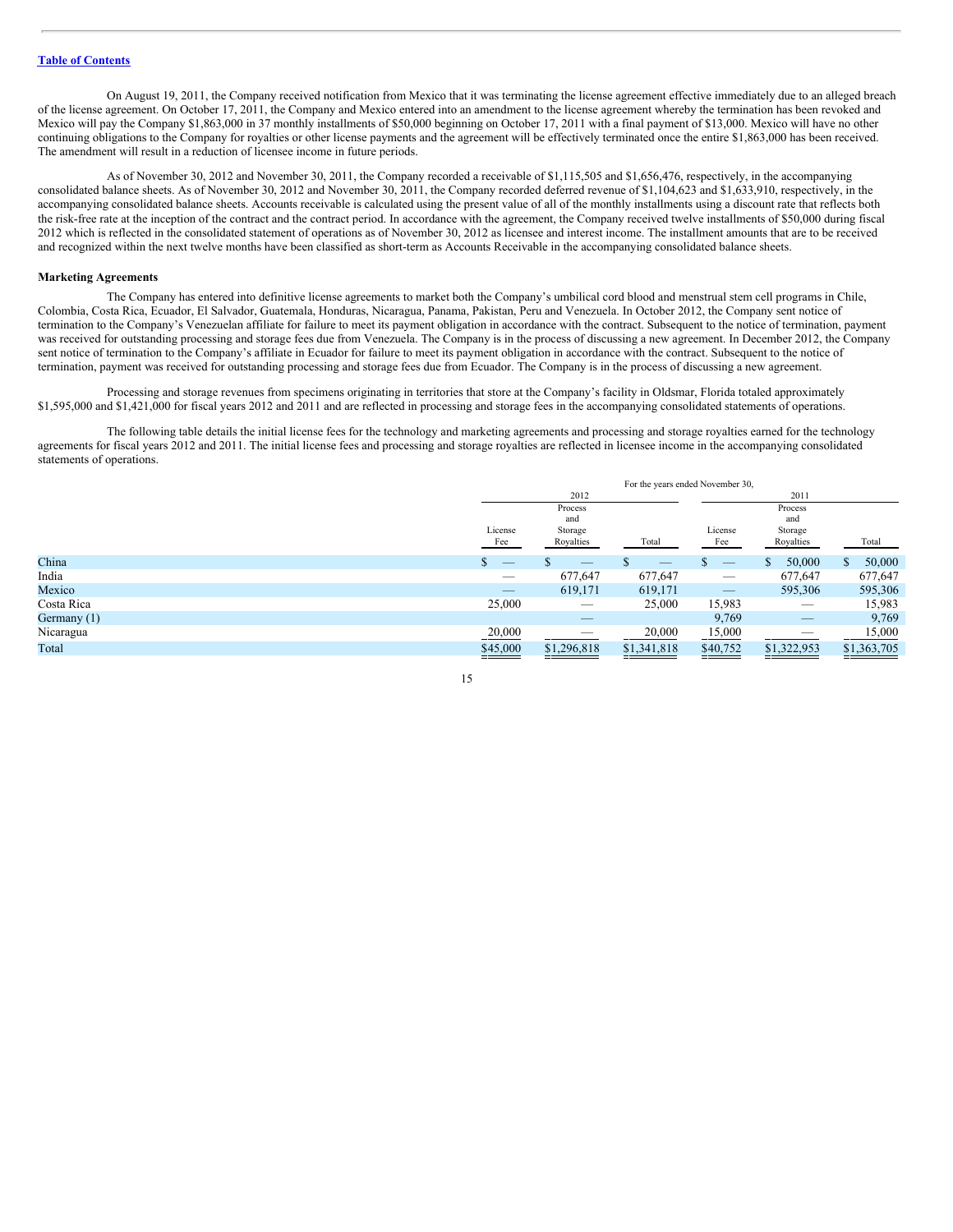## **Table of [Contents](#page-2-0)**

(1) Innovative Medical Solutions SRL ("Germany") advised the Company that it intends to terminate the umbilical cord blood and menstrual stem cell license agreements. Per the terms of the agreements, Germany owed the Company \$50,000 on October 1, 2010. As of November 30, 2012 and the November 30, 2011, Germany paid the Company \$0 and \$9,769, respectively, and it is reflected in the accompanying consolidated statements of operations. The Company has not recorded any additional revenue associated with the two agreements in the Company's consolidated statements of operations as of November 30, 2012 and 2011, as the collectability is uncertain.

#### **Employees**

At November 30, 2012, there are 77 full-time employees and 3 part-time employees on the staff of the Company. Additional employees and staff will be hired on an "as needed" basis. The Company believes its relationship with its employees is good. None of our employees are members of any labor union, and we are not a party to any collective bargaining agreement.

#### <span id="page-15-0"></span>**ITEM 1A. RISK FACTORS.**

You should carefully consider the risks described below before making an investment decision in our securities. These risk factors are effective as of the date of this Form 10-K and shall be deemed to be modified or superseded to the extent that a statement contained in our future filings modifies or replaces such statement. If any of the following risks actually occur, our business, financial condition or results of operations could be materially adversely affected. In that case, the trading price of our stock could *decline, and you may lose all or part of your investment.*

# **Risks Related to Our Business**

#### We may be forced to undertake lengthy and costly efforts to build market acceptance of our umbilical cord blood stem cell storage services, the success of **which is critical to our profitability.**

We anticipate that service fees from the processing and storage of umbilical cord blood stem cells will comprise a substantial majority of our revenue in the future and, therefore, our future success depends on the successful and continued market acceptance of this service. Broad use and acceptance of our service requires marketing expenditures and education and awareness of consumers and medical practitioners, and the time and expense required to educate and build awareness of our services and its potential benefits could significantly delay market acceptance and our ultimate profitability. Further sales of our services will also require that we satisfactorily address the needs of obstetricians and family medicine practitioners in order to address potential resistance to recommendations for our services and ultimately reach our potential consumers.

#### Market acceptance of our menstrual stem cell service will require publication of scientific studies, consumer awareness, and the development of new **therapies from the menstrual stem cell technology, none of which are certain.**

The launch of the menstrual stem cell service in November 2007 was a "soft launch", prior to the commencement of full marketing efforts and before the publication of full scientific research. Therefore,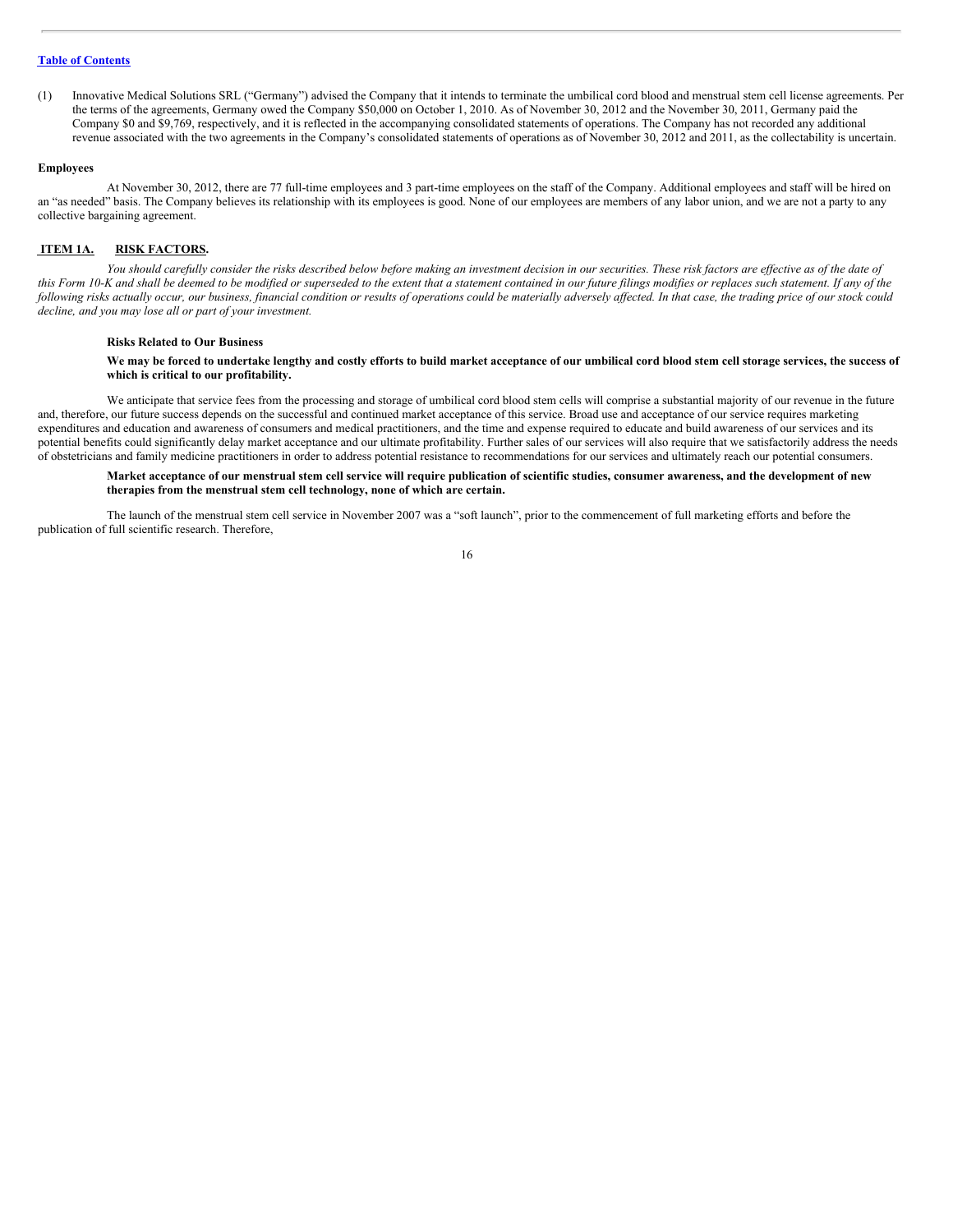sales of the menstrual stem cell service have only been on a preliminary basis. Market acceptance of this service will depend on several factors, none of which is certain. First, media attention and success with new customers will depend on publication of scientific data that support the regenerative capabilities of our menstrual stem cells. We are working with researchers who are endeavoring to publish data to support these claims; however, there is no assurance that multiple studies will be accepted for publication, that the content of these publications will attract media attention or customer acceptance, and the timing of any publications is not certain. Second, the success of this business will depend upon the effectiveness of our consumer marketing efforts, and the efforts of our sales force to build awareness among medical professionals who would encourage women to purchase these services. Third, the long-term growth of this business will depend on the development and commercialization of effective therapies derived from these stem cells. Such development is subject to many factors, such as development and protection of intellectual property, regulatory approvals and commercialization factors. There is no assurance that such therapies and products can be successfully developed.

# The successful development of new therapies from the menstrual stem cell technology will depend on overcoming a variety of challenges.

The Company is protecting intellectual property relating to various medical therapies and applications relating to its proprietary menstrual stem cells. Successful development of products and other applications will depend on many factors, such as development and protection of intellectual property, regulatory approvals and commercialization factors. The Company will also be reliant on the efforts of joint venture partners, researchers and others for such development. There is no assurance that such therapies and products can be successfully developed.

#### Any new services relating to new types of stem cells have not yet been offered commercially, and there is no assurance that such services or other stem cell **services will be launched or will gain market acceptance.**

We have not yet commercially launched services relating to fetal placental stem cells, MPSCs or other new types of stem cells other than the menstrual stem cell, reproductive tissue storage and cord tissue services. Such commercial launches are subject to certain developments, including completion of clinical validation and testing. There can be no assurance that completion of these developments will be successful or that any new services will ever be commercially launched. The Company continues to work on other intellectual property, to explore new technologies related to other types of stem cells that could potentially lead to new products or services. However, further development is necessary before we can announce commercialization plans. There can be no assurance that such development will be successful or that such commercial services will ever be launched. Such service offerings will be new and untested, and there is no assurance that, if launched, they would gain market acceptance. Unlike umbilical cord blood stem cells, fetal placental stem cells, MPSCs and any other new stem cells that may be offered have not yet been used in human therapies. Market acceptance of such new services will depend upon the willingness of prospective parents to pay for the processing and storage of such cells based upon the possibility that such treatments will be discovered in the future. Further, if there are setbacks in medical and scientific research relating to treatment applications for new types of cells, this may adversely affect our future sales, if any, of these services.

#### **Our stem cell storage business is susceptible to deteriorations in economic conditions and consumer confidence.**

Our stem cell storage business is subject to the impact of deteriorating economic conditions, lower consumer confidence and restricted access to credit. Any of these conditions in the U.S. economy may adversely affect customers' decisions to use our preservation and storage services or to continue making payments on existing storage contracts. These factors may adversely affect our revenues and cash flows in future periods. Because consumer spending for the processing and storage of umbilical cord blood stem cells and menstrual stem cells can generally be considered a discretionary purchase, we may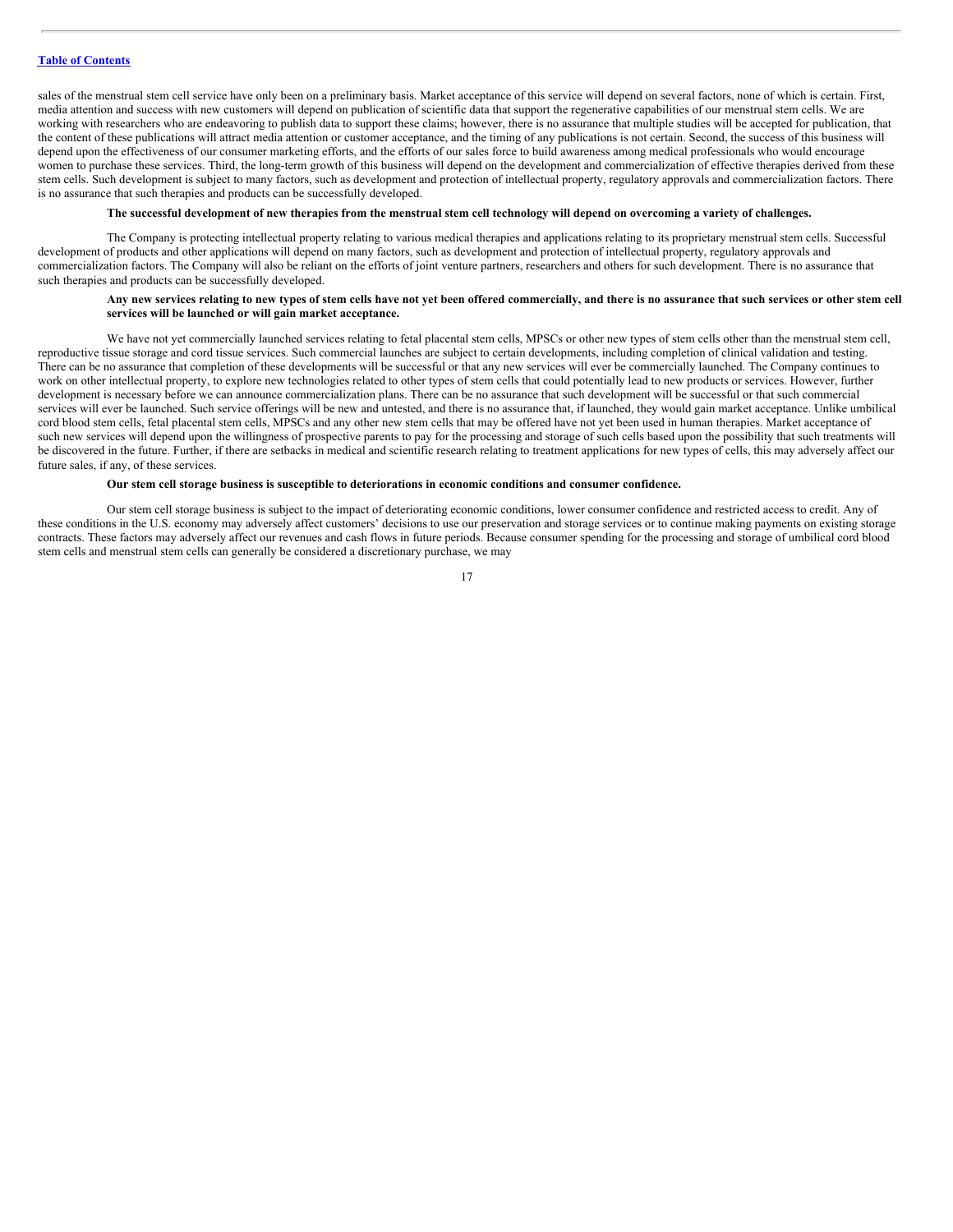experience a more negative impact on our business due to these conditions than other companies that do not depend on discretionary spending. We have experienced an increase in bad debt expense which we believe is primarily a result of the economy and we have also increased our use of discounts and promotions to attract returning and new clients in light of economic conditions. Deteriorating global economic conditions may affect our revenues from our foreign licensees and distributors and may make it more difficult to sign additional license and distribution agreements in foreign countries. If these factors adversely affect our revenues, this could have a material adverse effect on our results of operations and financial condition.

#### **Changes in the cord blood storage technologies could render our services less desirable or obsolete.**

Our storage facilities could be rendered less desirable or obsolete in the future by technological advances in cryopreservation technologies. Other cord blood banks may have better technologies than ours for preserving the cord blood units collected to facilitate future harvest of stem cells contained in the cord blood. To effectively compete in the future, we may need to invest significant financial resources to keep pace with technological advances in cord blood storage technologies. If we fail to respond rapidly to changing technologies it could have a material and adverse impact on our business and cause our revenues to decline. Any significant capital requirements could adversely affect our profitability because we may not be able to pass the costs onto our clients.

#### We operate in a regulated environment, and our failure to comply with applicable regulations, registrations and approvals could materially and adversely **affect our business.**

Companies, such as Cryo-Cell, engaged in the recovery, processing, storage, labeling, packaging or distribution of any Human Cells, Tissues, and Cellular and Tissue-Based Products (HCT/Ps) or the screening or testing of a cell tissue donor are required to register with the FDA. Additionally, the FDA has adopted rules that regulate current Good Tissues Practices (cGTP). Future FDA regulations could adversely impact or limit our ability to market or perform our services. Failure to comply with applicable regulatory requirements can result in, among other things, injunctions, operating restrictions, and civil fines and criminal prosecution. Delays or failure to obtain registrations could have a material adverse effect on the marketing and sales of our services and impair our ability to operate profitably in the future.

#### International licenses of our technology and services account for a portion of our income, and the continued success of our involvement in those **arrangements involves unique risks.**

As of November 30, 2012, the Company had fourteen active license agreements with affiliates in 15 countries. Our international licensing activities accounted for \$1,341,818 and \$1,363,705 of licensee income for the years ended November 30, 2012 and 2011, respectively, of which two affiliates, Mexico and India, accounted for approximately \$1,297,000 and \$1,273,000 of such licensee income for the years ended November 30, 2012 and 2011, respectively. On August 19, 2011, the Company received notification from Mexico that they were terminating the license agreement effective immediately due to an alleged breach of the license agreement. On October 17, 2011, the Company and Mexico entered into an amendment to the license agreement whereby the termination has been revoked and Mexico will pay the Company \$1,863,000 in 37 monthly installments of \$50,000 beginning on October 17, 2011 with a final payment of \$13,000. Mexico will have no other continuing obligations to the Company for royalties or other license payments and the agreement will be effectively terminated once the entire \$1,863,000 has been received. The amendment will result in a reduction of licensee income in future periods. Our international business activities present a number of challenges. Specifically, our growth and future license income and return on investments from these sources will face the following challenges, among others:

• Local laws may not provide the same degree of protection against infringement of our intellectual property rights;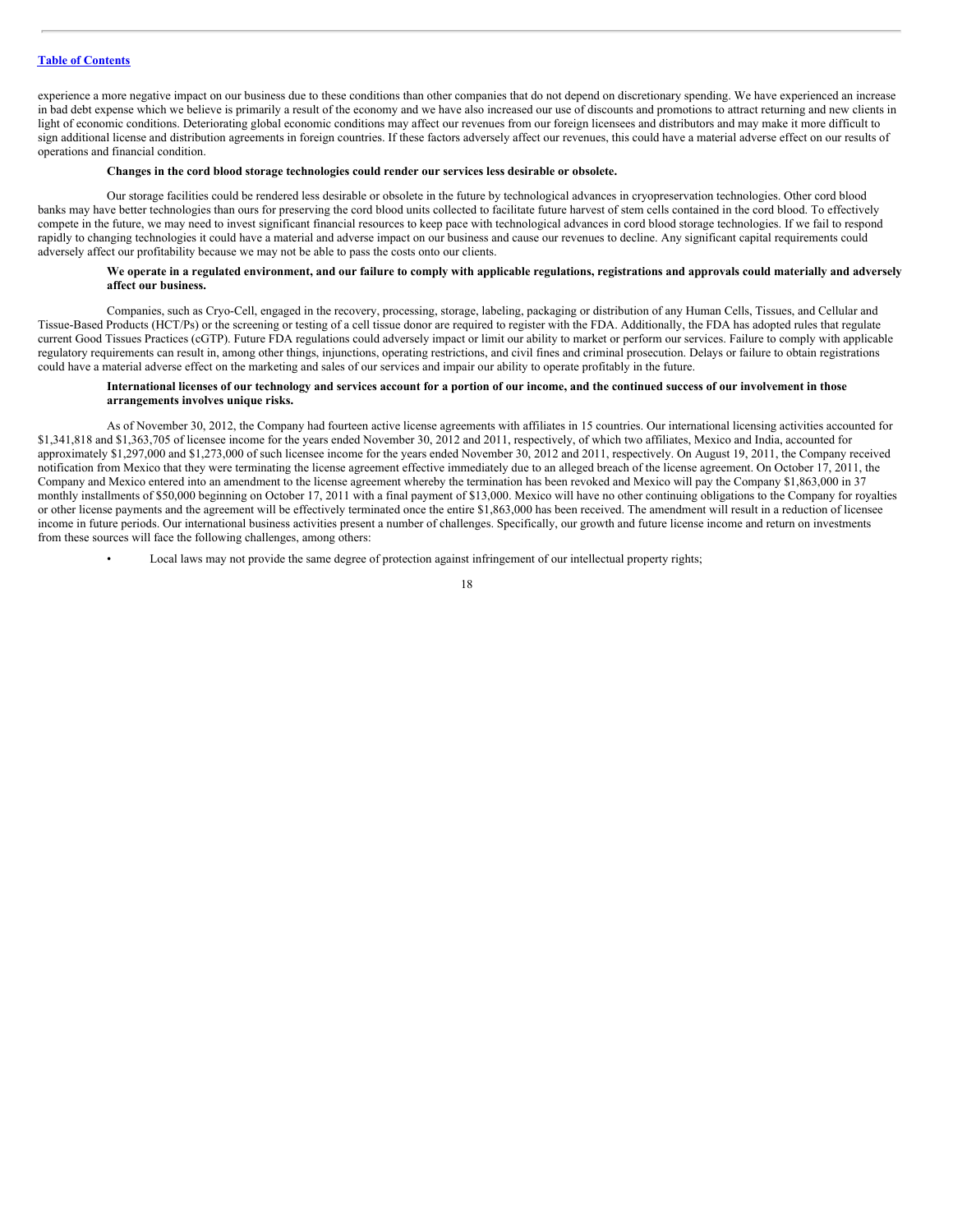- Local laws and business practices could prevent our business from operating or favor local competitors;
- It may be difficult and time consuming to locate local organizations, with whom to partner, that are capable of undertaking and sustaining operations;
- We may be forced to incur significant expenses related to entering into licensing and investment arrangements in new foreign markets; and
- Because the majority of our international license fees are currently denominated in U.S. dollars, an increase in the value of the U.S. dollar relative to foreign currencies could make our services less competitive in international markets.
- To the extent our license agreements are exclusive we are dependent solely on the success of the particular licensee.
- We may encounter difficulties and expense in enforcing our international licensing agreements.

If we are unable to meet and overcome these challenges, our international growth may slow, be limited, or be altogether unsuccessful.

Further, certain of our international license agreements provide for an annual and overall cap on royalty payments, however we do not anticipate reaching the cumulative maximum royalty payments for a number of years.

#### We may be unable to protect our intellectual property from infringement by third parties, and third parties may claim that we infringe on their **intellectual property, either of which could materially and adversely affect the Company.**

We rely upon patent protection, trade secrets, technical know-how and continuing technological innovation to develop and maintain our competitive position, and we typically require our employees, consultants and advisors to execute confidentiality and assignment of inventions agreements in connection with their employment, consulting or advisory relationships. There can be no assurance, however, that these agreements will not be breached or that we will have adequate remedies for any such breach.

Despite our efforts to protect our intellectual property, third parties may infringe or misappropriate our intellectual property or may develop intellectual property competitive to ours. Our competitors may independently develop similar technology, duplicate our processes, products or services or design around our intellectual property rights. As a result, we may have to litigate to enforce and protect our intellectual property rights to determine their scope, validity or enforceability. Intellectual property litigation is particularly expensive, time-consuming, diverts the attention of management and technical personnel and could result in substantial cost and uncertainty regarding our future viability. The loss of intellectual property protection or the inability to secure or enforce intellectual property protection would limit our ability to produce and/or market our products in the future and would likely have an adverse effect on the revenues generated by the sale or license of such intellectual property. Furthermore, any public announcements related to such litigation or regulatory proceedings could adversely affect the price of our common stock.

<sup>19</sup>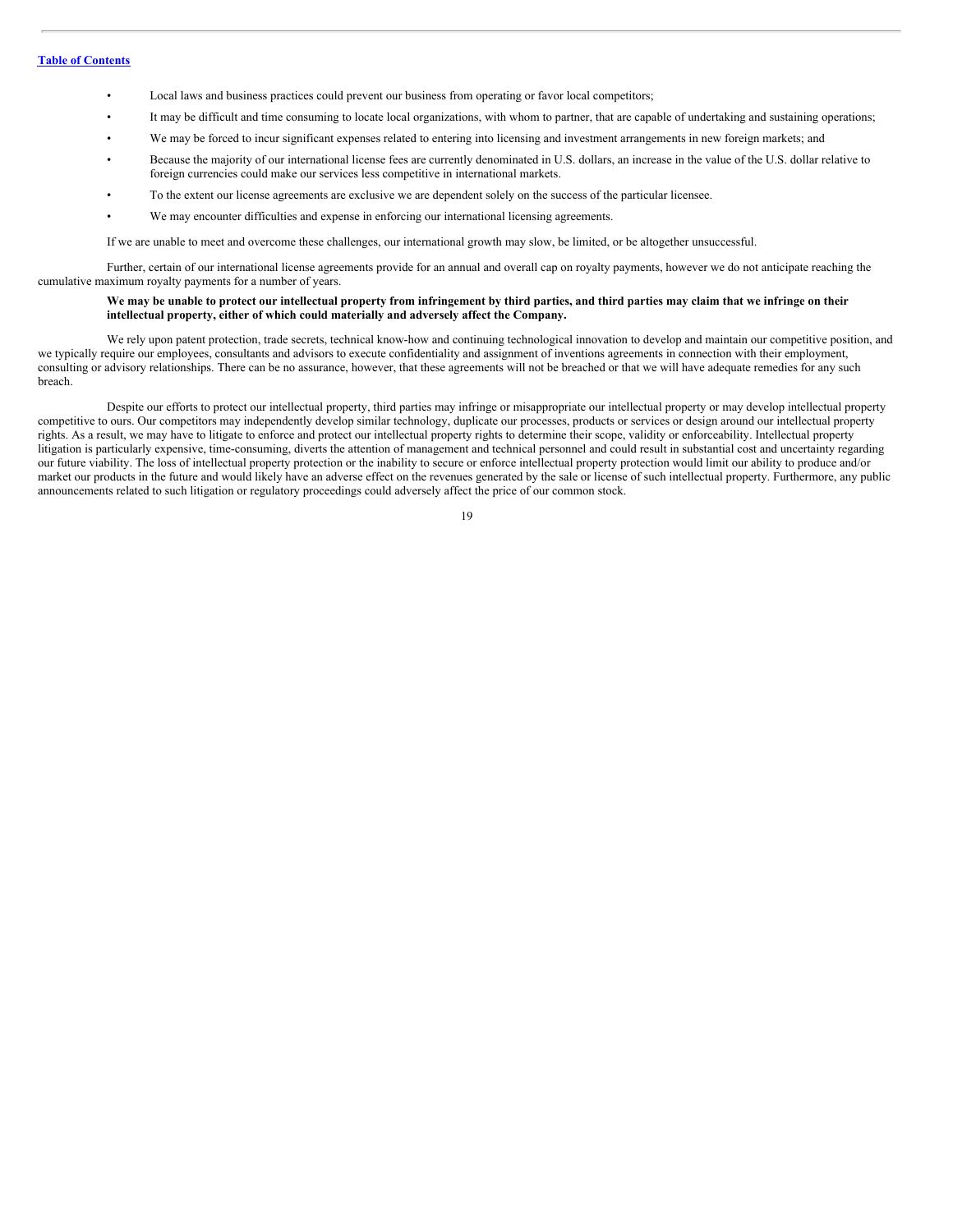We also may be subject to costly litigation in the event our products or technology infringe upon another party's proprietary rights. Third parties may have, or may eventually be issued, patents that would be infringed by our technology. Any of these third parties could make a claim of infringement against us with respect to our technology. We may also be subject to claims by third parties for breach of copyright, trademark or license usage rights. Any such claims and any resulting litigation could subject us to significant liability for damages. An adverse determination in any litigation of this type could require us to design around a third party's patent, license alternative technology from another party or otherwise result in limitations in our ability to use the intellectual property subject to such claims.

#### The cord blood stem cell preservation market is increasingly competitive and we compete against both private and public cord blood banks.

Cord blood stem cell preservation is an increasingly competitive business. Our business faces competition from other private and public operators of stem cell preservation businesses and providers of stem storage services. Currently, the Company competes against approximately 25 other national private cord blood banks. Some of these companies are competitors who as privately owned entities, can leverage considerable resources to market and sell their services. Other competitors are affiliates of publicly traded corporations. These competitors may have access to greater financial resources. In addition, established companies with greater access to financial resources may enter our markets and compete with us. Finally, there are numerous public cord blood banks both in the U.S. and internationally and since public cord blood banks typically do not charge fees for collection and storage they negatively impact our business especially in difficult economic times as consumers may elect to utilize public versus private cord blood banking for initial affordability.

In the event that we are not able to compete successfully with our current or potential competitors, it may be difficult for us to grow our revenue and maintain our existing business without incurring significant additional expenses to try and refine our technology, services or approach to our business to better compete, and even then there would be no guarantee of success.

#### Because our industry is subject to rapid technological and therapeutic changes, our future success will materially depend on the continued viability of the **use of cord blood stem cells.**

Our success materially depends on the continued viability of cord blood stem cells for developing therapeutic treatments and cures for disease. The broader medical and research environment for such treatments and cures critically affects the utility of stem cells, the services we offer to the public, and our future success. The use of stem cells in the treatment of disease is subject to potentially revolutionary technological, medical and therapeutic changes. Future technological and medical developments could render the use of stem cells and our services and equipment obsolete and unmarketable. As a result, there can be no assurance that our services will provide competitive advantages over other technologies. If technological or medical developments arise that materially alter the commercial viability of our technology or services, we may be forced to incur significant costs in replacing or modifying equipment in which we have already made a substantial investment prior to the end of its anticipated useful life. Alternatively, significant advances may be made in other treatment methods or in disease prevention techniques which could significantly reduce or entirely eliminate the need for the services we provide. The materialization of any of these risks could have a material adverse effect on our business, financial condition and results of operations.

In connection with our offering of the menstrual stem cell service and development of new therapies and products using the menstrual stem cells, there is no assurance that future developments in stem cell technology will not render these services, therapies and products obsolete. Such developments would adversely affect the future revenues we expect to derive from these services, therapies and products.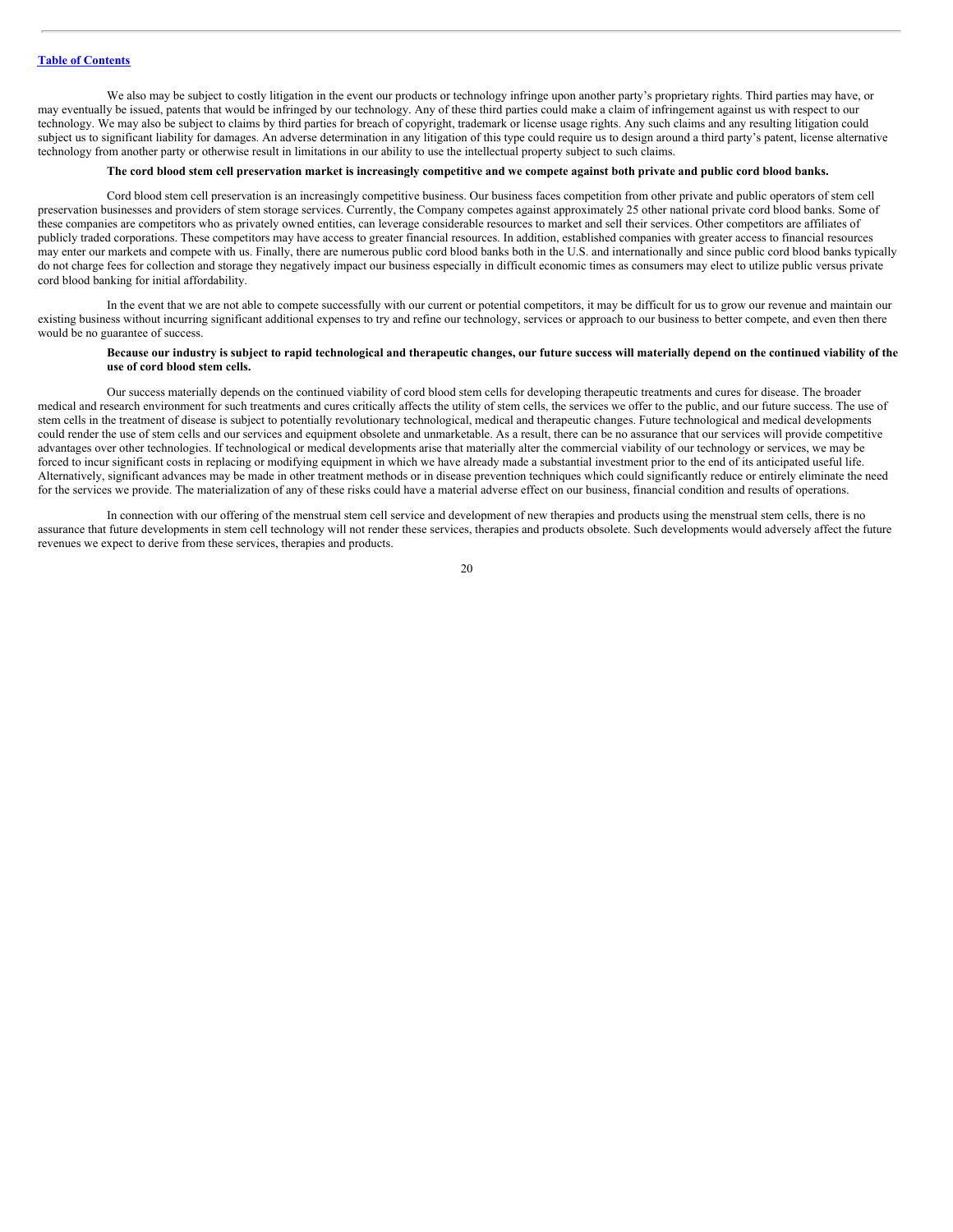#### Our information systems are critical to our business, and a failure of those systems could have a materially adverse effect on the Company's business, **financial condition and reputation.**

We depend on our ability to store, retrieve, process, and manage a significant amount of information through our computer systems. Like most computer systems, our systems are subject to the risks of failure, computer viruses, and unauthorized individuals (hackers) obtaining access to and inadvertently or purposefully damaging them. The Company believes the security systems and virus-detection controls we have implemented significantly reduce these risks. If our computer systems nonetheless fail or are compromised, sensitive information regarding our customers may become publicly available. In such an event, we may be exposed to liability from customers, may lose customers and may suffer significant damage to our business reputation. We are currently in the process of switching over to a new and improved platform but there can be no assurance that it will be successful. Any of these events could have a materially adverse effect on our business and financial condition.

# A failure in the performance of our cryopreservation storage facility or systems could harm our business and reputation.

To the extent our cryopreservation storage service is disrupted, discontinued or the performance is impaired, our business and operations could be adversely affected. We store approximately 145,000 specimens in Oldsmar, Florida and Florida is susceptible to hurricanes. Any failure, including network, software or hardware or equipment failure, that causes a material interruption or discontinuance in our cryopreservation storage of stem cell specimens could result in stored specimens being damaged and unable to be utilized. Specimen damage could result in litigation against us and reduced future revenue to us, which in turn could be harmful to our reputation. Our insurance may not adequately compensate us for any losses that may occur due to any failures in our system or interruptions in our ability to maintain proper, continued, cryopreservation storage services. Any material disruption in our ability to maintain continued uninterrupted storage systems could have a material adverse effect on our business, operating results and financial condition. Our systems and operations are vulnerable to damage or interruption from fire, flood, equipment failure, break-ins, hurricanes, tornadoes and similar events for which we do not have redundant systems or a formal disaster recovery plan and may not carry sufficient business interruption insurance to compensate us for losses that may occur.

#### We may be required to spend substantial time, money and effort to comply with legislative and regulatory initiatives relating to patient privacy.

There are government regulations addressing patient information privacy and security concerns that impact our business. In particular, regulations issued under the Health Insurance Portability and Accountability Act of 1996, or HIPAA, and the Health Information Technology for Economic and Clinical Health Act, or HITECH, contain provisions that require us to adopt business procedures designed to protect the privacy of each of our patients' individual health information. We may be required to spend substantial time, money and effort on compliance measures. The HIPAA regulations expose us to increased regulatory risk if we fail to comply. If we fail to comply with the HIPAA regulations, we could suffer civil penalties. The civil penalties could include monetary penalties ranging from \$100 per violation to \$1.5 million depending on the level of violation.

#### **Our failure to comply with laws related to hazardous materials could materially harm us.**

We are subject to state and federal laws regulating the protection of employees who may be exposed to hazardous material and regulating the proper handling and disposal of that material. Although we believe we are in compliance with all such applicable laws, a violation of such laws, or the future enactment of more stringent laws or regulations, could subject us to liability, or require us to incur costs that would have an adverse effect on us.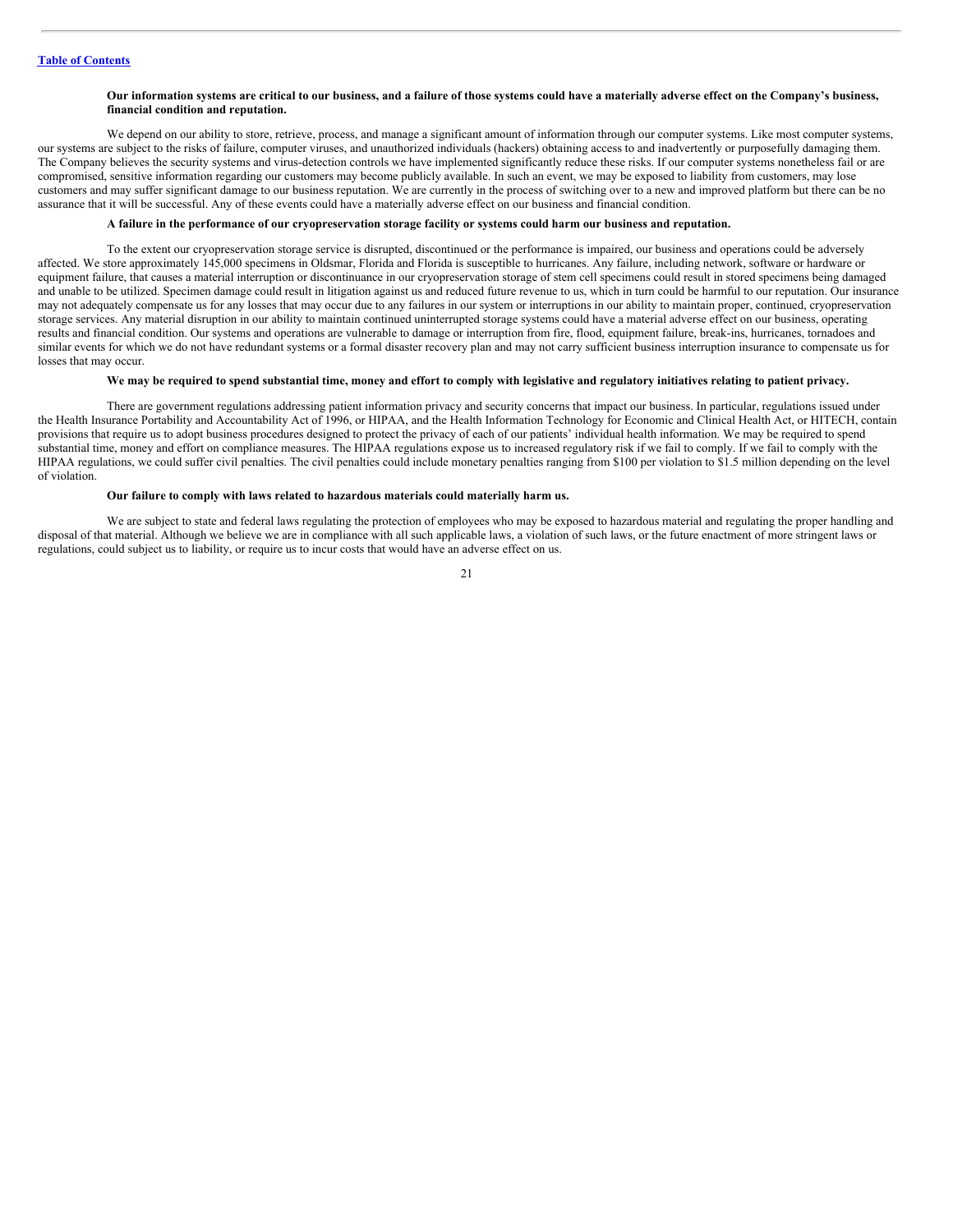# We depend on the services of our senior management for our success and must retain and attract other highly skilled personnel to maintain and grow our **business.**

Our performance and success is substantially dependent on the continued services and on the performance of our senior management. Our performance and success also depends on our ability to retain and motivate our other key employees. The services of our Chairman and Co-Chief Executive Officer, David Portnoy, our Co-Chief Executive Officer, Mark Portnoy, our Vice President, Finance and Chief Financial Officer, Jill Taymans, our Chief Scientific Officer, Linda Kelley, Ph.D, and our Chief Information Officer, Oleg Mikulinsky are important to our ability to implement our business strategy and a loss of their services could harm our business. We have entered into employment agreements with Mr. David Portnoy, Mr. Mark Portnoy, Ms. Taymans, Dr. Kelley and Mr. Mikulinsky. The Company does not carry "key-person" life insurance on these individuals. Our future performance and success also depends on our ability to identify, attract, hire, train, retain and motivate highly skilled personnel. If we fail to attract, integrate and retain the necessary personnel, our ability to successfully maintain and build our business could suffer significantly.

# Our warranty program could subject us to claims in the future that could have a material impact on our financial results

In December 2005, we began providing clients enrolled under the new pricing structure with a payment warranty under which we agree to pay \$50,000 to the client if the umbilical cord blood product retrieved is used for a stem cell transplant for the donor or an immediate family member and fails to engraft, subject to various restrictions. The payment warranty increased to \$75,000 effective February 1, 2012. Additionally, under the Cryo-Cell Cares™ program, we will pay \$10,000 to the client to offset personal expenses if the umbilical cord blood product is used for bone marrow reconstitution in a myeloblative transplant procedure. While we have not experienced any claims under the warranty program nor have we incurred costs related to these warranties, we could be subject to a significant number of claims in the future that could require us to pay out substantial sums that could have a material adverse impact on our financial results. We do not maintain insurance for this warranty program but we do maintain reserves to cover our estimated potential liabilities. However, we cannot provide assurances that the reserves are adequate.

#### **Risks Related to Our Common Stock**

#### Our common stock price may be volatile and our trading volume low and as a result you may not be able to resell your shares of our common stock at or **above the price you paid.**

The market price for our common stock is likely to be highly volatile and is likely to experience wide fluctuations in response to factors including the following:

- actual or anticipated variations in our quarterly operating results;
- announcements of technological innovations or new services by us or our competitors;
- changes in financial estimates by securities analysts;
- conditions or trends in the stem cell preservation business;
- changes in the economic performance or market valuations of other stem cell storage companies;
- announcements by us or our competitors of significant acquisitions, strategic partnerships, joint ventures or capital commitments;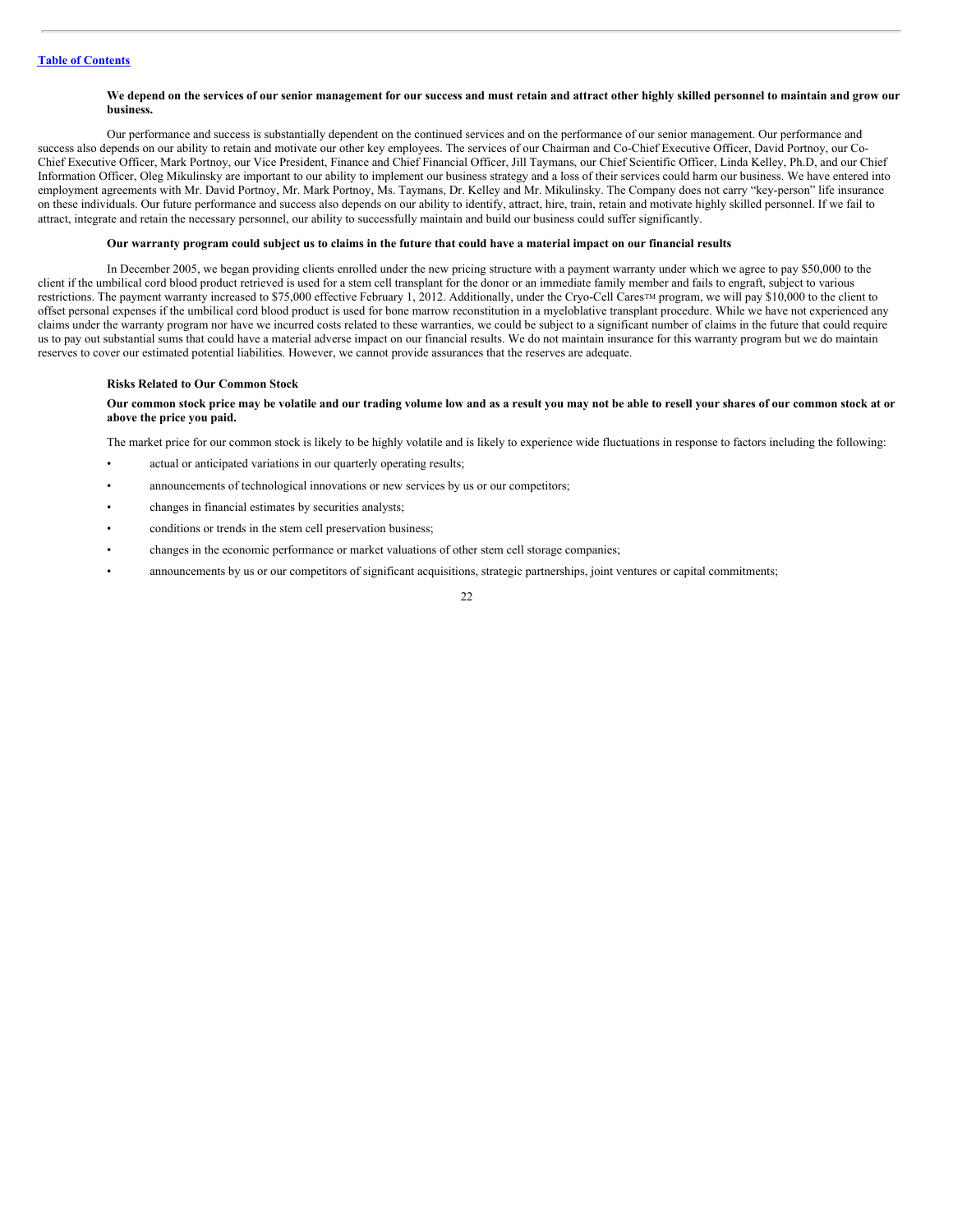- additions or departures of key personnel;
- sales of additional shares of common stock by us;
- adverse results on existing or potential new litigation;
- investor perceptions of us and the stem cell preservation business;
- general economic trends and market conditions;
- adverse announcements by our competitors; and
- adverse publicity.

Broad market and industry factors may adversely affect the market price of our common stock, regardless of our actual operating performance. Also, the daily trading volume of our common stock has historically been relatively low. Over the past two years, the price of our common stock has fluctuated from a high of \$3.67 to a low of \$1.66. To the extent our stock price fluctuates, it could impair our ability to raise capital through the offering of additional equity securities. As a result, holders of our common stock may not be able to resell their stock at or above the price at which they purchase it.

#### Our common stock trades in an illiquid market, which may make it difficult for you to sell your shares at times and prices you believe to be appropriate.

Trading of our common stock is conducted on the OTC Bulletin Board. This has an adverse effect on the liquidity of our common stock, not only in terms of the number of shares that can be bought and sold at a given price, but also through delays in the timing of transactions and reduction in securities analysts' and the media's coverage of our Company and its common stock. This may result in lower prices for our common stock than might otherwise be obtained and could also result in a larger spread between the bid and asked prices for our common stock. In addition, if at any time the trading price of our stock is below \$5.00 per share it is subject to the SEC's "penny stock" rules. Because the "penny stock" rules impose certain requirements on brokers, they may be less willing to execute transactions in our securities. Furthermore, because of the limited market and generally low volume of trading in our common stock, our common stock is more likely to be affected by broad market fluctuations, general market conditions, fluctuations in our operating results, changes in the market's perception of our business, and announcements made by us, our competitors or parties with whom we have business relationships. Our ability to issue additional securities for financing or other purposes, or to otherwise arrange for any financing we may need in the future, may also be materially and adversely affected by the fact that our securities are not traded on a national securities exchange.

#### Our board of directors has the authority to issue preferred stock, which could deter takeover bids even if those bids are in the stockholders' best interests.

We have 500,000 shares of authorized and unissued preferred stock, which could be issued to third parties selected by management or used as the basis for a stockholders' rights plan, which could have the effect of deterring potential acquirers. The ability of our Board of Directors to establish the terms and provisions of different series of preferred stock could discourage unsolicited takeover bids from third parties even if shareholders believe that those bids are in the shareholders' best interests. Further, the issuance of additional shares having preferential rights could adversely affect other rights appurtenant to shares of our common stock.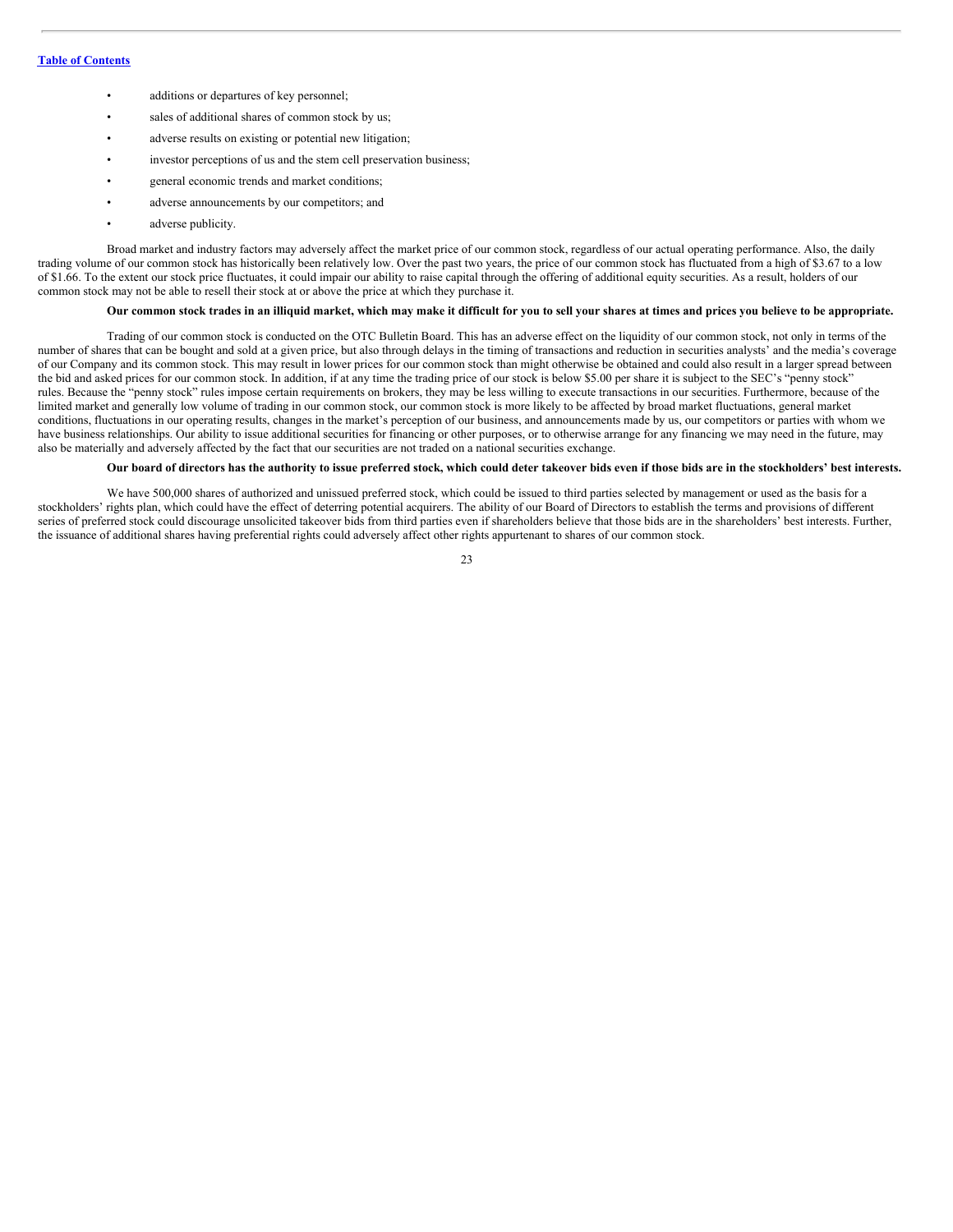#### We could issue authorized but unissued shares of common stock which could negatively impact the price of our stock.

Our board of directors has authority, without action or vote of our stockholders, to issue all or a part of our authorized but unissued shares. Such stock issuances could be made at a price that reflects a discount or a premium from the then-current trading price of our common stock. In addition, if we need to raise capital, we may need to issue securities that are convertible into or exchangeable for a significant amount of our common stock. These issuances would dilute your percentage ownership interest, which would have the effect of reducing your influence on matters on which our shareholders vote, and might dilute the book value of our common stock. You may incur additional dilution if holders of stock options, whether currently outstanding or subsequently granted, exercise their options to purchase shares of our common stock.

#### **We do not currently pay dividends on our common stock.**

To date, we have not paid any cash dividends and do not anticipate the payment of cash dividends in the immediate future. Accordingly, the only return on an investment in shares of our common stock, if any, may occur upon a subsequent sale of such shares.

#### <span id="page-23-0"></span>**ITEM 1B. UNRESOLVED STAFF COMMENTS.**

Not applicable.

#### <span id="page-23-1"></span>**ITEM 2. PROPERTIES.**

The Company entered into a ten-year lease in April 2004 for its 17,600 square foot cGMP/cGTP compliant corporate headquarters in Oldsmar, Florida for rent of approximately \$141,000 per year for each of the first two years and escalating thereafter. The lease effectively commenced during October 2004, and the Company moved into this facility in November 2004. This facility contains the Company's executive offices, its conference and training center, its laboratory processing and cryogenic storage facility and its scientific offices.

On June 7, 2006, the Company entered into a lease amendment, which amends the Company's lease for its principal offices in Oldsmar, Florida. The original lease covered approximately 17,600 square feet of space. Under the amendment, the Company leased an additional 9,600 square feet of space at the same location, beginning on August 1, 2006 and ending with the termination of the lease in 2015. The Company's rent for the additional space is \$11,032 per month through July 31, 2009, with annual increases thereafter through the entire lease term to a maximum of \$13,176 per month for the additional space.

# <span id="page-23-2"></span>**ITEM 3. LEGAL PROCEEDINGS.**

On December 16, 2010, the Company filed an action in the Circuit Court in Pinellas County, Florida against Cord Blood America, Inc. ("CBAI") seeking an injunction against consummation of the proposed acquisition by CBAI of the assets of Cryo-Cell de Mexico, S.A. de C.V. ("CCMEX"), the Company's exclusive licensee in Mexico. The action is docketed at Civil No. 10-17412-CI-20. The Company believes that the proposed acquisition would violate its License Agreement with CCMEX. CBAI announced on December 8, 2010 that it had entered into a letter of intent for the proposed acquisition with CCMEX on December 3, 2010.

The Company also filed a motion for a temporary injunction. CBAI filed a motion to dismiss on the ground that CCMEX was an indispensable party to the action. After a hearing on January 14, 2011, the court granted the motion to dismiss, allowing the Company to join CCMEX to the action, and setting a hearing on February 25, 2011 on the Company's motion for an injunction. On January 20, 2011, the Company filed an amended complaint alleging tortuous interference with a business relationship by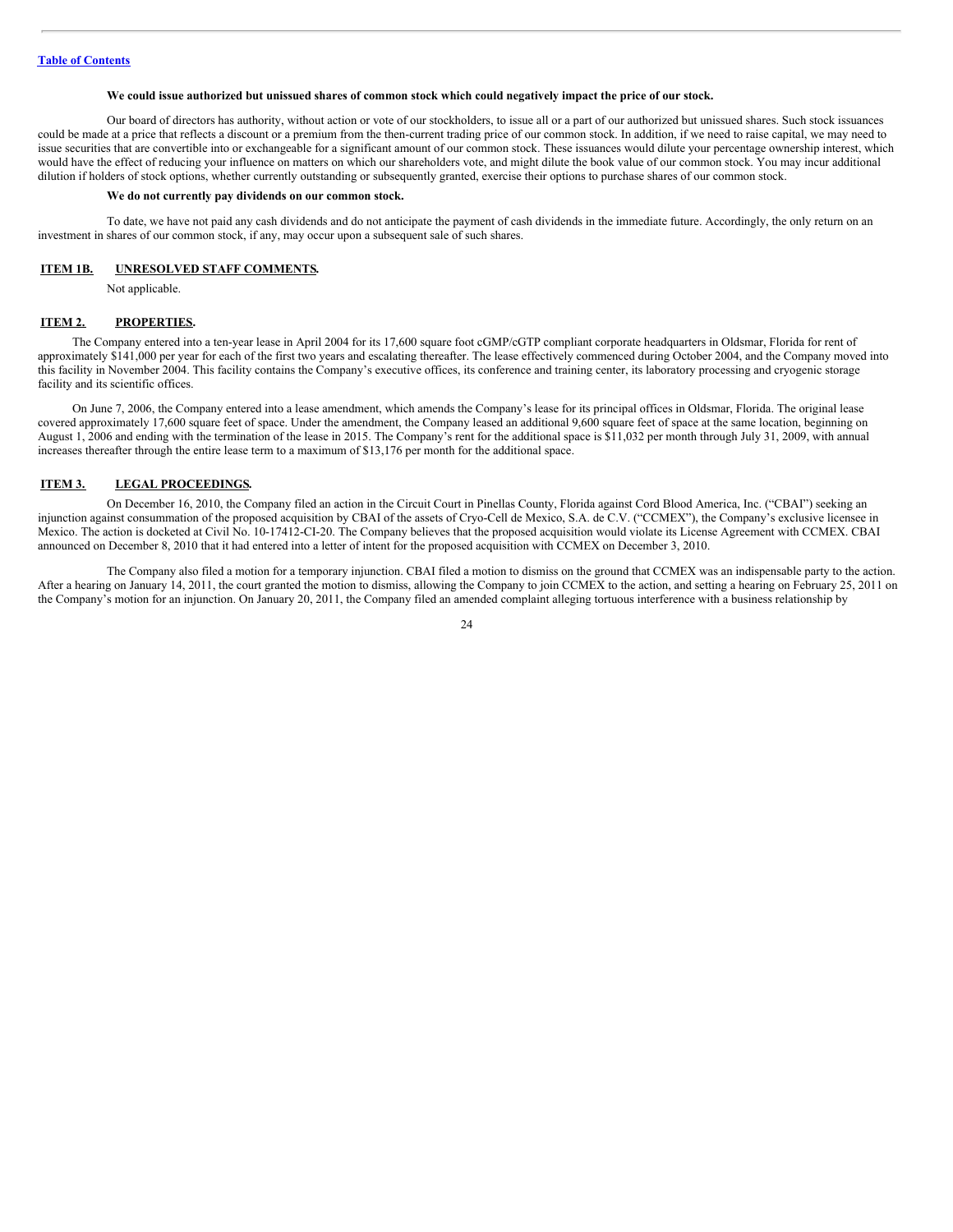CBAI, misappropriation of trade secrets and confidential information in violation of the Florida Uniform Trade Secrets Act by CBAI, dilution of trademark in violation of Florida Statute Section 495.151 by CBAI, common law unfair competition against CBAI, breach of license agreement by CCMEX and unfair and deceptive trade practices in violation of the Florida Unfair and Deceptive Trade Practices Act by CCMEX and CBAI. The amended complaint sought damages against CBAI and CCMEX and injunctive relief. After CCMEX was joined to the action, both defendants filed motions to dismiss, and the injunction hearing has been continued. On March 18, 2011, the court granted the motions to dismiss filed by CBAI and CCMEX. The court granted the motion for a rehearing filed by the Company. On September 7, 2011, the court granted the motions to dismiss filed by CBAI and CCMEX. The Company did not file an appeal.

On October 25, 2011, Mercedes Walton, the Company's former Chairman and Chief Executive Officer, filed a demand for arbitration with the American Arbitration Association. Ms. Walton is claiming breach of her employment agreement and defamation. Ms. Walton is seeking arbitration costs, attorneys' fees, interest, compensatory, punitive and liquidated damages, as well as injunctive and declaratory relief in the amount of \$5,000,000 of which potentially \$1,000,000 would be covered by the Company's insurance policy. On August 31, 2011, the newly elected Board of Directors of the Company terminated its Chief Executive Officer and former Chairman of the Board of Directors, Ms. Walton for cause. In accordance with Ms. Walton's employment agreement dated August 15, 2005, as amended July 16, 2007, Ms. Walton could be entitled to severance in the amount up to \$950,000 related to lost salary, bonuses and benefits. In addition, the Company could be required to pay all reasonable legal fees and expenses incurred by Ms. Walton as a result of the termination, as well as outplacement services. The Company has recorded an accrual in the amount of \$950,000 related to this severance agreement. Given the fact that Ms. Walton was terminated for cause, the Company believes that Ms. Walton has not earned the right to this severance and intends to defend itself against this agreement. The initial hearing took place during the week of February 4, 2013. The hearing is scheduled to reconvene on March 19, 2013.

On May 26, 2011, a complaint for monetary damages was served against the Company. The complaint did not specify the amount claimed, other than stating that it is more than \$75,000 which is the jurisdictional amount of the court the complaint was filed in. At this time, it is not possible for the Company to estimate the loss or the range of possible loss, due to the current early stage of the litigation, the meaningful legal uncertainties associated with the claim and the fact that the complaint did not specify the amount of damages sought. No amounts have been accrued as of November 30, 2012. The Company believes it has meritorious defenses to the claims and intends to vigorously defend itself, however, the ultimate resolution of this complaint is uncertain at this time. A trial has been scheduled for September 3, 2013.

In addition, from time to time the Company is subject to proceedings, lawsuits, contract disputes and other claims in the normal course of its business. The Company believes that the ultimate resolution of current matters should not have a material adverse effect on the Company's business, consolidated financial position or results of operations. It is possible, however, that there could be an unfavorable ultimate outcome for or resolution which could be material to the Company's results of operations for a particular quarterly reporting period. Litigation is inherently uncertain and there can be no assurance that the Company will prevail. The Company does not include an estimate of legal fees and other related defense costs in its estimate of loss contingencies.

<span id="page-24-0"></span>**ITEM 4. MINE SAFETY DISCLOSURES - Not Applicable**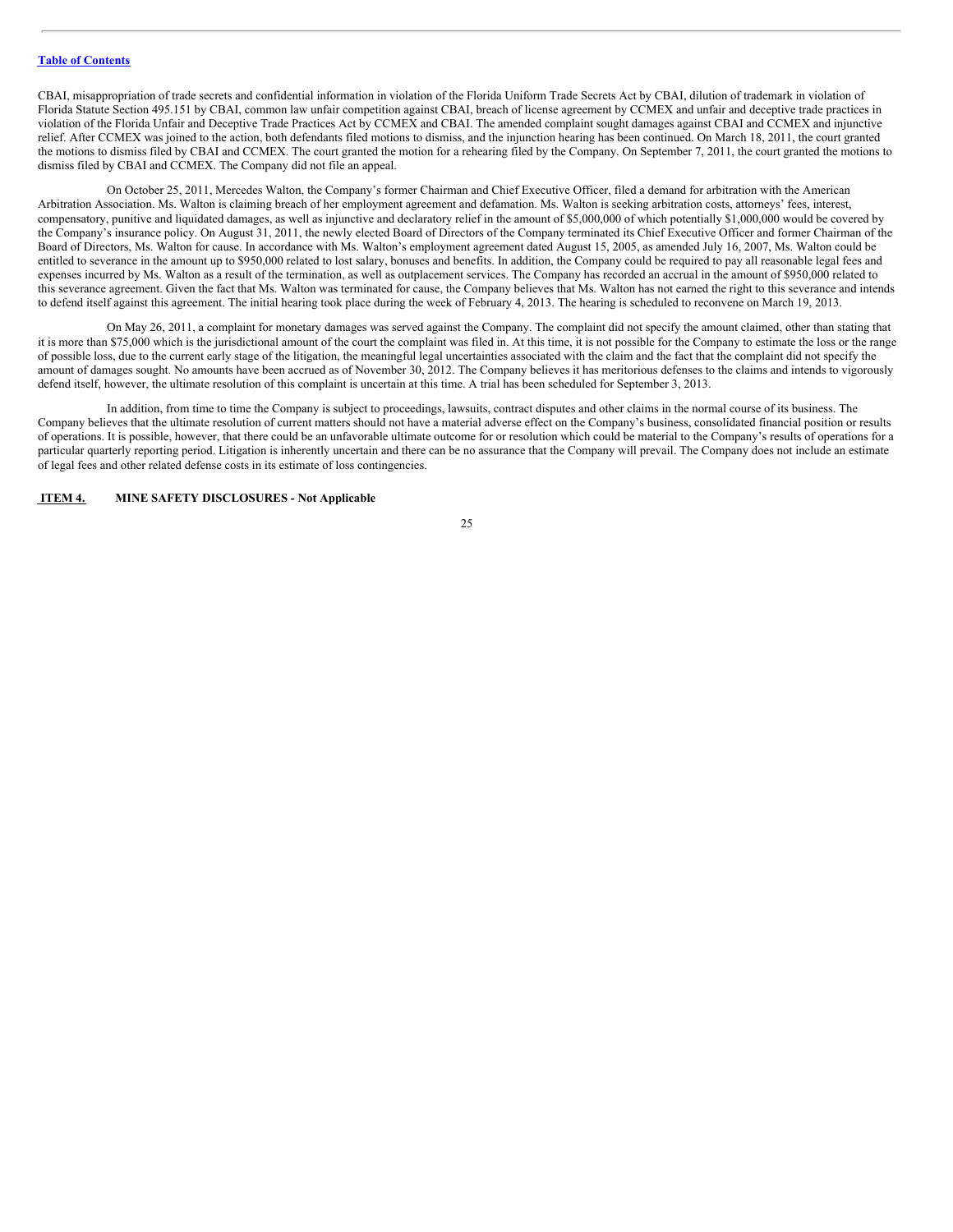# <span id="page-25-0"></span>**PART II**

# <span id="page-25-1"></span>**ITEM 5. MARKET FOR THE REGISTRANT'S COMMON EQUITY, RELATED STOCKHOLDER MATTERS AND ISSUER PURCHASES OF EQUITY SECURITIES.**

The Company's common stock is quoted on the Over-The-Counter Bulletin Board under the symbol "CCEL". The following table shows, for the calendar periods indicated, the high and low closing bid quotations for the Company's common stock as reported by Yahoo Finance. The quotations represent inter-dealer prices without retail mark-up, markdown or commission and may not represent actual transactions.

| <b>Quarter Ended</b> | <b>Low Closing Bid</b> | <b>High Closing Bid</b> |
|----------------------|------------------------|-------------------------|
| February 29, 2012    | 1.70                   | 2.50                    |
| May 31, 2012         | 2.01                   | 2.52                    |
| August 31, 2012      | 1.80                   | 2.45                    |
| November 30, 2012    | 2.09                   | 2.57                    |
| February 28, 2011    | 1.55                   | 2.45                    |
| May 31, 2011         | 2.02                   | 3.67                    |
| August 31, 2011      | 2.35                   | 3.42                    |
| November 30, 2011    | 1.66                   | 2.90                    |

The Company has not declared any cash dividends on its common stock and has no plans to do so in the immediate future.

As of November 30, 2012, the Company had 276 shareholders of record, and management believes there are approximately 2,500 additional beneficial holders of the Company's common stock.

The following table sets forth as of November 30, 2012 the Company's equity compensation plans approved by shareholders. At such date the Company had no equity Compensation Plans that had not been approved by shareholders.

| <b>Equity Compensation</b><br>plans approved by<br>stockholders | Number of<br>securities to be<br>issued upon<br>exercise of<br>outstanding<br>options, warrants<br>and rights |        | Weighted-average<br>exercise price of<br>outstanding options,<br>warrants and rights | <b>Number of securities</b><br>remaining available for<br>future issuance under<br>equity compensation plans<br>(excluding securities<br>reflected in the first<br>column) |  |
|-----------------------------------------------------------------|---------------------------------------------------------------------------------------------------------------|--------|--------------------------------------------------------------------------------------|----------------------------------------------------------------------------------------------------------------------------------------------------------------------------|--|
| Cryo-Cell International 2000 Stock Incentive Plan               | 60.589                                                                                                        | \$     | 2.66                                                                                 | $-$ (1)                                                                                                                                                                    |  |
| Cryo-Cell International, Inc. 2006 Stock Incentive<br>Plan      | 762.509                                                                                                       | \$     | 2.33                                                                                 | 151,345                                                                                                                                                                    |  |
| Cryo-Cell International, Inc. 2012 Stock Incentive<br>Plan      | 1.000.000                                                                                                     | \$     | 1.72                                                                                 | 1,500,000                                                                                                                                                                  |  |
| Total                                                           | 1.823.098                                                                                                     | ¢<br>D | 2.01                                                                                 | 1.651.345                                                                                                                                                                  |  |

(1) No further stock options or other awards will be granted under the 2000 Stock Incentive Plan.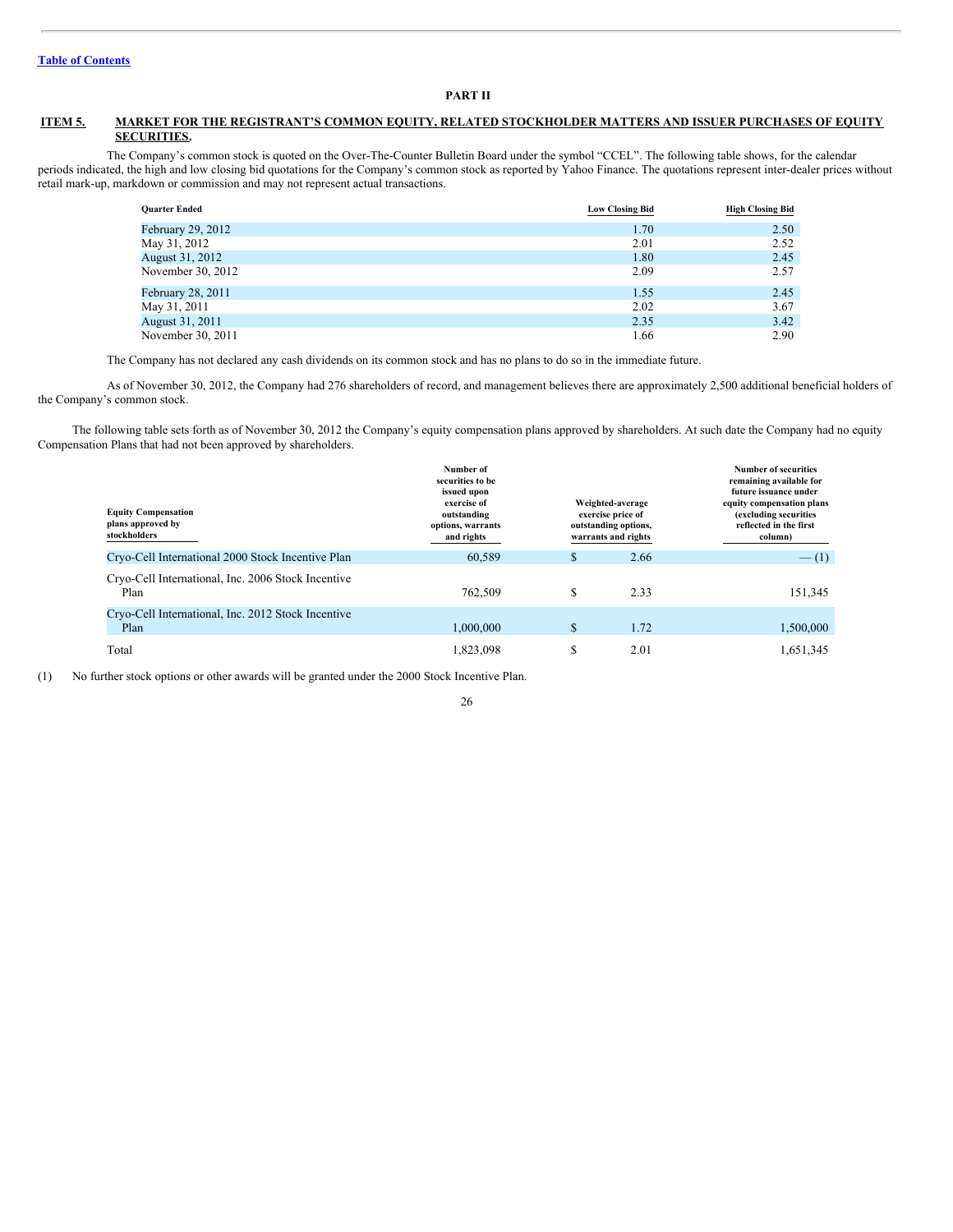# <span id="page-26-0"></span>**ITEM 6. SELECTED FINANCIAL DATA**

Not Applicable.

# <span id="page-26-1"></span>**ITEM 7. MANAGEMENT'S DISCUSSION AND ANALYSIS OF FINANCIAL CONDITION AND RESULTS OF OPERATIONS.**

The following discussion and analysis of the financial condition and results of operations of the Company for the two years ended November 30, 2012, should be read in conjunction with the consolidated financial statements and related notes as well as other information contained in this Annual Report on Form 10-K. This section of the Form 10-K contains forward-looking statements that involve substantial risks and uncertainties, such as statements about our plans, objectives, expectations and intentions. We use words such as "expect", "anticipate", "plan", "believe", "seek", "estimate", "intend", "future" and similar expressions to identify forward-looking statements. Our actual results could differ materially from those anticipated in these forward-looking statements for many reasons, including as a result of some of the factors described below and in the section titled "Risk Factors". You are cautioned not to place undue reliance on these forward-looking statements, which speak only as of the date of this Form 10-K.

#### **Overview**

The Company is engaged in cellular processing and cryogenic storage, with a current focus on the collection and preservation of umbilical cord blood stem cells for family use. The Company's principal sources of revenues are service fees for cord blood processing and preservation for new customers and recurring annual storage fees. Effective February 1, 2012, the Company charges fees of \$2,074 to new clients for the collection kit, processing and testing and return medical courier service, with discounts in the case of multiple children from the same family and in other circumstances. The Company currently charges an annual storage fee of \$125 for new clients; storage fees for existing customers depend on the contracts with such customers. The Company also offers a one-time payment plan, where the client is charged \$3,949 less discounts in the case of multiple children from the same family and in other circumstances. The one-time plan includes the collection kit, processing and testing, return medical courier service and 21 years of pre-paid storage fees. The Company also receives other income from licensing fees and royalties from global affiliates.

In recent years, the Company has expanded its research and development activities to develop technologies related to stem cells harvested from sources beyond umbilical cord blood stem cells. In 2006, the Company discovered novel technology related to menstrual stem cells. During 2007, much of the Company's research and development activities focused on the development of proprietary technology related to maternal placental stem cells (MPSCs). In November 2007, the Company announced the commercial launch of the menstrual stem cell service related to this patent-pending technology. The Company continues to focus independently-funded research and development activities through a vast network of research collaboration partners.

In August 2011, there was a change in control of the board of directors. Subsequent to this change, the Company is refocusing its efforts on the Company's umbilical cord blood and cord tissue business while continuing to develop the menstrual stem cell technology.

During the year ended November 30, 2012, the Company's total revenue increased slightly as compared to the same period in 2011. The Company reported a net loss of approximately (\$6,308,000), or (\$.56) per basic common share for fiscal 2012 compared to a net loss of approximately (\$2,096,000) or (\$.18) per basic common share for fiscal 2011. The increase in net loss principally resulted from the cancellation of certain interests in the Illinois Revenue Sharing Agreement, the Bio-Stor Revenue Sharing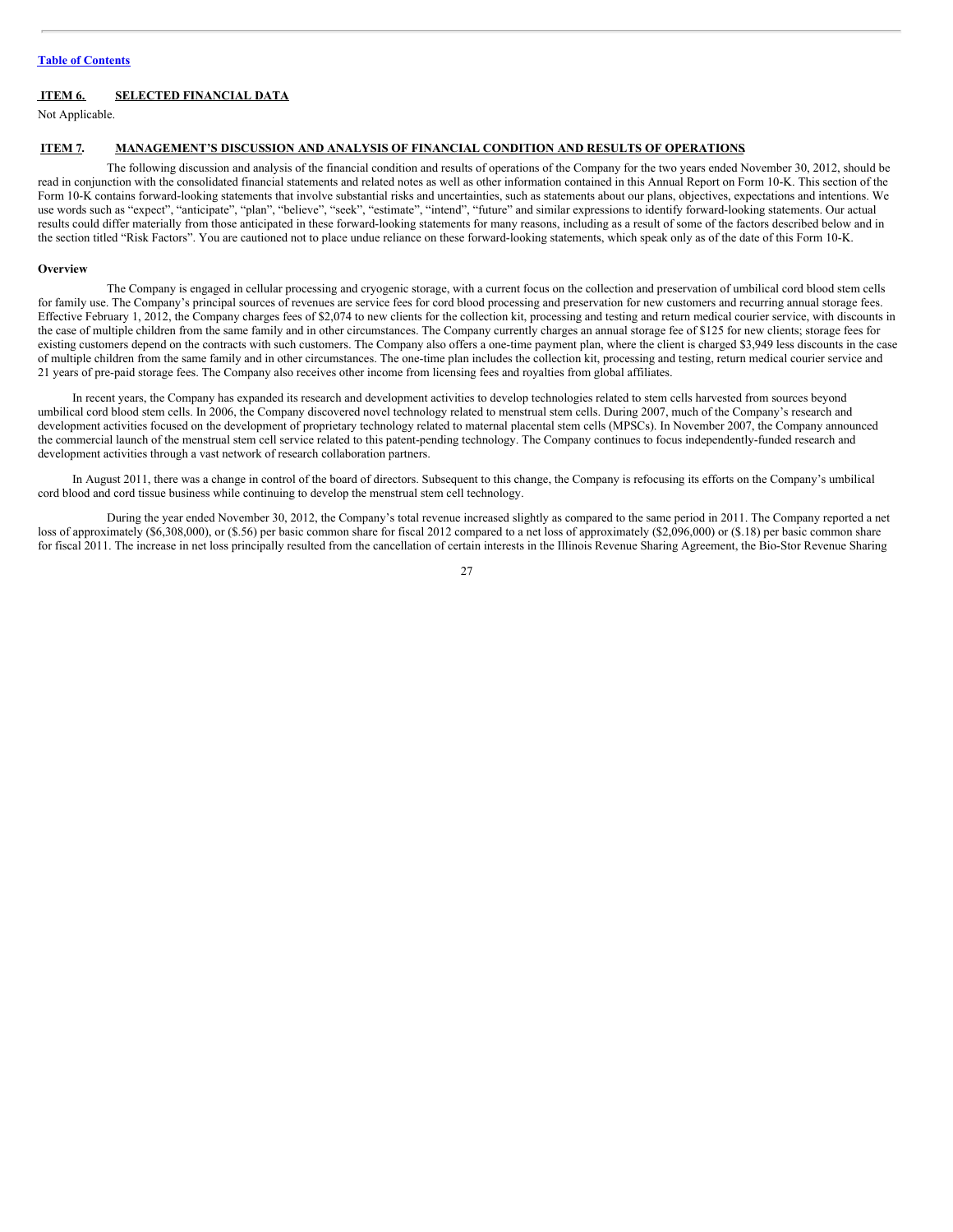Agreement and the interest in the Revenue Sharing Agreement for the state of New York resulting in extinguishment of debt in the amount of approximately \$1,600,000, a 12% increase in selling, general and administrative expenses, due mainly to an increase in stock option compensation and the increase in sales and marketing initiatives including the implementation of a national sales force. The increase in stock option expense is mainly the result of the Nomination of Solicitation Notice received by the Company nominating six individuals for election as directors to compete with the Company's board of directors at the 2012 Annual Meeting. Pursuant to the Co-CEOs employment agreements, if the Company receives a Nomination of Solicitation Notice, as defined by the Company's Bylaws, all of the service-based vesting condition options that were issued to the Co-CEOs immediately vest. Included in stock option expense is approximately \$700,000 that is due to the immediate vesting of options issued to the Co-CEOs. Also, during the second quarter of fiscal 2012, the Company reserved approximately \$1.7 million of its deferred income tax assets. The decision to reserve the deferred income tax assets is based on the accounting standards surrounding income taxes that require a company to consider whether it is more likely than not that the deferred tax assets will be realized. The Company has made certain strategic decisions in fiscal 2011 and fiscal 2012 concerning the negotiated termination of some of the perpetual Revenue Sharing Agreements, the impairment of internal use software that is being replaced with a technology platform that is better suited for the Company's business needs and the implementation of a national sales force in order to generate growth and future value for the Company's stockholders. The strategic decisions, as well as the costs associated with the 2011 proxy contest and the accrual of severance associated with termination of the Company's former Chief Executive Officer, resulted in losses in fiscal 2011 and fiscal 2012. Once a company has had cumulative losses in recent years, regardless if the loss was planned for strategic purposes, the accounting standard does not allow the company to put significant reliance on future taxable income projections to overcome the more likely than not threshold that the deferred income tax assets will be realized. This is partially offset by a 30% decrease in interest expense which is a result of the cancellation of certain interests in the Revenue Sharing Agreements. In addition, research and development expenses were approximately \$110,000 for the twelve months ended November 30, 2012, a decrease of approximately \$74,000 or 40% in comparison to the same period in 2011.

As of November 30, 2012, the Company had cash and cash equivalents of \$2,677,382. The Company's cash decreased by approximately \$3,600,000 during fiscal 2012, primarily as a result of the payment of \$3,200,000 for the cancellation of certain interests in certain Revenue Sharing Agreements and the stock repurchase plan pursuant to which the Company has repurchased 792,374 shares of the Company's common stock for approximately \$1,703,000 offset by cash flows from operations and the sale of certain marketable securities. As of November 30, 2012, the Company had no long-term indebtedness.

#### **Results of Operations**

*Revenue.* For the fiscal year ended November 30, 2012, the Company had revenue of \$17,969,855 compared to \$17,918,270 for the fiscal year ended November 30, 2011. The increase in revenue was primarily attributable to a slight increase in processing and storage fees, which was partially offset by a 2% decrease in licensee income.

*Processing and Storage Fees.* For fiscal year ended November 30, 2012, processing and storage fees were \$16,628,037 compared to \$16,554,565 for the fiscal year ended November 30, 2011. The increase in processing and storage fee revenue is primarily attributable to an 8% increase in recurring annual storage fee revenue and a decrease in sales discounts of 23% for fiscal 2012 compared to the 2011 period. Sales discounts represent discounts to returning clients and promotions offered to newly enrolled clients from time to time. The Company had a 12% decrease in the number of new specimens processed year-over-year, however, the average selling price per newly enrolled client has increased with the implementation of the price increase during fiscal 2012 resulting in higher net revenues per specimen. Also, the decrease in the number of new specimens processed is offset by the increase in the Company's new cord tissue service.

*Licensee Income*. For the fiscal year ended November 30, 2012, licensee income was \$1,341,818 as compared to \$1,363,705 for the 2011 period. Licensee income for the fiscal year ended November 30, 2012 primarily consisted of \$1,296,818 in royalty income earned on the processing and storage of cord blood stem cell specimens in geographic areas where the Company has license agreements. The remaining licensee income of \$45,000 related to installment payments of non-refundable up-front license fees from the licensees of the Company's umbilical cord blood program in Costa Rica and Nicaragua. Licensee income for the fiscal year ended November 30, 2011 primarily consisted of \$1,322,953 in royalty income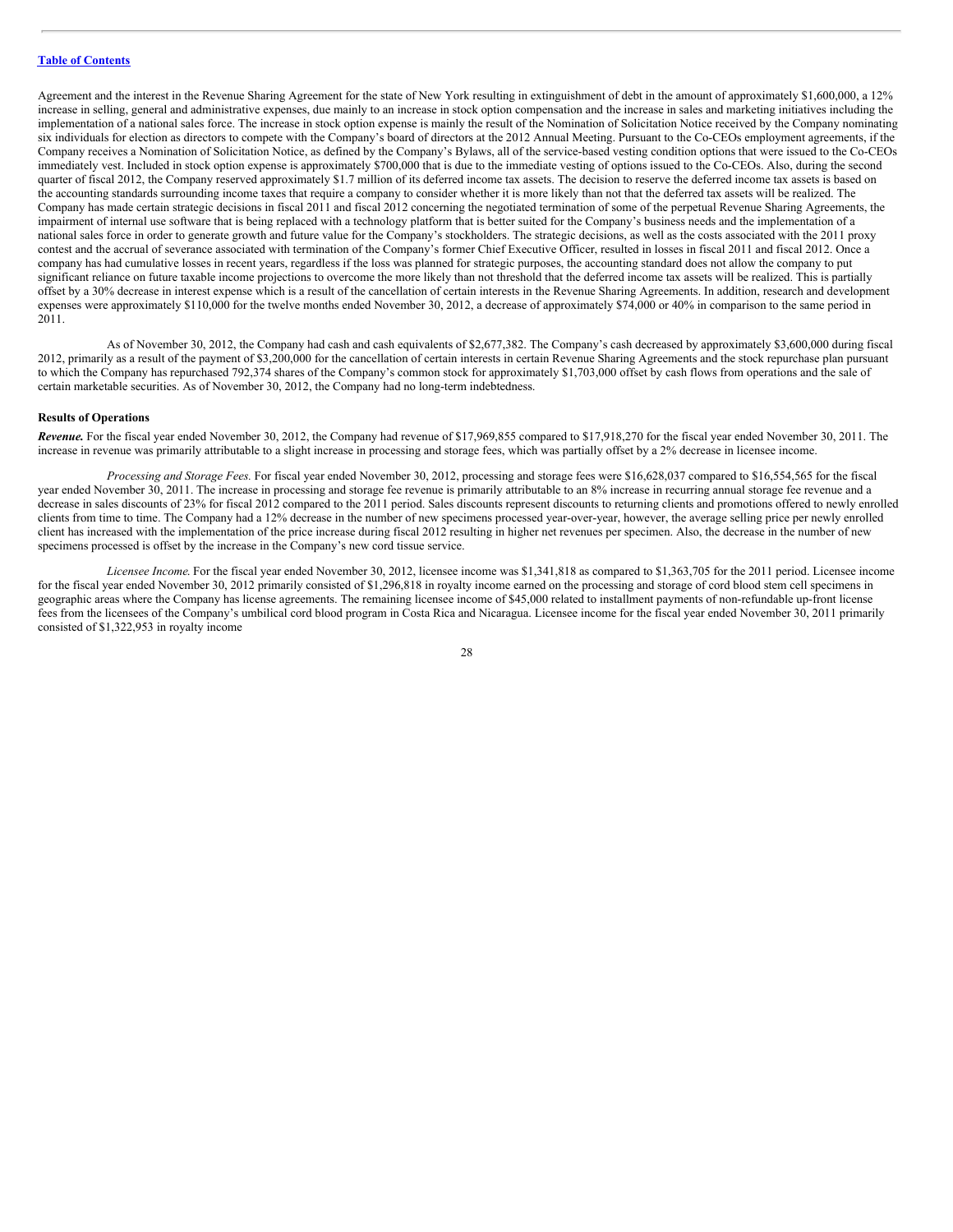# **Table of [Contents](#page-2-0)**

earned on the processing and storage of cord blood stem cell specimens in geographic areas where the Company has license agreements. The remaining licensee income of \$40,752 related to installment payments of non-refundable up-front license fees from the licensees of the Company's umbilical cord blood program in Costa Rica, Nicaragua and Germany.

Cost of Sales. For the fiscal year ended November 30, 2012, cost of sales was \$4,888,414, as compared to \$4,399,444 for the fiscal year ended November 30, 2011, representing an 11% increase. Cost of sales was 27% and 25% of revenues in fiscal 2012 and 2011, respectively. Cost of sales includes wages and supplies associated with process enhancements to the existing production procedures and quality systems in the processing of cord blood specimens at the Company's facility in Oldsmar, Florida and depreciation expense of \$210,052 for the year ended November 30, 2012 compared to \$218,614 for the 2011 period.

*Selling, General and Administrative Expenses.* Selling, general and administrative expenses during the fiscal year ended November 30, 2012 were \$14,426,444 as compared to \$12,413,082 for the fiscal year ended November 30, 2011 representing a 16% increase. These expenses are primarily comprised of expenses for consumer advertising, salaries and wages for personnel and professional fees. The increase in selling, general and administrative expenses is primarily due to an increase of approximately \$2,300,000 or 62% in sales and marketing due to the Company's new sales and marketing initiatives including the implementation of a national sales force and an increase of approximately \$996,000 in noncash stock option expense. The increase in stock option expense is mainly the result of the Nomination of Solicitation Notice received by the Company nominating six individuals for election as directors to compete with the Company's board of directors at the 2012 Annual Meeting. Pursuant to the Co-CEOs employment agreements, if the Company receives a Nomination of Solicitation Notice, as defined by the Company's Bylaws, all of the service-based vesting condition options that were issued to the Co-CEOs immediately vest. Included in stock option expense is approximately \$700,000 that is due to the immediate vesting of options issued to the Co-CEOs. The increase in selling, general and administrative expenses was partially offset by an approximate \$392,000 or 44% decrease in legal fees and a decrease of approximately \$700,000 or 73% in fees associated with the annual meeting. The fees associated with the 2012 Annual Meeting were approximately \$256,000 compared to approximately \$957,000 for the 2011 Annual Meeting. The total fees expended for the 2011 Annual Meeting included the reimbursement by the Company to the Portnoy Group of its costs associated with the 2007 and 2011 Annual Meetings of approximately \$528,000. In addition to this reimbursement, the Company incurred approximately \$429,000 in fees associated with the 2011 Annual Meeting. Also included in selling, general and administrative expenses for the twelve months ended November 30, 2011 was an approximate \$950,000 accrual of severance in accordance with Mercedes Walton's, the Company's former Chairman and CEO employment agreement dated August 15, 2005, as amended July 16, 2007. Per the employment agreement, Ms. Walton could be entitled to severance in the amount up to \$950,000 related to lost salary, bonuses and benefits. The Company believes that Ms. Walton was terminated for cause and therefore, the Company believes that Ms. Walton has not earned the right to this severance and intends to defend itself against the agreement.

*Research, Development and Related Engineering Expenses.*Research, development and related engineering expenses for the fiscal year ended November 30, 2012, were \$109,640 as compared to \$184,047 in 2011. The expenses for the years ended November 30, 2012 and 2011 are primarily comprised of expenses related to the implementation of the Company's cord tissue service and the continued commercialization of the Company's new menstrual stem cell technology, which was launched in November 2007.

*Impairment of Internal Use Software.* During fiscal 2011, the Company determined that previously capitalized costs associated with the development of internal use computer software would be of no further use to the Company and should be written off. The asset is fully impaired and this decision resulted in an impairment charge during fiscal 2011 in the amount of \$627,034.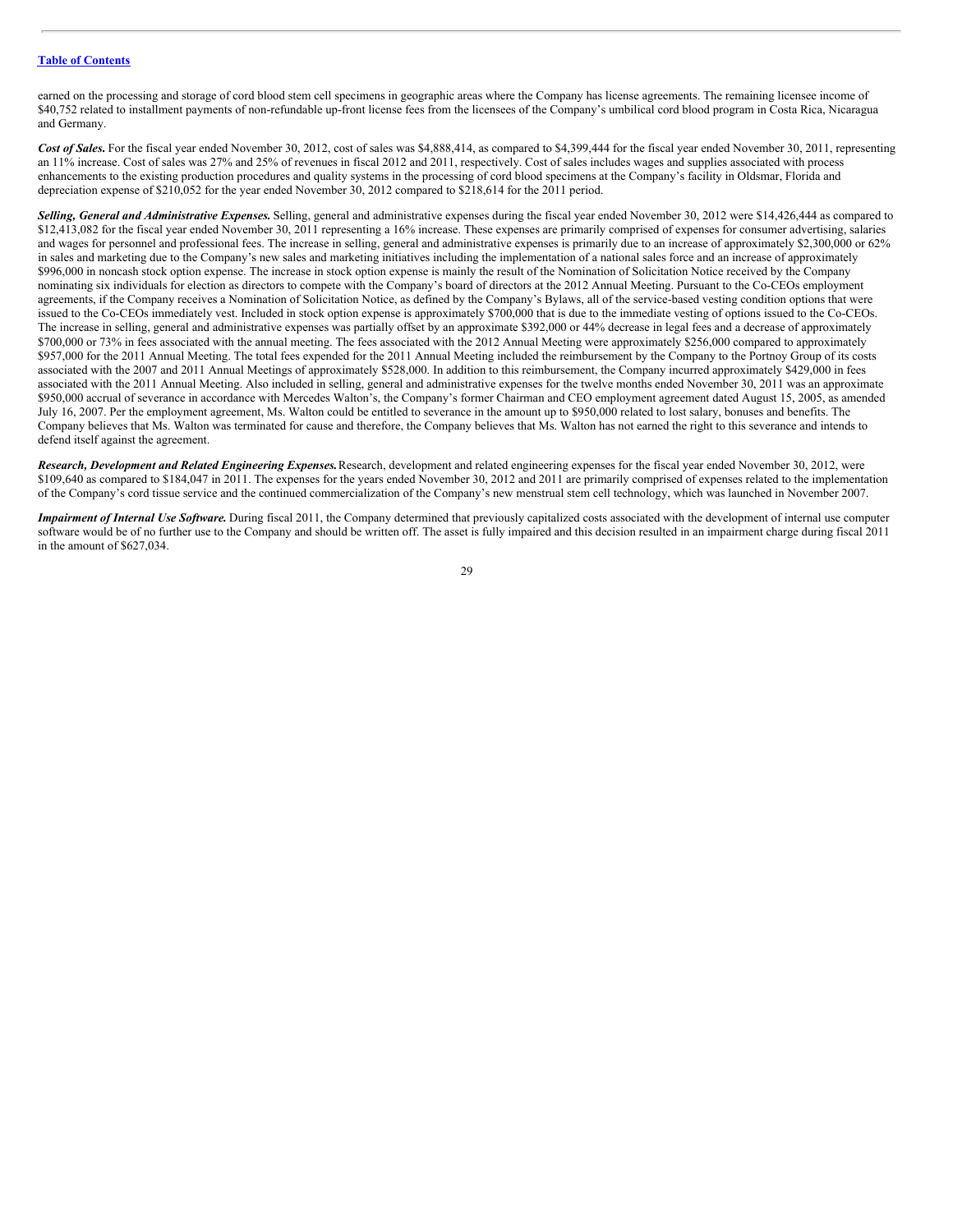*Abandonment of Patents***.** During 2012 and 2011, management decided to discontinue pursuing certain patents and trademarks resulting in a write-off of approximately \$53,000 and \$211,000, respectively, for abandoned patents and trademarks which is reflected as abandonment of patents in the accompanying consolidated statement of operations for the years ended November 30, 2012 and November 30, 2011.

*Depreciation and Amortization***.** Depreciation and amortization (not included in Cost of Sales) for the year ended November 30, 2012 was \$204,149 compared to \$361,234 for the 2011 period. The decrease was caused by a portion of the Company's property and equipment becoming fully depreciated during fiscal 2011.

*Extinguishment of Revenue Sharing Agreements***.** During the twelve months ended November 30, 2012, the Company entered into Asset Purchase Agreements with certain investors canceling their respective Revenue Sharing Agreements. Pursuant to the terms of the Asset Purchase Agreements, the Company made one-time, lump-sum payments in the amount of \$3,248,000 to the investors and the investors sold, assigned, conveyed, transferred, and delivered to the Company all of its rights, interest and title in their interests in the RSAs. The total payment amount of \$3,248,000 was offset by the carrying amount of the liability related to the Revenue Sharing Agreements in the amount of \$1,450,000 and an accrued expense in the amount of \$202,394 to reflect the extinguishment of revenue sharing agreements in the amount of \$1,595,606 for the twelve months ended November 30, 2012.

*Interest Expense.* Interest expense during the fiscal year ended November 30, 2012, was \$1,022,429 compared to \$1,456,737 in 2011. The decrease is mainly due to the extinguishment of certain revenue sharing agreements during fiscal 2012. Interest expense is mainly comprised of amounts due to the parties to the Company's revenue sharing agreements ("RSAs") based on the Company's storage revenue. If the Company's storage revenues continue to increase in areas covered by RSAs, the Company's interest expense related to the RSA payments will also increase. Also included in interest expense is the amortization of the present value of a deferred consulting agreement in the amount of \$1,663 and \$9,128 for the years ended November 30, 2012 and 2011, respectively. During the third quarter of fiscal 2012, the Company fulfilled its obligation of the deferred consulting agreement.

*Equity in Losses of Af iliate.*Equity in losses of affiliate was \$154,564 for the fiscal year ended November 30, 2012 compared to \$227,016 in 2011. Equity in losses of affiliate for the year ended November 30, 2012 solely consists of amounts related to compensation expense for stock and warrant awards that were granted by Saneron at below fair market value to certain employees, consultants and members of Saneron management who represent owners of Saneron and serve on its board of directors. Equity in losses of affiliate for the year ended November 30, 2011 consists of approximately \$133,000 related to compensation expense for stock and warrant awards that were granted by Saneron at below fair market value to certain employees, consultants and members of Saneron management who represent owners of Saneron and serve on its board of directors as well as approximately \$94,000 of historical losses from Saneron that have been realized in prior periods and were not material to any periods presented.

*Income Taxes.* The Company records foreign income taxes withheld from installment payments of non-refundable up-front license fees and royalty income earned on the processing and storage of cord blood stem cell specimens in certain geographic areas where the Company has license agreements. The Company recorded approximately \$169,000 and \$172,000 for the years ended November 30, 2012 and 2011, respectively, of foreign income tax expense, which is included in income tax expense in the accompanying consolidated statements of operations.

The Company has made certain strategic decisions during 2011 and 2012 concerning the negotiated termination of some of the perpetual Revenue Sharing Agreements ("RSA's"), the impairment of internal use software that is being replaced with a technology platform that is better suited for the Company's business needs and the implementation of a national sales force in order to generate growth and future value for the Company's stockholders. These strategic decisions, including the decision to terminate the former CEO's employment, resulted in losses in fiscal 2011 and fiscal 2012. The accounting standards surrounding income taxes require a company to consider whether it is more likely than not that the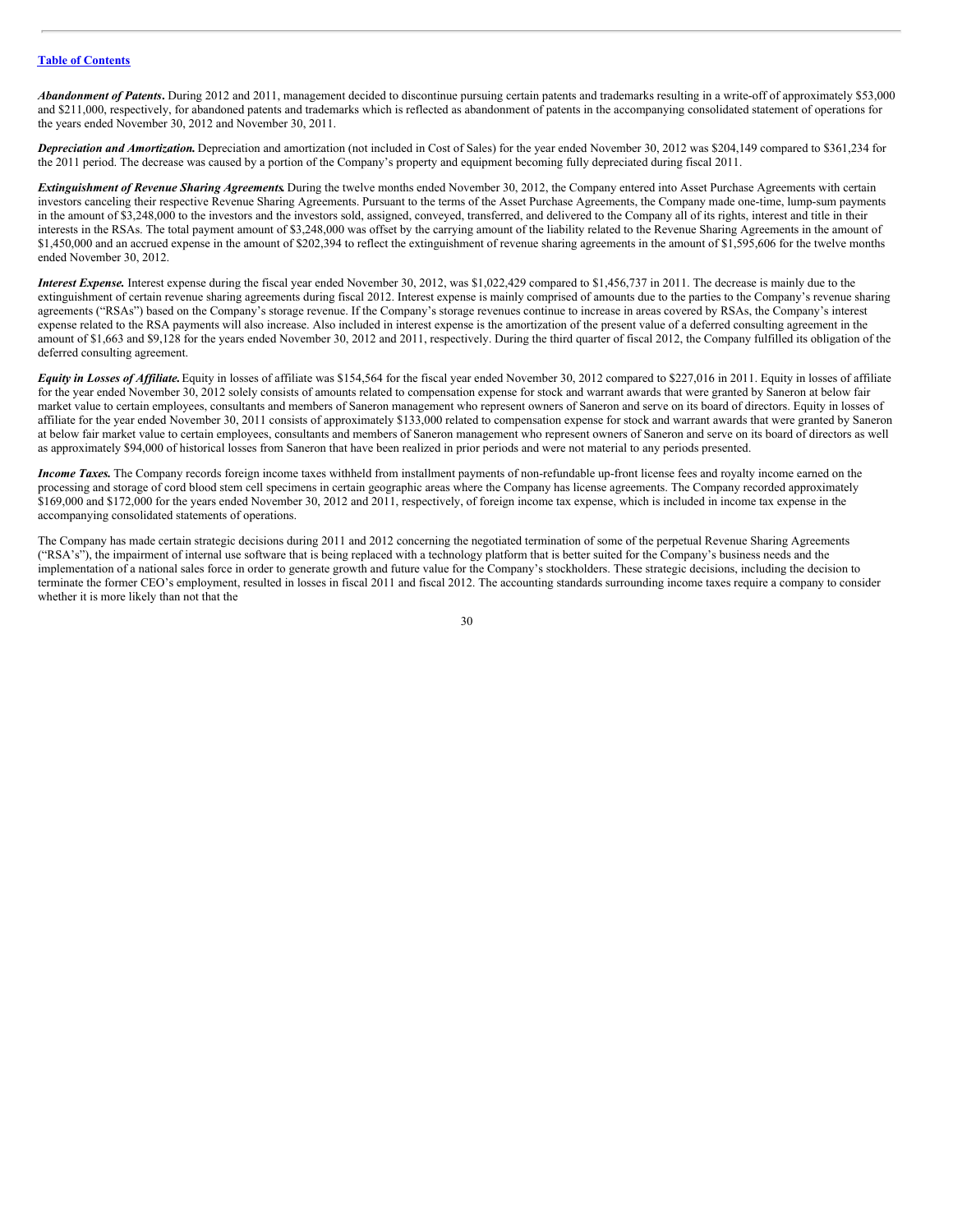deferred income tax assets will be realized. Once a company has had cumulative losses in recent years, regardless of the nature of the loss, the accounting standards do not allow the Company to put significant reliance on future taxable income projections to overcome the more likely than not threshold that the deferred tax assets will be realized.

As a result of the cumulative losses, the Company reserved \$1,718,919 during the second quarter of 2012 resulting in U.S. tax expense being recorded for the fiscal year ended November 30, 2012 due to the Company's decision in the second quarter of 2012 to record a valuation allowance associated with certain of the Company's deferred income tax assets, as it is more likely than not that the deferred income tax assets will not be realized. There was no U.S. income tax expense for fiscal 2011 as the Company incurred a tax loss which resulted in an increase to the net operating loss deferred tax asset, which was offset by an increase to the valuation allowance.

The effective tax rate of 41.1% and 8.2% for the fiscal years ended November 30, 2012 and 2011, respectively, differs from the statutory rate, due primarily to the establishment of a full valuation allowance of approximately \$1,719,000 during 2012 and the effect of foreign income taxes related to licensee income in 2012 and 2011.

#### **Liquidity and Capital Resources**

Through November 30, 2012, the Company's principal source of cash has been from sales of its umbilical cord blood program to customers, the sale of license agreements and royalties from licensees. The Company does not expect a change in its principal source of cash flow.

At November 30, 2012, the Company had cash and cash equivalents of \$2,677,382 as compared to \$6,305,095 at November 30, 2011. The decrease in cash and cash equivalents in 2012 was primarily attributable to the following:

Net cash provided by operating activities in fiscal 2012 was \$360,901, which was primarily attributable to the Company's operating activities, partially offset by increases in working capital components.

Net cash provided by operating activities in fiscal 2011 was \$819,122, which was primarily attributable to the Company's operating activities.

Net cash provided by investing activities in fiscal 2012 was \$962,356 which was primarily attributable to the sale of marketable securities which was partially offset by the purchase of property and equipment and the investment in patents and trademarks.

Net cash used in investing activities in fiscal 2011 was \$2,964,500 which was primarily attributable to the funding of a trust in the amount of \$2,500,000 to escrow amounts that may become payable to the Company's former Chief Executive Officer and other executive officers of the Company under their respective Employment Agreements as a result of a change in control of the Company pursuant to the proxy contest.

Net cash used in financing activities in fiscal 2012 was \$4,950,970, which was primarily attributable to the payment of \$3,248,000 for the cancellation of certain interests in certain Revenue Sharing Agreements and the stock repurchase plan pursuant to which the Company has repurchased 792,374 shares of the Company's common stock for approximately \$1,703,000.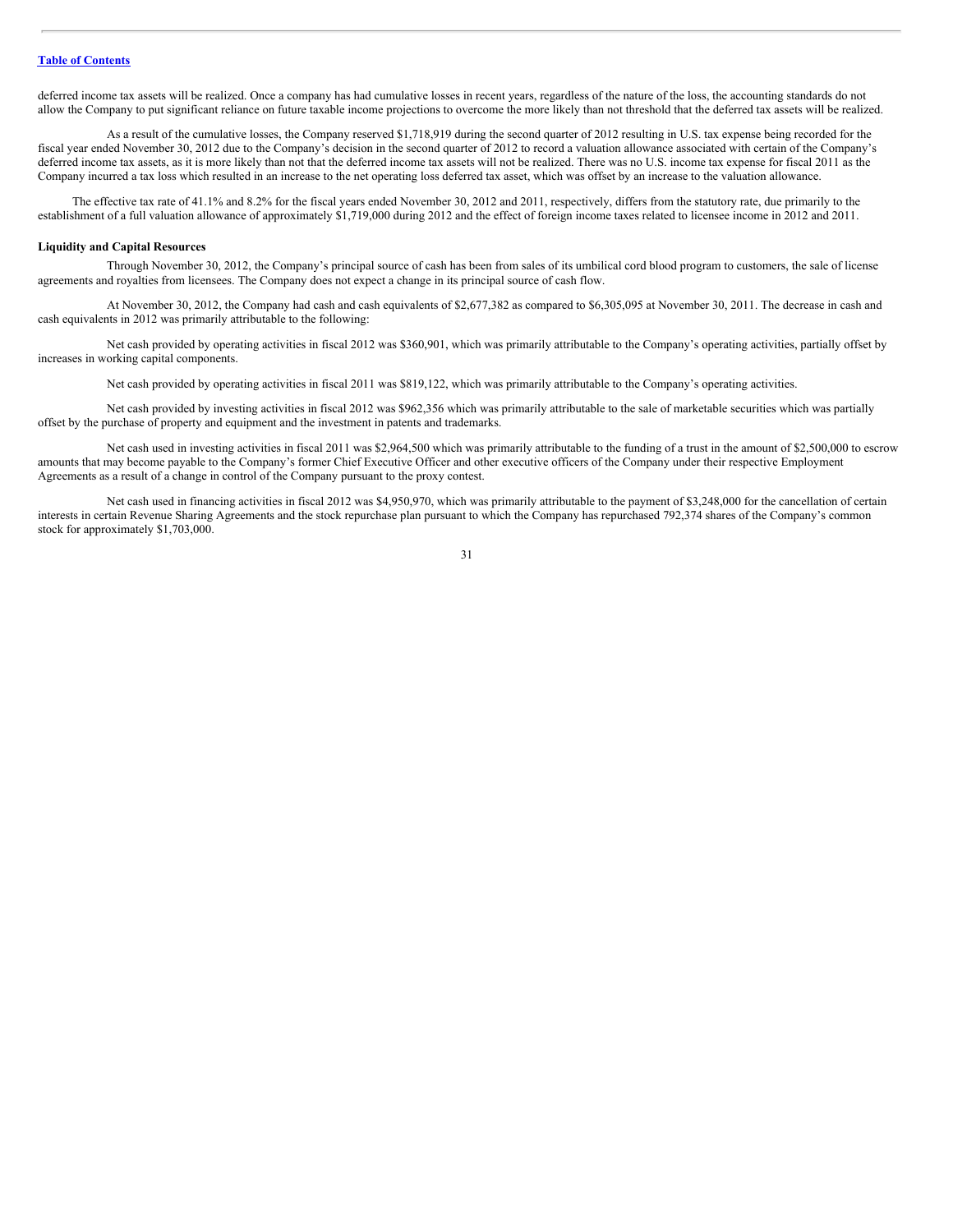Net cash provided by financing activities in fiscal 2011 was \$80,936 due to the exercise of stock options.

#### The Company does not have a line of credit.

The Company anticipates making discretionary capital expenditures of approximately \$750,000 over the next twelve months for software enhancements and purchases of property and equipment. The Company anticipates funding future property and equipment purchases with cash-on-hand and cash flows from future operations.

The Company anticipates that its cash and cash equivalents, marketable securities and cash flows from future operations will be sufficient to fund its known cash needs for at least the next 12 months. Cash flows from operations will depend primarily upon increasing revenues from sales of its umbilical cord blood and cord tissue cellular storage services and the menstrual stem cell service, and managing discretionary expenses. If expected increases in revenues are not realized, or if expenses are higher than anticipated, the Company may be required to reduce or defer cash expenditures or otherwise manage its cash resources during the next 12 months so that they are sufficient to meet the Company's cash needs for that period. In addition, the Company may consider seeking equity or debt financing if deemed appropriate for its plan of operations, and if such financing can be obtained on acceptable terms. There is no assurance that any reductions in expenditures, if necessary, will not have an adverse effect on the Company's business operations, including sales activities and the development of new services and technology.

#### **Critical Accounting Policies and Estimates**

The preparation of consolidated financial statements and related disclosures in conformity with accounting principles generally accepted in the United States requires estimates and assumptions that affect the reported amounts of assets and liabilities, revenues and expenses and related disclosures of contingent assets and liabilities in the consolidated financial statements and accompanying notes. The SEC has defined a company's critical accounting policies as the ones that are most important to the portrayal of the company's financial condition and results of operations, and which require the company to make its most difficult and subjective judgments, often as a result of the need to make estimates of matters that are inherently uncertain. The Company believes that its estimates and assumptions are reasonable under the circumstances; however, actual results may vary from these estimates and assumptions. We have identified the following critical accounting policies that affect the more significant judgments and estimates used in the preparation of the consolidated financial statements. For further discussion of the Company's significant and critical accounting policies, refer to Note 1 – "Description of Business and Summary of Critical and Significant Accounting Policies" to the Consolidated Financial Statements contained in Item 8 of this document.

#### **Revenue Recognition**

#### *Revenue Recognition for Arrangements with Multiple Deliverables*

For multi-element arrangements, the Company allocates revenue to all deliverables based on their relative selling prices. In such circumstances, accounting principles establish a hierarchy to determine the selling price to be used for allocating revenue to deliverables as follows: (i) vendor-specific objective evidence of fair value ("VSOE"), (ii) third-party evidence of selling price ("TPE"), and (iii) best estimate of the selling price ("ESP"). VSOE generally exists only when the Company sells the deliverable separately and it is the price actually charged by the Company for that deliverable.

The Company has identified two deliverables generally contained in the arrangements involving the sale of its umbilical cord blood product. The first deliverable is the processing of a specimen. The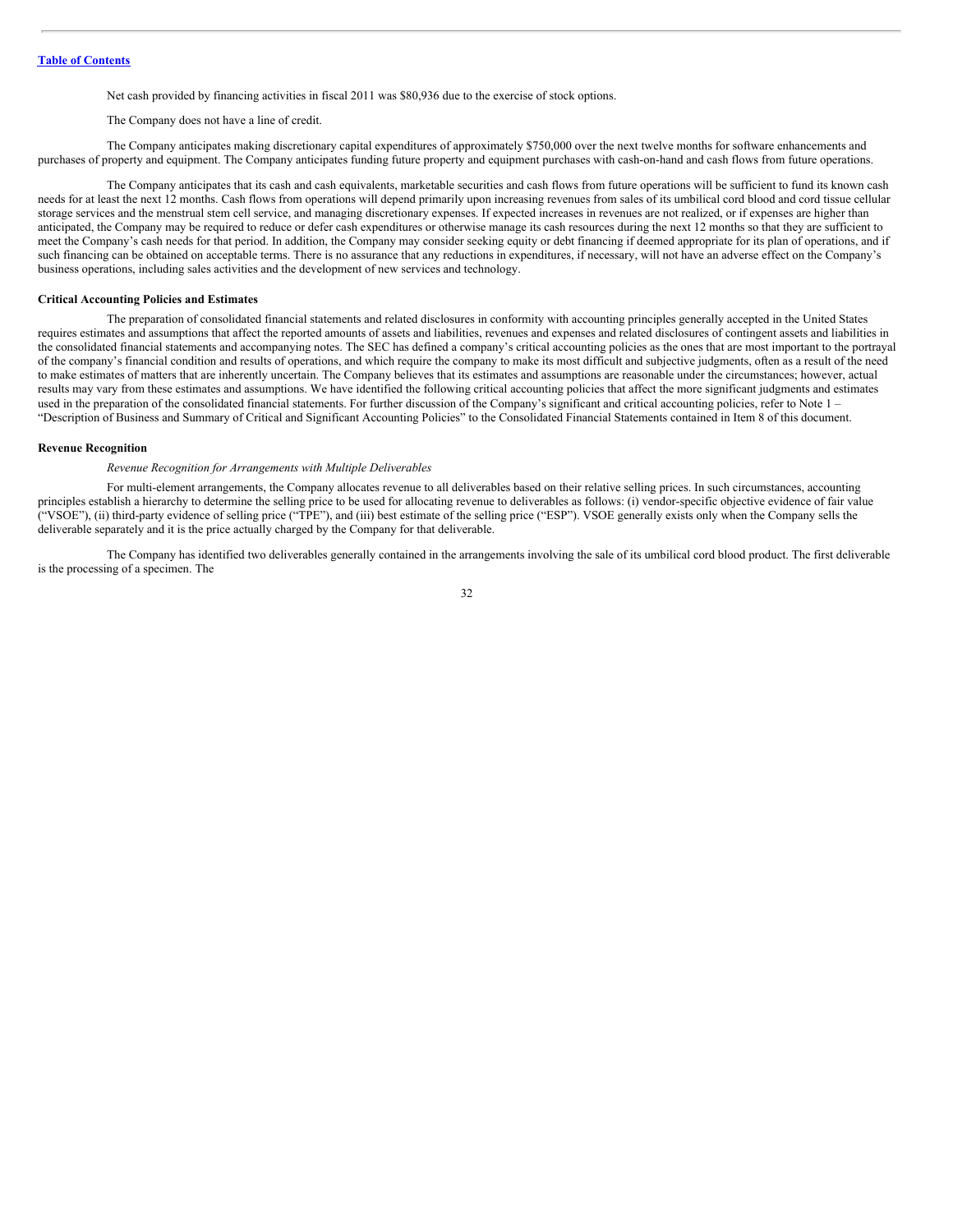# **Table of [Contents](#page-2-0)**

second deliverable is either the annual storage of a specimen or the 21 year storage fee charged for a specimen. The Company has allocated revenue between these deliverables using the relative selling price method. The Company has VSOE for its annual storage fees as the Company renews storage fees annually with its customers on a standalone basis. Because the Company has neither VSOE nor TPE for the processing and 21 year storage deliverables, the allocation of revenue has been based on the Company's ESPs. Amounts allocated to processing a specimen are recognized at the time of sale. Amounts allocated to the storage of a specimen are recognized ratably over the contractual storage period. Any discounts given to the customer are recognized by applying the relative selling price method whereby after the Company determines the selling price to be allocated to each deliverable (processing and storage), the sum of the prices of the deliverables is then compared to the arrangement consideration, and any difference is applied to the separate deliverables ratably.

The Company's process for determining its ESP for deliverables without VSOE or TPE considers multiple factors that may vary depending upon the unique facts and circumstances related to each deliverable. Key factors considered by the Company in developing the ESPs for its processing and 21 year storage fee include the Company's historical pricing practices as well as expected profit margins.

The Company records revenue from processing and storage of specimens and pursuant to agreements with licensees. The Company recognizes revenue from processing fees upon completion of processing and recognizes storage fees ratably over the contractual storage period, as well as, other income from royalties paid by licensees related to long-term storage contracts which the Company has under license agreements. Contracted storage periods can range from one to twenty-one years. Deferred revenue on the accompanying consolidated balance sheets includes the portion of the annual storage fee and the twenty-one year storage fee that is being recognized over the contractual storage period as well as royalties received from foreign licensees related to long-term storage contracts in which the Company has future obligations under the license agreement. The Company classifies deferred revenue as current if the Company expects to recognize the related revenue over the next 12 months. The Company also records revenue within processing and storage fees from shipping and handling billed to customers when earned. Shipping and handling costs that the Company incurs are expensed and included in cost of sales.

The Company has not had a third party conduct a physical inventory count of all specimens stored; however, the Company from time to time will perform a physical inventory count of specimens stored to ensure that all records are accurate.

#### **Income Taxes**

Deferred income tax assets and liabilities are recognized for the estimated future tax consequences attributable to differences between financial statement carrying amounts of existing assets and liabilities and their respective tax bases. Deferred income tax assets and liabilities are measured using enacted tax rates expected to be recovered or settled. The Company has recorded a valuation allowance of \$10,947,000 and \$7,756,000 as of November 30, 2012 and November 30, 2011, respectively, as the Company does not believe it is "more likely than not" that all future income tax benefits will be realized. When the Company changes its determination as to the amount of deferred income tax assets that can be realized, the valuation allowance is adjusted with a corresponding impact to income tax expense in the period in which such determination is made. The ultimate realization of the Company's deferred income tax assets depends upon generating sufficient taxable income prior to the expiration of the tax attributes. In assessing the need for a valuation allowance, the Company projects future levels of taxable income. This assessment requires significant judgment. The Company examines the evidence related to the recent history of losses, the economic conditions in which the Company operates and forecasts and projections to make that determination.

The Company has made certain strategic decisions during 2011 and 2012 concerning the negotiated termination of some of the perpetual Revenue Sharing Agreements ("RSA's"), the impairment of internal use software that is being replaced with a technology platform that is better suited for the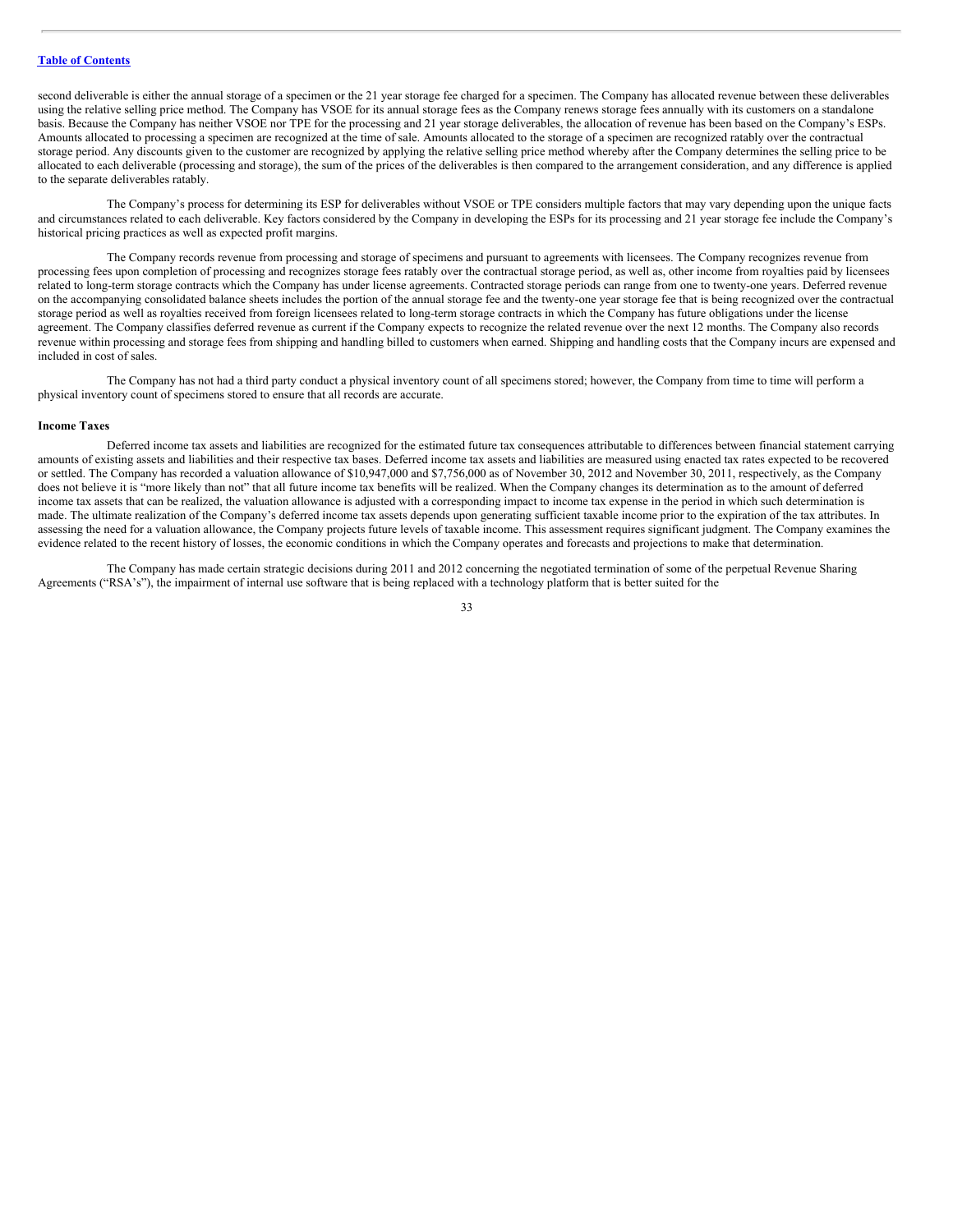Company's business needs and the implementation of a national sales force in order to generate growth and future value for the Company's stockholders. These strategic decisions, including the decision to terminate the former CEO's employment, have increased the Company's expenses which have resulted in losses in the past few quarters in late fiscal 2011 and fiscal 2012. The accounting standards surrounding income taxes require a company to consider whether it is more likely than not that the deferred tax assets will be realized. Once a company has had cumulative losses in recent years, regardless of the nature of the loss, the accounting standards do not allow the Company to put significant reliance on future taxable income projections to overcome the more likely than not threshold that the deferred tax assets will be realized.

As a result of the cumulative losses, the Company reserved \$1,718,919 during the second quarter of 2012 resulting in U.S. tax expense being recorded for the fiscal year ended November 30, 2012 due to the Company's decision in the second quarter of 2012 to record a valuation allowance associated with certain of the Company's deferred income tax assets, as it is more likely than not that the deferred income tax assets will not be realized. There was no U.S. income tax expense for fiscal 2011 as the Company incurred a tax loss which resulted in an increase to the net operating loss deferred tax asset, which was offset by an increase to the valuation allowance.

The Company records foreign income taxes withheld by third parties from installment payments of non-refundable up-front license fees and royalty income earned on the processing and storage of cord blood stem cell specimens in geographic areas where the Company has license agreements. The Company recognized approximately \$169,000 and \$172,000 for the years ended November 30, 2012 and 2011, respectively, of foreign income tax expense.

The Company recognizes the financial statement benefit of a tax position only after determining that the relevant tax authority would more likely than not sustain the position following an audit. For tax positions meeting the more-likely-than-not threshold, the amount recognized in the financial statements is the largest benefit that has a greater than 50 percent likelihood of being realized upon ultimate settlement with the relevant tax authority. Increases or decreases to the unrecognized tax benefits could result from management's belief that a position can or cannot be sustained upon examination based on subsequent information or potential lapse of the applicable statute of limitation for certain tax positions.

The Company recognizes interest and penalties related to uncertain tax positions in income tax expense. For the years ended November 30, 2012 and November 30, 2011, the Company had no provisions for interest or penalties related to uncertain tax positions.

#### **Long-Lived Assets**

The Company evaluates the realizability of its long-lived assets, which requires impairment losses to be recorded on long-lived assets used in operations when indicators of impairment, such as reductions in demand or when significant economic slowdowns are present. Reviews are performed to determine whether the carrying value of an asset is impaired, based on comparisons to undiscounted expected future cash flows. If this comparison indicates that there is impairment and carrying value is in excess of fair value, the impaired asset is written down to fair value, which is typically calculated using: (i) quoted market prices or (ii) discounted expected future cash flows utilizing a discount rate.

#### **Stock Compensation**

As of November 30, 2012, the Company has three stock-based employee compensation plans, which are described in Note 7 to the consolidated financial statements. The Company's third stock-based employee compensation plan became

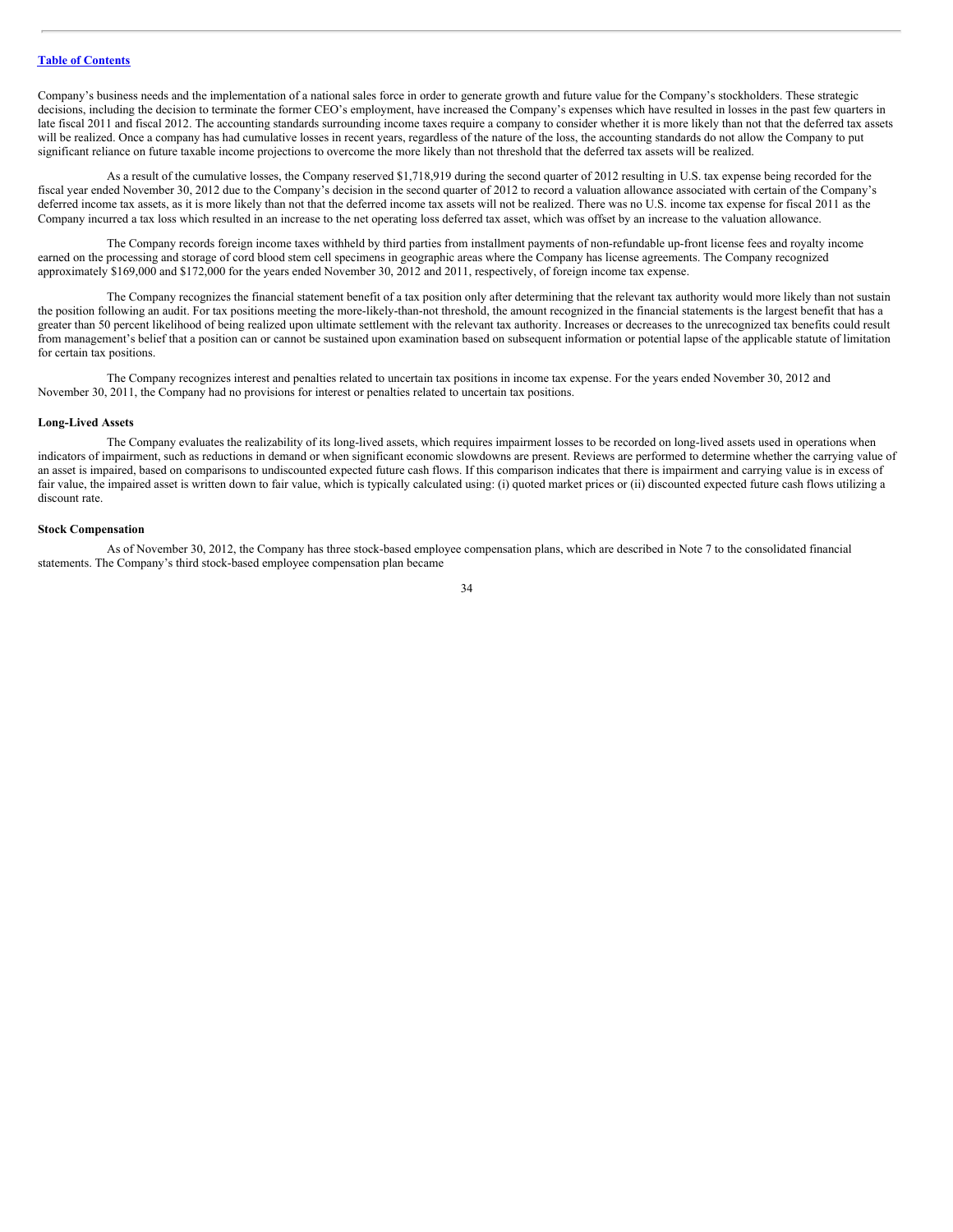effective December 1, 2011 as approved by the Board of Directors and approved by the stockholders at the 2012 Annual Meeting. The Company recognized approximately \$1,325,000 and \$329,000 for the years ended November 30, 2012 and November 30, 2011, respectively, of stock compensation expense. On May 30, 2012, the Company received a Nomination Solicitation Notice nominating six individuals for election as directors to compete with the Company's existing board of directors at the 2012 Annual Meeting. Pursuant to the Co-CEOs employment agreements, if the Company receives a Nomination Solicitation Notice, as defined in the Company's Bylaws, all options that have been issued to the Co-CEOs will immediately vest. Included in the 2012 stock compensation expense is approximately \$700,000 that is due to the immediate vesting of the options issued to the Co-CEOs.

The Company recognizes stock-based compensation based on the fair value of the related awards. Under the fair value recognition guidance of stock-based compensation accounting rules, stock-based compensation expense is estimated at the grant date based on the fair value of the award and is recognized as expense over the requisite service period of the award. The fair value of service-based vesting condition and performance-based vesting condition stock option awards is determined using the Black-Scholes valuation model. The Company estimates the fair value of stock option awards as of the grant date by applying the Black-Scholes option pricing model. For stock option awards with only service-based vesting conditions and graded vesting features, the Company recognizes stock compensation expense based on the graded-vesting method. To value awards with market-based vesting conditions the Company uses a binomial valuation model. The Company recognizes compensation cost for awards with market-based vesting conditions on a graded-vesting basis over the derived service period calculated by the binomial valuation model. The use of these valuation models involve assumptions that are judgmental and highly sensitive in the determination of compensation expense and include the expected life of the option, stock price volatility, risk-free interest rate, dividend yield, exercise price, and forfeiture rate. Forfeitures are estimated at the time of valuation and reduce expense ratably over the vesting period.

The estimation of stock awards that will ultimately vest requires judgment and to the extent that actual results or updated estimates differ from current estimates, such amounts will be recorded as a cumulative adjustment in the period they become known. The Company considered many factors when estimating forfeitures, including the recipient groups and historical experience. Actual results and future changes in estimates may differ substantially from current estimates.

The Company issues performance-based equity awards which vest upon the achievement of certain financial performance goals, including revenue and income targets. Determining the appropriate amount to expense based on the anticipated achievement of the stated goals requires judgment, including forecasting future financial results. The estimate of the timing of the expense recognition is revised periodically based on the probability of achieving the required performance targets and adjustments are made as appropriate. The cumulative impact of any revision is reflected in the period of the change. If the financial performance goals are not met, the award does not vest, so no compensation cost is recognized and any previously recognized stock-based compensation expense is reversed.

The Company issues equity awards with market-based vesting conditions which vest upon the achievement of certain stock price targets. If the awards are forfeited prior to the completion of the derived service period, any recognized compensation is reversed. If the awards are forfeited after the completion of the derived service period, the compensation cost is not reversed, even if the awards never vest.

#### **License and Royalty Agreements**

The Company has entered into licensing agreements with certain investors in various international markets in an attempt to capitalize on the Company's technology. The investors typically pay a licensing fee to receive Company marketing programs, technology and know-how in a selected area. The investor may be given a right to sell sub-license agreements as well. As part of the accounting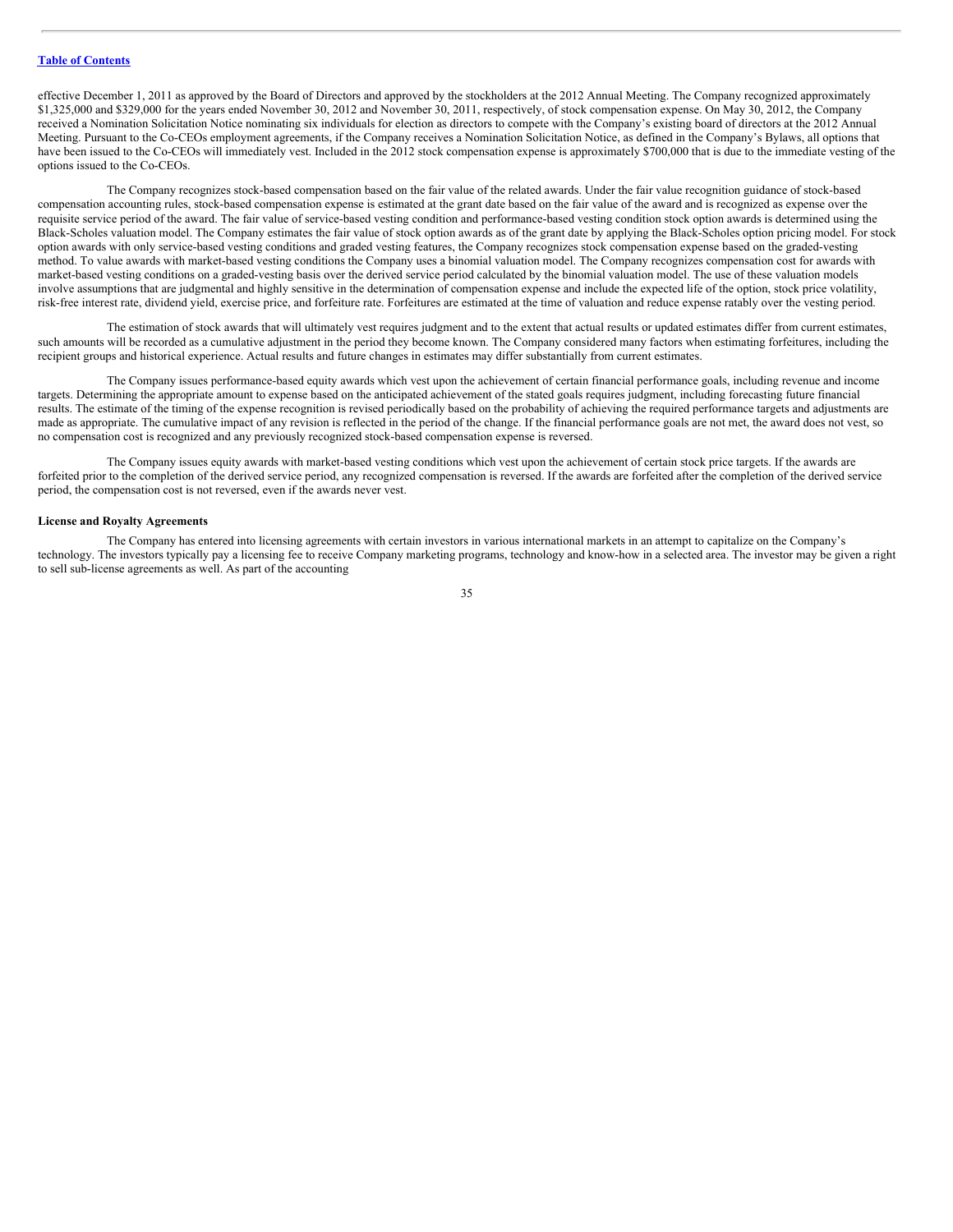for the up-front license revenue, revenue from the up-front license fee is recognized based on such factors as when the payment is due, collectability and when all material services or conditions relating to the sale have been substantially performed based on the terms of the agreement. The Company has nineteen active licensing agreements. The following areas each have one license agreement: Mexico, El Salvador, Guatemala, Ecuador, Panama, Honduras, China, Pakistan, Chile, Colombia and Peru. The following areas each have two license agreements: Venezuela, India, Nicaragua and Costa Rica. In October 2012, the Company sent notice of termination to the Company's Venezuelan affiliate for failure to meet its payment obligation in accordance with the contract. Subsequent to the notice of termination, payment was received for outstanding processing and storage fees due from Venezuela. The Company is in the process of discussing a new agreement. In December 2012, the Company sent notice of termination to the Company's affiliate in Ecuador for failure to meet its payment obligation in accordance with the contract. Subsequent to the notice of termination, payment was received for outstanding processing and storage fees due from Ecuador. The Company is in the process of discussing a new agreement.

In addition to the license fee, the Company earns a royalty on processing and storage fees on subsequent processing and storage revenues received by the licensee in the licensed territory and a fee on any sub-license agreements that are sold by the licensee where applicable. The Company processes and stores specimens sent directly from customers of licensees in Mexico, El Salvador, Guatemala, Ecuador, Panama, Honduras, Nicaragua, Costa Rica, Pakistan and Venezuela. The Company also processes and stores specimens from sub-licenses of Venezuela, who are Chile, Colombia and Peru. These fees are included in processing and storage fees revenue on the consolidated statements of operations. As part of the accounting for royalty revenue from China and India, the Company uses estimates and judgments based on historical processing and storage volume in determining the timing and amount of royalty revenue to recognize. The Company periodically reviews license and royalty receivables for collectability and, if necessary, will record an expense for an allowance for uncollectible accounts. If the financial condition of the Company's sub-licensees were to deteriorate beyond the estimates, the Company may have to increase the allowance for doubtful accounts which could have a negative impact on earnings. If the licensee's customer base were to decrease, it would negatively impact the Company's ongoing license income.

#### **Accounts Receivable**

Accounts receivable consist of the amounts due from clients that have enrolled and processed in the umbilical cord blood processing and storage program and amounts due from licensee affiliates and do not require collateral. Accounts receivable due from clients and license affiliates that store specimens at the Company's facility in Oldsmar, Florida are due within 30 days and are stated at amounts due from clients net of an allowance for doubtful accounts. Accounts outstanding longer than the contractual payment terms are considered past due. The Company determines its allowance by considering the length of time accounts receivable are past due, the Company's previous loss history, and the customer's and licensees' current ability to pay its obligations. Therefore, if the financial condition of the Company's clients were to deteriorate beyond the estimates, the Company may have to increase the allowance for doubtful accounts which could have a negative impact on earnings. The Company writes-off accounts receivable when they become uncollectible, and payments subsequently received on such receivables are credited to the allowance for doubtful accounts.

#### **Investment in Saneron**

The Company owns 34% as of November 30, 2012 and November 30, 2011, of an entity that is involved in the area of stem cell research. The Company accounts for this investment under the equity method. The Company previously recorded equity in losses of affiliate until the investment balance was zero and only goodwill remained. The Company continues to record compensation expense related to expense for stock and warrant awards that were granted by Saneron at below fair market value to certain employees, consultants and members of Saneron management who represent owners of Saneron and serve on its board of directors. The investment is reviewed annually to determine if an other than temporary impairment exists. The Company does not believe that an impairment exists as of November 30, 2012 and November 30, 2011. If actual future results are not consistent with the Company's assumptions and estimates, the Company may be required to record impairment charges in the future which could have a negative impact on earnings.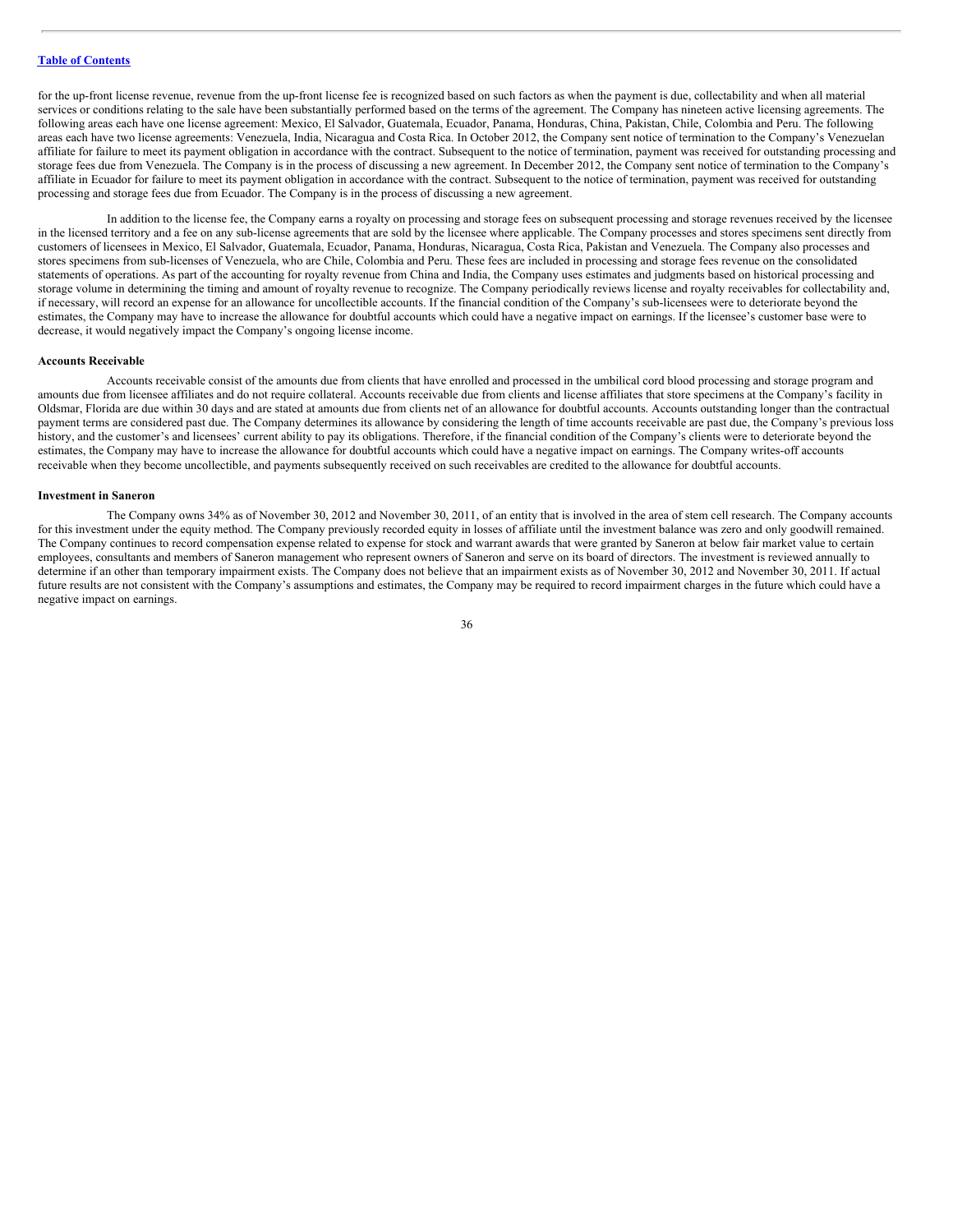### **Patents and Trademarks**

The Company incurs certain legal and related costs in connection with patent and trademark applications. If a future economic benefit is anticipated from the resulting patent or trademark or an alternate future use is available to the Company, such costs are capitalized and amortized over the expected life of the patent or trademark. The Company's assessment of future economic benefit involves considerable management judgment. A different conclusion could result in the reduction of the carrying value of these assets. During 2012 and 2011, management decided to discontinue pursuing certain patents and trademarks resulting in a write-off of approximately \$53,000 and \$211,000, respectively, for abandoned patents and trademarks which is reflected as abandonment of patents in the accompanying consolidated statement of operations for the twelve months ended November 30, 2012 and November 30, 2011.

#### **Revenue Sharing Agreements**

The Company has entered into Revenue Sharing Agreements ("RSAs") with various parties whereby these parties contracted with the Company for a percentage of future storage revenues the Company generates and collects from clients in specific geographical areas. The RSAs have no definitive term or termination provisions. The sharing applies to the storage fees for all specified specimens in the area up to the number covered in the contract. When the number of specimens is filled, any additional specimens stored in that area are not subject to revenue sharing. As there are empty spaces resulting from attrition, the Company agrees to fill them as soon as possible. The parties typically pay the Company a non-refundable up-front fee for the rights to these future payments. The Company recognized these non-refundable fees as a long-term liability. Given the criteria under which these RSAs are established, cash flows related to these contracts can fluctuate from period to period. All payments made to the other parties to the RSAs are recognized as interest expense. At such time as the total payments can be determined, the Company will commence amortizing these liabilities under the effective interest method. The Company does not intend to enter into additional RSAs.

#### **Recently Issued Accounting Pronouncements**

In June 2011, the FASB issued ASU 2011-05,*Comprehensive Income (Topic 220): Presentation of Comprehensive Income*("ASU 2011-05"). ASU 2011-05 will require companies to present the components of net income and other comprehensive income either as one continuous statement or as two consecutive statements. It eliminates the option to present components of other comprehensive income as part of the changes in stockholders' equity. The standard does not change the items which must be reported in other comprehensive income, how such items are measured or when they must be reclassified to net income. ASU 2011-05 is effective for interim and annual periods beginning after December 15, 2011, with early adoption permitted. The Company will adopt ASU 2011-05 when required in the first quarter of 2013. The adoption of ASU 2011-05 will only impact presentation and will not have any effect on the Company's consolidated financial statements or on its financial condition.

In December 2011, the FASB issued Accounting Standards Update No. 2011-12:*Comprehensive Income (Topic 220): Deferral of the Ef ective Date for* Amendments to the Presentation of Reclassifications of Items Out of Accumulated Other Comprehensive Income in Accounting Standards Update No. 2011-05 (ASU 2011-12). The Update defers the specific requirement to present items that are reclassified from accumulated other comprehensive income to net income separately with their respective components of net income and other comprehensive income. As part of this update, the FASB did not defer the requirement to report comprehensive income either in a single continuous statement or in two separate but consecutive financial statements. ASU 2011-12 is effective for annual periods beginning after December 15, 2011. The Company will adopt ASU 2011-12 in the first quarter of 2013.

In February 2013, the FASB issued Accounting Standards Update No. 2013-02,*Comprehensive Income (Topic 220): Reporting of Amounts Reclassified Out of Accumulated Other Comprehensive Income* ("ASU 2013-02"). This update will require companies to present information about amounts reclassified out of accumulated other comprehensive income and their corresponding effect on net income in one place and reference the amounts to the related footnote disclosures. Current accounting standards present this information in different places throughout the financial statements. ASU 2013-02 is effective for interim and annual periods beginning after December 15, 2012, with early adoption permitted. The adoption of ASU 2013-02 will only impact disclosure requirements and will not have any effect on the Company's consolidated financial statements or on its financial condition.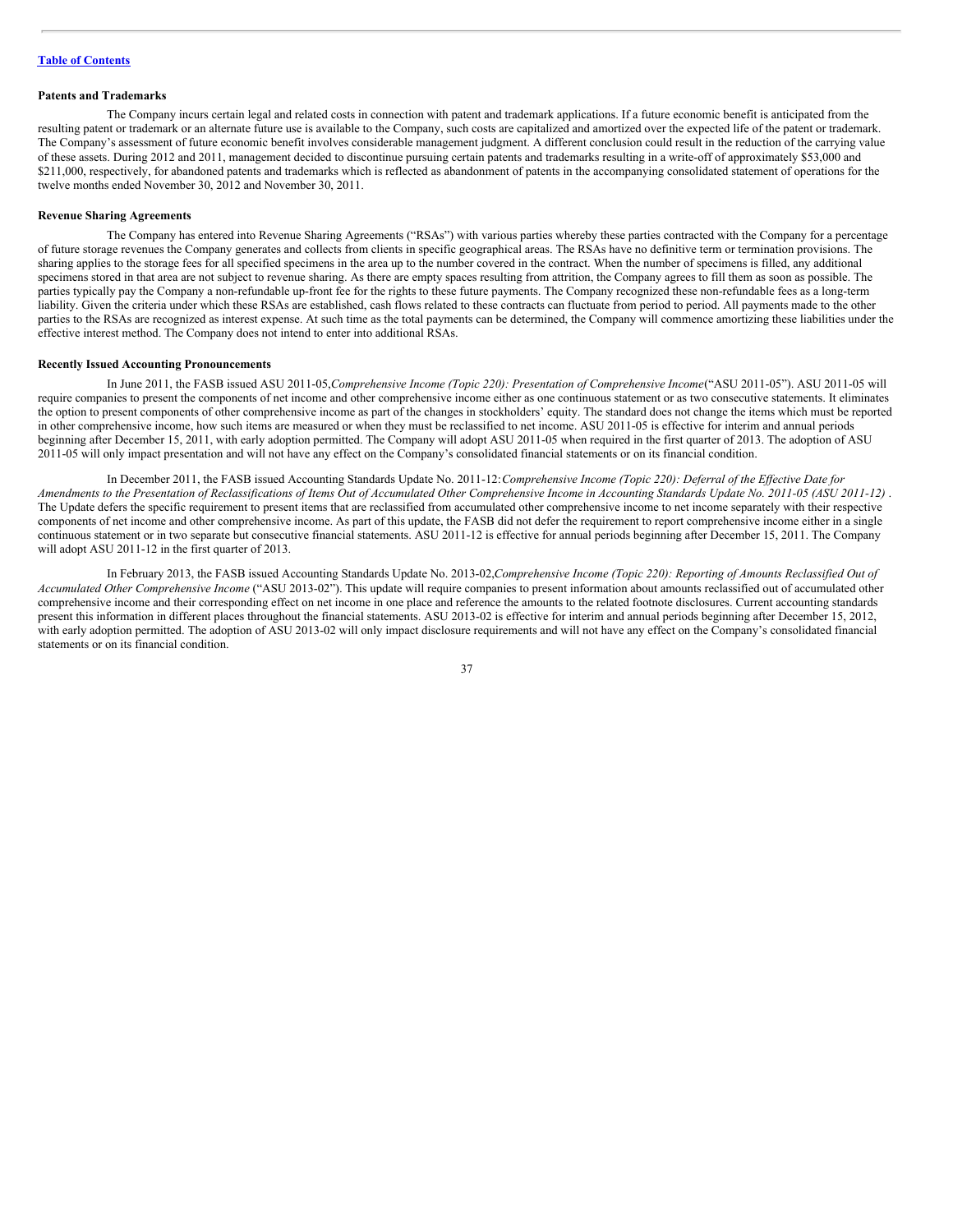### **Off-Balance Sheet Arrangements**

The Company has no off-balance sheet arrangements that have or are reasonably likely to have a current or future effect on its financial condition, changes in financial condition, revenues or expenses, results of operations, liquidity, capital expenditures or capital resources that is material to investors.

# **ITEM 7A. QUANTITATIVE AND QUALITATIVE DISCLOSURES ABOUT MARKET RISK.**

Not applicable.

# **ITEM 8. FINANCIAL STATEMENTS AND SUPPLEMENTARY DATA.**

The consolidated financial statements and supplementary data listed in the accompanying Index to Consolidated Financial Statements are attached as part of this report.

The following consolidated financial statements of Cryo-Cell International, Inc. are included in Item 8:

Report of Independent Registered Public Accounting Firm

Consolidated Balance Sheets as of November 30, 2012 and 2011

Consolidated Statements of Operations For the Years Ended November 30, 2012 and 2011

Consolidated Statements of Cash Flows For the Years Ended November 30, 2012 and 2011

Consolidated Statements of Stockholders' Deficit For the Years Ended November 30, 2012 and 2011

Notes to Consolidated Financial Statements

All other schedules for which provision is made in the applicable accounting regulations of the Securities and Exchange Commission are not required under the related instructions, are already included in the Notes to Consolidated Financial Statements included under this Item 8 or are inapplicable, and therefore have been omitted.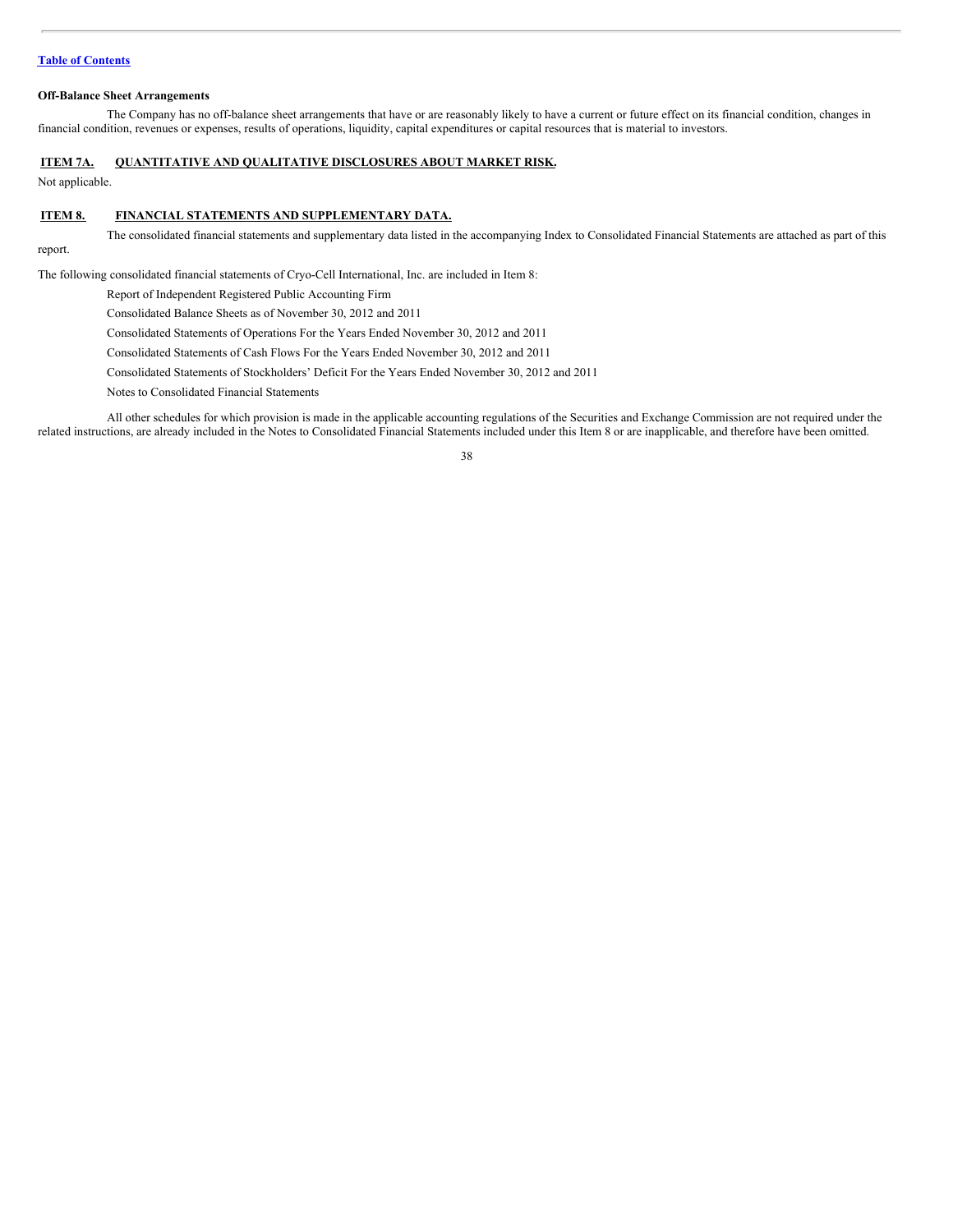# **REPORT OF INDEPENDENT REGISTERED PUBLIC ACCOUNTING FIRM**

To the Board of Directors and Stockholders of Cryo-Cell International, Inc.

We have audited the accompanying consolidated balance sheets of Cryo-Cell International, Inc. (a Delaware corporation) and subsidiaries (the "Company") as of November 30, 2012 and 2011, and the related consolidated statements of operations, changes in stockholders' deficit, and cash flows for each of two years in the period ended November 30, 2012. These financial statements are the responsibility of the Company's management. Our responsibility is to express an opinion on these financial statements based on our audits.

We conducted our audits in accordance with the standards of the Public Company Accounting Oversight Board (United States). Those standards require that we plan and perform the audit to obtain reasonable assurance about whether the financial statements are free of material misstatement. The Company is not required to have, nor were we engaged to perform an audit of its internal control over financial reporting. Our audits included consideration of internal control over financial reporting as a basis for designing audit procedures that are appropriate in the circumstances, but not for the purpose of expressing an opinion on the effectiveness of the Company's internal control over financial reporting. Accordingly, we express no such opinion. An audit also includes examining, on a test basis, evidence supporting the amounts and disclosures in the financial statements, assessing the accounting principles used and significant estimates made by management, as well as evaluating the overall financial statement presentation. We believe that our audits provide a reasonable basis for our opinion.

In our opinion, the consolidated financial statements referred to above present fairly, in all material respects, the financial position of Cryo-Cell International, Inc. and subsidiaries as of November 30, 2012 and 2011, and the results of their operations and their cash flows for each of the two years in the period ended November 30, 2012 in conformity with accounting principles generally accepted in the United States of America.

/s/ GRANT THORNTON LLP

Orlando, Florida February 28, 2013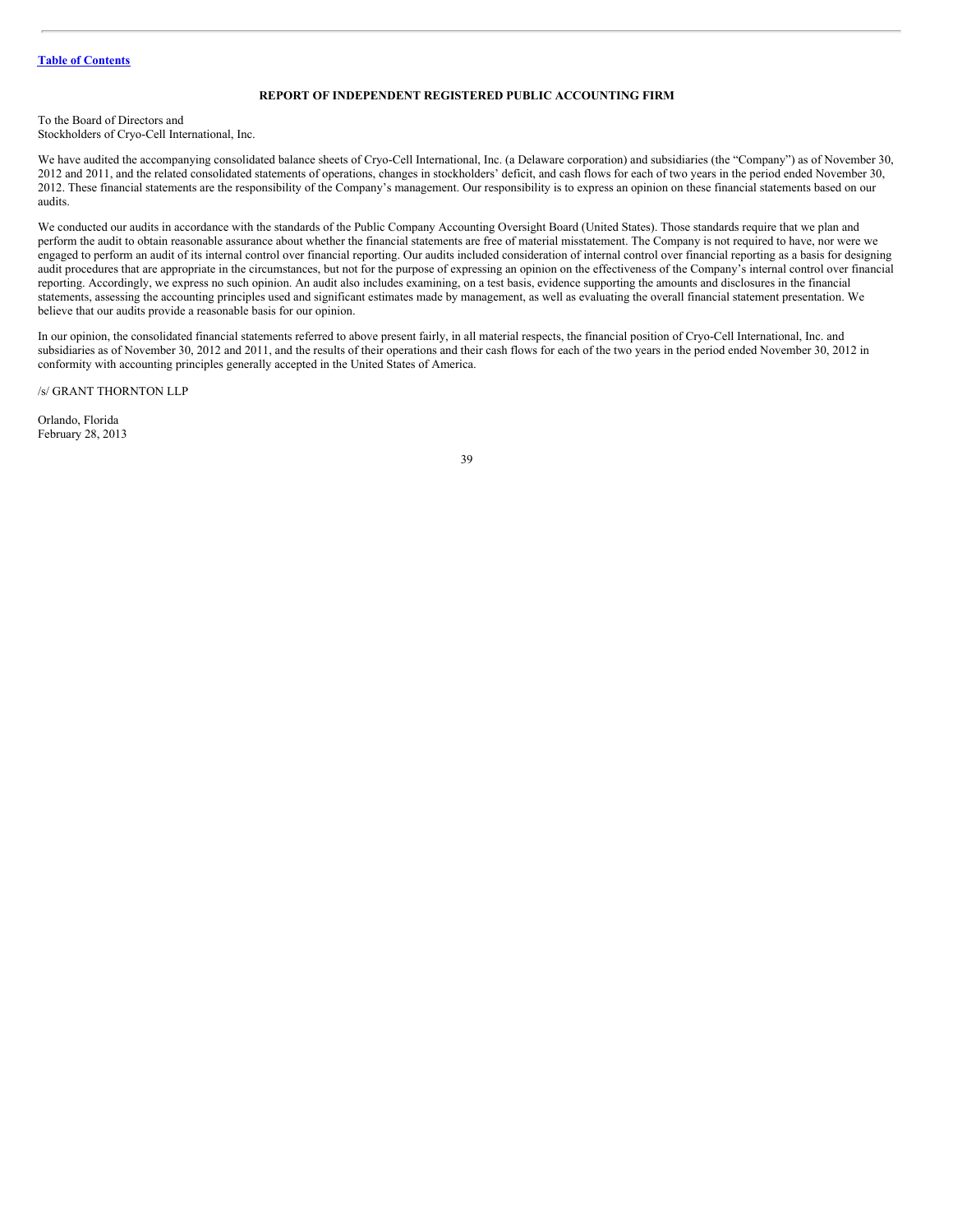# **CRYO-CELL INTERNATIONAL, INC. AND SUBSIDIARIES**

CONSOLIDATED BALANCE SHEETS

|                                                                                                                            | November 30,<br>2012          | November 30,<br>2011 |
|----------------------------------------------------------------------------------------------------------------------------|-------------------------------|----------------------|
| <b>ASSETS</b>                                                                                                              |                               |                      |
| <b>Current Assets</b>                                                                                                      |                               |                      |
| Cash and cash equivalents                                                                                                  | \$2,677,382                   | \$6,305,095          |
| Restricted cash                                                                                                            | 2,576,844                     | 2,700,000            |
| Marketable securities and other investments                                                                                |                               | 1,002,000            |
| Accounts receivable (net of allowance for doubtful accounts of \$1,367,465 and \$942,533, respectively)                    | 3,401,597                     | 3,059,126            |
| Deferred income tax assets                                                                                                 |                               | 209,919              |
| Prepaid expenses and other current assets                                                                                  | 659,179                       | 777,284              |
| Total current assets                                                                                                       | 9,315,002                     | 14,053,424           |
| <b>Property and Equipment-net</b>                                                                                          | 1,281,075                     | 1,540,239            |
| <b>Other Assets</b>                                                                                                        |                               |                      |
| Marketable securities and other investments                                                                                | 13,660                        | 6,404                |
| Investment in Saneron CCEL Therapeutics, Inc.                                                                              | 684,000                       | 684,000              |
| Long-term note receivable, net                                                                                             | 550,697                       | 1,115,423            |
| Deposits and other assets, net                                                                                             | 486,225                       | 558,254              |
| Deferred income tax assets, less current portion                                                                           | $\overbrace{\phantom{12332}}$ | 1,509,000            |
| Total other assets                                                                                                         | 1,734,582                     | 3,873,081            |
| Total assets                                                                                                               | \$12,330,659                  | \$19,466,744         |
| <b>LIABILITIES AND STOCKHOLDERS' DEFICIT</b>                                                                               |                               |                      |
| <b>Current Liabilities</b>                                                                                                 |                               |                      |
| Accounts payable                                                                                                           | \$1,209,973                   | \$1,005,240          |
| Accrued expenses                                                                                                           | 2,917,758                     | 2,316,875            |
| Short-term liability - revenue sharing agreement                                                                           |                               | 900,000              |
| Deferred consulting obligation                                                                                             |                               | 72.183               |
| Deferred revenue                                                                                                           | 6,536,160                     | 6,269,148            |
| Total current liabilities                                                                                                  | 10,663,891                    | 10,563,446           |
| <b>Other Liabilities</b>                                                                                                   |                               |                      |
| Deferred revenue, net of current portion                                                                                   | 8,364,533                     | 8.513.686            |
| Long-term liability - revenue sharing agreements                                                                           | 2,300,000                     | 2,850,000            |
| Total other liabilities                                                                                                    | 10,664,533                    | 11,363,686           |
| Commitments and Contingencies (Note 9)                                                                                     |                               |                      |
| <b>Stockholders' Deficit</b>                                                                                               |                               |                      |
| Preferred stock (\$.01 par value, 500,000 authorized and none issued)                                                      |                               |                      |
| Common stock (\$.01 par value, 20,000,000 authorized; 11,860,040 issued and 11,067,666 outstanding as of November 30, 2012 |                               |                      |
| and 11,853,227 issued and outstanding as of November 30, 2011)                                                             | 118,600                       | 118.532              |
| Additional paid-in capital                                                                                                 | 26,824,478                    | 25,350,483           |
| Treasury stock, at cost                                                                                                    | (2,187,505)                   | (484, 535)           |
| Accumulated deficit                                                                                                        | (33,753,338)                  | (27, 444, 868)       |
| Total stockholders' deficit                                                                                                | (8,997,765)                   | (2,460,388)          |
| Total liabilities and stockholders' deficit                                                                                | \$12,330,659                  | \$19,466,744         |

The accompanying notes are an integral part of these consolidated financial statements.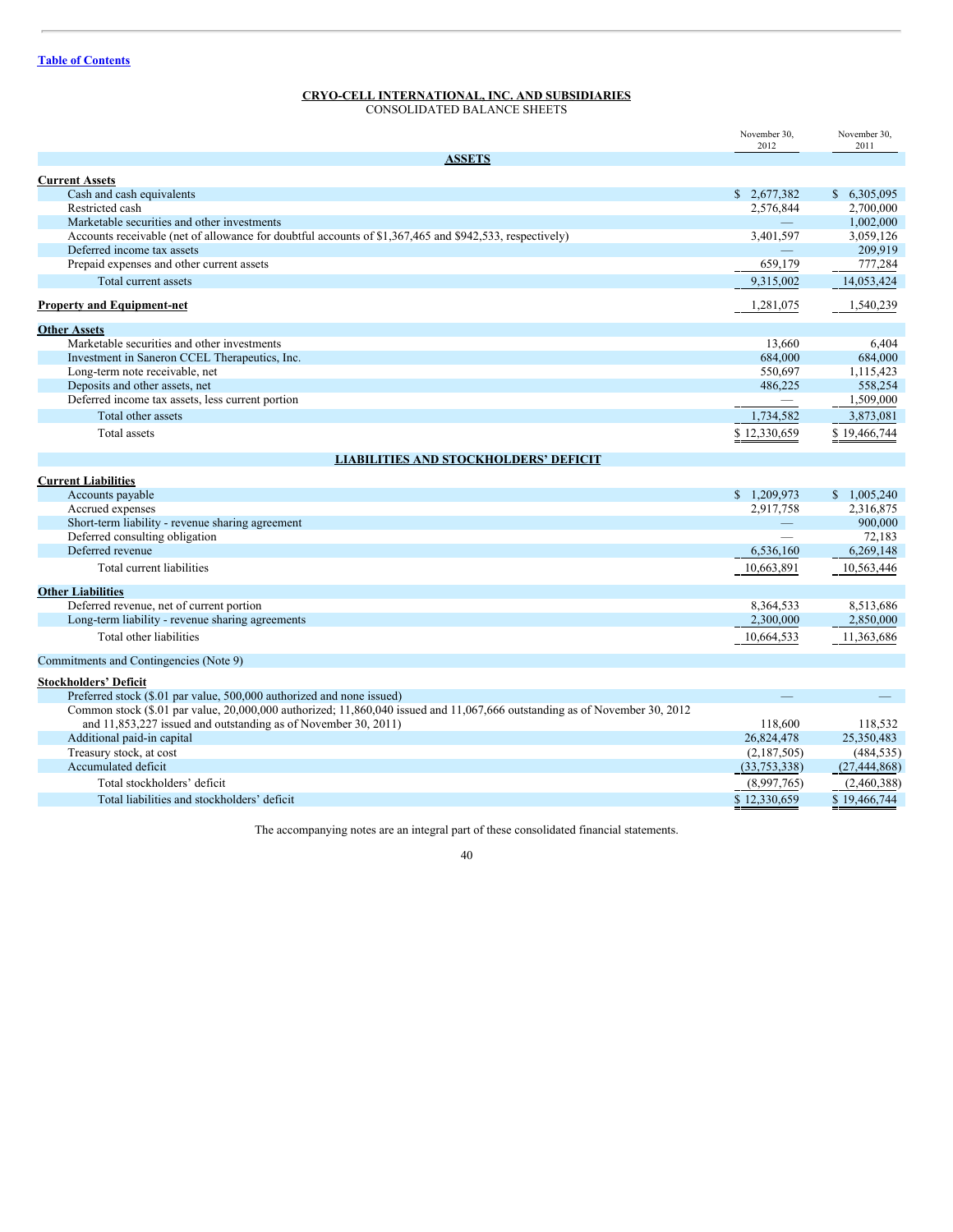# **CRYO-CELL INTERNATIONAL, INC. AND SUBSIDIARIES**

CONSOLIDATED STATEMENTS OF OPERATIONS

|                                                                  | November 30,<br>2012 | November 30,<br>2011 |
|------------------------------------------------------------------|----------------------|----------------------|
| <b>Revenue:</b>                                                  |                      |                      |
| Processing and storage fees                                      | \$16,628,037         | \$16,554,565         |
| Licensee income                                                  | 1,341,818            | 1,363,705            |
| Total revenue                                                    | 17,969,855           | 17,918,270           |
| <b>Costs and Expenses:</b>                                       |                      |                      |
| Cost of sales                                                    | 4,888,414            | 4,399,444            |
| Selling, general and administrative expenses                     | 14,426,244           | 12,413,082           |
| Impairment of internal use software                              |                      | 627,034              |
| Abandonment of patents                                           | 52,536               | 210,171              |
| Research, development and related engineering                    | 109,640              | 184,047              |
| Depreciation and amortization                                    | 204,149              | 361,234              |
| Total costs and expenses                                         | 19,680,983           | 18,195,012           |
| <b>Operating Loss</b>                                            | (1,711,128)          | (276, 742)           |
| <b>Other Income (Expense):</b>                                   |                      |                      |
| Other income                                                     | 63,490               | 36,905               |
| Extinguishment of revenue sharing agreements                     | (1,595,606)          |                      |
| Interest expense                                                 | (1,022,429)          | (1,456,737)          |
| Total other expense                                              | (2,554,545)          | (1,419,832)          |
| Loss before equity in losses of affiliate and income tax expense | (4,265,673)          | (1,696,574)          |
| Equity in losses of affiliate                                    | (154, 564)           | (227, 016)           |
| Loss before income tax expense                                   | (4,420,237)          | (1,923,590)          |
| Income tax expense                                               | (1,888,233)          | (171, 936)           |
| <b>Net Loss</b>                                                  | \$ (6,308,470)       | \$(2,095,526)        |
| Net loss per common share - basic                                | (0.56)               | (0.18)<br>S.         |
| Weighted average common shares outstanding - basic               | 11,308,872           | 11,763,290           |
| Net loss per common share - diluted                              | (0.56)               | (0.18)<br>\$         |
| Weighted average common shares outstanding - diluted             | 11,308,872           | 11,763,290           |

The accompanying notes are an integral part of these consolidated financial statements.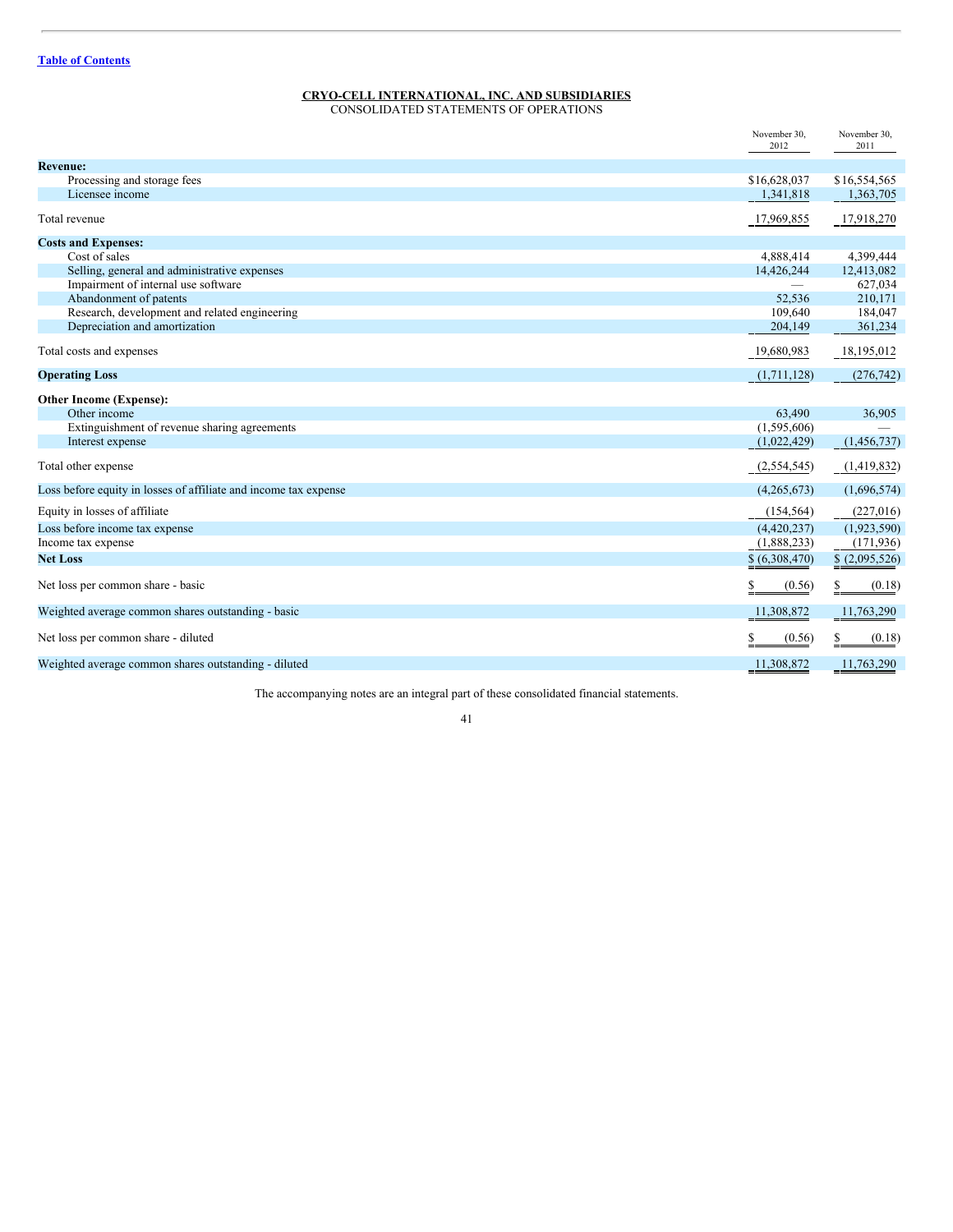# **CRYO-CELL INTERNATIONAL, INC. AND SUBSIDIARIES**

CONSOLIDATED STATEMENTS OF CASH FLOWS

|                                                                                 | November 30,<br>2012     | November 30,<br>2011 |
|---------------------------------------------------------------------------------|--------------------------|----------------------|
| Cash flows from operating activities:                                           |                          |                      |
| Net loss                                                                        | \$(6,308,470)            | (2,095,526)          |
| Adjustments to reconcile net loss to net cash provided by operating activities: |                          |                      |
| Depreciation and amortization expense                                           | 466,736                  | 579,847              |
| Impairment of internal use software                                             |                          | 627,034              |
| Abandonment of patents                                                          | 52,536                   | 210,171              |
| Loss on sale of property and equipment                                          |                          | 20,474               |
| Compensatory element of stock options                                           | 1,325,196                | 329,001              |
| Provision for doubtful accounts                                                 | 746,007                  | 227,907              |
| Equity in losses of affiliate                                                   | 154,564                  | 227,016              |
| Loss on extinguishment of revenue sharing agreements                            | 1,595,606                |                      |
| Deferred income tax expense                                                     | 1,718,919                |                      |
| Changes in assets and liabilities:                                              |                          |                      |
| Accounts and notes receivable                                                   | (522, 366)               | (2,046,177)          |
| Prepaid expenses and other current assets                                       | 118,105                  | (129, 774)           |
| Deposits and other assets                                                       | (32, 535)                | 36,929               |
| Accounts payable                                                                | 199,036                  | (47, 946)            |
| Accrued expenses                                                                | 801,891                  | 695,654              |
| Deferred consulting obligation                                                  | (72, 183)                | (110, 872)           |
| Deferred revenue                                                                | 117,859                  | 2,295,384            |
| Net cash provided by operating activities                                       | 360,901                  | 819,122              |
| Cash flows from investing activities:                                           |                          |                      |
| Restricted cash held in escrow                                                  | 123,156                  | (2,500,000)          |
| Purchases of property and equipment                                             | (133, 538)               | (505, 715)           |
| Purchases of marketable securities and other investments                        | (13,660)                 |                      |
| Proceeds from sale of marketable securities and other investments               | 1,008,404                | 130,000              |
| Investments in patents                                                          | (22,006)                 | (88, 785)            |
| Net cash provided by (used in) investing activities                             | 962,356                  | (2,964,500)          |
| Cash flows from financing activities:                                           |                          |                      |
| Extinguishment of revenue sharing agreements                                    | (3,248,000)              |                      |
| Treasury stock purchases                                                        | (1,702,970)              |                      |
| Proceeds from the exercise of stock options                                     | $\overline{\phantom{0}}$ | 80,936               |
| Net cash (used in) provided by financing activities                             | (4,950,970)              | 80,936               |
| Decrease in cash and cash equivalents                                           | (3,627,713)              | (2,064,442)          |
| Cash and cash equivalents - beginning of period                                 | 6,305,095                | 8,369,537            |
| Cash and cash equivalents - end of period                                       | \$2,677,382              | \$6,305,095          |

The accompanying notes are an integral part of these consolidated financial statements.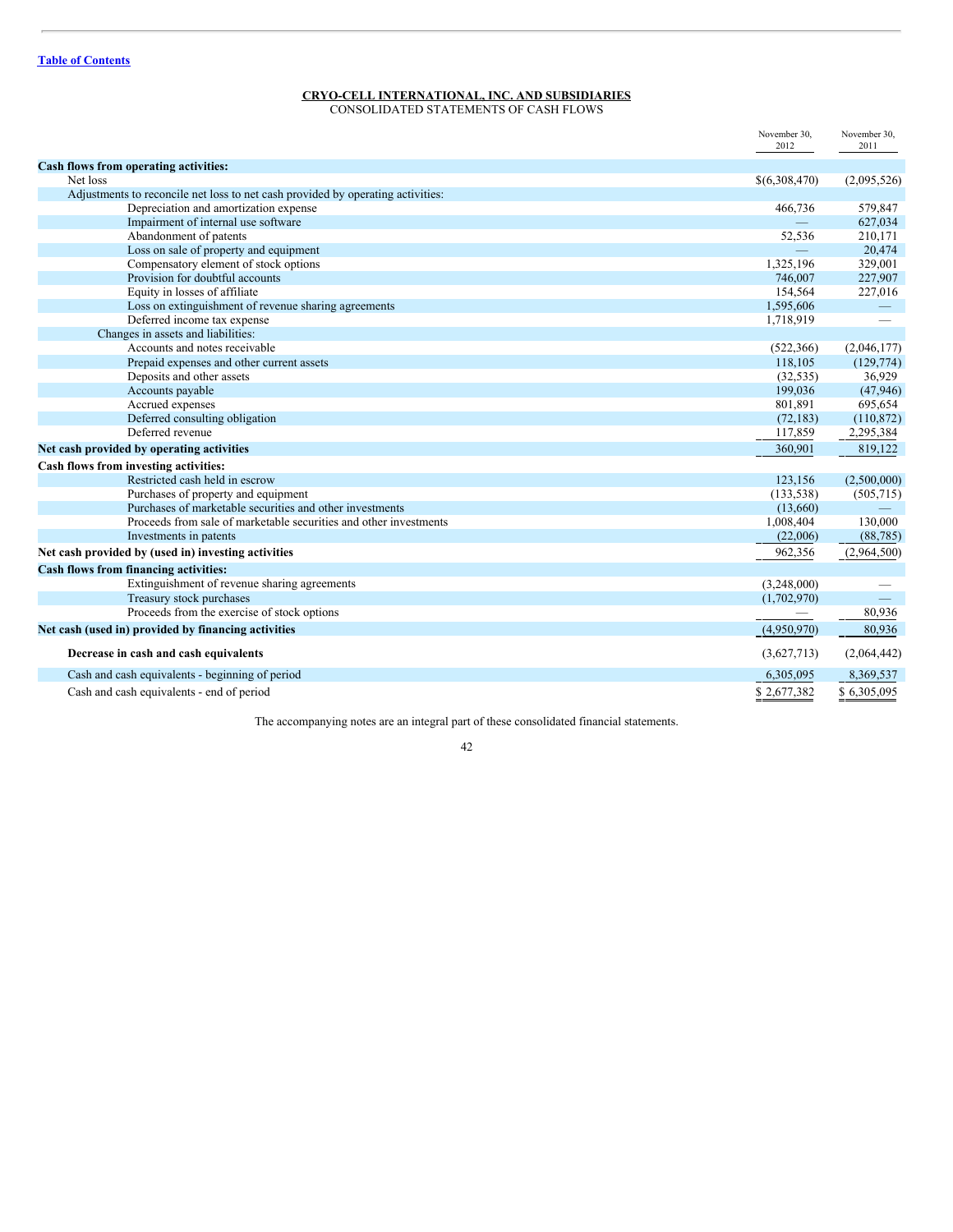#### **CRYO-CELL INTERNATIONAL, INC. AND SUBSIDIARIES** CONSOLIDATED STATEMENTS OF STOCKHOLDERS' DEFICIT

|                                              |               | Additional<br>Common Stock<br>Paid-In |              | Treasury         | Accumulated<br>Other<br>Comprehensive | Accumulated      | Total<br>Stockholders' |
|----------------------------------------------|---------------|---------------------------------------|--------------|------------------|---------------------------------------|------------------|------------------------|
|                                              | <b>Shares</b> | Amount                                | Capital      | Stock            | Loss                                  | Deficit          | Deficit                |
| Balance at November 30, 2010 (as adjusted)   | 11.752.574    | \$117,526                             | \$24,808,591 | (484, 535)<br>S. | (94, 055)<br>Ж                        | \$(25,349,342)   | \$(1,001,815)          |
| Shares issued upon exercise of stock options | 100,653       | 1,006                                 | 79,930       |                  |                                       |                  | 80,936                 |
| Compensatory element of stock options        |               |                                       | 461,962      |                  |                                       |                  | 461,962                |
| Comprehensive loss:                          |               |                                       |              |                  |                                       |                  |                        |
| Net loss                                     |               |                                       |              |                  |                                       | (2,095,526)      | (2,095,526)            |
| Realized loss in affiliate                   |               |                                       |              |                  | 94,055                                |                  | 94,055                 |
| Comprehensive loss:                          |               |                                       |              |                  |                                       |                  | (2,001,471)            |
| Balance at November 30, 2011                 | 11,853,227    | \$118,532                             | \$25,350,483 | \$ (484, 535)    | -S                                    | \$(27, 444, 868) | \$(2,460,388)          |
| Shares issued upon exercise of stock options | 6,813         | 68                                    | (5,765)      |                  |                                       |                  | (5,697)                |
| Compensatory element of stock options        |               |                                       | 1,479,760    |                  |                                       |                  | 1,479,760              |
| <b>Treasury Stock</b>                        |               |                                       |              | (1,702,970)      |                                       |                  | (1,702,970)            |
| Net loss                                     |               |                                       |              |                  |                                       | (6,308,470)      | (6,308,470)            |
| Balance at November 30, 2012                 | 11,860,040    | \$118,600                             | \$26,824,478 |                  |                                       | $$$ (33,753,338) | \$(8,997,765)          |

The accompanying notes are an integral part of these consolidated financial statements.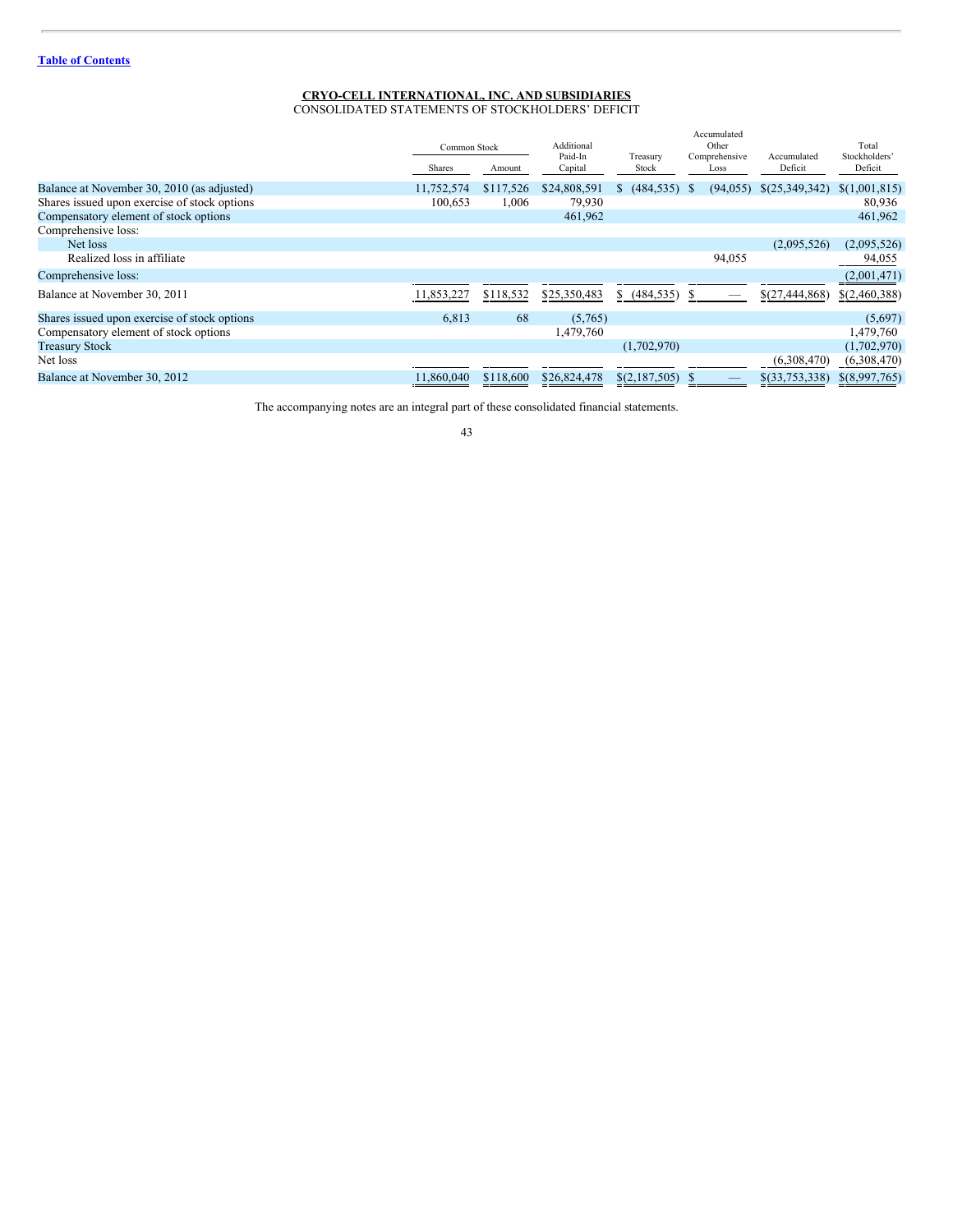### **CRYO-CELL INTERNATIONAL, INC. AND SUBSIDIARIES NOTES TO CONSOLIDATED FINANCIAL STATEMENTS NOVEMBER 30, 2012 and 2011**

# **NOTE 1 - DESCRIPTION OF BUSINESS AND SUMMARY OF SIGNIFICANT ACCOUNTING POLICIES**

# **Description of Business.**

Cryo-Cell International, Inc. ("the Company" or "Cryo-Cell") was incorporated in Delaware on September 11, 1989 and is located in Oldsmar, Florida. The Company operates in one reportable segment and is principally engaged in cellular processing and cryogenic cellular storage, with a current focus on the collection and preservation of umbilical cord blood stem cells for family use. Revenues recognized primarily represent sales of the umbilical cord blood stem cells program to customers, and income from licensees selling the umbilical cord blood stem cells program to customers outside the United States. The Company's headquarters facility in Oldsmar, Florida handles all aspects of its U.S.-based business operations including the processing and storage of specimens, including specimens obtained from certain of its licensees' customers. The specimens are stored in commercially available cryogenic storage equipment.

The Company formed its then wholly owned Delaware subsidiaries, Safti-Cell, Inc., CCEL Immune System Technologies, Inc., Stem Cell Preservation Technologies, Inc. (formerly CCEL Expansion Technologies, Inc.), CCEL Bio-Therapies, Inc. and Multi-Monitoring Systems, Inc., in 1993. In 1998, the Company formed Info-Medical Technologies, Inc. In 2000, the Company formed Tumor Tissue Technology, Inc. and Stem Cell Preservation, Inc. CCEL Immune Technologies, Inc., Tumor Tissues Technology, Inc., Stem Cell Preservation, Inc., Stem Cell Preservation Technologies, Inc., Multi-Monitoring Systems, Inc. and Info-Medical Technologies, Inc. did not have operations during the fiscal years ended November 30, 2012 and 2011. As of November 30, 2012, no shares had been issued for any of these subsidiaries except for Stem Cell Preservation Technologies, Inc. During 2009, the Company sold its interest in Safti-Cell, Inc. as part of an Asset Purchase Agreement.

On October 10, 2001, Saneron Therapeutics, Inc. merged into one of the Company's wholly owned subsidiaries, CCEL Bio-Therapies, Inc. ("CCBT"), which then changed its name to Saneron CCEL Therapeutics, Inc. ("SCTI" or "Saneron"). As part of the merger, the Company contributed 260,000 shares of its common stock, whose fair value was \$1,924,000 and 195,000 common shares of another of its subsidiaries, Stem Cell Preservation Technologies, Inc., whose fair value was \$3,900. At the conclusion of the merger, the Company retained a 43.42% non-controlling interest in the voting stock of SCTI. As of November 30, 2012 and 2011, the Company had an interest of approximately 34% in the voting stock of SCTI. The accompanying consolidated financial statements as of November 30, 2012 and 2011 reflect the investment in SCTI under the equity method of accounting.

# **Basis of Presentation**

The accompanying consolidated financial statements have been prepared in accordance with accounting principles generally accepted in the United States of America.

The accompanying consolidated financial statements as of November 30, 2012 and 2011 and for the years then ended includes the accounts of the Company and all of its subsidiaries. All intercompany balances have been eliminated upon consolidation.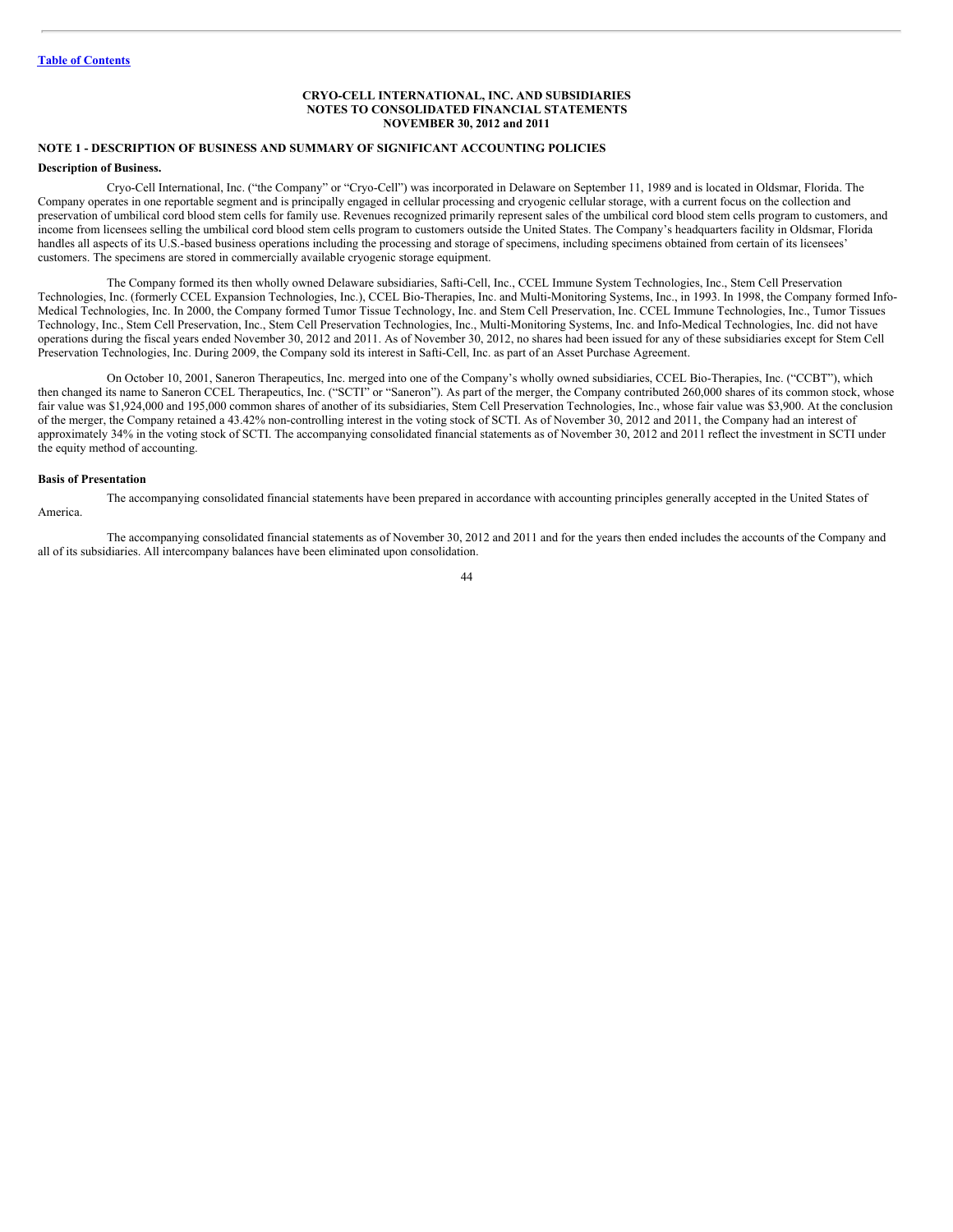#### **Concentration of Risks**

Financial instruments that potentially subject the Company to concentrations of credit risk are principally cash and cash equivalent accounts in financial institutions, which often exceed the Federal Depository Insurance (FDIC) limit. The Company places its cash with high quality financial institutions and believes it is not exposed to any significant credit risk. The Company may from time to time invest some of its cash funds in certificates of deposit and bond investments maintained by brokers who are insured under the Securities Investor Protection Corporation (SIPC). The Company believes these are conservative investments with a low risk for any loss of principal. The Company regularly assesses its marketable security investments for impairment and adjusts its investment strategy as it deems appropriate.

The Company depends on one supplier for the source of its collection kits, a critical component of the umbilical cord blood stem cell collection process. However, the Company believes that alternative sources of supply are available.

As of November 30, 2012 and November 30, 2011, the Company has amounts due from certain foreign license affiliates that account for approximately 55% and 41%, respectively, of accounts receivable on the consolidated balance sheets.

# **Use of Estimates**

The preparation of consolidated financial statements in conformity with accounting principles generally accepted in the United States of America requires management to make estimates and assumptions that affect the reported amounts of assets and liabilities and disclosure of contingent assets and liabilities at the date of the financial statements and the reported amounts of revenue and expenses during the reporting period. Actual results could differ from those estimates.

# **Revenue Recognition**

#### *Revenue Recognition for Arrangements with Multiple Deliverables*

For multi-element arrangements, the Company allocates revenue to all deliverables based on their relative selling prices. In such circumstances, accounting principles establish a hierarchy to determine the selling price to be used for allocating revenue to deliverables as follows: (i) vendor-specific objective evidence of fair value ("VSOE"), (ii) third-party evidence of selling price ("TPE"), and (iii) best estimate of the selling price ("ESP"). VSOE generally exists only when the Company sells the deliverable separately and it is the price actually charged by the Company for that deliverable.

The Company has identified two deliverables generally contained in the arrangements involving the sale of its umbilical cord blood product. The first deliverable is the processing of a specimen. The second deliverable is either the annual storage of a specimen or the 21 year storage fee charged for a specimen. The Company has allocated revenue between these deliverables using the relative selling price method. The Company has VSOE for its annual storage fees as the Company renews storage fees annually with its customers on a standalone basis. Because the Company has neither VSOE nor TPE for the processing and 21 year storage deliverables, the allocation of revenue has been based on the Company's ESPs. Amounts allocated to processing a specimen are recognized at the time of sale. Amounts allocated to the storage of a specimen are recognized ratably over the contractual storage period. Any discounts given to the customer are recognized by applying the relative selling price method whereby after the Company determines the selling price to be allocated to each deliverable (processing and storage), the sum of the prices of the deliverables is then compared to the arrangement consideration, and any difference is applied to the separate deliverables ratably.

The Company's process for determining its ESP for deliverables without VSOE or TPE considers multiple factors that may vary depending upon the unique facts and circumstances related to each deliverable. Key factors considered by the Company in developing the ESPs for its processing and 21 year storage fee include the Company's historical pricing practices as well as expected profit margins.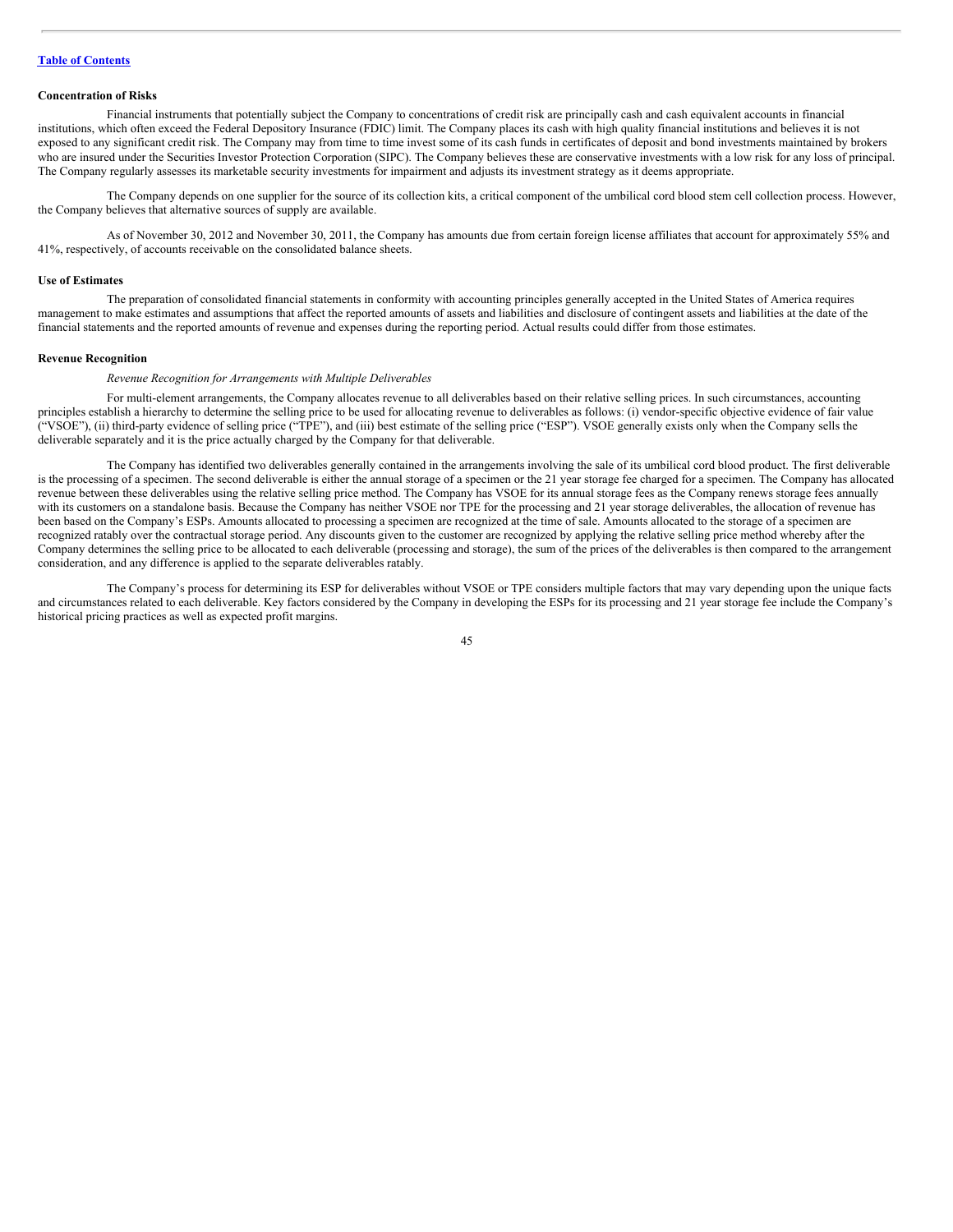The Company records revenue from processing and storage of specimens and pursuant to agreements with licensees. The Company recognizes revenue from processing fees upon completion of processing and recognizes storage fees ratably over the contractual storage period, as well as, other income from royalties paid by licensees related to long-term storage contracts which the Company has under license agreements. Contracted storage periods can range from one to twenty-one years. Deferred revenue on the accompanying consolidated balance sheets includes the portion of the annual storage fee and the twenty-one year storage fee that is being recognized over the contractual storage period as well as royalties received from foreign licensees related to long-term storage contracts in which the Company has future obligations under the license agreement. The Company classifies deferred revenue as current if the Company expects to recognize the related revenue over the next 12 months. The Company also records revenue within processing and storage fees from shipping and handling billed to customers when earned. Shipping and handling costs that the Company incurs are expensed and included in cost of sales.

The Company has not had a third party conduct a physical inventory count of all specimens stored; however, the Company from time to time will perform a physical inventory count of specimens stored to ensure that all records are accurate.

# **Revenue Sharing Agreements**

The Company maintains Revenue Sharing Agreements ("RSAs") entered into with various parties prior to 2002, whereby these parties contracted with the Company for a percentage of future storage revenues the Company generates from clients in specific geographical areas. The parties typically paid the Company a nonrefundable up-front fee for the rights to these future payments. The Company has initially recorded this up-front fee as a long-term liability in the accompanying consolidated balance sheets. Given the criteria under which these RSAs were established, cash payments from these contracts can fluctuate from period to period. All payments made to the other parties to the RSAs are recognized as interest expense. At such time as the total payments can be determined, the Company will commence amortizing these liabilities under the effective interest method (See Note 12).

#### **License and Royalty Agreements**

The Company has entered into licensing agreements with certain investors in various international markets in an attempt to capitalize on the Company's technology. The investors typically pay a licensing fee to receive Company marketing programs, technology and know-how in a selected area. The investor may be given a right to sell sub-license agreements as well. As part of the accounting for the up-front license fee paid, or payable, to the Company, revenue from the up-front license fee is recognized based on such factors as when the payment is due, collectability and when all material services or conditions relating to the sale have been substantially performed by the Company based on the terms of the agreement. The Company has fourteen active licensing agreements. The following areas each have one license agreement: Mexico, El Salvador, Guatemala, Ecuador, Panama, Honduras, China, and Pakistan. The following areas each have two license agreements: India, Nicaragua and Costa Rica.

In October 2012, the Company sent notice of termination to the Company's Venezuelan affiliate, which represents Venezuela, Chile, Colombia and Peru, for failure to meet its payment obligation in accordance with the contract. Subsequent to the notice of termination, payment was received for outstanding processing and storage fees due from Venezuela. The Company is in the process of discussing a new agreement. The Company continues to accept umbilical cord blood and menstrual stem cell specimens to be processed and stored during the negotiations. In December 2012, the Company sent notice of termination to the Company's affiliate in Ecuador for failure to meet its payment obligation in accordance with the contract. Subsequent to the notice of termination, payment was received for outstanding processing and storage fees due from Ecuador. The Company is in the process of discussing a new agreement. The Company continues to accept umbilical cord blood and menstrual stem cell specimens to be processed and stored during the negotiations.

In addition to the license fee, the Company earns processing and storage fees on subsequent processing and storage revenues received by the licensee in the licensed territory and a fee on any sub-license agreements that are sold by the licensee where applicable. The Company processes and stores specimens sent directly from customers of licensees in Mexico, El Salvador, Guatemala, Ecuador, Panama, Honduras, Nicaragua, Costa Rica, Pakistan and Venezuela. The Company also processes and stores specimens from sub-licenses of Venezuela, who are Chile, Colombia and Peru. These fees are included in processing and storage fees revenue on the consolidated statements of operations. As part of the accounting for royalty revenue from China, India and Mexico, the Company uses estimates and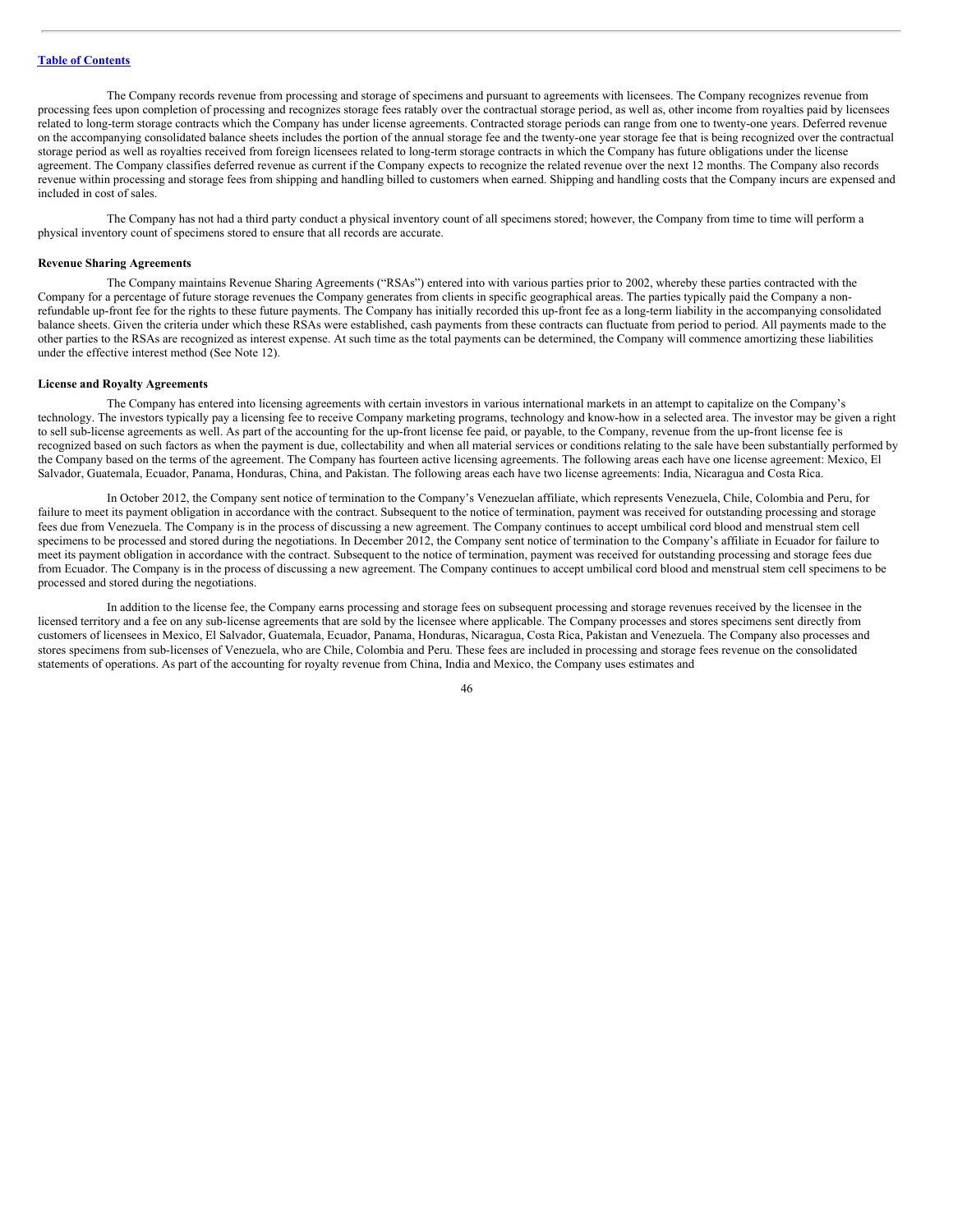judgments based on historical processing and storage volume in determining the timing and amount of royalty revenue to recognize. The Company periodically reviews license and royalty receivables for collectability and, if necessary, will record an expense for an allowance for uncollectible accounts. If the financial condition of the Company's sublicensees were to deteriorate beyond the estimates, the Company may have to increase the allowance for doubtful accounts which could have a negative impact on earnings. If the licensee's customer base were to decrease, it would negatively impact the Company's ongoing license income.

# **Cash and Cash Equivalents**

Cash and cash equivalents consist of highly liquid investments with a maturity date at acquisition of three months or less at the time of purchase.

#### **Restricted Cash**

The Company has restricted cash of \$2,576,844 and \$2,700,000 as of November 30, 2012 and November 30, 2011, respectively. The Company's bank provided a Letter of Credit in favor of a company that provides third-party financing to the Company's clients. As a requirement to issue the Letter of Credit, the Company's bank required that \$200,000 of cash be designated restricted.

On August 25, 2011, the Company transferred \$2,500,000 to a Grantor Trust (See Note 16) for payments under certain executive employment agreements. The Trust is irrevocable and the Company has no power to direct the Trustee (Wells Fargo National Association) to return the funds to the Company. The funds will be returned to the Company when the Trustee is satisfied that the obligations have been satisfied per any agreed upon terms. If the Company becomes insolvent, the Trustee will cease payments of benefits to the Participants and the cash will revert to the Company. Upon written approval of all Participants, the Company may terminate the Trust. The Trustee may reduce the Grantor Trust for legal fees that the Trustee incurs. During fiscal 2012 and fiscal 2011, \$81,250 and \$0, respectively, of legal expenses were deducted from the trust balance. As of November 30, 2012, the trust monies are being held as cash.

### **Accounts Receivable**

Accounts receivable consist of uncollateralized amounts due from clients that have enrolled and processed in the umbilical cord blood and menstrual stem cell processing and storage programs and amounts due from license affiliates, and sublicensee territories and do not require collateral. Accounts receivable due from clients and license affiliates that store specimens at the Company's facility in Oldsmar, Florida are due within 30 days and are stated at amounts due from clients net of an allowance for doubtful accounts. Accounts outstanding longer than the contractual payment terms are considered past due. The Company determines its allowance by considering the length of time accounts receivable are past due, the Company's previous loss history, and the client's current ability to pay its obligations. Therefore, if the financial condition of the Company's clients were to deteriorate beyond the estimates, the Company may have to increase the allowance for doubtful accounts which could have a negative impact on earnings. The Company writes-off accounts receivable when they become uncollectible, and payments subsequently received on such receivables are credited to the allowance for doubtful accounts. The activity in the allowance for doubtful accounts is as follows for the years ended November 30, 2012 and 2011:

| December 1, 2010        | S.<br>783,354 |
|-------------------------|---------------|
| <b>Bad Debt Expense</b> | 227,907       |
| Write-offs              | (193, 184)    |
| Recoveries              | 124,456       |
| November 30, 2011       | 942,533       |
| <b>Bad Debt Expense</b> | 746,007       |
| Write-offs              | (434, 401)    |
| Recoveries              | 113,326       |
| November 30, 2012       | \$1,367,465   |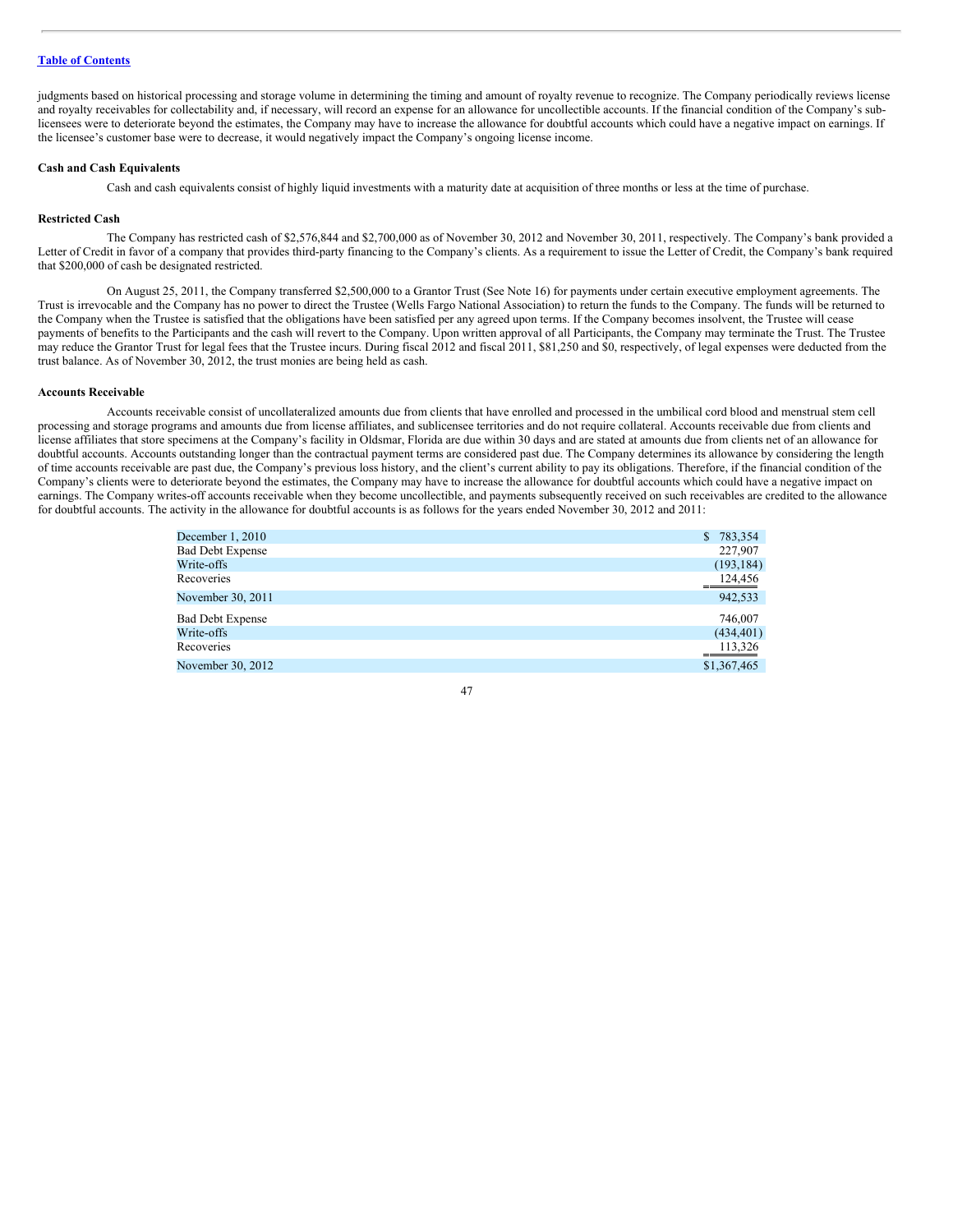# **Property and Equipment**

Property and equipment are stated at cost. Depreciation is provided primarily by the straight-line method over the estimated useful lives of the related assets. Estimated useful lives of property and equipment are as follows:

| Furniture and equipment          | $3-10$ vears                                    |
|----------------------------------|-------------------------------------------------|
| Leasehold improvements           | Lesser of 8-10 years or the lives of the leases |
| Computer software – internal use | 1-5 years                                       |

Leasehold improvements are amortized over the shorter of the respective life of the lease or the estimated useful lives of the improvements. Upon the sale or retirement of depreciable assets, the cost and related accumulated depreciation is removed from the accounts and the resulting profit or loss is reflected in income. Expenditures for maintenance, repairs and minor betterments are expensed as incurred.

The Company capitalizes external direct costs of materials and services consumed in developing or obtaining internal-use computer software. Capitalized internaluse software costs, which are included in property and equipment, are depreciated over the estimated useful lives of the software.

### **Long-Lived Assets**

The Company evaluates the realizability of its long-lived assets, which requires impairment losses to be recorded on long-lived assets used in operations when indicators of impairment, such as reductions in demand or when significant economic slowdowns are present. Reviews are performed to determine whether the carrying value of an asset is impaired, based on comparisons to undiscounted expected future cash flows. If this comparison indicates that there is impairment and carrying value is in excess of fair value, the impaired asset is written down to fair value, which is typically calculated using: (i) quoted market prices or (ii) discounted expected future cash flows utilizing a discount rate. During fiscal 2011, the Company determined that previously capitalized costs associated with the development of internal use computer software would be of no further use to the Company and should be written off and the asset was fully impaired. As of November 30, 2011, the Company impaired the related internal use computer software costs in the amount of \$627,034 which is included in impairment of internal use software in the accompanying consolidated statements of operations. There was no impairment as of November 30, 2012.

#### **Patents and Trademarks**

The Company incurs certain legal and related costs in connection with patent and trademark applications. If a future economic benefit is anticipated from the resulting patent or trademark or an alternate future use is available to the Company, such costs are capitalized and amortized over the expected life of the patent or trademark. The Company's assessment of future economic benefit involves considerable management judgment. A different conclusion could result in the reduction of the carrying value of these assets. During 2012 and 2011, management decided to discontinue pursuing certain patents and trademarks resulting in a write-off of approximately \$53,000 and \$210,000 respectively for abandoned patents and trademarks which is reflected as abandonment of patents in the accompanying consolidated statement of operations for the twelve months ended November 30, 2012 and November 30, 2011.

Amortization expense was approximately \$74,000 and \$40,000 in 2012 and 2011, respectively. Accumulated amortization was approximately \$87,000 and \$74,000 in 2012 and 2011, respectively. The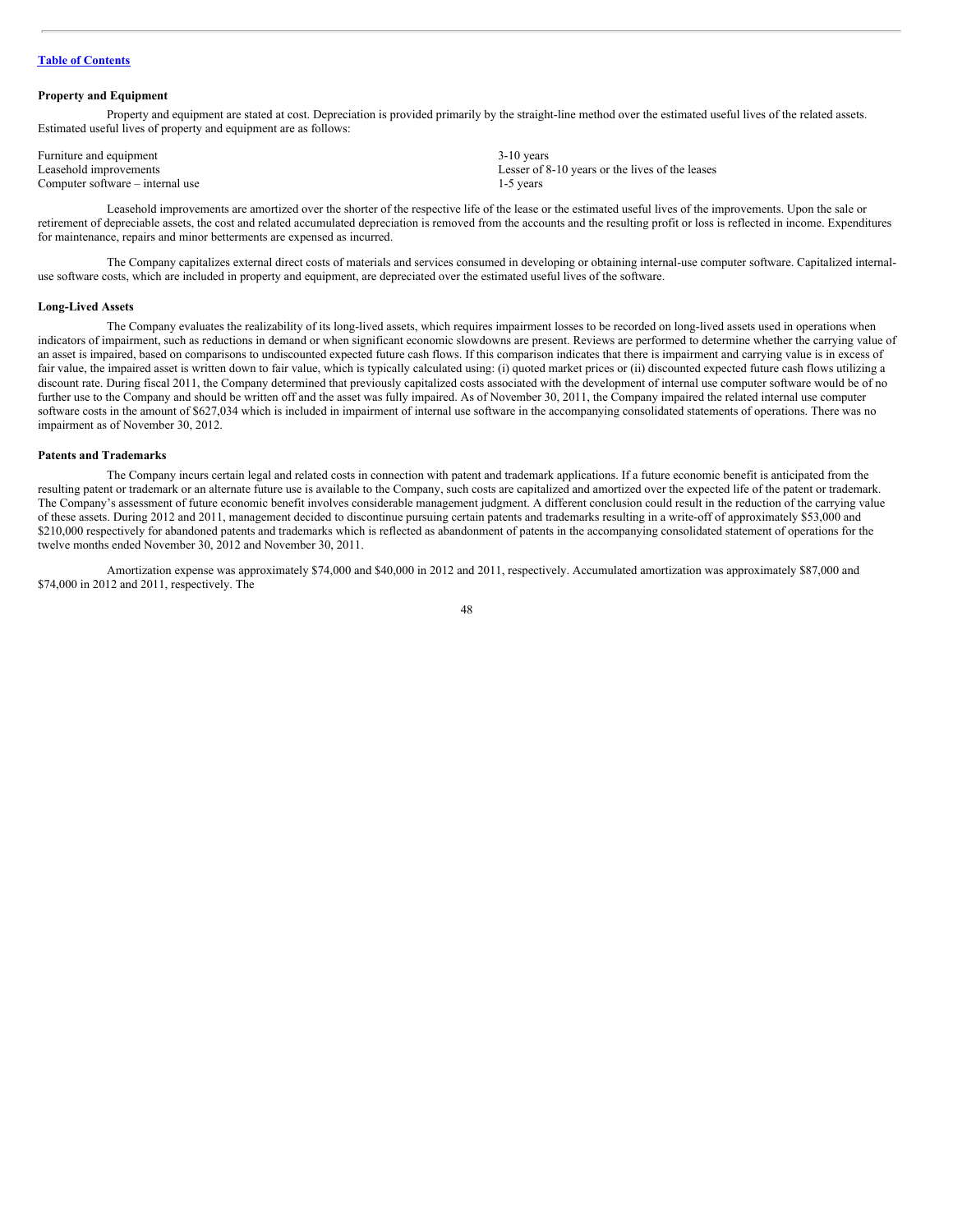difference in amortization expense and accumulated amortization is due to the abandonment of patents during 2012 and 2011. Patent costs are capitalized on the date that the utility patent was filed and are amortized over a period of 20 years. Capitalized net patent costs are included in deposits and other assets in the accompanying consolidated balance sheets. Patent costs are as follows:

|                                | 2012      | 2011      |
|--------------------------------|-----------|-----------|
| Patents                        | \$490,545 | \$529,385 |
| Less: Accumulated amortization | (87.249)  | (74,060)  |
| <b>Net Patents</b>             | \$403,296 | \$455,325 |

The future amortization expenses are as follows:

| <b>Fiscal Year Ending November 30,</b> | Amortization |
|----------------------------------------|--------------|
| 2013                                   | \$25,900     |
| 2014                                   | \$25,900     |
| 2015                                   | \$25,900     |
| 2016                                   | \$25,900     |
| 2017                                   | \$25,900     |
| Thereafter                             | \$273,796    |

#### **Investment in Saneron**

The Company owns 34% as of November 30, 2012 and November 30, 2011, of an entity that is involved in the area of stem cell research. The Company accounts for this investment under the equity method. The Company previously recorded equity in losses of affiliate until the investment balance was zero and only goodwill remained. The Company continues to record compensation expense related to expense for stock and warrant awards that were granted by Saneron at below fair market value to certain employees, consultants and members of Saneron management who represent owners of Saneron and serve on its board of directors. The investment is reviewed annually to determine if an other than temporary impairment exists. The Company does not believe that an impairment exists as of November 30, 2012 and November 30, 2011. If actual future results are not consistent with the Company's assumptions and estimates, the Company may be required to record impairment charges in the future which could have a negative impact on earnings.

# **Income Taxes**

Deferred income tax assets and liabilities are recognized for the estimated future tax consequences attributable to differences between financial statement carrying amounts of existing assets and liabilities and their respective tax bases. Deferred income tax assets and liabilities are measured using enacted tax rates expected to be recovered or settled. The Company has recorded a valuation allowance of approximately \$10,947,000 and \$7,756,000 as of November 30, 2012 and November 30, 2011, respectively, as the Company does not currently believe it is "more likely than not" that all of the future income tax benefits will be realized. When the Company changes its determination as to the amount of deferred income tax assets that can be realized, the valuation allowance is adjusted with a corresponding impact to income tax expense in the period in which such determination is made. The ultimate realization of the Company's deferred income tax assets depends upon generating sufficient taxable income prior to the expiration of the tax attributes. In assessing the need for a valuation allowance, the Company projects future levels of taxable income. This assessment requires significant judgment. The Company examines the evidence related to the recent history of losses, the economic conditions in which the Company operates and forecasts and projections to make that determination.

The Company has made certain strategic decisions during 2011 and 2012 concerning the negotiated termination of some of the perpetual Revenue Sharing Agreements ("RSA's"), the impairment of internal use software that is being replaced with a technology platform that is better suited for the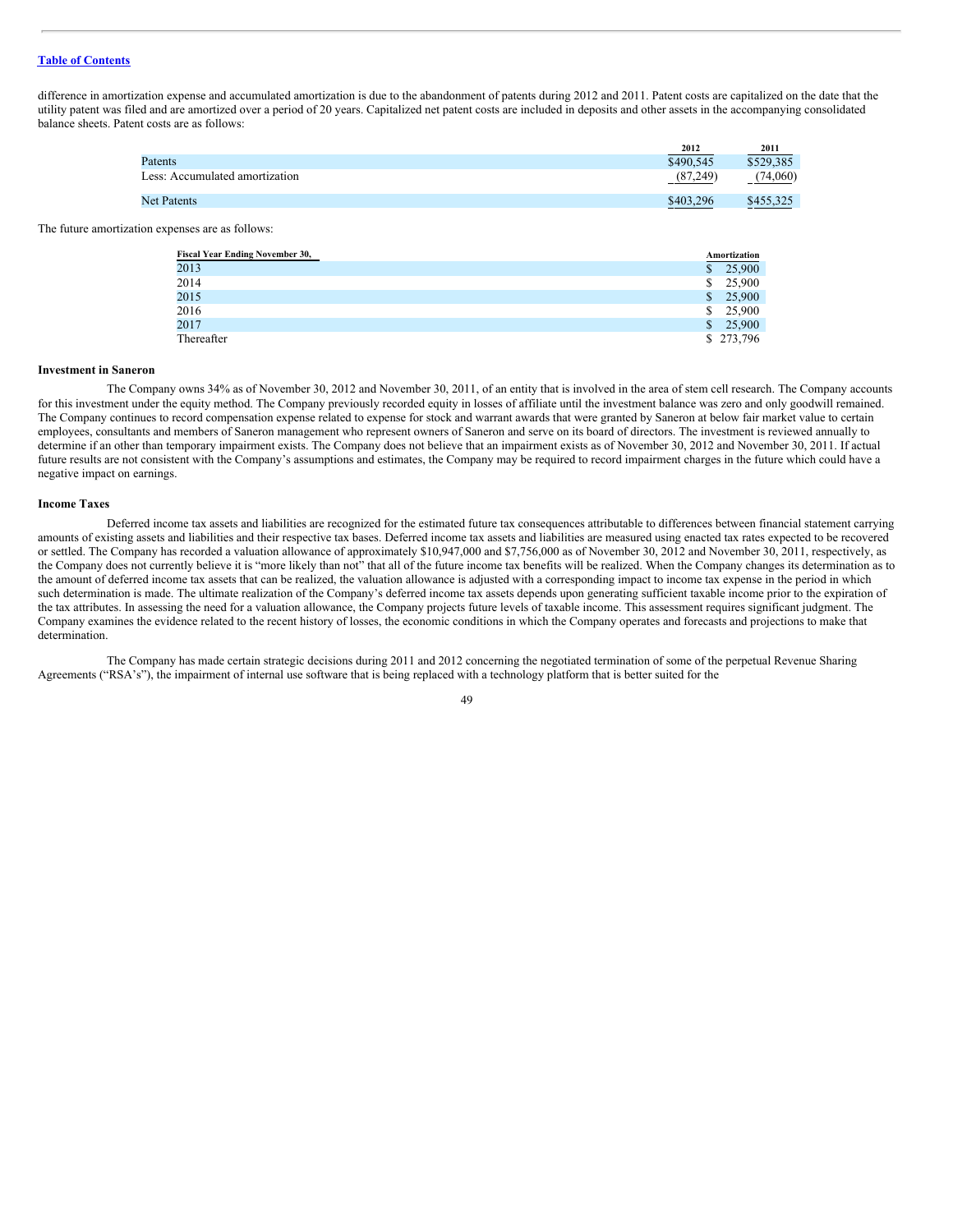Company's business needs and the implementation of a national sales force in order to generate growth and future value for the Company's stockholders. These strategic decisions, including the decision to terminate the former CEO's employment, have increased the Company's expenses which have resulted in losses in the past few quarters in late fiscal 2011 and in fiscal 2012. The accounting standards surrounding income taxes require a company to consider whether it is more likely than not that the deferred income tax assets will be realized. Once a company has had cumulative losses in recent years, regardless of the nature of the loss, the accounting standards do not allow the Company to put significant reliance on future taxable income projections to overcome the more likely than not threshold that the deferred tax assets will be realized.

As a result of the cumulative losses, the Company reserved \$1,718,919 during the second quarter of 2012 resulting in U.S. tax expense being recorded for the fiscal year ended November 30, 2012 due to the Company's decision in the second quarter of 2012 to record a valuation allowance associated with certain of the Company's deferred income tax assets, as it is more likely than not that the deferred income tax assets will not be realized. There was no U.S. income tax expense for fiscal 2011 as the Company incurred a tax loss which resulted in an increase to the net operating loss deferred tax asset, which was offset by an increase to the valuation allowance.

The Company records foreign income taxes withheld from installment payments of non-refundable up-front license fees and royalty income earned on the processing and storage of cord blood stem cell specimens in certain geographic areas where the Company has license agreements. The Company recorded approximately \$169,000 and \$172,000 for the years ended November 30, 2012 and 2011, respectively, of foreign income tax expense, which is included in income tax expense in the accompanying consolidated statements of operations.

The Company recognizes the financial statement benefit of a tax position only after determining that the relevant tax authority would more likely than not sustain the position following an audit. For tax positions meeting the more-likely-than-not threshold, the amount recognized in the financial statements is the largest benefit that has a greater than 50 percent likelihood of being realized upon ultimate settlement with the relevant tax authority. Increases or decreases to the unrecognized tax benefits could result from management's belief that a position can or cannot be sustained upon examination based on subsequent information or potential lapse of the applicable statute of limitation for certain tax positions.

The Company recognizes interest and penalties related to uncertain tax positions in income tax expense. For fiscal 2012 and 2011, the Company had no provisions for interest or penalties related to uncertain tax positions.

### **Research, Development and Related Engineering Costs**

Research, development and related engineering costs are expensed as incurred.

# **Cost of Sales**

Cost of sales represents the associated expenses resulting from the processing, testing and storage of the umbilical cord blood and menstrual stem cell specimens.

#### **Advertising**

Advertising costs are expensed as incurred and are included in selling, general and administrative expenses in the accompanying consolidated statements of operations. The total amount included in selling, general and administrative expenses for the fiscal years ended November 30, 2012 and 2011 was approximately \$692,000 and \$2,200,000, respectively.

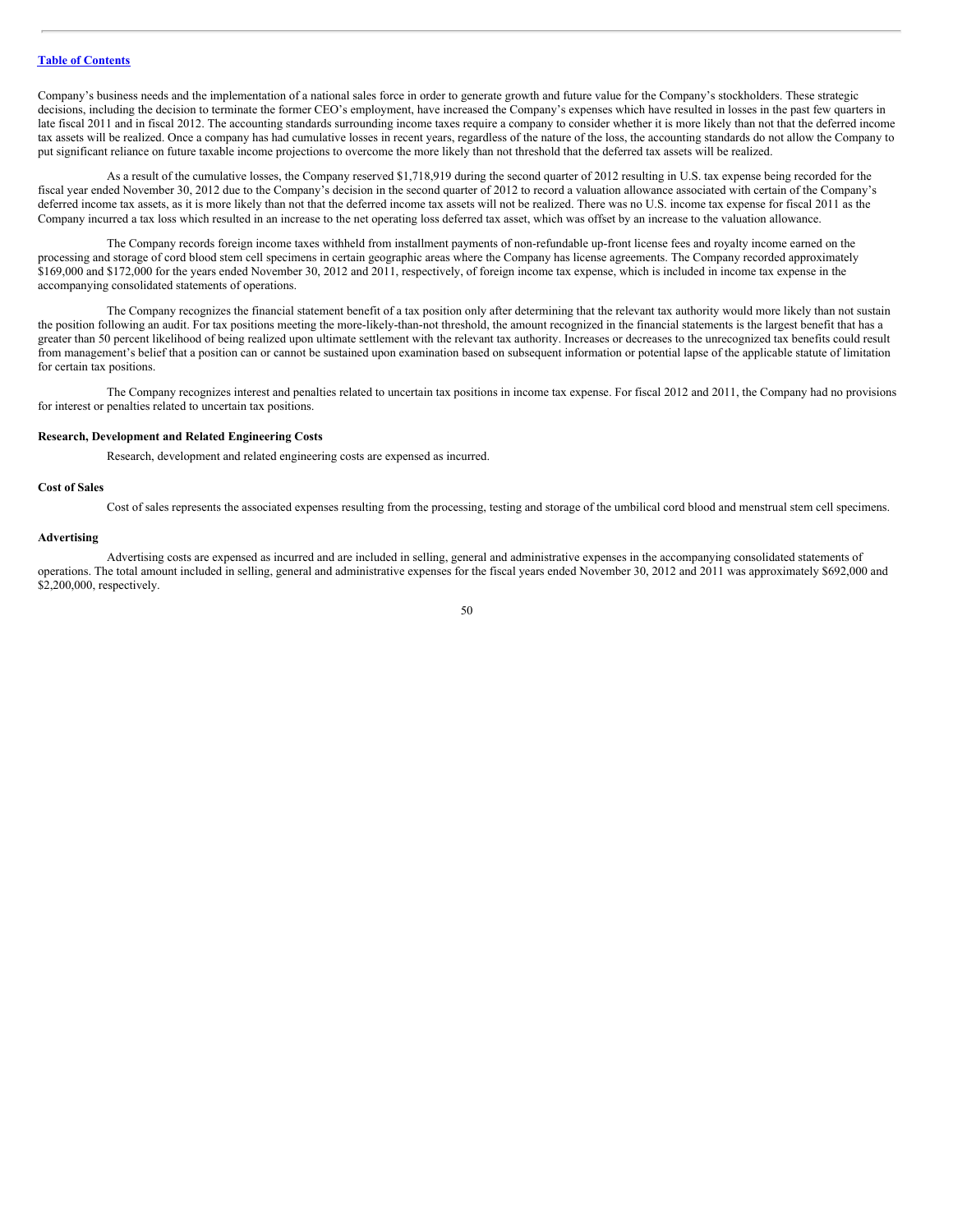#### **Rent Expense**

Rent paid is expensed based on a straight-line basis over the term of the lease due to the existence of fixed escalation clauses in the leases, and is included in cost of sales and selling, general and administrative expenses in the accompanying consolidated statements of operations. All leases include provisions for escalations and related costs.

# **Legal Expense**

Legal fees are expensed as incurred and are included in selling, general and administrative expenses in the accompanying consolidated statements of operations.

#### **Fair Value of Financial Instruments**

Management uses a fair value hierarchy, which gives the highest priority to quoted prices in active markets. The fair value of financial instruments is estimated based on market trading information, where available. Absent published market values for an instrument or other assets, management uses observable market data to arrive at its estimates of fair value. Management believes that the carrying amount of cash and cash equivalents, restricted cash, accounts receivable, notes receivable, accounts payable and accrued expenses. The Company believes that the fair value of its revenue sharing agreement's liability recorded on the balance sheet is between the recorded book value and up to the Company's recent settlement experience as discussed in Note 12, due to the various terms and conditions associated with each Revenue Sharing Agreement.

The Company uses an accounting standard that defines fair value as an exit price, representing the amount that would be received to sell an asset or paid to transfer a liability in an orderly transaction between market participants at the measurement date. As such, fair value is a market-based measurement that should be determined based on assumptions that market participants would use in pricing an asset or liability. As a basis for considering such assumptions, the standard establishes a three-level fair value hierarchy that prioritizes the inputs used to measure fair value. The three levels of inputs used to measure fair value are as follows:

- Level 1 Quoted prices in active markets for identical assets or liabilities.
- Level 2 Observable inputs other than quoted prices included in Level 1, such as quoted prices for similar assets and liabilities in active markets; quoted prices for identical or similar assets and liabilities in markets that are not active; or other inputs that are observable or can be corroborated by observable market data.
- Level 3 Unobservable inputs that are supported by little or no market activity and that are significant to the fair value of the assets or liabilities. This includes certain pricing models, discounted cash flow methodologies and similar techniques that use significant unobservable inputs.

The following table summarizes our financial assets and liabilities measured at fair value on a recurring basis as of November 30, 2012 and 2011, respectively, segregated among the appropriate levels within the fair value hierarchy:

|                    |  | Fair Value at<br>November 30, |  | Fair Value Measurements<br>at November 30, 2012 Using |                          |                          |
|--------------------|--|-------------------------------|--|-------------------------------------------------------|--------------------------|--------------------------|
| Description        |  | 2012                          |  | Level 3<br>Level 1<br>Level 2                         |                          |                          |
| Assets:            |  |                               |  |                                                       |                          |                          |
| Trading securities |  | 13.660                        |  | 13.660                                                | $\overline{\phantom{a}}$ | $\overline{\phantom{a}}$ |
|                    |  |                               |  |                                                       |                          |                          |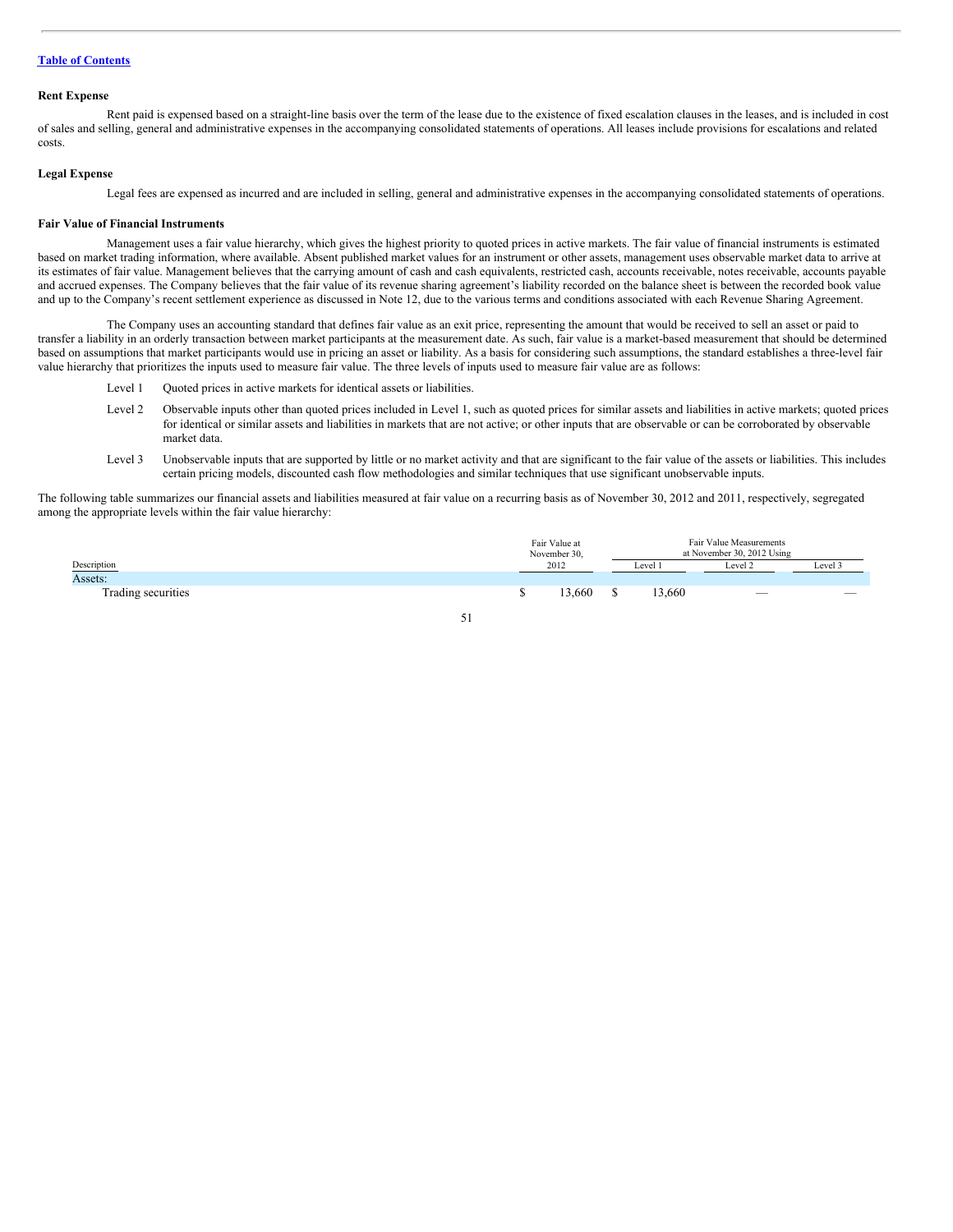|                               | Fair Value at<br>November 30, | Fair Value Measurements<br>at November 30, 2011 Using |             |                          |
|-------------------------------|-------------------------------|-------------------------------------------------------|-------------|--------------------------|
| Description                   | 2011                          | Level i                                               | Level 2     | Level <sub>3</sub>       |
| Assets:                       |                               |                                                       |             |                          |
| Available-for-sale securities | \$1,008,404                   | 6,404                                                 | \$1,002,000 | $\overline{\phantom{a}}$ |

The following is a description of the valuation techniques used for these items, as well as the general classification of such items pursuant to the fair value hierarchy:

*Trading securities –* The Company invested in exchange-traded equity securities of \$20,760 and \$0 at November 30, 2012 and November 30, 2011, respectively. Fair values for these investments are based on quoted prices in active markets and are therefore classified within Level 1 of the fair value hierarchy. There was \$7,100 in unrealized holding loss recorded in other income and expense on the accompanying consolidated statements of operations for the twelve months ended November 30, 2012.

*Available-for-sale securities* – As of November 30, 2011, the Company invested \$1,002,000 in variable-rate demand notes. The interest rate on these variable rate demand notes resets every seven days to adjust to current market conditions. The Company could have redeemed these investments at cost at any time with seven days' notice. Therefore, the investments were held at cost, which approximates fair value, and are classified as short-term investments on the accompanying consolidated balance sheets and within Level 2 of the fair value hierarchy. During fiscal 2012, the Company redeemed these variable-rate demand notes for an amount that closely approximated redemption date carrying value. As a result, no gain or loss was recognized upon redemption.

The Company further invested in exchange-traded equity securities of and \$0 and \$6,404 at November 30, 2012 and November 30, 2011, respectively. Fair values for these investments are based on quoted prices in active markets and are therefore classified within Level 1 of the fair value hierarchy.

The Company is permitted to make an election to carry certain eligible financial assets and liabilities at fair value, even if fair value measurement has not historically been required for such assets and liabilities under U.S. GAAP. The Company made no elections to record any such assets and or liabilities at fair value. Adjustments to the fair value in the Company's available-for-sale securities and other investments were reflected in accumulated other comprehensive loss.

#### **Product Warranty and Cryo-Cell Cares<sup>TM</sup> Program**

In December 2005, the Company began providing its customers that enrolled after December 2005 a payment warranty under which the Company agrees to pay \$50,000 to its client if the umbilical cord blood product retrieved is used for a stem cell transplant for the donor or an immediate family member and fails to engraft, subject to various restrictions. Effective February 1, 2012, the Company increased the \$50,000 payment warranty to a \$75,000 payment warranty to all of its new clients. Additionally, under the Cryo-Cell Cares<sup>TM</sup> program, the Company will pay \$10,000 to the client to offset personal expenses if the umbilical cord blood product is used for bone marrow reconstitution in a myeloblative transplant procedure. The product warranty and the Cryo-Cell Cares program are available to clients who enroll under this structure for as long as the specimen is stored with the Company. The Company has not experienced any claims under the warranty program nor has it incurred costs related to these warranties. The Company does not maintain insurance for this warranty program and therefore maintains reserves to cover any estimated potential liabilities. The Company's reserve balance is based on the \$75,000 or \$50,000 (as applicable) maximum payment and the \$10,000 maximum expense reimbursement multiplied by formulas to determine the projected number of units requiring a payout. The Company determined the estimated expected usage and engraftment failure rates based on an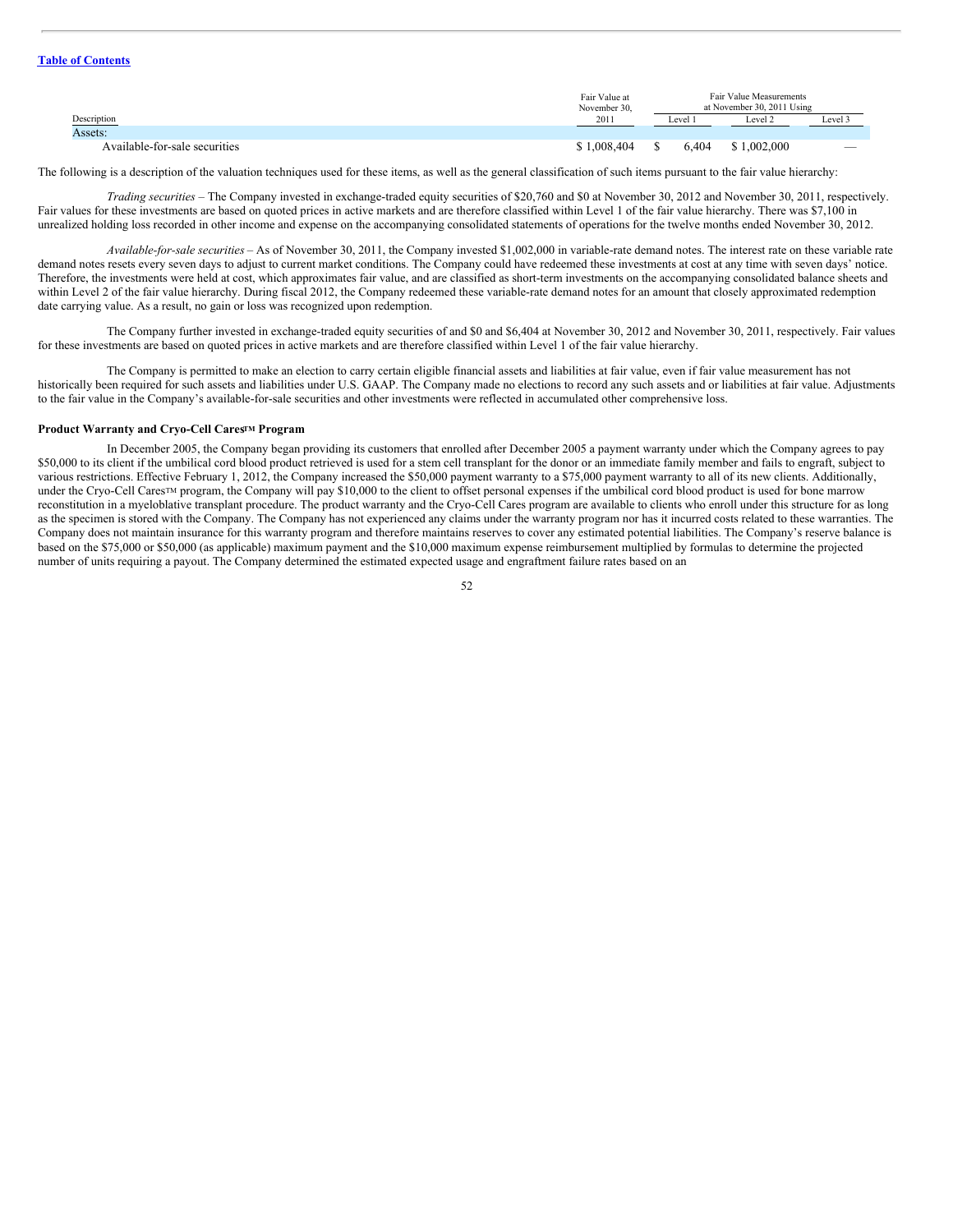analysis of the historical usage and failure rates and the historical usage and failure rates in other private and public cord blood banks based on published data. The Company's estimates of expected usage and engraftment failure could change as a result of changes in actual usage rates or failure rates and such changes would require an adjustment to the established reserves. The historical usage and failure rates have been very low and a small increase in the number of transplants or engraftment failures could cause a significant increase in the estimated rates used in determining the Company's reserve. In addition, the reserve will increase as additional umbilical cord blood specimens are stored which are subject to the warranty. As of November 30, 2012 and November 30, 2011 the Company recorded reserves under these programs in the amounts of \$14,485 and \$13,351, respectively, which are included in accrued expenses in the accompanying consolidated balance sheets.

#### **Loss per Common Share**

Basic (loss) income per common share was computed by dividing net loss by the weighted average number of common shares outstanding. Diluted loss per common share includes the effect of all dilutive stock options. The composition of basic and diluted net income per share is as follows:

|                                                                | November 30, 2012 | November 30, 2011 |
|----------------------------------------------------------------|-------------------|-------------------|
| Numerator:                                                     |                   |                   |
| Net Loss                                                       | 6,308,470)<br>(S  | ſ\$<br>2,095,526) |
| Denominator:                                                   |                   |                   |
| Weighted-average shares outstanding - basic                    | 11,308,872        | 11,763,290        |
| Dilutive common shares issuable upon exercise of stock options |                   |                   |
| Weighted-average shares - diluted                              | 11,308,872        | 11,763,290        |
| Loss per share:                                                |                   |                   |
| Basic                                                          | 0.56              | 0.18)             |
| Diluted                                                        | 0.56)             | 0.18)             |
|                                                                |                   |                   |

For the years ended November 30, 2012 and November 30, 2011, the Company excluded the effect of all outstanding stock options from the computation of diluted loss per share, as the effect of potentially dilutive shares would be anti-dilutive. The number of outstanding options was 1,823,098 and 608,419 as of November 30, 2012 and November 30, 2011, respectively.

#### **Stock Compensation**

As of November 30, 2012, the Company has three stock-based employee compensation plans, which are described in Note 7. The Company's third stock-based employee compensation plan became effective December 1, 2011 as approved by the Board of Directors and approved by the stockholders at the 2012 Annual Meeting. The Company recognized approximately \$1,325,000 and \$329,000 for the years ended November 30, 2012 and November 30, 2011, respectively, of stock compensation expense. On May 30, 2012, the Company received a Nomination Solicitation Notice nominating six individuals for election as directors to compete with the Company's existing board of directors at the 2012 Annual Meeting. Pursuant to the Co-CEOs employment agreements, if the Company receives a Nomination Solicitation Notice, as defined in the Company's Bylaws, all options that have been issued to the Co-CEOs will immediately vest. Included in the 2012 stock compensation expense is approximately \$700,000 that is due to the immediate vesting of the options issued to the Co-CEOs. Also included in the 2012 stock option expense is approximately \$171,000 due to the Company's election to accelerate certain advisory board options.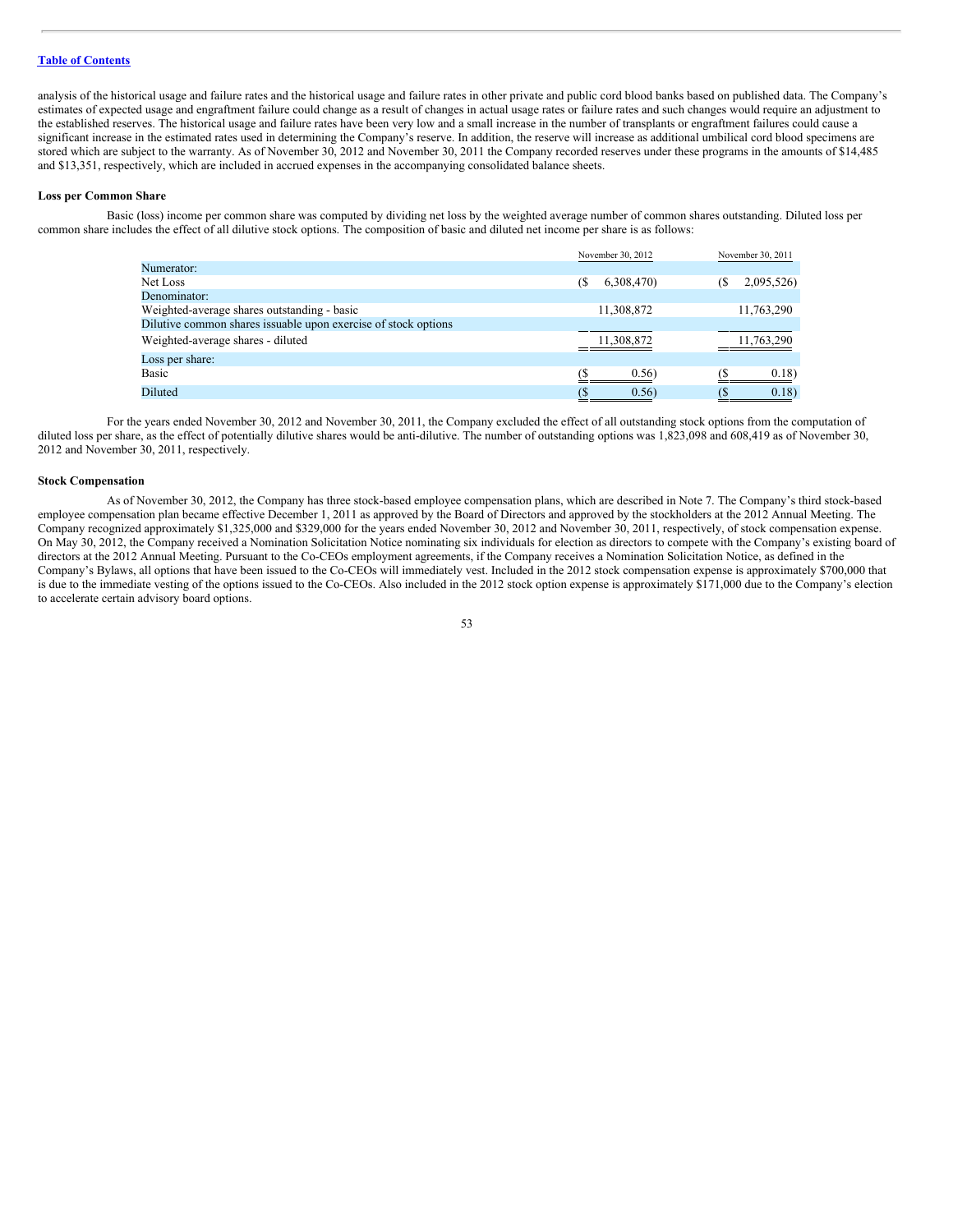The Company recognizes stock-based compensation based on the fair value of the related awards. Under the fair value recognition guidance of stock-based compensation accounting rules, stock-based compensation expense is estimated at the grant date based on the fair value of the award and is recognized as expense over the requisite service period of the award. The fair value of service-based vesting condition and performance-based vesting condition stock option awards is determined using the Black-Scholes valuation model. The Company estimates the fair value of stock option awards as of the grant date by applying the Black-Scholes option pricing model. For stock option awards with only service-based vesting conditions and graded vesting features, the Company recognizes stock compensation expense based on the graded-vesting method. To value awards with market-based vesting conditions the Company uses a binomial valuation model. The Company recognizes compensation cost for awards with market-based vesting conditions on a graded-vesting basis over the derived service period calculated by the binomial valuation model. The use of these valuation models involve assumptions that are judgmental and highly sensitive in the determination of compensation expense and include the expected life of the option, stock price volatility, risk-free interest rate, dividend yield, exercise price, and forfeiture rate. Forfeitures are estimated at the time of valuation and reduce expense ratably over the vesting period.

The estimation of stock awards that will ultimately vest requires judgment and to the extent that actual results or updated estimates differ from current estimates, such amounts will be recorded as a cumulative adjustment in the period they become known. The Company considered many factors when estimating forfeitures, including the recipient groups and historical experience. Actual results and future changes in estimates may differ substantially from current estimates.

The Company issues performance-based equity awards which vest upon the achievement of certain financial performance goals, including revenue and income targets. Determining the appropriate amount to expense based on the anticipated achievement of the stated goals requires judgment, including forecasting future financial results. The estimate of the timing of the expense recognition is revised periodically based on the probability of achieving the required performance targets and adjustments are made as appropriate. The cumulative impact of any revision is reflected in the period of the change. If the financial performance goals are not met, the award does not vest, so no compensation cost is recognized and any previously stock-recognized stock-based compensation expense is reversed.

The Company issues equity awards with market-based vesting conditions which vest upon the achievement of certain stock price targets. If the awards are forfeited prior to the completion of the derived service period, any recognized compensation is reversed. If the awards are forfeited after the completion of the derived service period, the compensation cost is not reversed, even if the awards never vest.

# **Recently Issued Accounting Pronouncements**

In June 2011, the FASB issued ASU 2011-05,*Comprehensive Income (Topic 220): Presentation of Comprehensive Income*("ASU 2011-05"). ASU 2011-05 will require companies to present the components of net income and other comprehensive income either as one continuous statement or as two consecutive statements. It eliminates the option to present components of other comprehensive income as part of the changes in stockholders' equity. The standard does not change the items which must be reported in other comprehensive income, how such items are measured or when they must be reclassified to net income. ASU 2011-05 is effective for interim and annual periods beginning after December 15, 2011, with early adoption permitted. The Company will adopt ASU 2011-05 when required in the first quarter of 2013. The adoption of ASU 2011-05 will only impact presentation and will not have any effect on the Company's consolidated financial statements or on its financial condition.

In December 2011, the FASB issued Accounting Standards Update No. 2011-12:*Comprehensive Income (Topic 220): Deferral of the Ef ective Date for* Amendments to the Presentation of Reclassifications of Items Out of Accumulated Other Comprehensive Income in Accounting Standards Update No. 2011-05 (ASU 2011-12).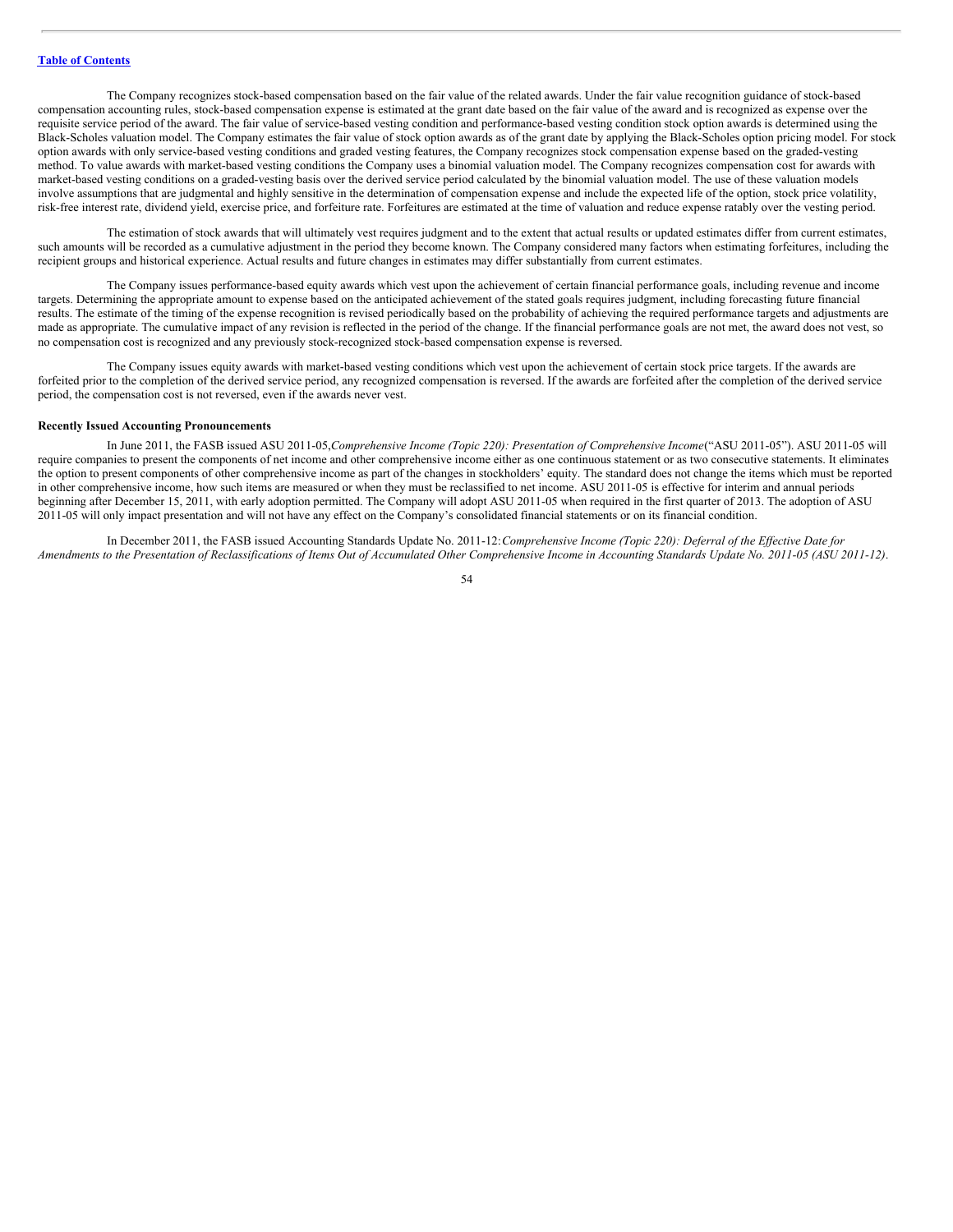The Update defers the specific requirement to present items that are reclassified from accumulated other comprehensive income to net income separately with their respective components of net income and other comprehensive income. As part of this update, the FASB did not defer the requirement to report comprehensive income either in a single continuous statement or in two separate but consecutive financial statements. ASU 2011-12 is effective for annual periods beginning after December 15, 2011. The Company will adopt ASU 2011-12 in the first quarter of 2013. The adoption will not have an impact on the Company's consolidated financial statements.

In February 2013, the FASB issued Accounting Standards Update No. 2013-02,*Comprehensive Income (Topic 220): Reporting of Amounts Reclassified Out of Accumulated Other Comprehensive Income* ("ASU 2013-02"). This update will require companies to present information about amounts reclassified out of accumulated other comprehensive income and their corresponding effect on net income in one place and reference the amounts to the related footnote disclosures. Current accounting standards present this information in different places throughout the financial statements. ASU 2013-02 is effective for interim and annual periods beginning after December 15, 2012, with early adoption permitted. The adoption of ASU 2013-02 will only impact disclosure requirements and will not have any effect on the Company's consolidated financial statements or on its financial condition.

### **NOTE 2 - MARKETABLE SECURITIES AND OTHER INVESTMENTS.**

# **Marketable Securities**

The Company accounts for marketable securities and other investments at fair value.

Marketable securities, consisting of variable rate demand notes, were \$0 and \$1,002,000 at November 30, 2012 and 2011, respectively. The Company purchased variable rate demand notes. The interest rate on the variable rate demand notes reset every seven days to adjust to current market conditions. The Company could redeem these demand notes at cost at any time with seven days notice. Therefore, the investments were held at cost, which approximates fair value, and were classified as short-term investments on the accompanying consolidated balance sheets. The Company holds these investments as available for sale.

Marketable securities consisting of trading securities were \$20,760 and \$0 at November 30, 2012 2011. Fair values for these investments are based on quoted prices in active markets. There was \$7,100 in unrealized holding loss recorded in other income and expense on the accompanying consolidated statements of operations for the twelve months ended November 30, 2012.

#### **Other Investments**

The Company uses the guidance as described above, to account for the other investments. The fair value of other investments as of November 30, 2012 and 2011 was approximately \$0 and \$6,400, respectively. There was no unrealized holding gain or loss recorded as a component of stockholders' deficit on other investments as of November 30, 2012 and 2011, respectively.

# **NOTE 3 - INVESTMENTS IN AFFILIATES.**

# **Saneron CCEL Therapeutics, Inc.**

For each of the years ended November 30, 2012 and 2011 the Company had an ownership interest of approximately 34% in Saneron, which is accounted for under the equity method of accounting. During 2006, the Company ceased recording equity in losses once the investment balance was written down to the total amount of goodwill, as goodwill is not amortized. As of November 30, 2012 and 2011, the net Saneron investment, which consists solely of goodwill, is reflected on the consolidated balance sheets at \$684,000. During 2012 and 2011, management reviewed the Saneron investment to determine if there were any indicators that would imply that the investment was impaired. Based on management's review, there were no indicators of impairment and goodwill was not impaired during 2012 or 2011.

For the fiscal year ended November 30, 2012 and 2011, the Company recorded equity in losses of Saneron operations of approximately \$155,000 and \$227,000, respectively. Equity in losses of affiliate for the year ended November 30, 2012 consists of approximately \$155,000 related to compensation expense for stock and warrant awards that were granted by Saneron at below fair market value to certain employees, consultants and members of Saneron management who represent owners of Saneron and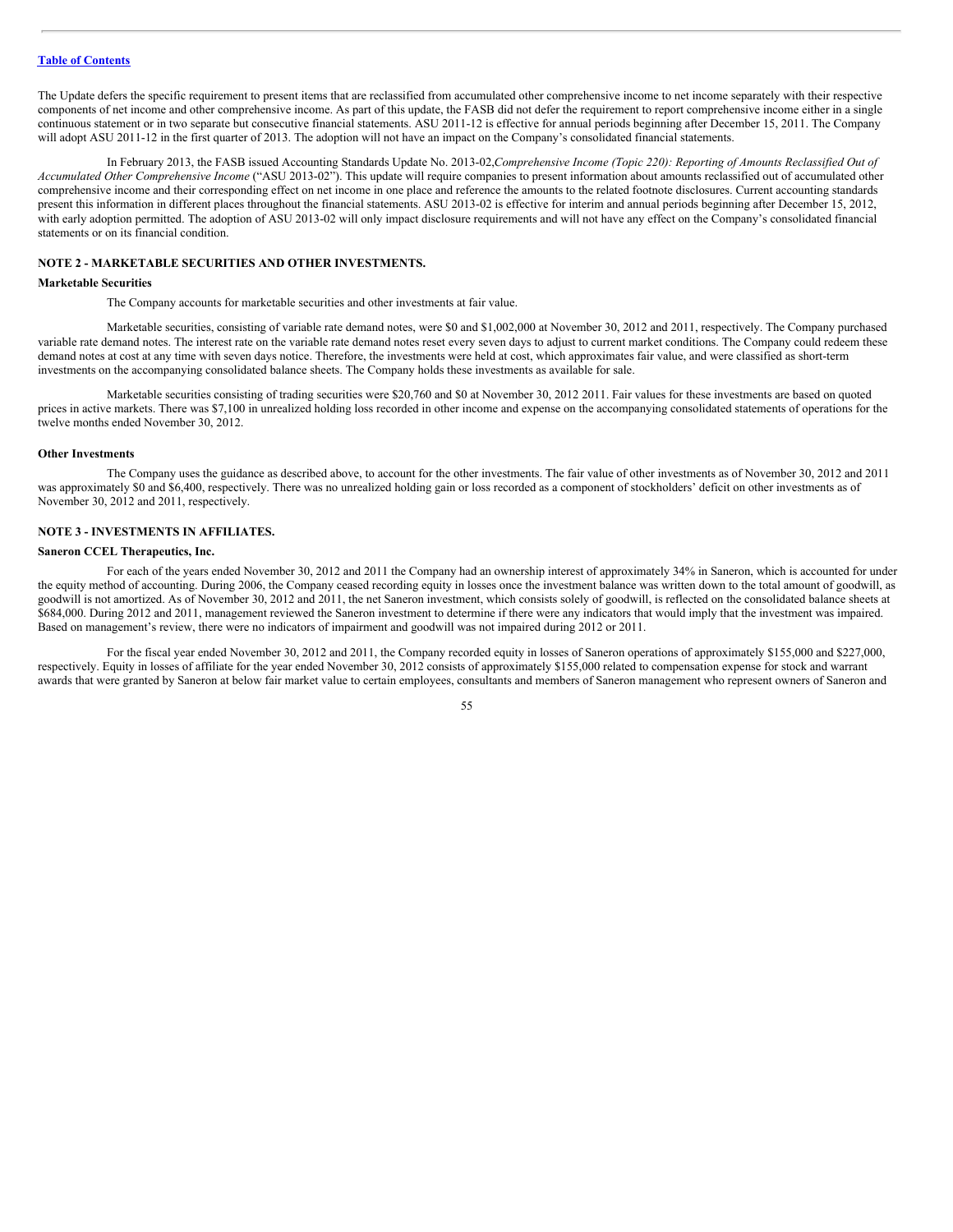serve on its board of directors. Equity in losses of affiliate for the year ended November 30, 2011 consists of approximately \$133,000 related to compensation expense for stock and warrant awards that were granted by Saneron at below fair market value to certain employees, consultants and members of Saneron management who represent owners of Saneron and serve on its board of directors as well as approximately \$94,000 of historical losses from Saneron that have been realized in prior periods and were not material to any periods presented. The Company will continue to record equity in losses of affiliate related to stock compensation expense as this increases additional paid-in capital and does affect not the investment balance.

As of November 30, 2012 and 2011, the Company has classified the Company's portion of the value of Company stock held by Saneron of approximately \$485,000, within stockholders' equity as treasury stock.

In January 2008, the Company announced that it has formalized a research and development agreement with Saneron to develop regenerative therapies utilizing Cryo-Cell's menstrual stem cell technology. Cryo-Cell and Saneron will collaborate on research in pre-clinical models for certain neurological diseases and disorders. Under terms of the agreement, the Company will provide Saneron with menstrual stem cells along with proprietary methodology associated with the technology. Saneron will provide study materials and develop research methodology for potential therapeutic applications associated with designated pre-clinical applications. Intellectual property resulting from this research collaboration will be jointly owned by the parties.

# **NOTE 4 - PROPERTY AND EQUIPMENT.**

The major classes of property and equipment are as follows:

|                                     | 2012        | 2011        |
|-------------------------------------|-------------|-------------|
| Furniture and equipment             | \$4,621,543 | \$4,479,200 |
| Leasehold improvements              | 1,156,110   | 1,176,570   |
| Computer software - internal use    | 799,041     | 799,041     |
|                                     | 6.576.694   | 6.454.811   |
| Less: Accumulated Depreciation      | (5,295,619) | (4,914,572) |
| <b>Total Property and Equipment</b> | \$1,281,075 | \$1,540,239 |

Depreciation expense was approximately \$393,000 in fiscal 2012 and approximately \$540,000 in fiscal 2011 of which approximately \$210,000 and \$219,000 is included in cost of sales, respectively, in the accompanying consolidated statements of operations.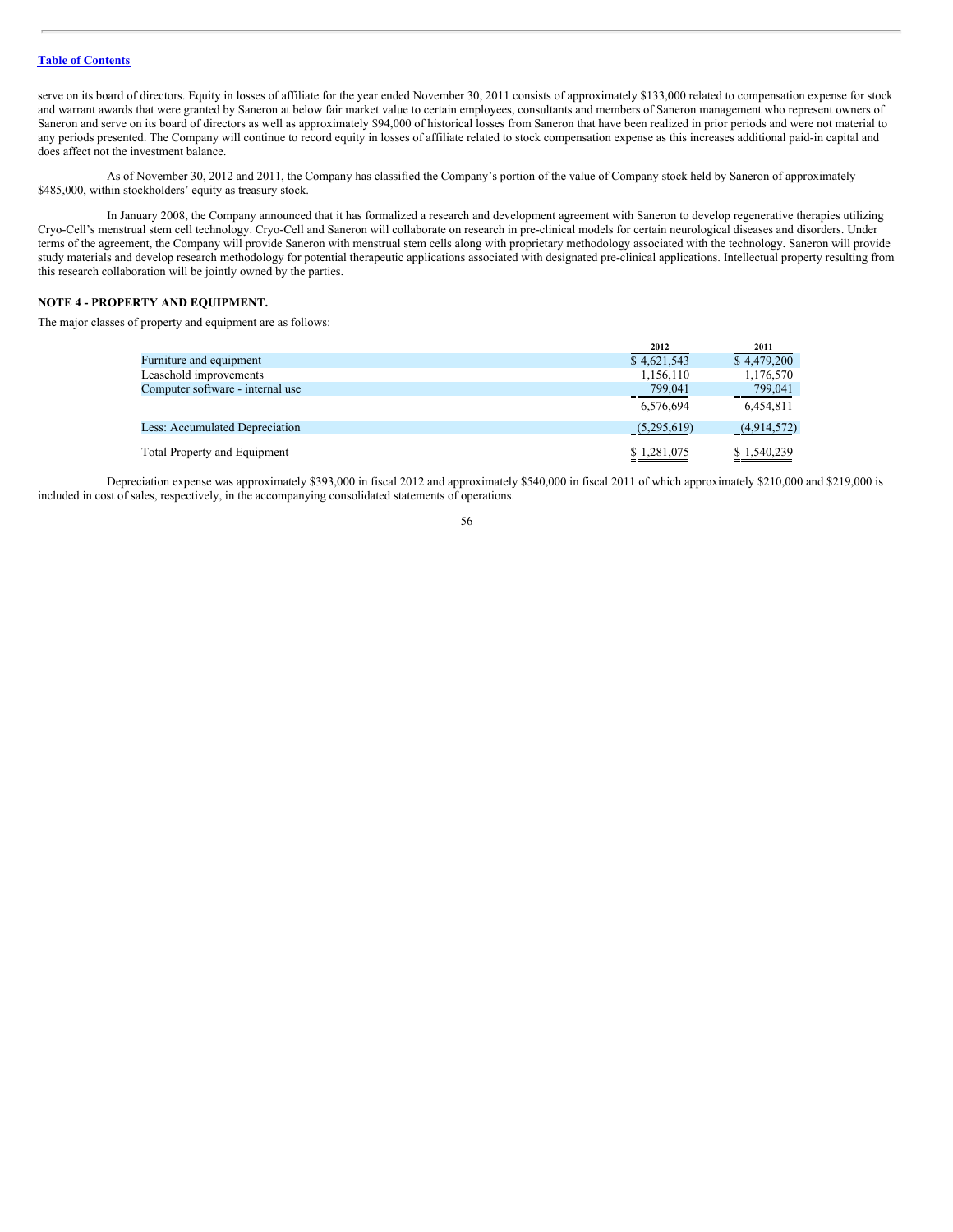# **NOTE 5 - ACCRUED EXPENSES.**

Accrued expenses are as follows:

|                               |             | November 30, |
|-------------------------------|-------------|--------------|
|                               | 2012        | 2011         |
| Legal and accounting          | \$145,724   | \$177,649    |
| Payroll and payroll taxes (1) | 1,351,077   | 1,065,760    |
| Interest expense              | 419.198     | 730,593      |
| General expenses              | 1,001,759   | 342,873      |
|                               | \$2,917,758 | \$2,316,875  |

(1) – Payroll and payroll taxes includes accrued vacation and wages due as of November 30, 2012 and November 30, 2011. Also, included as of November 30, 2012 and November 30, 2011 is approximately \$950,000 in severance related to lost salary, bonuses and benefits that Mercedes Walton could be entitled to in accordance with Ms. Walton's employment agreement dated August 15, 2006, as amended July 16, 2007. See Note 16.

# **NOTE 6 - INCOME TAXES.**

The Company recorded the following income tax provision for the years ended November 30, 2012 and 2011.

|                             | 2012        | 2011      |
|-----------------------------|-------------|-----------|
| Current:                    |             |           |
| Federal                     | \$          | S         |
| <b>State</b>                | _           |           |
| Foreign                     | 169,000     | 172,000   |
| Subtotal                    | 169,000     | 172,000   |
| Deferred:                   |             |           |
| Federal                     | 1,561,700   |           |
| State                       | 157,300     |           |
| Foreign                     | _           |           |
| Subtotal                    | 1,719,000   |           |
| <b>Income Tax Provision</b> | \$1,888,000 | \$172,000 |
|                             |             |           |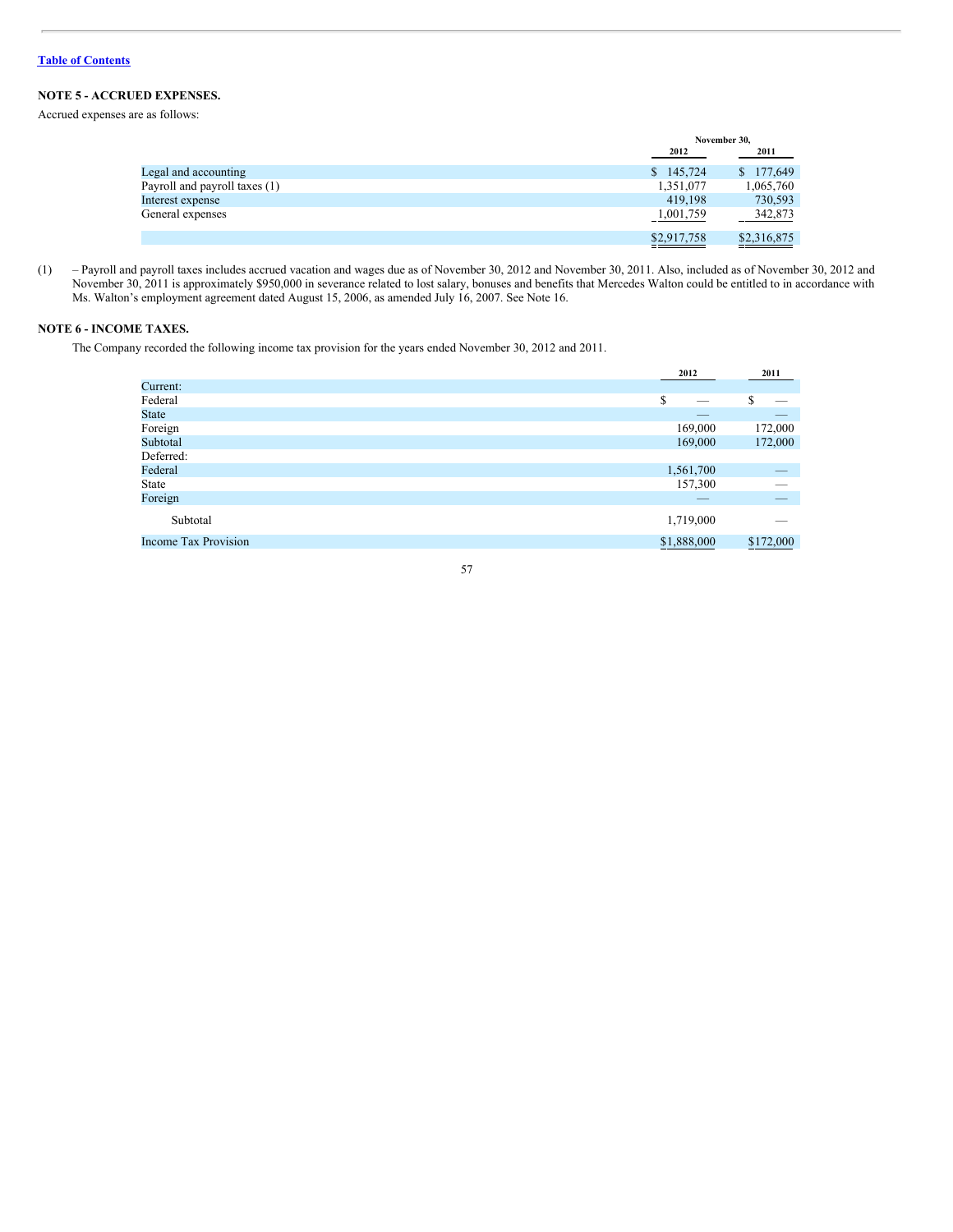As of November 2012 and 2011 the tax effects of temporary differences that give rise to the deferred tax assets are as follows:

|                                                 |               | 2012          |                           |
|-------------------------------------------------|---------------|---------------|---------------------------|
|                                                 | Current       | Non-current   | <b>Total</b>              |
| Tax Assets:                                     |               |               |                           |
| Deferred income (Net of Discounts)              | 214,000<br>S  | \$ 3,366,000  | 3,580,000                 |
| NOL's, credits, and other carryforward items    |               | 3,284,000     | 3,284,000                 |
| Tax over book basis in unconsolidated affiliate |               | 1,227,000     | 1,227,000                 |
| Accrued payroll                                 | 41,000        |               | 41,000                    |
| Reserves and other accruals                     | 1,232,000     |               | 1,232,000                 |
| Stock compensation                              |               | 383,000       | 383,000                   |
| Depreciation and Amortization                   |               | 37,000        | 37,000                    |
| <b>RSA Buy-out</b>                              |               | 1,163,000     | 1,163,000                 |
| <b>Total Assets:</b>                            | 1,487,000     | 9,460,000     | 10,947,000                |
| Less: Valuation Allowance                       | (1,487,000)   | (9,460,000)   | (10, 947, 000)            |
| Net Deferred Tax Asset                          | S             |               |                           |
|                                                 |               | 2011          |                           |
|                                                 | Current       | Non-current   | <b>Total</b>              |
| Tax Assets:                                     |               |               |                           |
| Deferred income (Net of Discounts)              | 215,000<br>S  | \$ 3,811,000  | 4,026,000                 |
| NOL's, credits, and other carryforward items    |               | 3,223,000     | 3,223,000                 |
| Tax over book basis in unconsolidated affiliate |               | 1,247,000     | 1,247,000                 |
| Accrued payroll                                 | 28,000        |               | 28,000                    |
| Reserves and other accruals                     | 890,000       |               | 890,000                   |
| Deferred compensation                           |               | 27,000        | 27,000                    |
| Stock compensation                              |               | 77,000        | 77,000                    |
| <b>Total Assets:</b>                            | 1,133,000     | 8,385,000     | 9,518,000                 |
| Tax Liabilities:                                |               |               |                           |
| Depreciation and amortization                   | $\mathbf{s}$  | (S<br>43,000) | (S)<br>43,000             |
| Less: Valuation Allowance                       | (923,000)     | (6,833,000)   | (7,756,000)               |
| Net Deferred Tax Asset (Liability)              | \$<br>210,000 | \$1,509,000   | $\mathbb{S}$<br>1,719,000 |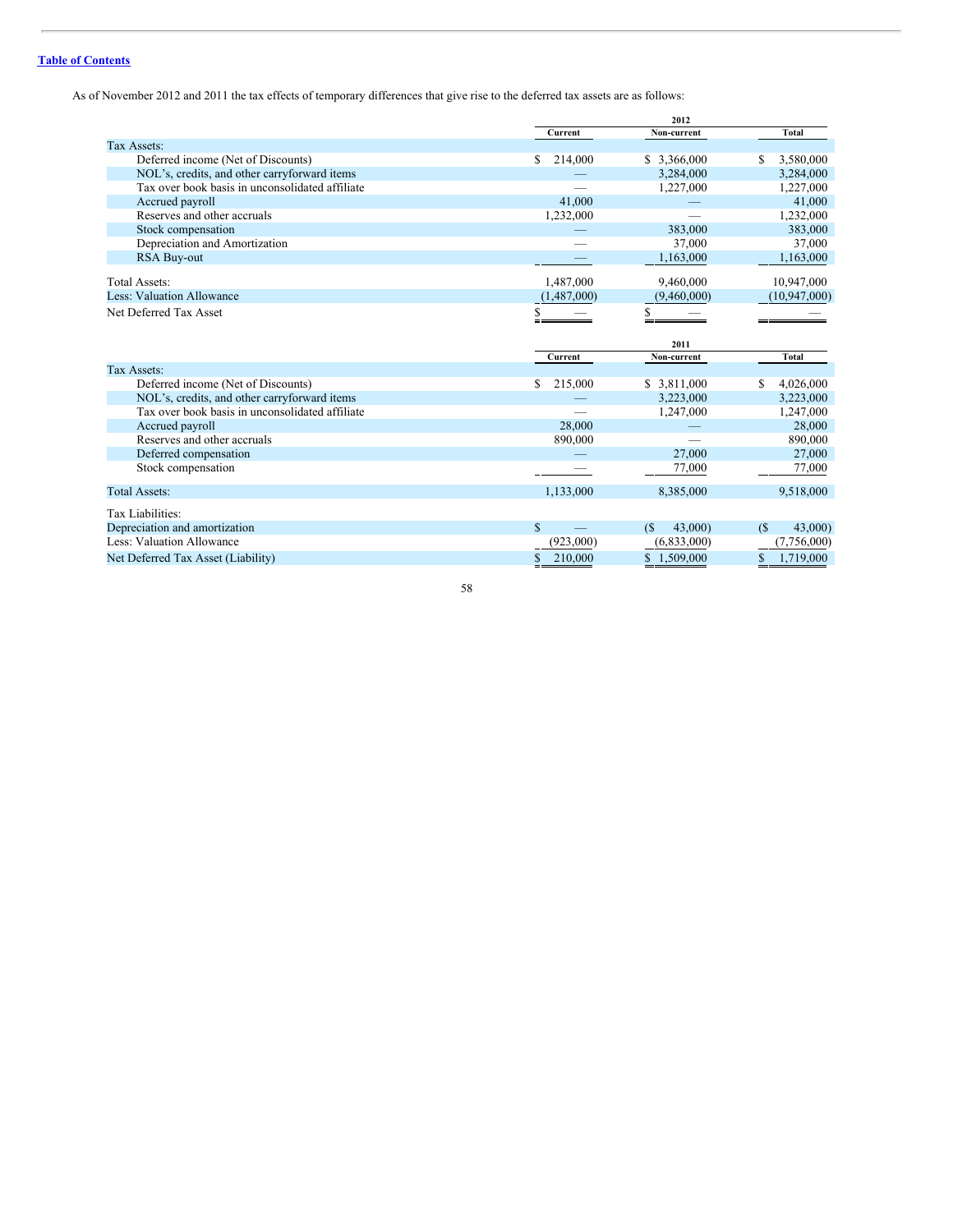A valuation allowance covering the deferred tax assets of the Company for November 30, 2012 and November 30, 2011, has been provided as the Company does not believe it is more likely than not that all of the future income tax benefits will be realized. The valuation allowance increased by approximately \$3,191,000 and \$784,000, respectively, for the years ended November 30, 2012 and 2011. The 2012 increase was a result of a full valuation allowance being applied against the deferred tax assets as management had concluded in the second quarter of 2012 to fully reserve the deferred income tax assets as it is more likely than not that the deferred tax assets will not be realized. The decision resulted in a charge to income tax expense of \$1,719,000 for the year ended November 30, 2012. The 2011 increase was predominantly a result of an increased deferred tax asset related to accrued expenses and foreign tax credits.

The Company has unused net operating losses available for carryforward as of November 30, 2012 of approximately \$5,654,000 to offset future federal taxable income. The net operating loss carryfowards expire during 2022 through 2030. The Tax Reform Act of 1986 contains provisions that limit the utilization of net operating losses if there has been an "ownership change". Such an "ownership change" as described in Section 382 of the Internal Revenue code may limit the Company's utilization of its net operating loss carryforwards. Management has completed an internal analysis of potential ownership changes and has concluded that no ownership changes have occurred through November 30, 2012 which would potentially limit the utilization of the net operating losses.

A reconciliation of the income tax provision with the amount of tax computed by applying the federal statutory rate to pretax income follows:

| For the Years Ended November 30, 2012 |        |                          |          |
|---------------------------------------|--------|--------------------------|----------|
| 2012                                  | $\%$   | 2011                     | $\%$     |
| (1,560,000)                           | (34.0) | (712,000)                | (34.0)   |
| (167,000)                             | (3.6)  | (76,000)                 | (3.6)    |
| 3,191,000                             | 69.5   | 784,000                  | 37.4     |
| 424,000                               | 9.2    | 176,000                  | 8.4      |
|                                       |        |                          | $\Omega$ |
| (169,000)                             | (3.7)  | (172,000)                | (8.2)    |
| 169,000                               | 3.7    | 172,000                  | 8.2      |
|                                       |        |                          |          |
| \$1,888,000                           | 41.1   | \$172,000                | 8.2      |
|                                       |        | $\overline{\phantom{a}}$ |          |

The Company recognizes interest and penalties related to uncertain tax positions in income tax expense. For the years ended November 30, 2012 and 2011, the Company had no uncertain tax positions and therefore there are no provisions for interest or penalties related to uncertain tax positions.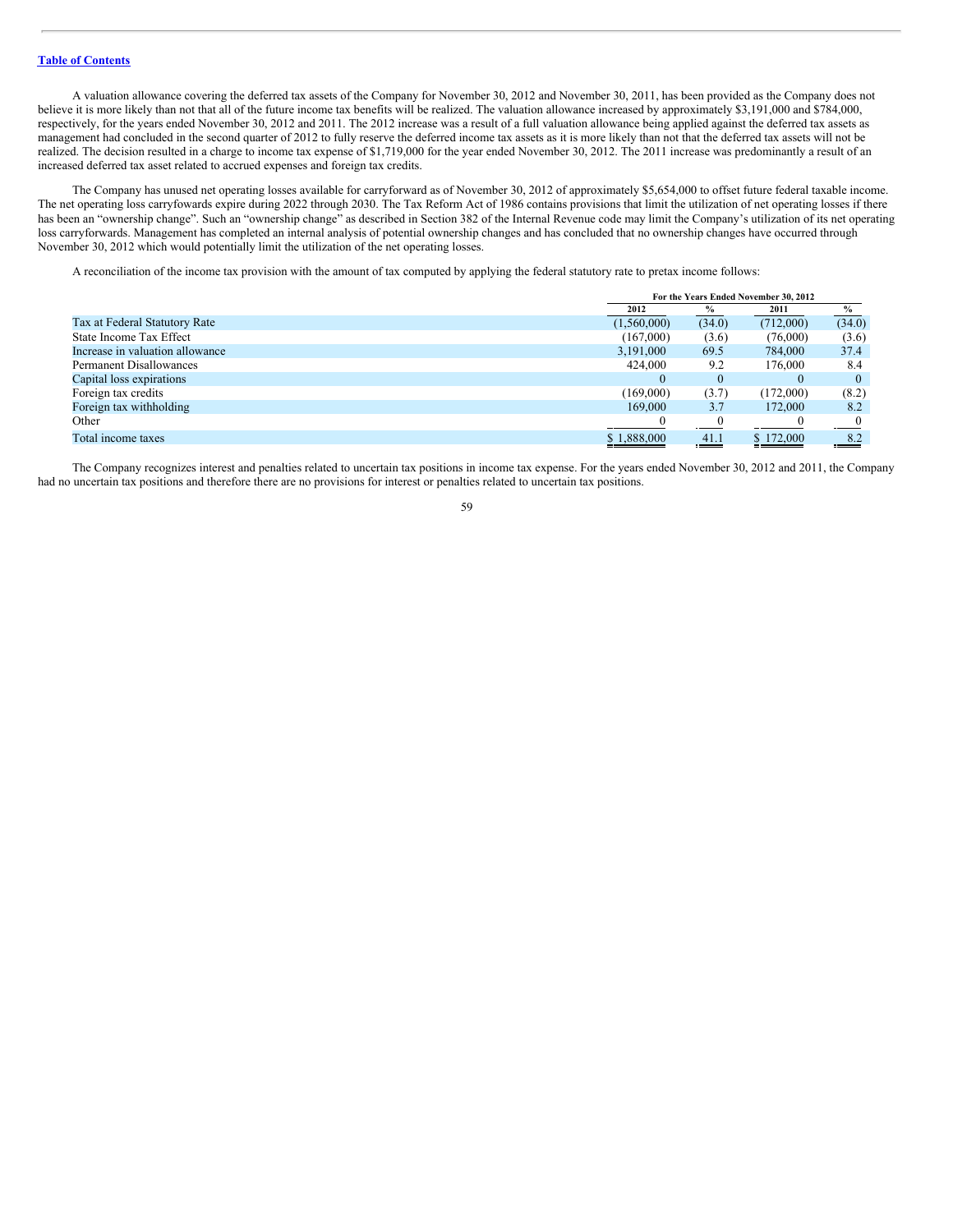The Company or one of its subsidiaries files income tax returns in the U.S. federal jurisdiction, and various state jurisdictions. The table below summarizes the open tax years and ongoing tax examinations in major jurisdictions as of November 30, 2012:

| Jurisdiction                       | Open Tax Years | <b>Examinations in Process</b> |
|------------------------------------|----------------|--------------------------------|
| United States – Federal Income Tax | $2008 - 2011$  | N/A                            |
| United States – Various States     | $2007 - 2011$  | N/A                            |

# **NOTE 7 - STOCKHOLDERS' EQUITY.**

# **Common Stock Issuances**

During the year ended November 30, 2012, there were 33,562 options exercised using the net exercise method included as part of the original terms of each award. Under the net exercise method, the option holders surrendered 26,749 options to cover the total cost of exercising the stock options resulting in 6,813 net common shares being issued. During the year ended November 30, 2011, the Company issued 68,417 common shares to option holders who exercised options for \$80,936. Further, during the year ended November 30, 2011, certain option holders exercised 56,667 options, using the net exercise method. Under the net exercise method, the option holders surrendered 24,431 options, to cover the total cost of exercising the stock options resulting in net common shares of 32,236 being issued. The result of a smaller number of shares being issued to the option holder caused less dilution and fewer shares used from the option plan.

# **Employee Stock Incentive Plan**

The Company maintains the 2000 Stock Incentive Plan as amended ("the 2000 Plan") that has reserved 2,250,000 shares of the Company's common stock for issuance pursuant to stock options or restricted stock. Options issued under the Plan have a term ranging from five to seven years from the date of grant and have a vesting period ranging from immediately upon issuance to three years from the date of grant. The options are exercisable for a period of 90 days after termination. As of November 30, 2012 and November 30, 2011, there were 60,589 and 99,292 shares outstanding under the 2000 Plan, respectively. No further options will be issued under the 2000 Plan.

The Company also maintains the 2006 Stock Incentive Plan (the "2006 Plan") under which it has reserved 1,000,000 shares of the Company's common stock for issuance pursuant to stock options, restricted stock, stock-appreciation rights (commonly referred to as "SARs") and stock awards (i.e. performance options to purchase shares and performance units). As of November 30, 2012 and November 30, 2011, there were 762,509 and 509,127 shares issued, but not yet exercised, under the 2006 plan, respectively. As of November 30, 2012, there were 151,345 shares available for future issuance under the 2006 plan.

The Company also maintains the 2012 Equity Incentive Plan (the "2012 Plan") which became effective December 1, 2011 as approved by the Board of Directors and approved by the stockholders at the 2012 Annual Meeting on July 10, 2012. The 2012 Plan originally reserved 1,500,000 shares of the Company's common stock for issuance pursuant to stock options, restricted stock, SARs, and other stock awards (i.e. performance shares and performance units). In May 2012, the Board of Directors approved an amendment to the Plan to increase the number of shares of the Company's common stock reserved for issuance under the 2012 Plan to 2,500,000 shares. As of November 30, 2012, there were 1,000,000 performance options to purchase shares granted under the 2012 plan and 1,500,000 shares available for future issuance.

# *Service-based vesting condition options*

The fair value of each option award is estimated on the date of the grant using the Black-Scholes valuation model that uses the assumptions noted in the following table. Expected volatility is based on the historical volatility of the Company's stock over the most recent period commensurate with the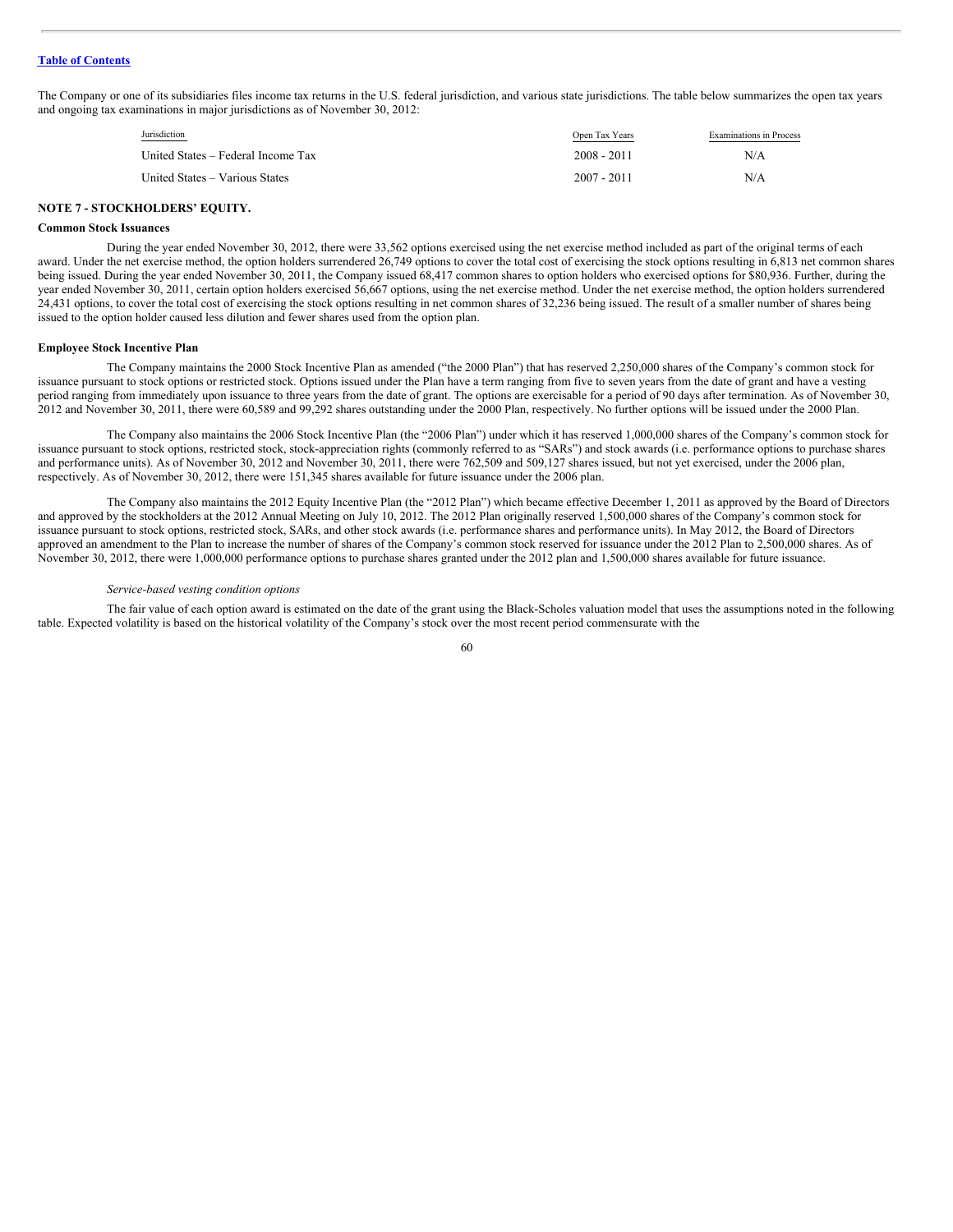expected life of the Company's stock options. The Company uses historical data to estimate option exercise and employee termination within the valuation model. The risk-free rate for periods within the contractual life of the option is based on the U.S. Treasury yield curve in effect at the time of grant. The expected term of options granted to employees is calculated, in accordance with the "simplified method" for "plain vanilla" stock options allowed under GAAP. Expected dividends are based on the historical trend of the Company not issuing dividends.

Variables used to determine the fair value of the options granted for the years ended November 30, 2012 and November 30, 2011 are as follows:

|                          | 2012      | 2011      |
|--------------------------|-----------|-----------|
| Weighted average values: |           |           |
| Expected dividends       | $0\%$     | $0\%$     |
| Expected volatility      | 113%      | 108%      |
| Risk free interest rate  | $.87\%$   | 1.20%     |
| Expected life            | 5.5 years | 5.5 years |

Stock option activity for options with only service-based vesting conditions for the year ended November 30, 2012, was as follows:

|                                  | Options    | Weighted<br>Average<br>Exercise<br>Price | Weighted<br>Average<br>Remaining<br>Contractual<br>Term (Years) | Aggregate<br>Intrinsic<br>Value |
|----------------------------------|------------|------------------------------------------|-----------------------------------------------------------------|---------------------------------|
| Outstanding at November 30, 2011 | 608,419    | \$2.40                                   | 6.38                                                            | \$ 37,490                       |
| Granted                          | 779,500    | 1.93                                     |                                                                 | 474,765                         |
| Exercised                        | (33, 562)  | 1.83                                     |                                                                 | 22,801                          |
| Expired/forfeited                | (171, 259) | 2.10                                     |                                                                 | 91,830                          |
| Outstanding at November 30, 2012 | 1,183,098  | \$2.15                                   | 7.12                                                            | \$580,730                       |
| Exercisable at November 30, 2012 | 931,695    | \$2.13                                   | 7.42                                                            | \$493,223                       |

The weighted average grant date fair value of options granted during the years ended November 30, 2012 and November 30, 2011 was \$1.57 and \$2.12, respectively.

The aggregate intrinsic value represents the total value of the difference between the Company's closing stock price on the last trading day of the period and the exercise price of the options, multiplied by the number of in-the-money stock options that would have been received by the option holders had all option holders exercised their options on either November 30, 2011 or November 30, 2012, as applicable. The intrinsic value of the Company's stock options changes based on the closing price of the Company's stock.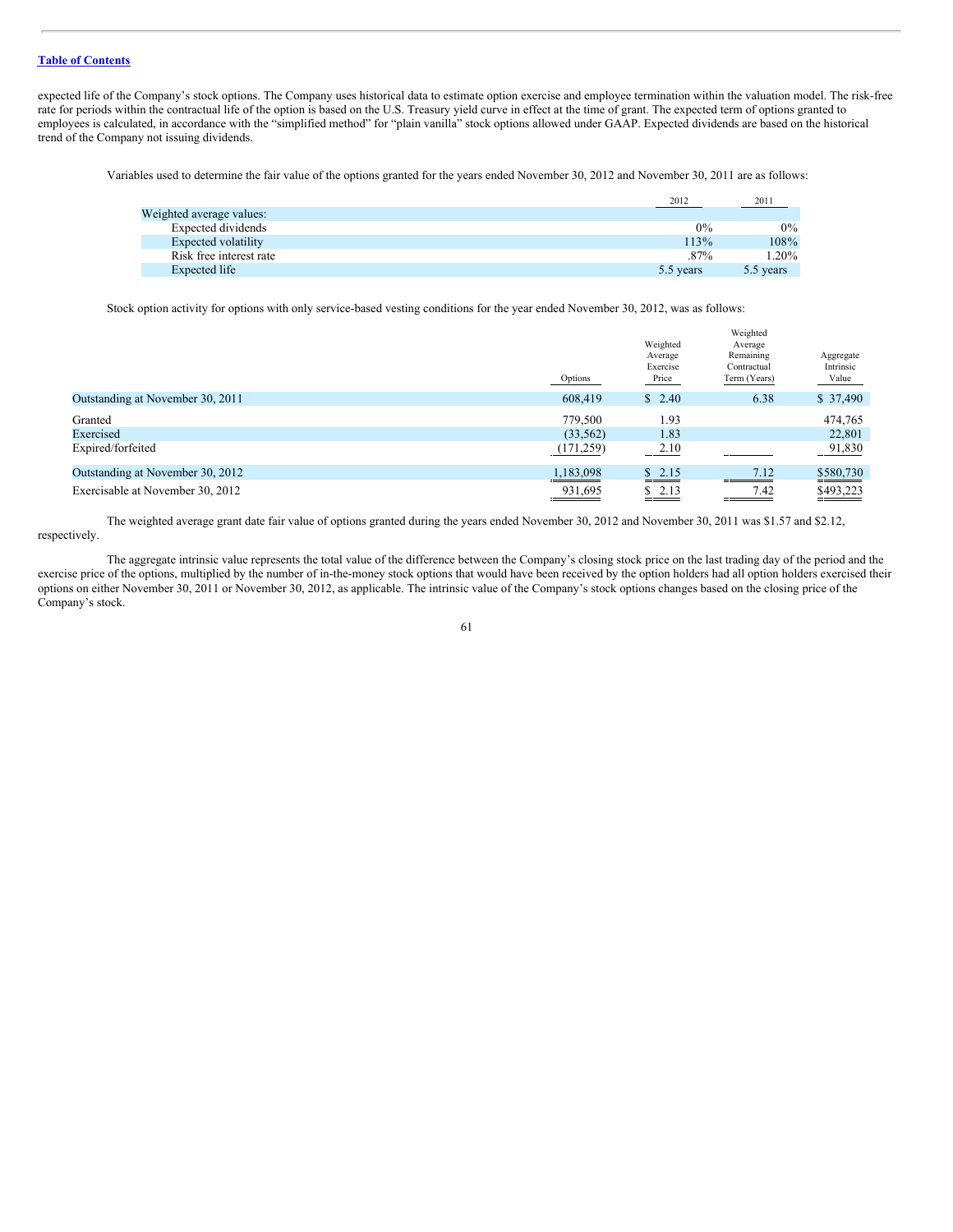Significant option groups outstanding and exercisable at November 30, 2012 and related price and contractual life information are as follows:

|                          |             | Outstanding                                                     |  |                                              |                          | Exercisable  |                                              |  |
|--------------------------|-------------|-----------------------------------------------------------------|--|----------------------------------------------|--------------------------|--------------|----------------------------------------------|--|
| Range of Exercise Prices | Outstanding | Weighted<br>Average<br>Remaining<br>Contractual<br>Life (Years) |  | Weighted<br>Average<br><b>Exercise Price</b> | Outstanding              |              | Weighted<br>Average<br><b>Exercise Price</b> |  |
| \$0.42 to \$1.00         | 10.000      | 2.45                                                            |  | .78                                          | 10,000                   | $\mathbf{D}$ | .78                                          |  |
| \$1.01 to \$2.00         | 533,009     | 7.79                                                            |  | 1.68                                         | 501,601                  |              | 1.69                                         |  |
| \$2.01 to \$3.00         | 599,500     | 7.05                                                            |  | 2.51                                         | 379,505                  | \$           | 2.61                                         |  |
| \$3.01 to \$4.00         | 40,589      | .35                                                             |  | 3.34                                         | 40,589                   |              | 3.34                                         |  |
|                          | 1,183,098   | 7.12<br><b>Contract Contract Contract Contract</b>              |  | 2.15<br>____                                 | 931,695<br>$\sim$ $\sim$ |              | 2.13<br>____                                 |  |

A summary of the status of the Company's non-vested shares as of November 30, 2012, and changes during the fiscal year ended November 30, 2012, is presented below:

|                                 | <b>Shares</b> |    | Weighted Average<br>Grant-Date<br>Fair Value |
|---------------------------------|---------------|----|----------------------------------------------|
| Non-vested at November 30, 2011 | 353,277       | \$ | 1.94                                         |
| Granted                         | 779.500       |    | 1.57                                         |
| Vested                          | (765, 487)    |    | 1.67                                         |
| Forfeited                       | (115, 887)    |    | 1.65                                         |
| Non-vested at November 30, 2012 | 251.403       | ъ  | 1.77                                         |

As of November 30, 2012, there was approximately \$250,000 of total unrecognized compensation cost related to non-vested share-based compensation arrangements granted under the 2000 Plan, the 2006 Plan and the 2012 Plan. The cost is expected to be recognized over a weighted-average period of 1.65 years as of November 30, 2012. The total fair value of options vested during the fiscal year ended November 30, 2012 was approximately \$1,276,000. In October 2012, the Company elected to accelerate certain advisory board options which resulted in the Company recording stock option compensation of approximately \$171,000 for the fiscal year 2012.

### *Performance and market-based vesting condition options*

Variables used to determine the fair value of options with performance-based and market-based vesting conditions granted during the fiscal year ended November 30, 2012 are as follows:

|                          | 2012      |
|--------------------------|-----------|
| Weighted average values: |           |
| Expected dividends       | $0\%$     |
| Expected volatility      | 107.03%   |
| Risk free interest rate  | $1.00\%$  |
| Expected life            | 6.4 years |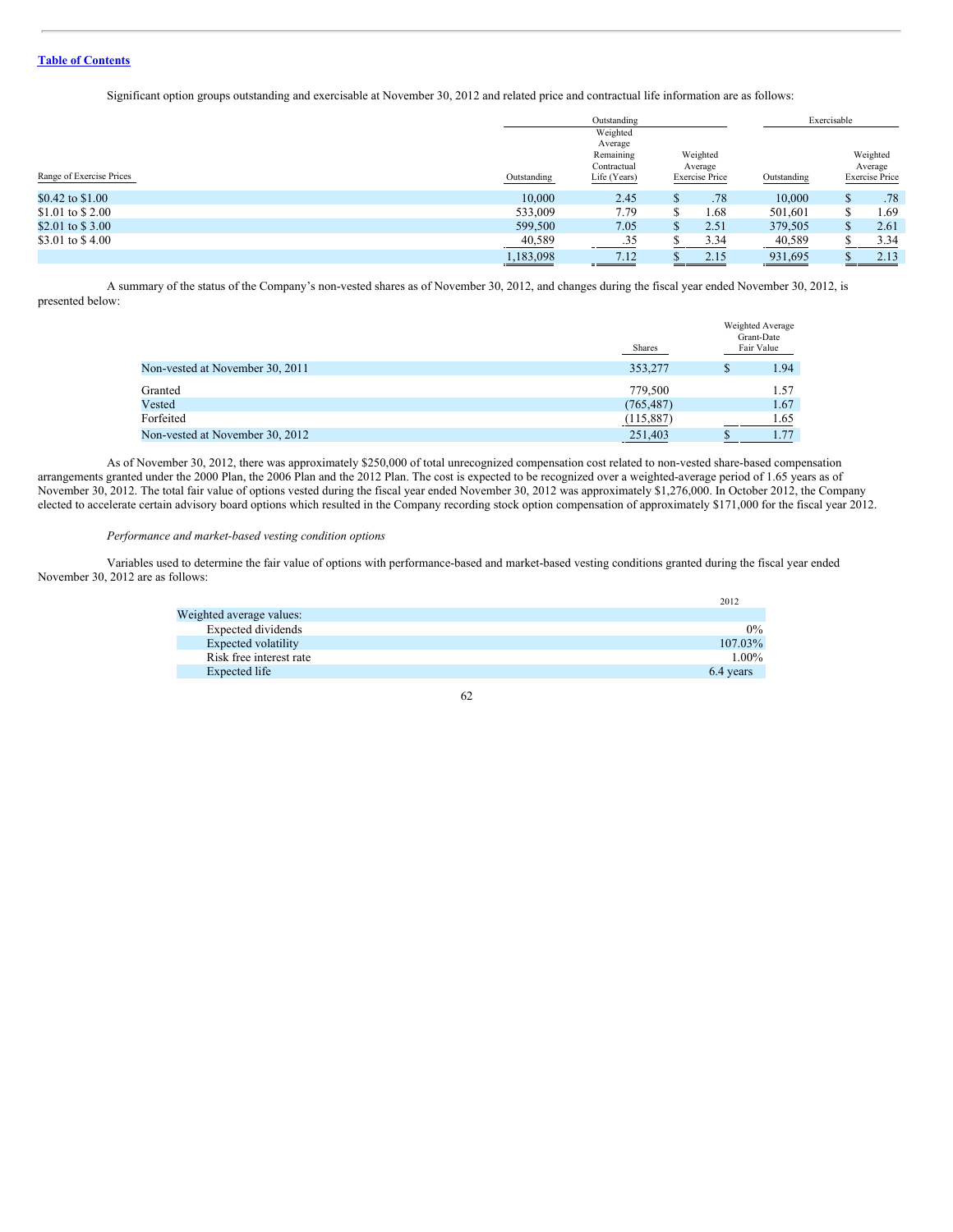Stock option activity for options with performance-based and market-based vesting conditions for the fiscal year ended November 30, 2012, was as follows:

|                                  | Options   | Weighted<br>Average<br>Exercise<br>Price | Weighted<br>Average<br>Remaining<br>Contractual<br>Life (Years) | Aggregate<br>Intrinsic Value |
|----------------------------------|-----------|------------------------------------------|-----------------------------------------------------------------|------------------------------|
| Outstanding at November 30, 2011 |           |                                          |                                                                 |                              |
| Granted                          | 1,170,000 | \$1.73                                   |                                                                 |                              |
| Exercised                        | _         | $-$                                      |                                                                 |                              |
| Expired/forfeited                | (530,000) | 1.72                                     |                                                                 |                              |
| Outstanding at November 30, 2012 | 640,000   | $\underline{\$}$ 1.73                    | 7.59                                                            | 274,800<br>S.                |
| Exercisable at November 30, 2012 |           | ====                                     |                                                                 |                              |

The weighted average grant date fair value of performance and market-based vesting conditions options granted during the fiscal year ended November 30, 2012 was \$1.28.

During the fiscal year ended November 30, 2012, the Company granted 213,334 options that begin to vest based on the achievement of certain share prices of the Company's common stock at certain future dates. For market-based vesting condition options, accounting principles do not require that the market condition be met in order for the compensation cost to be recognized. Fair value of these options has been determined using a binomial model and is being recognized over the requisite service period, regardless if the market condition will be met. As of November 30, 2012 there was approximately \$121,500 of total unrecognized compensation cost related to the non-vested market-based vesting condition options.

The remaining 956,666 options granted to executives and consultants during the fiscal year ended November 30, 2012 require certain performance targets to be met before vesting can occur. Management has deemed these performance targets to be improbable as of November 30, 2012 and thus no compensation cost has been recognized through this date. The Company will reevaluate the probability of achieving these targets on a quarterly basis, and adjust compensation expense accordingly. In addition, any compensation expense as a result of consultant options, will be re-measured on a quarterly basis, over the period the service is being provided to the Company. As of November 30, 2012 there was approximately \$616,000 of total unrecognized compensation cost related to the non-vested performance-based vesting condition options. If the performance conditions are not achieved by a certain date as specified in each option agreement, no compensation expense associated with these performance based options will be recognized. Total unrecognized compensation cost may fluctuate from quarter to quarter as performance based options issued to consultants are marked to market over the requisite service period.

#### **NOTE 8 - LICENSE AGREEMENTS**

The Company has entered into licensing agreements with certain investors in various international markets in an attempt to capitalize on the Company's technology. The investors typically pay a licensing fee to receive Company marketing programs, technology and know-how in a selected area. The licensing agreement may also give the investor the right to sell sub-license agreements. As part of the accounting for the up-front license revenue, revenue from the up-front license fee is recognized based on such factors as when the payment is due, collectability and when all material services or conditions relating to the sale have been substantially performed based on the terms of the agreement.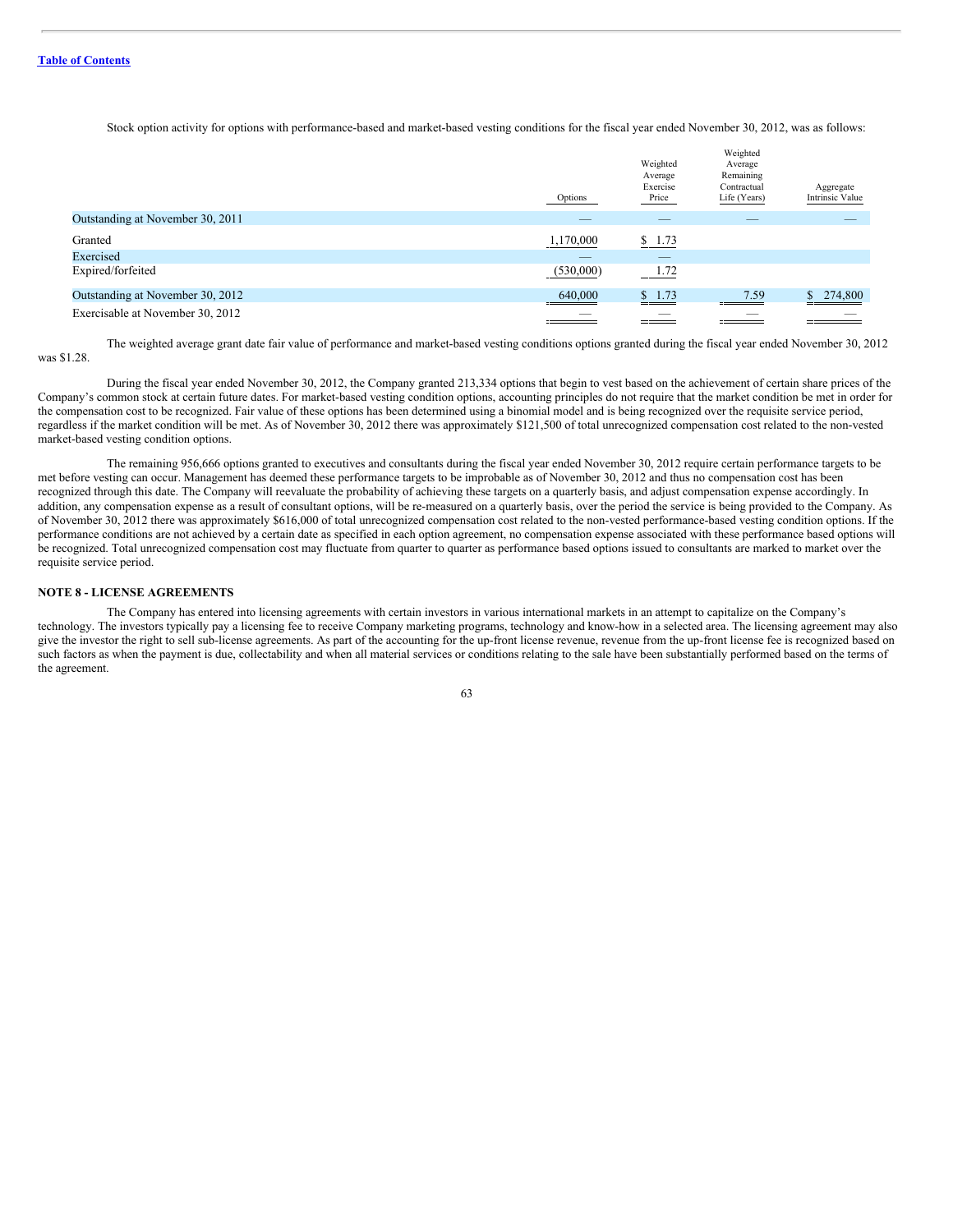The Company enters into two types of licensing agreements and in both types, the Company earns revenue on the initial license fees. Under the technology agreements, the Company earns processing and storage royalties from the affiliates that process in their own facility. Under the marketing agreements, the Company earns processing and storage revenues from affiliates that store specimens in the Company's facility in Oldsmar, Florida.

#### **Technology Agreements**

The Company has entered into definitive License and Royalty Agreements with Cryo-Cell de Mexico ("Mexico") and Asia Cryo-Cell Private Limited to establish and market its umbilical cord blood program in Mexico and India, respectively.

The Company has entered into definitive License and Royalty Agreements with Asia Cryo-Cell Private Limited and S-Evans Bio-Sciences, Inc. to establish and market its menstrual stem cell program in India and China, respectively.

On August 19, 2011, the Company received notification from Mexico that they were terminating the license agreement effective immediately due to an alleged breach of the license agreement. On October 17, 2011, the Company and Mexico entered into an amendment to the license agreement whereby the termination has been revoked and Mexico will pay the Company \$1,863,000 in 37 monthly installments of \$50,000 beginning on October 17, 2011 with a final payment of \$13,000. Mexico will have no other continuing obligations to the Company for royalties or other license payments and the agreement will be effectively terminated once the entire \$1,863,000 has been received. Mexico also has the option to pay off the amount early with no penalties. The amendment is expected to result in a reduction of licensee income in future periods.

As of November 30, 2012 and November 30, 2011, the Company recorded a receivable of \$1,115,505 and \$1,656,476, respectively, and deferred revenue of \$1,104,623 and \$1,633,910, respectively, in the accompanying consolidated balance sheets. Accounts receivable is calculated using the present value of all of the monthly installments using a discount rate that reflects both the risk-free rate at the inception of the contract and the contract period. In accordance with the agreement, the Company received twelve installments of \$50,000 or \$600,000 which is reflected in the consolidated statement of operations at November 30, 2012 as licensee and interest income. In accordance with the agreement, the Company received two installments of \$50,000 which is reflected in the consolidated statement of operations at November 30, 2011 as licensee and interest income. The installment amounts that are to be received and recognized within the next twelve months have been classified as short-term in the accompanying consolidated balance sheets.

#### **Marketing Agreements**

The Company has definitive license agreements to market both the Company's umbilical cord blood and menstrual stem cell programs in Costa Rica, El Salvador, Guatemala, Honduras, Nicaragua, Panama and Pakistan. In October 2012, the Company sent notice of termination to the Company's Venezuelan affiliate for failure to meet its payment obligation in accordance with the contract. Subsequent to the notice of termination, payment was received for outstanding processing and storage fees due from Venezuela. The Company is in the process of discussing a new agreement. The Company continues to accept umbilical cord blood and menstrual stem cell specimens to be processed and stored during the negotiations. In December 2012, the Company sent notice of termination to the Company's affiliate in Ecuador for failure to meet its payment obligation in accordance with the contract. Subsequent to the notice of termination, payment was received for outstanding processing and storage fees due from Ecuador. The Company is in the process of discussing a new agreement. The Company continues to accept umbilical cord blood and menstrual stem cell specimens to be processed and stored during the negotiations.

Processing and storage revenues from specimens originating in territories that store at the Company's facility in Oldsmar, Florida totaled approximately \$1,595,000 and \$1,421,000 for fiscal years 2012 and 2011 and are reflected in processing and storage fees in the accompanying consolidated statements of operations.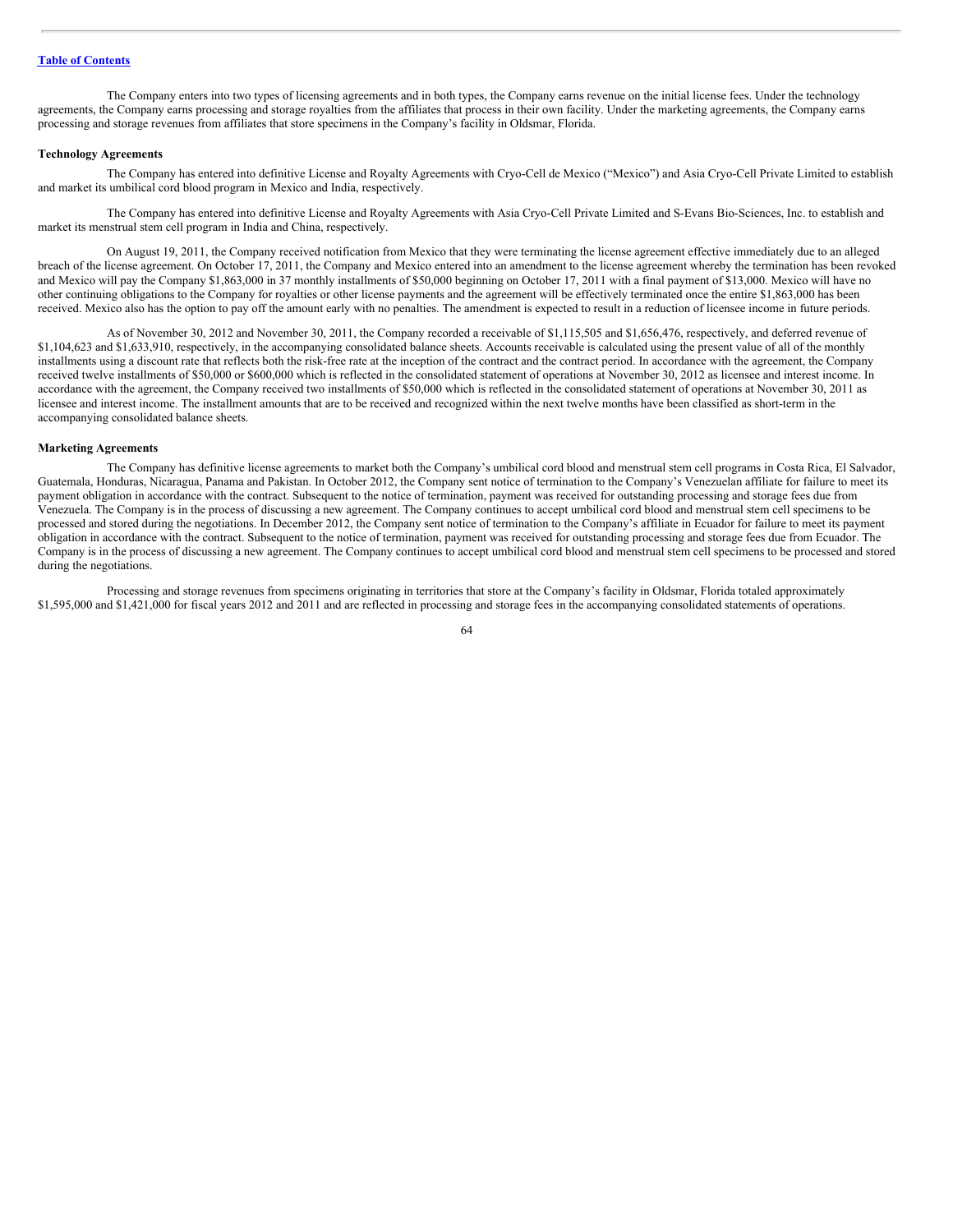The following table details the initial license fees for the technology and marketing agreements and processing and storage royalties earned for the technology agreements for fiscal years 2012 and 2011. The initial license fees and processing and storage royalties are reflected in licensee income in the accompanying consolidated statements of operations.

|             |                                 | For the years ended November 30, |             |                          |                          |             |  |
|-------------|---------------------------------|----------------------------------|-------------|--------------------------|--------------------------|-------------|--|
|             |                                 | 2012                             |             |                          | 2011                     |             |  |
|             |                                 | Process                          |             |                          | Process                  |             |  |
|             |                                 | and                              |             | and                      |                          |             |  |
|             | License                         | Storage                          |             | License<br>Storage       |                          | Total       |  |
|             | Fee                             | Total<br>Royalties               |             | Fee                      | Royalties                |             |  |
| China       | $\qquad \qquad - \qquad$        | $-$                              |             |                          | 50,000<br>S              | 50,000      |  |
| India       | $\hspace{0.1mm}-\hspace{0.1mm}$ | 677,647                          | 677,647     | $\hspace{0.05cm}$        | 677,647                  | 677,647     |  |
| Mexico      | $\overbrace{\hspace{25mm}}^{}$  | 619,171                          | 619,171     | $\qquad \qquad - \qquad$ | 595,306                  | 595,306     |  |
| Costa Rica  | 25,000                          |                                  | 25,000      | 15,983                   | $\overline{\phantom{a}}$ | 15,983      |  |
| Germany (1) |                                 | $\overline{\phantom{a}}$         |             | 9,769                    | $\overline{\phantom{m}}$ | 9,769       |  |
| Nicaragua   | 20,000                          |                                  | 20,000      | 15,000                   | __                       | 15,000      |  |
| Total       | \$45,000                        | \$1,296,818                      | \$1,341,818 | \$40,752                 | \$1,322,953              | \$1,363,705 |  |
|             |                                 |                                  |             |                          |                          |             |  |

(1) Innovative Medical Solutions SRL ("Germany") advised the Company that it intends to terminate the umbilical cord blood and menstrual stem cell license agreements. Per the terms of the agreements, Germany owed the Company \$50,000 on October 1, 2010. For the years ended November 30, 2012 and the November 30, 2011, Germany paid the Company \$0 and \$9,769, respectively, which is reflected in the accompanying consolidated statements of operations. The Company has not recorded any additional revenue associated with the two agreements in the Company's consolidated statements of operations for the years ended November 30, 2012 and 2011, as the collectability is uncertain.

#### **NOTE 9 - COMMITMENTS AND CONTINGENCIES**

# **Employment Agreements**

The Company has employment agreements in place for certain members of management. These employment agreements which include severance arrangements, are for periods ranging from one to two years and contain certain provisions for severance payments in the event of termination or change of control.

# **Deferred Consulting Obligation**

The Company entered into a long-term consulting agreement with a former officer to provide future consulting services to the Company. This agreement was terminated and following negotiations, a confidential agreement was negotiated by the parties. The Company commenced payments under the terms of the new agreement during fiscal 2005. In fiscal 2012 and 2011, the Company recognized \$1,663 and \$9,338, respectively, of interest expense related to this agreement. The remaining deferred consulting obligation was \$0 and \$72,183, as of November 30, 2012 and 2011, respectively. During the third quarter of fiscal 2012, the Company fulfilled its obligation of the deferred consulting agreement.

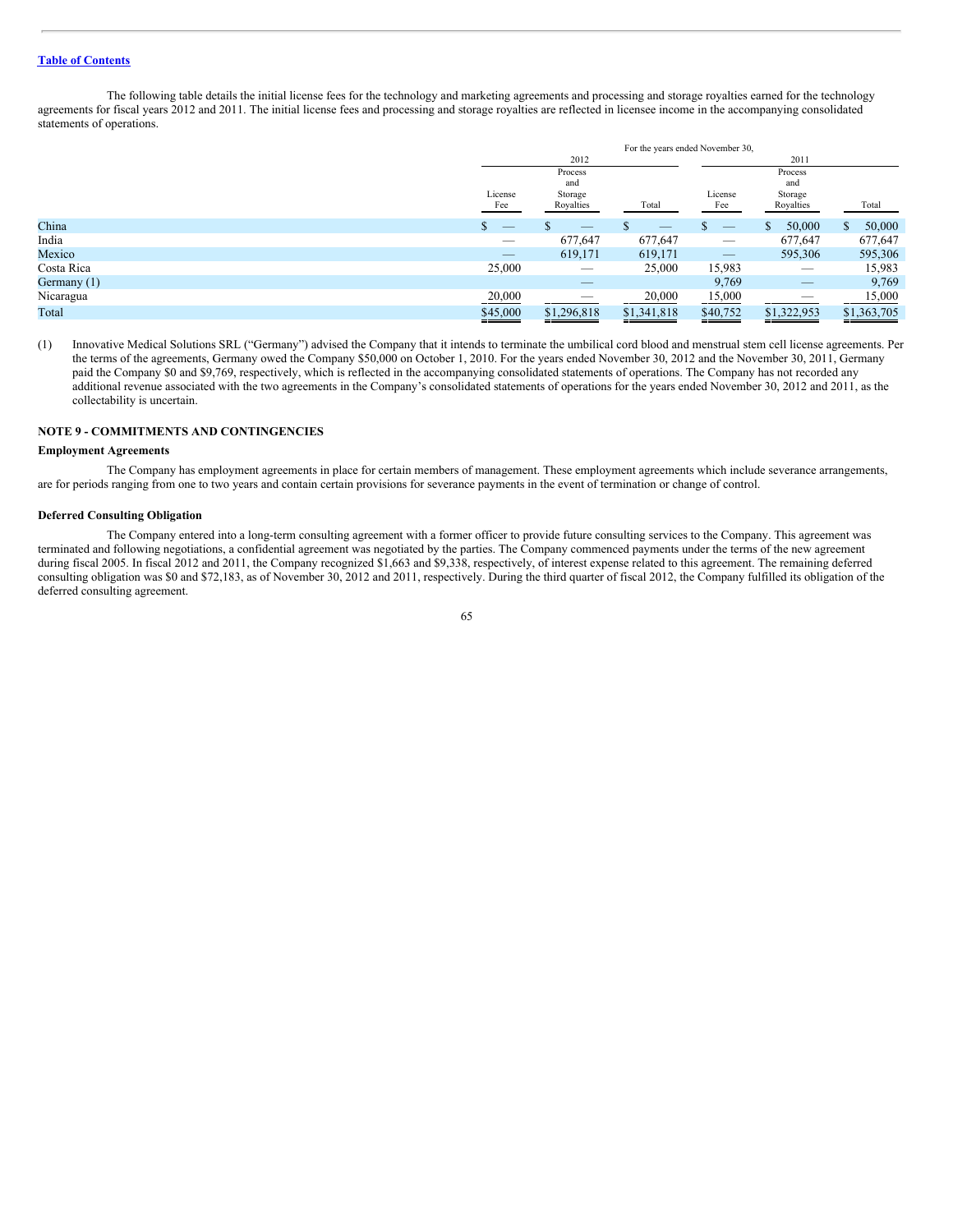#### **NOTE 10 - LEASES.**

During April 2004, the Company entered into a ten-year lease for its corporate headquarters in Oldsmar, Florida. On June 7, 2006, the Company entered into a lease amendment whereby, the Company leased an additional 9,600 square feet of space at the same location. All leases include provisions for escalations and related costs. The Company records rental expense under the straight-line method over the term of the lease. Rent charged to operations was \$270,847 and \$274,215 for the fiscal years ended November 30, 2012 and 2011, respectively and is included in cost of sales and selling, general and administrative expenses in the consolidated statements of operations.

The future minimum rental payments under these operating leases are as follows:

| <b>Fiscal Year Ending November 30,</b> | Rent      |
|----------------------------------------|-----------|
| 2013                                   | \$323,255 |
| 2014                                   | \$333,064 |
| 2015                                   | \$28.048  |

# **NOTE 11 - RETIREMENT PLAN.**

In January 1997, the Company adopted a 401(k) retirement plan (the "401(k) Plan"), which allows eligible employees to allocate up to 15% of their salaries. In fiscal 2008, the Company implemented an employer match up to certain limits. In fiscal 2010, the Company implemented a Safe Harbor provision with matching contributions up to certain limits. For the years ended November 30, 2012 and November 30, 2011, the Company made matching contributions of approximately \$68,000 and \$67,000, respectively, to the 401(k) Plan.

### **NOTE 12 - REVENUE SHARING AGREEMENTS ("RSAs")**

The Company entered into RSAs prior to 2002 with various third and related parties. The Company's RSAs provide that in exchange for a non-refundable upfront payment, the Company would share for the duration of the contract a percentage of its future revenue derived from the annual storage fees charged related to a certain number of specimens that originated from specific geographical areas. The RSAs have no definitive term or termination provisions. The sharing applies to the storage fees collected for all specified specimens in the area up to the number covered in the contract. When the number of specimens is filled, any additional specimens stored in that area are not subject to revenue sharing. As there are empty spaces resulting from attrition, the Company agrees to fill them as soon as possible. The Company has reflected these upfront payments as long-term liabilities on the accompanying consolidated financial statements. The Company does not intend to enter into additional RSAs.

In the future, the Company could reverse the liability relating to the RSAs over an appropriate period of time, based on the Company's expectations of the total amount of payments it expects to pay to the other party under the particular revenue sharing agreement. However, the RSAs do not establish a finite term or time frame over which to estimate the total payments and the Company had not previously estimated and has concluded that it is not currently practicable to estimate the projected cash flows under the RSAs. At present, the Company intends to defer the reversal of the liability, until such time as these amounts can be determined. During the periods when the Company defers the reversal of the liability, the quarterly payments made during these periods will be treated as interest expense, which will be recognized as the payments become due. In future periods, if a portion of the liability can be de-recognized based on the effective interest method, the payments will be allocated between interest and amortization of the liability. As cash is paid out to the other party during any period, the liability would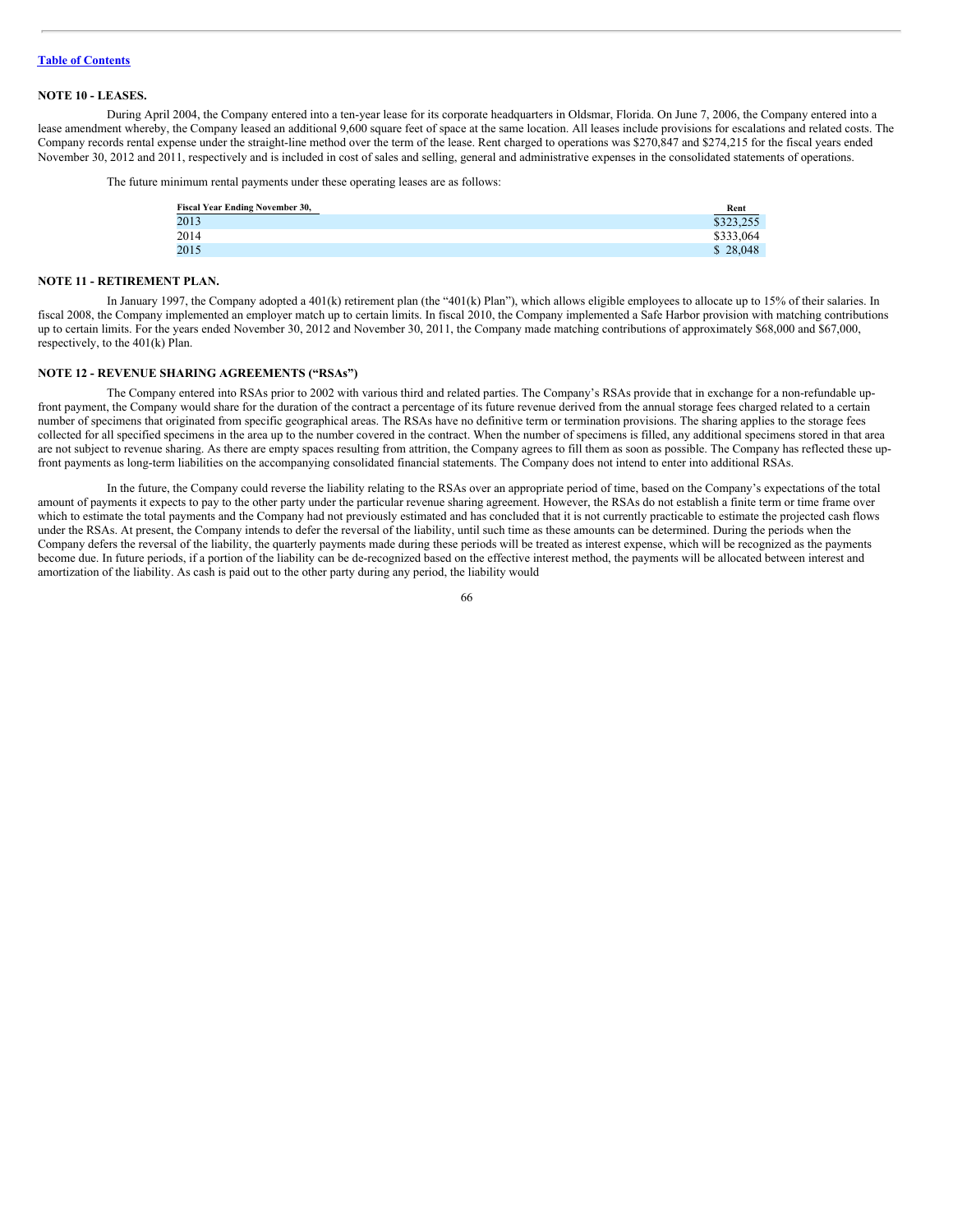be de-recognized based on the portion of the total anticipated payouts made during the period, using the effective interest method. That is, a portion of the payment would be recorded as interest expense, and the remainder would be treated as repayment of principal, which would reduce the liability.

*Florida*. On February 9, 1999, the previous agreements with the Company's Arizona Revenue Sharing investors were modified and replaced by a revenue sharing agreement for the state of Florida for a price of \$1,000,000. The revenue sharing agreement applies to net storage revenues originating from specimens from within the state of Florida. The revenue sharing agreement entitles the investors to revenues of up to a maximum of 33,000 storage spaces. A former member of the Board of Directors of the Company is a 50% owner of this revenue sharing agreement. The revenue sharing agreement was entered into prior to the time he became a member of the Board from which he resigned during December 2004.

*Illinois*. In 1996, the Company signed agreements with a group of investors entitling them to an on-going 50% share of the Company's 75% share of the annual storage fees ("net storage revenues") less a deduction for 50% of billing and collection expenses generated by specimens stored in the Illinois Masonic Medical Center for a price of \$1,000,000. The agreements were modified in 1998 to entitle the investors to a 50% share of the Company's 75% share of the annual storage fees (net storage revenues) less a deduction for 50% of billing and collection expenses relating to specimens originating in Illinois and its contiguous states and stored in Oldsmar, Florida for a maximum of up to 33,000 storage spaces.

*New York.* On February 26, 1999, the Company entered into a modified revenue sharing agreement with Bio-Stor International, Inc. ('Bio-Stor') for the state of New York. The Company credited the \$900,000 Bio-Stor had previously paid toward the purchase of 90% of the Company's 50% portion of net storage revenues generated from the specimens originating from the Company's clients in the state of New York for up to 33,000 shared storage spaces. This agreement supersedes all other agreements between Bio-Stor and the Company.

On November 5, 1998, an agreement previously entered into with a private investor was revised. Per the terms of the original agreement, the investor had purchased 10% of a revenue sharing agreement in the state of New Jersey. The 1998 agreement transferred the \$100,000 investment such that it now applies to the state of New York. Under the revised agreement the investor will receive 10% of the 50% share in the Company's portion of net storage revenues generated by the specimens originating from the Company's clients in the state of New York for up to 33,000 spaces.

*Texas*. On May 31, 2001, the Company entered into an agreement with Red Rock Partners, an Arizona general partnership, entitling them to on-going shares in a portion of the Company's net storage revenue generated by specimens originating from within the State of Texas for a price of \$750,000. The investors are entitled to a 37.5% share of net storage revenues originating in the State of Texas to a maximum of 33,000 storage spaces. The same former member of the Board of Directors is a 50% owner of Red Rock. The revenue sharing agreement was entered into prior to the time he became a member of the Board, from which he resigned during December 2004. During fiscal 2008, Red Rock assigned 50% of their interest in the agreement to SCC Investments, Inc., an Arizona corporation. During fiscal year 2010, SCC Investments, Inc. assigned its interest to SCF Holdings, LLC, an Arizona limited liability company.

The Company made total payments to all RSA holders of \$807,098 and \$1,408,726 for the fiscal years ended November 30, 2012 and 2011, respectively. The Company recorded an RSA accrual of \$419,198 and \$730,524 as of November 30, 2012 and 2011, respectively, related to interest owed to the RSA holders.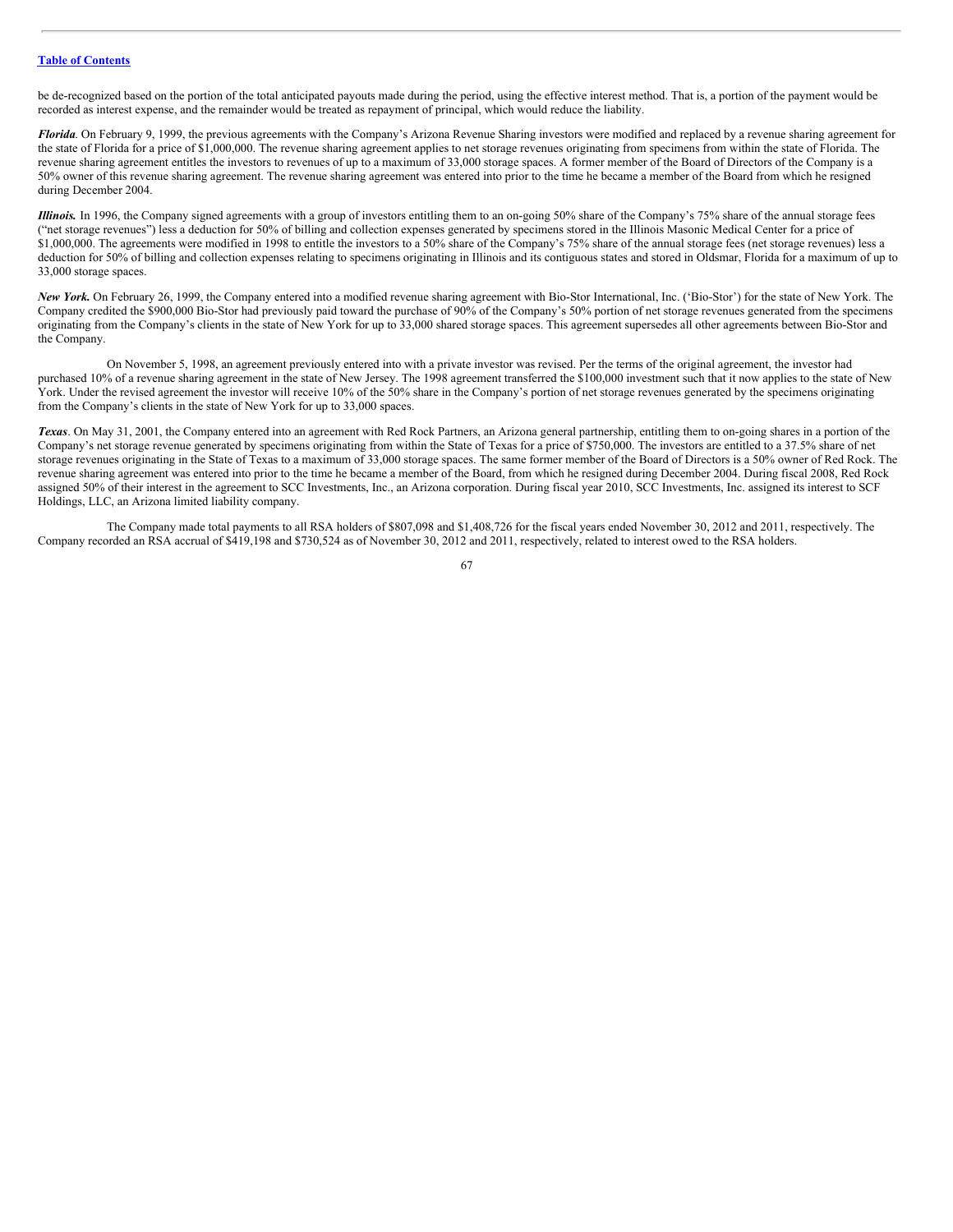# *Extinguishment of RSAs*

In December 2011, the Company entered into an Asset Purchase Agreement with Bio-Stor canceling the Bio-Stor Revenue Sharing Agreement ("RSA"). Pursuant to the terms of the Asset Purchase Agreement, in December 2011, the Company made a one-time, lump-sum payment in the amount of \$2.3 million to Bio-Stor, and Bio-Stor sold, assigned, conveyed, transferred, and delivered to the Company all of its rights, interest and title in the RSA. The payment amount of \$2.3 million was offset by the carrying amount of the liability related to Bio-Stor in the amount of \$900,000 and an accrued expense in the amount of \$172,610 to reflect the extinguishment of debt in the amount of \$1,227,390 for the twelve months ended November 30, 2012. The long-term liability related to Bio-Stor in the amount of \$900,000 was reclassified and was reflected as short-term liability – revenue sharing agreements in the accompanying consolidated balance sheets as of November 30, 2011.

In May 2012, the Company entered into Asset Purchase Agreements with two investors who each had a 22% interest in 45% of the Illinois Revenue Sharing Agreement ("Illinois RSA"). Pursuant to the terms of the Asset Purchase Agreements, in May 2012, the Company made a one-time, lump-sum payment in the amount of \$138,000 to each of the investors, and the investors sold, assigned, conveyed, transferred, and delivered to the Company all of its rights, interest and title in their 22% interest of 45% of the Illinois RSA. The total payment amount of \$276,000 was offset by the carrying amount of the liability related to the Illinois RSA in the amount of \$200,000 and an accrued expense in the amount of \$21,445 to reflect the extinguishment of debt in the amount of \$54,555 for the twelve months ended November 30, 2012.

In June and July 2012, the Company entered into Asset Purchase Agreements with certain investors with an interest in 45% of the Illinois RSA and an interest in a RSA with specimens that originate in the state of New York. Pursuant to the terms of the Asset Purchase Agreements, during the third quarter of fiscal 2012, the Company made total payments in the amount of \$672,000 to the investors, and the investors sold, assigned, conveyed, transferred, and delivered to the Company all of its rights, interest and title in their interests in the RSA's. The total payment amount of \$672,000 was offset by the carrying amount of the liability related to the RSA's in the amount of \$350,000 and an accrued expense in the amount of \$8,339 to reflect the extinguishment of debt in the amount of \$313,661 for the twelve months ended November 30, 2012.

#### **NOTE 13 - AGREEMENTS.**

On December 15, 2009, the Company made a payment of \$100,000 to the Museum of Science and Industry ("MOSI") for the sponsorship of a stem cell exhibit in "The Amazing You" exhibition in Tampa, Florida. The payment was made for the exhibit to be displayed over the next five years as well as various other benefits to be received from MOSI. The exhibit opened during the second quarter of 2010. The payment of \$100,000 is being expensed over the life of the exhibit, which is five years. As of November 30, 2012 and November 30, 2011, approximately \$20,000 and \$20,000, respectively, has been expensed and is reflected in the consolidated statements of operations. The remaining balance of approximately \$47,000 and \$67,000 as of November 30, 2012 and November 30, 2011, respectively, is recorded as a deposit on the accompanying consolidated balance sheets.

### **NOTE 14 - LEGAL PROCEEDINGS.**

On December 16, 2010, the Company filed an action in the Circuit Court in Pinellas County, Florida against Cord Blood America, Inc. ("CBAI") seeking an injunction against consummation of the proposed acquisition by CBAI of the assets of Cryo-Cell de Mexico, S.A. de C.V. ("CCMEX"), the Company's exclusive licensee in Mexico. The action is docketed at Civil No. 10-17412-CI-20. The Company believes that the proposed acquisition would violate its License Agreement with CCMEX. CBAI announced on December 8, 2010 that it had entered into a letter of intent for the proposed acquisition with CCMEX on December 3, 2010.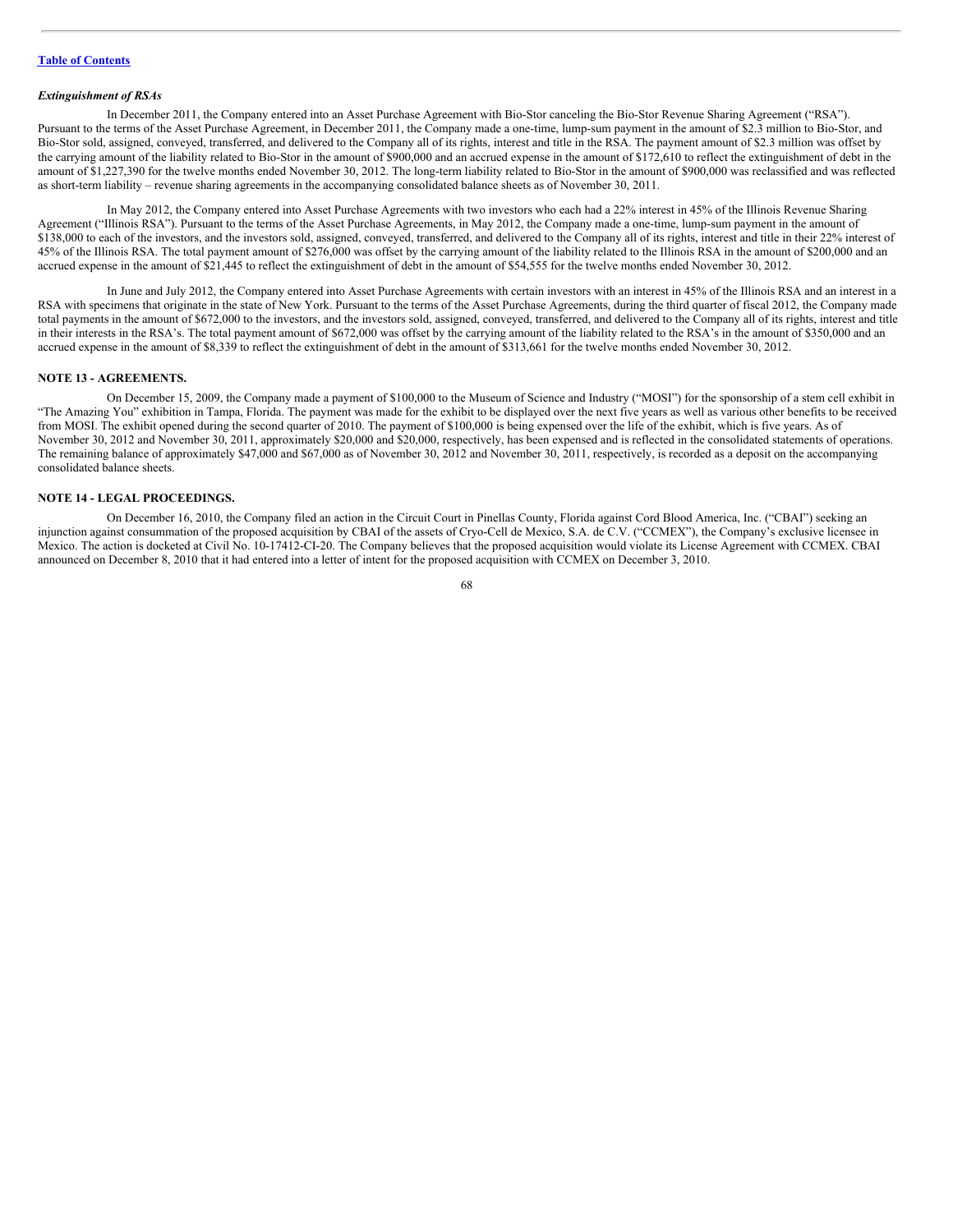The Company also filed a motion for a temporary injunction. CBAI filed a motion to dismiss on the ground that CCMEX was an indispensable party to the action. After a hearing on January 14, 2011, the court granted the motion to dismiss, allowing the Company to join CCMEX to the action, and setting a hearing on February 25, 2011 on the Company's motion for an injunction. On January 20, 2011, the Company filed an amended complaint alleging tortuous interference with a business relationship by CBAI, misappropriation of trade secrets and confidential information in violation of the Florida Uniform Trade Secrets Act by CBAI, dilution of trademark in violation of Florida Statute Section 495.151 by CBAI, common law unfair competition against CBAI, breach of license agreement by CCMEX and unfair and deceptive trade practices in violation of the Florida Unfair and Deceptive Trade Practices Act by CCMEX and CBAI. The amended complaint sought damages against CBAI and CCMEX and injunctive relief. After CCMEX was joined to the action, both defendants filed motions to dismiss, and the injunction hearing has been continued. On March 18, 2011, the court granted the motions to dismiss filed by CBAI and CCMEX. The court granted the motion for a rehearing filed by the Company. On September 7, 2011, the court granted the motions to dismiss filed by CBAI and CCMEX. The Company did not file an appeal.

On May 26, 2011, a complaint for monetary damages was served against the Company. The complaint did not specify the amount claimed, other than stating that it is more than \$75,000 which is the jurisdictional amount of the court the complaint was filed in. At this time, it is not possible for the Company to estimate the loss or the range of possible loss, due to the current early stage of the litigation, the meaningful legal uncertainties associated with the claim and the fact that the complaint did not specify the amount of damages sought. No amounts have been accrued as of November 30, 2012 and November 30, 2011. The Company believes it has meritorious defenses to the claims included in this complaint and intends to vigorously defend itself; however, the ultimate resolution of this complaint is uncertain at this time. A trial has been scheduled for September 3, 2013.

On October 25, 2011, Mercedes Walton, the Company's former chief executive officer, filed a demand for arbitration with the American Arbitration Association. Ms. Walton is claiming breach of her employment agreement and defamation. Ms. Walton is seeking arbitration costs, attorneys' fees, interest, compensatory, punitive and liquidated damages, as well as injunctive and declaratory relief in the amount of \$5,000,000 of which potentially \$1,000,000 would be covered by the Company's insurance policy. On August 30, 2011, the Board of Directors of the Company terminated its Chief Executive Officer and former Chairman of the Board of Directors, Ms. Walton, for cause. In accordance with Ms. Walton's employment agreement dated August 15, 2005, as amended July 16, 2007, Ms. Walton could be entitled to severance in the amount up to \$950,000 related to lost salary, bonuses and benefits. In addition, the Company could be required to pay all reasonable legal fees and expenses incurred by Ms. Walton as a result of the termination, as well as outplacement services. The Company has recorded an accrual of approximately \$950,000 as of November 30, 2012 and November 30, 2011, associated with the agreement. On August 24, 2011, the Board of Directors of the Company approved funding a Grantor trust to escrow the amounts that may become payable to Mercedes Walton under her respective Employment Agreement as a result of a Change in Control (as that term is defined in the respective employment agreements as a majority change in the Company's Board of Directors). The Company believes that Ms. Walton was terminated for cause and therefore, the Company believes that Ms. Walton has not earned the right to this severance and intends to defend itself against the agreement. A hearing took place during the week of February 4, 2013. The hearing is scheduled to reconvene on March 19, 2013.

In addition, from time to time the Company is subject to proceedings, lawsuits, contract disputes and other claims in the normal course of its business. The Company believes that the ultimate resolution of current matters should not have a material adverse effect on the Company's business, consolidated financial position or results of operations. It is possible, however, that there could be an unfavorable ultimate outcome for or resolution which could be material to the Company's results of operations for a particular quarterly reporting period. Litigation is inherently uncertain and there can be no assurance that the Company will prevail. The Company does not include an estimate of legal fees and other related defense costs in its estimate of loss contingencies.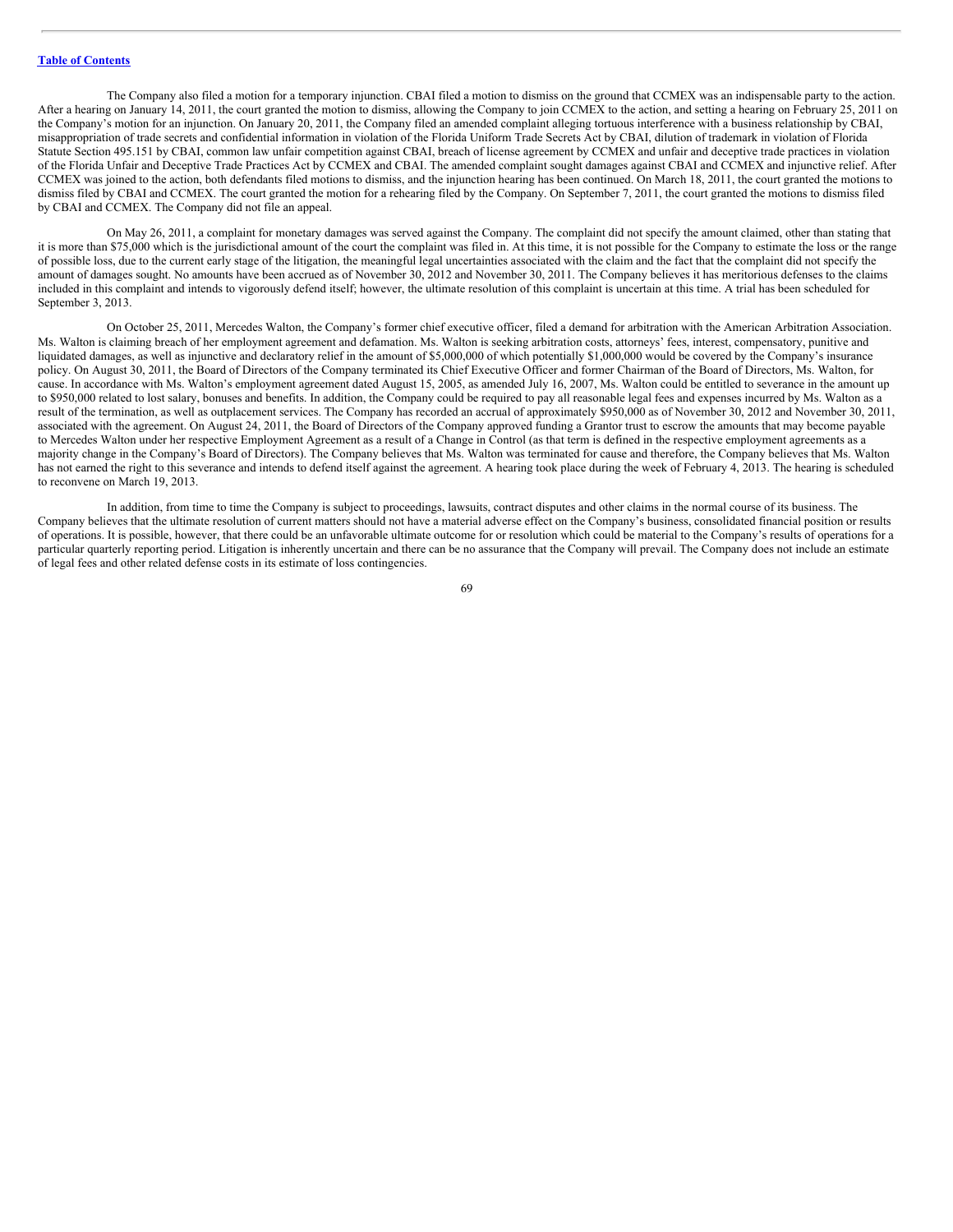# **NOTE 15 - SHARE REPURCHASE PLAN**

In December 2011, the Company's Board of Directors authorized management at its discretion to repurchase up to one million (1,000,000) shares of the Company's outstanding common stock. On June 6, 2012, the Board of Directors of the Company increased the number of shares of the Company's outstanding common stock that management is authorized to repurchase to up to three million (3,000,000). The repurchases must be effectuated through open market purchases, privately negotiated block trades, unsolicited negotiated transactions, and/or pursuant to any trading plan that may be adopted in accordance with Rule 10b5-1 of the Securities and Exchange Commission or in such other manner as will comply with the provisions of the Securities Exchange Act of 1934.

As of November 30, 2012, the Company had repurchased 792,374 shares of the Company's common stock at an average price of \$2.15 per share through open market and privately negotiated transactions.

The repurchased shares will be held as treasury stock and have been removed from common shares outstanding as of November 30, 2012. As of November 30, 2012 and November 30, 2011, 942,474 and 150,100 shares, respectively, were held as treasury stock, which include 150,100 and 150,100 shares, respectively, which is the Company's portion of the value of the Company stock held by Saneron.

Subsequent to the balance sheet date, the Company repurchased an additional 84,596 shares of the Company's common stock at an average price of \$2.46 per share through open market and privately negotiated transactions.

# **NOTE 16 - PROXY CONTEST**

In August 2007, Mr. David Portnoy (the plaintiff) brought an action against the Company and its directors in Delaware Chancery Court in New Castle County. The plaintiff alleged breaches of fiduciary duties in connection with the Company's 2007 Annual Meeting and requested declaratory and injunctive relief relating to the election of directors at that meeting. On January 22, 2008, the Court issued an order under which the Company was required to hold a special meeting of stockholders for the election of directors on March 4, 2008; and the order provided that directors who sat on the Company's Board of Directors prior to the 2007 Annual Meeting would continue in office until the special meeting. The order provided that the members of the management slate pay their own proxy solicitation costs in connection with the special meeting; any costs to the Company of holding the special meeting; and the costs of a special master to preside over the special meeting. On March 4, 2008, the Company held a Special Meeting of Stockholders, at which the directors nominated in management's proxy statement dated February 11, 2008 were elected by the Company's stockholders.

On May 9, 2011, the Company was notified that Mr. David Portnoy nominated five directors to the Company's board of directors to compete with the Company's board of directors at the 2011 Annual Meeting. Mr. Portnoy conducted his own solicitation of the Company's stockholders in favor of his nominees. In light of the activities associated with the 2007 annual meeting, on June 6, 2011, Mr. Portnoy brought another action seeking declaratory relief in the Delaware Chancery Court before the same judge that had ruled on the 2007 action.

On August 24, 2011, the Board of Directors of the Company approved funding a Grantor trust to escrow the amounts that may become payable to certain members of senior management ("the Participants") under their respective Employment Agreements as a result of a Change in Control (as that term is defined in the respective employment agreements as a majority change in the Company's Board of Directors). The trustee of the Grantor Trust Agreement is Wells Fargo Bank, National Association ("Trustee"). On August 25, 2011, the Company transferred \$2,500,000 to the Trust which is reflected as restricted cash in the accompanying consolidated balance sheets as of November 30, 2012 and November 30, 2011. The Trust became irrevocable upon the Change in Control on August 25, 2011. The Company has no power to direct the Trustee to return the funds to the Company. The funds will be returned to the Company when the Trustee is satisfied that the obligations have been satisfied per any agreed upon terms. If the Company becomes insolvent, the Trustee will cease payments of benefits to the Participants and the cash will revert to the Company. Upon written approval of all Participants, the Company may terminate the Trust. During the twelve months ended November 30, 2012, \$81,253 in legal fees were paid from the Trust on behalf of one of the Participants. As of November 30, 2012 the balance in the Trust is \$2,372,439 which is reflected in the accompanying consolidated balance sheets as of November 30, 2012. As of November 30, 2012, one of the three Participants continues to be employed by the Company.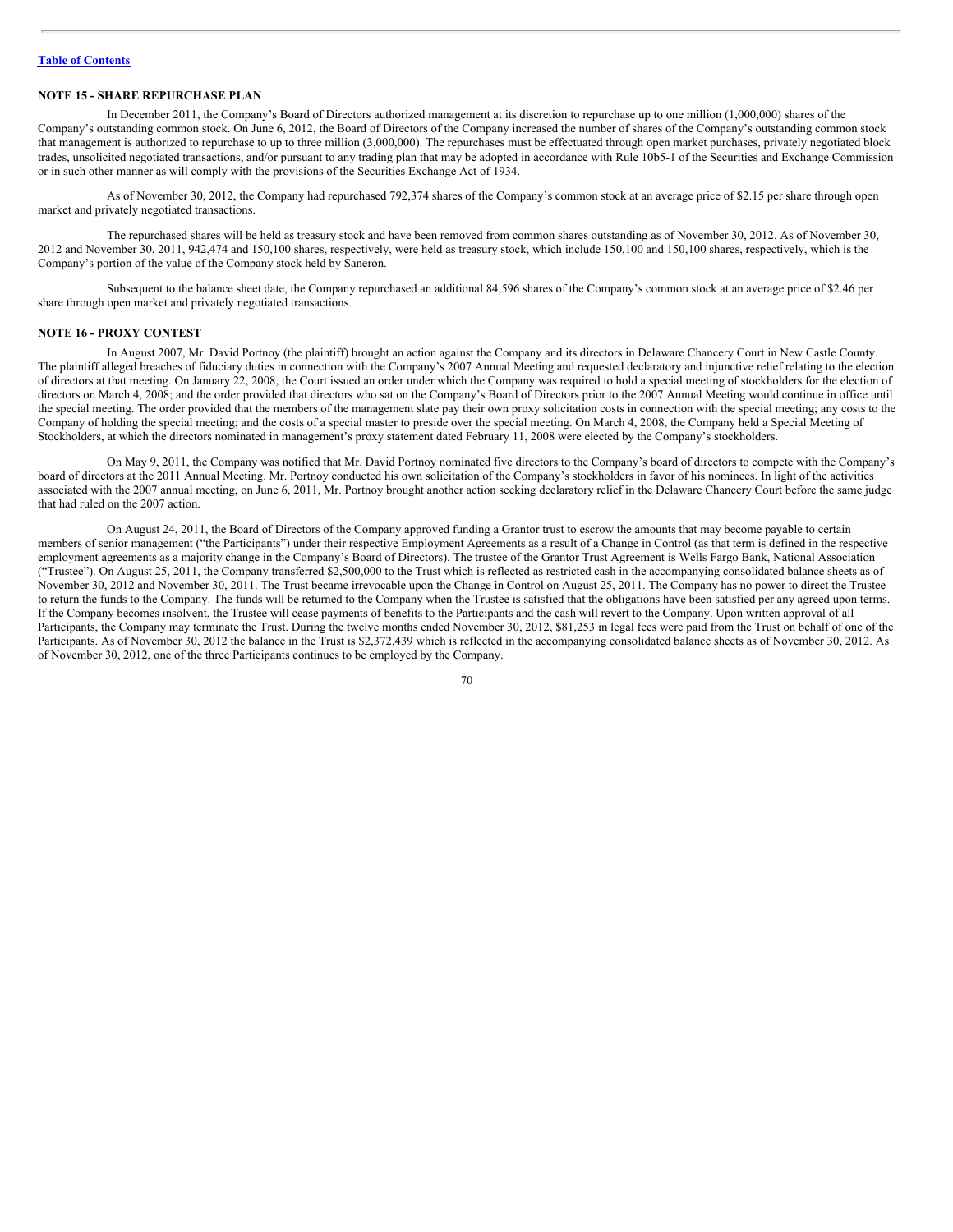On August 24, 2011, the Board of Directors of the Company approved the acceleration of any unvested stock options and the extension of the exercise period of such options for options held by the Board of Directors and the Participants in the event of a Change in Control. On November 23, 2011, the Board of Directors of the Company revoked the previous resolution.

The Company held its 2011 Annual Meeting of Stockholders on August 25, 2011 ("the Annual Meeting"). The final voting results were certified by the Inspector of Elections on August 30, 2011. Mr. Portnoy's nominees were elected to the Company's Board of Directors triggering a complete change in the Company's Board of Directors.

On August 30, 2011, the newly elected Board of Directors of the Company terminated its Chief Executive Officer and former Chairman of the Board of Directors, Mercedes Walton, for cause. In accordance with Ms. Walton's employment agreement dated August 15, 2005, as amended July 16, 2007, Ms. Walton could be entitled to severance in the amount up to \$950,000 related to lost salary, bonuses and benefits. In addition, the Company could be required to pay all reasonable legal fees and expenses incurred by Ms. Walton as a result of the termination, as well as outplacement services. The Company has recorded an accrual of approximately \$950,000 associated with the agreement which is reflected as an accrued expense in the accompanying consolidated balance sheets as of November 30, 2012 and November 30, 2011. The Company believes that Ms. Walton was terminated for cause and therefore, the Company believes that Ms. Walton has not earned the right to this severance and intends to defend itself against the agreement.

On August 31, 2011 the Company's Board of Director's approved the reimbursement by the Company to the Portnoy Group of its costs associated with the litigation resulting from the 2007 Annual Meeting and the 2011 Annual Meeting's proxy contest. The total costs reimbursed during the fourth quarter of fiscal 2011 were approximately \$528,000.

On May 30, 2012, the Company received a Nomination Solicitation Notice nominating six individuals to the Company's board of directors to compete with the Company's board of directors at the 2012 Annual Meeting. Pursuant to the Co-CEOs employment agreements, upon receipt by the Company of this Nomination Solicitation Notice, as defined in the Company's Bylaws, all of the service-based vesting condition options that were issued to the Co-CEOs vested. Due to the immediate vesting of the options issued to the Co-CEOs, approximately \$700,000 was recorded as stock option compensation expense during the second quarter of fiscal 2012 and is reflected in selling, general and administrative expenses in the accompanying consolidated statements of operations for the fiscal year ended November 30, 2012.

# **NOTE 17 - RELATED PARTY TRANSACTIONS**

David Portnoy, the Company's Chairman and Co-Chief Executive officer, is the brother of the Company's Co-Chief Executive Officer Mark Portnoy. The Company's Audit Committee Chairman, Harold Berger, provides accounting services to the Company's Co-Chief Executive Officer Mark Portnoy.

During the year ended November 30, 2011, the Company reimbursed Focus Financial Group \$349,506 related to the reimbursement of the Portnoy Group of its costs associated with the litigation resulting from the 2007 Annual Meeting and the 2011 Annual Meeting's proxy contest. David Portnoy is the chairman of Focus Financial, an investment banking firm.

During the year ended November 30, 2011, the Company engaged PartnerCommunity, Inc. for IT consulting services. The Company paid PartnerCommunity, Inc. \$6,759 which is reflected in selling, general and administrative expenses in the accompanying statement of operations for the twelve months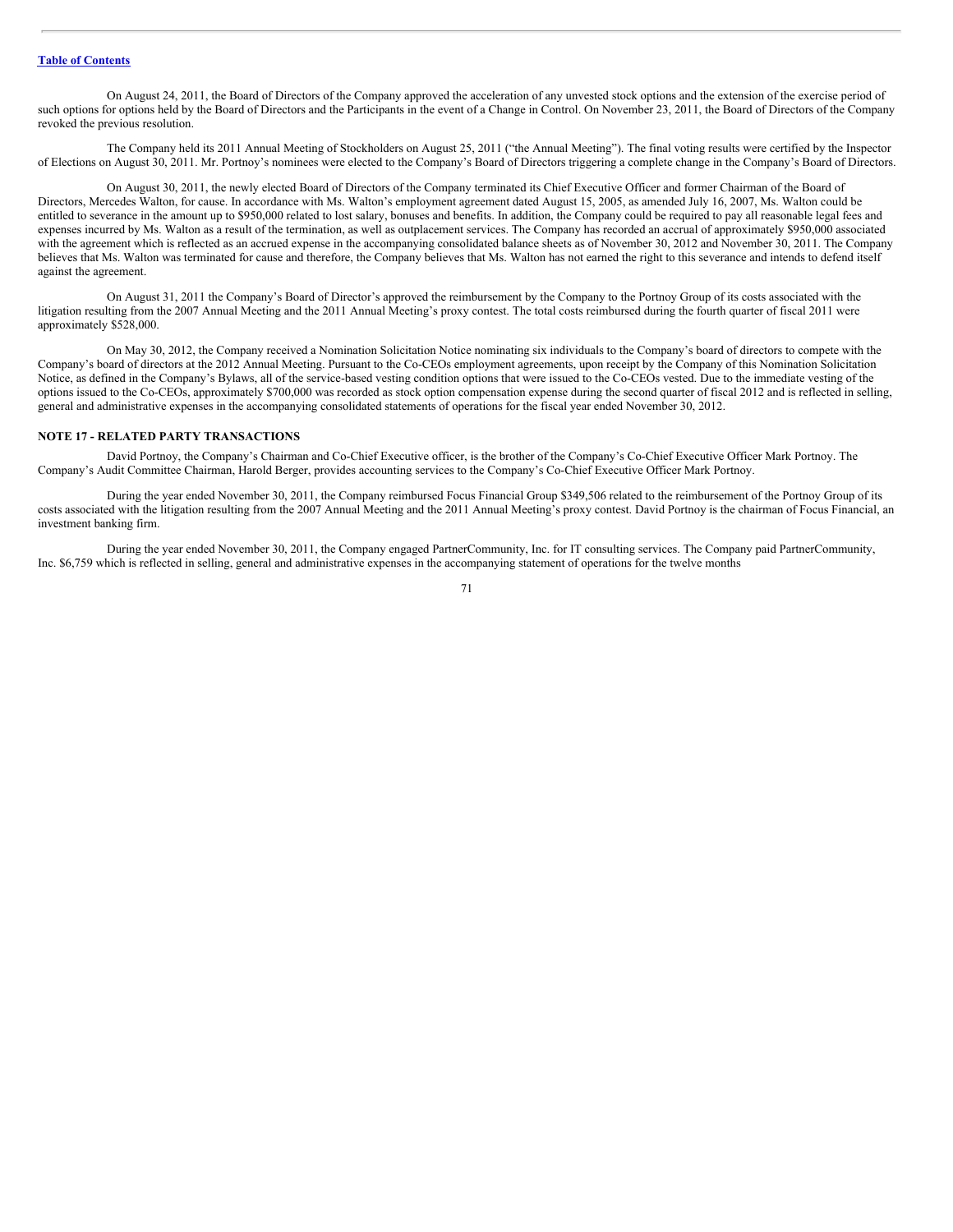ended November 30, 2011. David Portnoy is the chairman of the board and secretary of PartnerCommunity, Inc., a Florida corporation that provides software and hardware integration solutions to telecommunication companies, including AT&T and Verizon.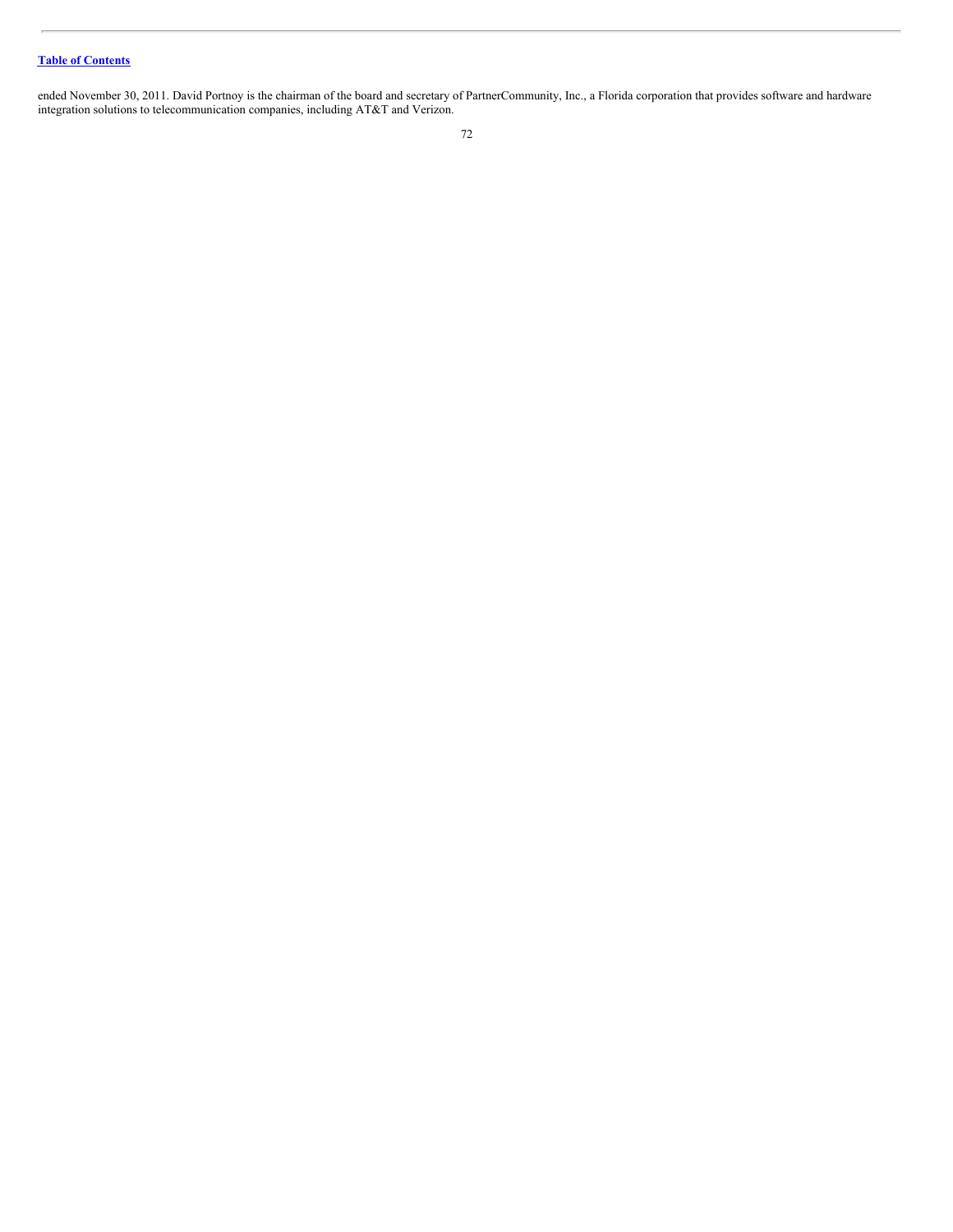## **Table of [Contents](#page-2-0)**

# **ITEM 9. CHANGES IN AND DISAGREEMENTS WITH ACCOUNTANTS ON ACCOUNTING AND FINANCIAL DISCLOSURE.**

None.

## **ITEM 9A. CONTROLS AND PROCEDURES.**

## **Evaluation of Disclosure Controls and Procedures**

Based on their most recent review, as of the end of the period covered by this report, the Company's principal executive officer and principal financial officer have concluded that the Company's disclosure controls and procedures are effective, and that information required to be disclosed by the Company in the reports that it files or submits under the Securities Exchange Act of 1934, as amended, is accumulated and communicated to the Company's management, including its principal executive officer and principal financial officer, as appropriate to allow timely decisions regarding required disclosure and are effective to ensure that such information is recorded, processed, summarized and reported within the time periods specified in the SEC's rules and forms.

## **Management's Report on Internal Control Over Financial Reporting**

Management is responsible for establishing and maintaining adequate internal control over financial reporting, as such term is defined in Exchange Act Rule 13a-15(f). Under the supervision and with the participation of our management, including our principal executive officer and principal financial officer, we conducted an evaluation of the effectiveness of our internal control over financial reporting as of November 30, 2012. As we previously reported in our Annual Report on Form 10-K for the fiscal year ended November 30, 2011 and subsequent quarterly reports ending with our August 31, 2012 Quarterly Report on Form 10-Q, we identified a material weakness in our internal controls over financial reporting as of the end of the fiscal year ended November 30, 2011 relating to the Company's identification and application of the appropriate accounting treatment for non-routine transactions and related documentation thereof. A material weakness is a control deficiency, or combination of control deficiencies, such that there is a reasonable possibility that a material misstatement of the annual or interim financial statements will not be prevented or detected on a timely basis. We have remediated this material weakness as of November 30, 2012. Based on our evaluation under the criteria set forth in *Internal Control—Integrated Framework*, our management concluded that our internal control over financial reporting was effective as of November 30, 2012.

This Annual Report does not include an attestation report of our independent registered public accounting firm regarding internal control over financial reporting. We were not required to have, nor have we engaged our independent registered public accounting firm to perform, an audit on our internal control over financial reporting pursuant to the rules of the Securities and Exchange Commission that permit us to provide only management's report in this Annual Report.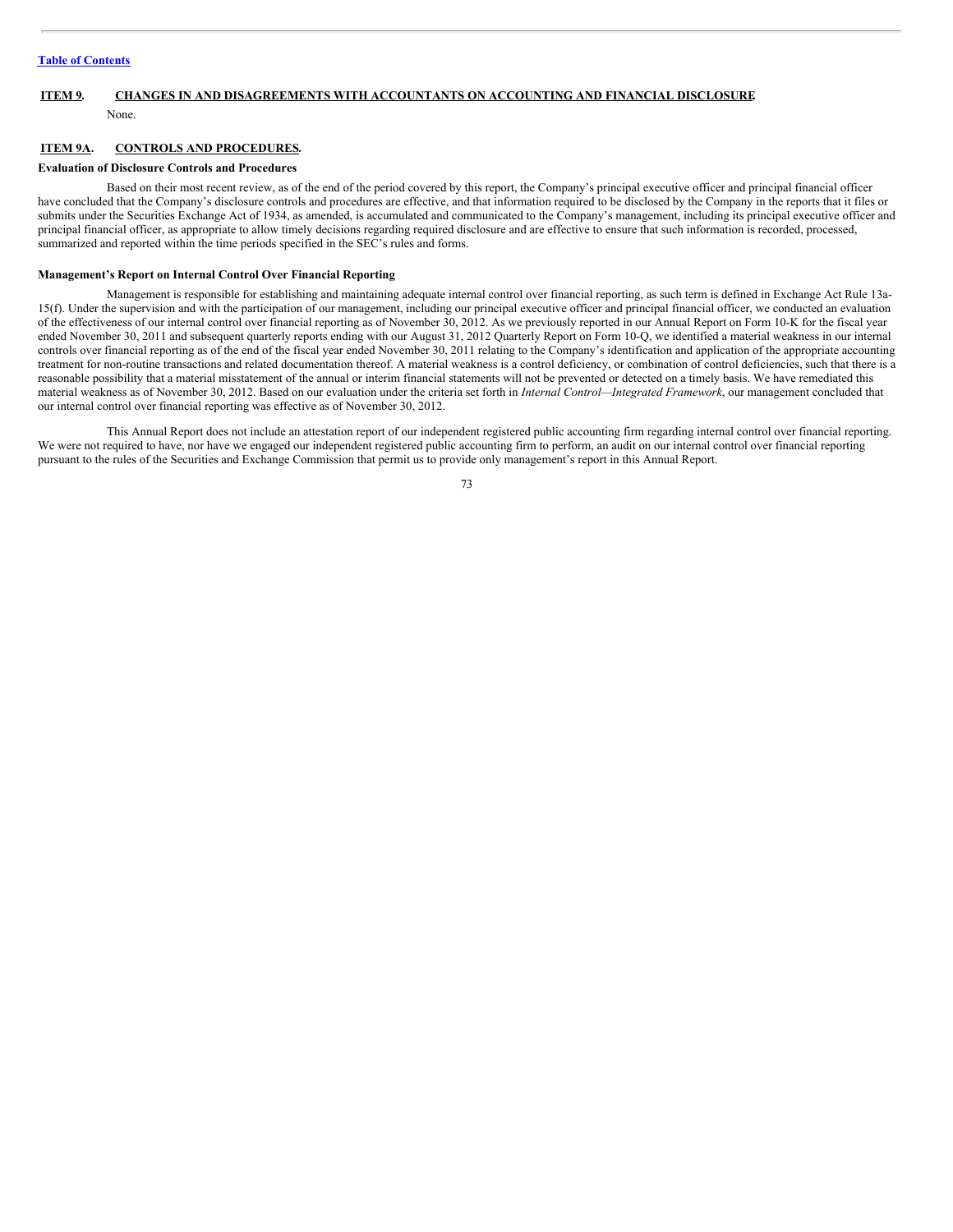## **Changes in Internal Control Over Financial Reporting**

There were no changes in the Company's internal control over financial reporting during the most recent fiscal quarter ended November 30, 2012 that have materially affected, or are reasonably likely to materially affect, the Company's internal control over financial reporting except for changes related to the above described material weakness which has been remediated.

#### **Limitations on the Effectiveness of Controls**

Our management, including our Co-CEOs and CFO, does not expect that our disclosure controls and internal controls will prevent all error and all fraud. A control system, no matter how well conceived and operated, can provide only reasonable, not absolute, assurance that the objectives of the control system are met. Further, the design of a control system must reflect the fact that there are resource constraints, and the benefits of controls must be considered relative to their costs. Because of the inherent limitations in all control systems, no evaluation of controls can provide absolute assurance that all control issues and instances of fraud, if any, within the Company have been detected. These inherent limitations include the realities that judgments in decision-making can be faulty, and that breakdowns can occur because of simple error or mistake. Additionally, controls can be circumvented by the individual acts of some persons, by collusion of two or more people, or by management or board override of the control.

The design of any system of controls also is based in part upon certain assumptions about the likelihood of future events, and there can be no assurance that any design will succeed in achieving its stated goals under all potential future conditions; over time, control may become inadequate because of changes in conditions, or the degree of compliance with the policies or procedures may deteriorate. Because of the inherent limitations in a cost-effective control system, misstatements due to error or fraud may occur and not be detected.

#### **CEO and CFO Certifications**

Appearing as exhibits 31.1 and 31.2 to this report there are Certifications of the Co-CEOs and the CFO. The Certifications are required in accordance with Section 302 of the Sarbanes-Oxley Act of 2002 (the Section 302 Certifications). This Item of this report is the information concerning the evaluation referred to in the Section 302 Certifications and this information should be read in conjunction with the Section 302 Certifications for a more complete understanding of the topics presented.

## **ITEM 9B. OTHER INFORMATION.**

Not applicable.

#### **Part III**

#### **ITEM 10. DIRECTORS, EXECUTIVE OFFICERS, AND CORPORATE GOVERNANCE.**

Below are the names, ages and background of the Board of Directors and Executive Officers of the Company, as well as the particular and specific experience, qualifications, attributes, or skills that led the Board to conclude that each director should serve on our Board of Directors in light of the Company's business and structure at the time of this filing. We have provided this discussion in a separate paragraph immediately below the biographical information provided by for each director. Because the discussion of the specific experience, qualifications, attributes or skills of a director or nominee for director is to be made in light of the Company's business and structure at the time of the particular filing, the content of this discussion may change for one or more directors or nominees in future filings. The Board of Directors have determined that other than Messrs. Portnoy and Portnoy, who are officers of the Company, each of our directors are deemed to be independent under the Nasdaq standards.

David I. Portnoy, age 50, Chairman and Co-Chief Executive Officer. Mr. Portnoy has served as Chairman of the Board and Co-Chief Executive Officer of the Company since August 2011. Prior to this appointment, since 1988, Mr. Portnoy has served as President of Focus Financial Corp., a private investment banking and venture capital firm. Additionally, since 2002, Mr. Portnoy has served as Chairman of the Board of Directors of Partner-Community, Inc., which provides software and hardware integration solutions to telecommunication companies and which was awarded the Verizon 2010 Supplier Recognition Award for Outstanding Performance. Mr. Portnoy graduated Magna Cum Laude in 1984 from The Wharton School of Finance at the University of Pennsylvania where he earned a Bachelor of Science Degree in Economics with a joint major in finance and accounting. David I. Portnoy is the brother of Mark L. Portnoy, a director and Co-Chief Executive Officer of the Company. We believe that Mr. Portnoy's knowledge of the Company having served as its Co-Chief Executive Officer assists the Board with its oversight of the strategic plan of the Company. Additionally, we believe that Mr. Portnoy's financial and business experiences provide the Board with general business acumen.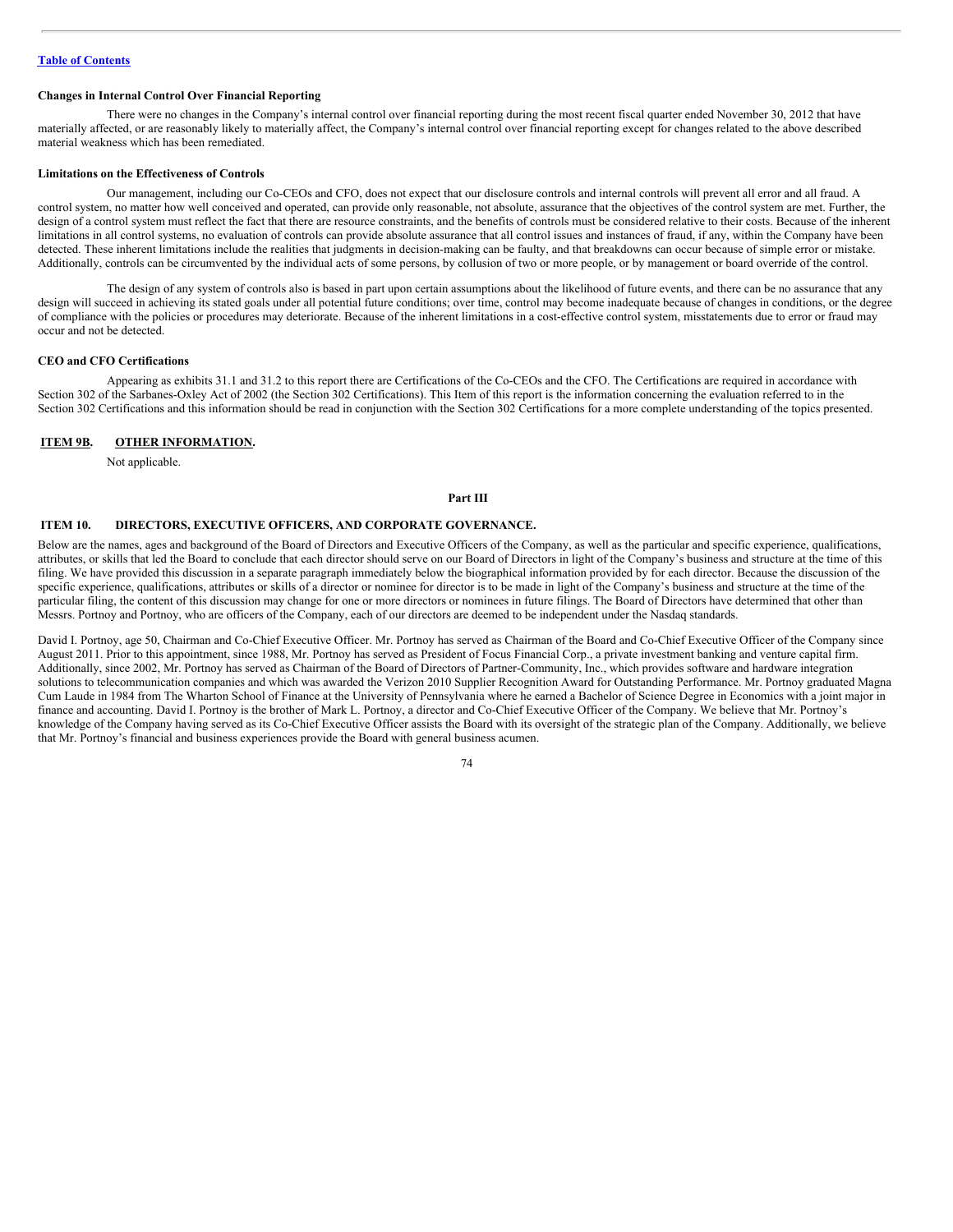Mark Portnoy, age 49, Co-Chief Executive Officer. Mr. Portnoy has served as a director and Co-Chief Executive Officer since August 2011. Additionally, since 2002 and 2007, Mr. Portnoy has served on the boards of directors of Partner-Community, Inc. and uTIPu Inc., a private Internet-based business, respectively. Mr. Portnoy has been engaged in managing his personal investments since April 1997. From January 1995 to April 1997, Mark Portnoy was employed at Strome, Susskind Investments as its Chief Fixed Income Trader. From March 1986 until November 1991, Mr. Portnoy was employed at Donaldson, Lufkin & Jenrette Securities Corp. as a Fixed Income Arbitrage Trader, with a trading portfolio ranging in size from \$1 billion to \$7 billion. In addition to the finance experience, Mr. Portnoy's experience includes negotiating contracts for National Basketball Association (NBA) players totaling approximately \$30 million. Mr. Portnoy graduated Phi Beta Kappa from the University of North Carolina at Chapel Hill with a degree in Economics in December 1985. Mark L. Portnoy is the brother of David I. Portnoy, Chairman of the Board and Co-Chief Executive Officer of the Company. We believe that Mr. Portnoy's knowledge of the Company having served as its Co-Chief Executive Officer assists the Board with its oversight of the strategic plan of the Company. Additionally, we believe that Mr. Portnoy's financial and business experiences provide the Board with general business acumen.

Jonathan H. Wheeler M.D., age 53. Dr. Wheeler has served as a director since August 2011. Dr. Wheeler is a licensed physician specializing in the fields of obstetrics and gynecology. He has practiced in these fields in Newport Beach, California since 1992. Dr. Wheeler received his B.A. in Biology from the State University of New York (SUNY) at Buffalo. He completed his medical degree at Cornell University Medical College in 1986. His Obstetrics and Gynecology training was received at UCLA Medical Center in a combined internship and residency program. There, he received honorary awards for his work in advanced laparoscopy and completed research in innovative surgical techniques. Dr. Wheeler is Board certified in Obstetrics and Gynecology. He is a member of the American College of Obstetrics and Gynecology, the American Association of Gynecologic Laparoscopists, the Orange County Obstetrics and Gynecology Society and is a Diplomat of the American Board of Obstetrics and Gynecology. In the past Dr. Wheeler has served as Chairman and Vice-Chairman of the Department of Obstetrics and Gynecology at Hoag Hospital and has served on numerous committees including education, surgery and advancement of Women's Health Services. We believe that Dr. Wheeler's professional experience provides the Board with critical insight into the medical fields of obstetrics and gynecology. Additionally, we believe that through his attendance at medical conferences and seminars, as well as through his daily medical practice, Dr. Wheeler provides the Company with additional business development opportunities through his extensive industry contacts.

George Gaines, age 59. Mr. Gaines has served as a director since August 2011. Mr. Gaines is the founder and owner, since 2009, of Orrington Advisors, a business consulting firm headquartered in Evanston, Illinois which primarily provides consulting services to entities seeking to structure and raise capital for private equity funds. Since 2009 Mr. Gaines has also served on the Board of Directors and as Executive Vice President-Corporate Strategy of Kastan Mining PLC, a privately held company headquartered in Evanston, Illinois which has copper and blue mining operations in Tanzania. From 2003 until 2009, Mr. Gaines was a senior partner of Berchwood Partners, Evanston, Illinois, an investment banking and private equity fund placement agent. We believe that Mr. Gaines' business consulting experience provides the Board with general business acumen and an increased ability to effectively oversee and assess management's execution of the Company's strategic business plan.

Harold D. Berger, age 49. Mr. Berger has served as a director since August 2011. Mr. Berger is a certified public accountant. Prior to opening his own accounting practice in 2005, Mr. Berger was an equity partner with Habif, Arogeti & Wynne, LLP, an accounting firm based in Atlanta, Georgia. Over the past 25 years, Mr. Berger also has served on boards for a variety of charitable organizations. Mr. Berger currently serves as Treasurer and Executive Committee Member of the Holly Lane Foundation (f/k/a The Gatchell Home, Inc.), as Director and Finance committee member of the Jewish Educational Loan Fund, Inc., and as Director and financial adviser to The Atlanta Group Home Foundation, Inc. Mr. Berger graduated in December 1987 from the University of Texas at Austin with a Master's Degree in Professional Accounting. Mr. Berger is a member of the American Institute of Certified Public Accountants (AICPA) and the Georgia Society of Certified Public Accountants (GSCPA). We believe that Mr. Berger's years of experience as an auditor and accountant, including expertise in financial accounting, provides the Board and the Audit Committee of the Board with valuable financial and accounting experience.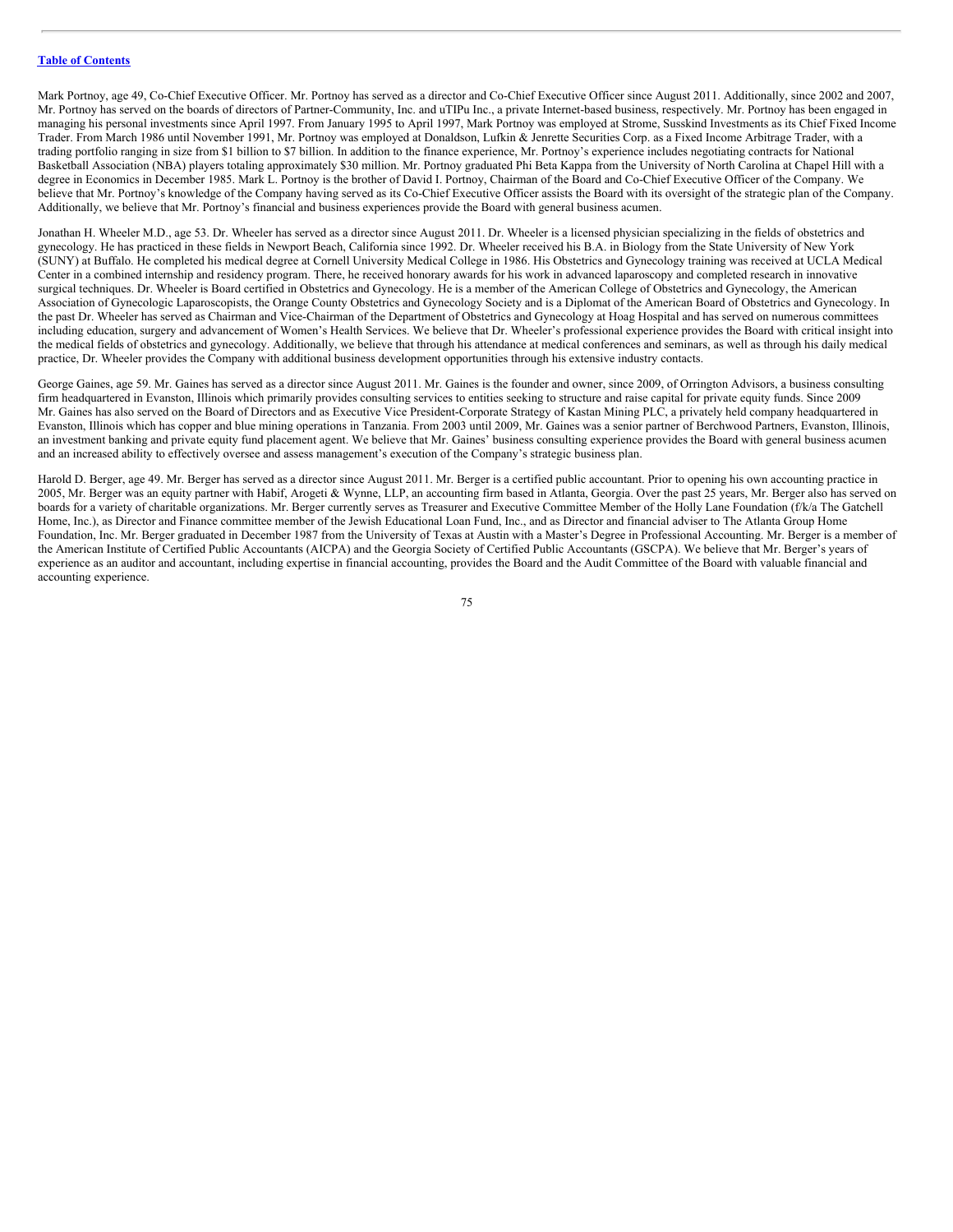Anthony Atala, M.D., 54. Dr. Atala has served as a director since August 2011. Dr. Atala serves as Director of the Wake Forest Institute for Regenerative Medicine, and the W.H. Boyce Professor and Chair of the Department of Urology at Wake Forest University. Dr. Atala is a practicing surgeon and a globally recognized stem cell researcher in the area of regenerative medicine. His current work focuses on growing new human cells, tissues and organs. Dr. Atala works with several journals and serves in various roles, including Editor-in-Chief of Stem Cells Translational Medicine, Current Stem Cell Research and Therapy, and Therapeutic Advances in Urology; as Associate Editor of Tissue Engineering and Regenerative Medicine, The Journal of Rejuvenation Research, Gene Therapy and Regulation; as Executive Board Member or Section Editor of the journal Tissue Engineering and International Journal of Artificial Organs, and as Editorial Board member of the International Journal of Stem Cells, Expert Opinion on Biological Therapy, Biomedical Materials, the Journal of the American College of Surgeons, the Journal of Urology, BioMed Central-Urology, and Urology. Dr. Atala currently serves as a Trustee to Allegacy Federal Credit Union, and a Board of Directors member of Plureon, Inc. Dr. Atala served as a Board of Director member of Tengion Corporation from 2004 to 2006. Dr. Atala received a BA degree from the University of Miami, and an MD degree from the University of Louisville. He completed his surgical internship and urology residency at the University of Louisville, and a pediatric urology surgery fellowship at Boston Children's Hospital and Harvard Medical School. Dr. Atala has led or served several national professional and government committees, including the National Institutes of Health working group on Cells and Developmental Biology, and the National Institutes of Health Bioengineering Consortium. He is currently an NIH "Quantum Grant" awardee. The Wake Forest Institute of Regenerative Medicine has a team of over 250 physicians and researchers. Ten applications of technologies developed in Dr. Atala's laboratory have been used clinically. He is the editor of 12 books, including Methods of Tissue Engineering, Principles of Regenerative Medicine, and Minimally Invasive Urology, and has published more than 400 journal articles and has applied for or received over 200 national and international patents. We believe that Dr. Atala's professional experience in the field of Regenerative Medicine provides the Board with critical industry knowledge relating to the Company's core offerings and provides assistance to the Board with respect to scientific questions which may arise and relate to the operation of the Company. We believe that Dr. Atala's professional experience in the field of Regenerative Medicine provides the Board with critical industry knowledge relating to the Company's core offerings and provides assistance to the Board with respect to scientific questions which may arise and relate to the operation of the Company.

#### Other Executive Officers

Biographical information regarding the Company's executive officers who are not currently serving as directors of the Company is set forth below:

Jill Taymans, 43, Vice President, Finance and Chief Financial Officer. Ms. Taymans joined the Company in April 1997 serving initially as Controller and was appointed Chief Financial Officer in May 1998. Ms. Taymans graduated from the University of Maryland in 1991 with a BS in Accounting. She has worked in the accounting industry for over 20 years in both the public and private sectors. Prior to joining the Company, she served for three years as Controller for a telecommunications company.

Oleg Mikulinsky, age 40, Chief Information Officer. Mr. Mikulinsky has served as Cryo-Cell's Chief Information Officer since March 2012. Mr. Mikulinsky is a software technologist and serial entrepreneur. He has been a founding member of several software enterprises and most recently served as Chief Technology Officer of Partner-Community, Inc and Chief Technology Officer at uTIPu Inc. from 2007 to 2009. Before that, Mr. Mikulinsky served as the Director of Enterprise Architecture at WebLayers, Inc. where he defined enterprise architecture best practices for companies like AT&T, Defense Information's Systems Agency (DISA), as well as for many major banking institutions. He contributed to the development of International systems interoperability standards at OASIS-OPEN.ORG and WS-I.ORG.

Linda Kelley, Ph.D., age 60, Chief Scientific Officer. Dr. Kelley joined Cryo-Cell as the Company's Chief Scientific Officer in June 2012. Dr. Kelley is an internationally recognized expert in the cellular therapy field. She joined the Company from the Dana-Farber Cancer Institute at Harvard where she was the director of the Connell O'Reilly Cell Manipulation Core Facility from 2011 to 2012. Prior to that, from 1994 to 2011 she served as director of the Cell Therapy Facility at the University of Utah. She established that state's first umbilical cord blood collection program and was awarded a Center of Excellence in Cell Therapy and Regenerative Medicine for the State of Utah, which served as a cornerstone for a larger state initiative in Regenerative Medicine - the Utah Science & Technology Research Initiative. She completed her graduate and postdoctoral training in Immunology and Hematology at Vanderbilt University in Nashville, Tenn., where she served as assistant professor in the Dept. of Medicine. Dr. Kelley has served on multiple boards and committees that advise on scientific policy and establish standards and regulations for the cellular therapy field in the U.S. and abroad, often in leadership roles. She served on the Board of Directors of the Foundation for Accreditation of Cellular Therapy (FACT) and as Chair of its Standards Committee; Chair of the Cord Blood Standards Committee for the National Marrow Donor Program (NMDP); Chair of the Legal and Regulatory Affairs Committee of the International Society for Cell Therapy; reviewer for the AABB Annual Meeting Abstract Review Committee, and member of the Scientific Advisory Board of Duke Carolinas Cord Blood Bank. Dr. Kelley was one of 12 scientists selected by the Institute of Medicine of the National Academies of Science to advise Congress on how to allocate \$80 million in funding to optimally structure a national cord blood stem cell program.

#### Audit Committee Financial Expert

The audit committee is comprised entirely of non-employee, independent members of the board of directors. The purpose of the audit committee is to assist the board of directors in fulfilling its oversight responsibilities by reviewing the Company's internal control systems, audit functions, financial reporting processes, methods of monitoring compliance with legal and regulatory matters and engaging the Company's independent principal accountant. The board of directors has determined that each of the audit committee members is able to read and understand fundamental financial statements. In addition, the board of directors has determined that audit committee Chairman, Mr. Harold Berger, is an "audit committee financial expert" as that term is defined in Item 407(d)(5) of Regulation S-K promulgated under the Securities and Exchange Act of 1934. Mr. Berger's relevant experience includes his current position with his own accounting practice, as well as, his prior position as an equity partner with Habif, Arogeti & Wynne, LLP, an accounting firm based in Atlanta, Georgia.

Section 16(a) of the Securities Exchange Act of 1934, as amended, requires our officers, directors and persons who are the beneficial owners of more than 10% of our common stock to file with the SEC initial reports of ownership and reports of changes in ownership of our common stock. Officers, directors and

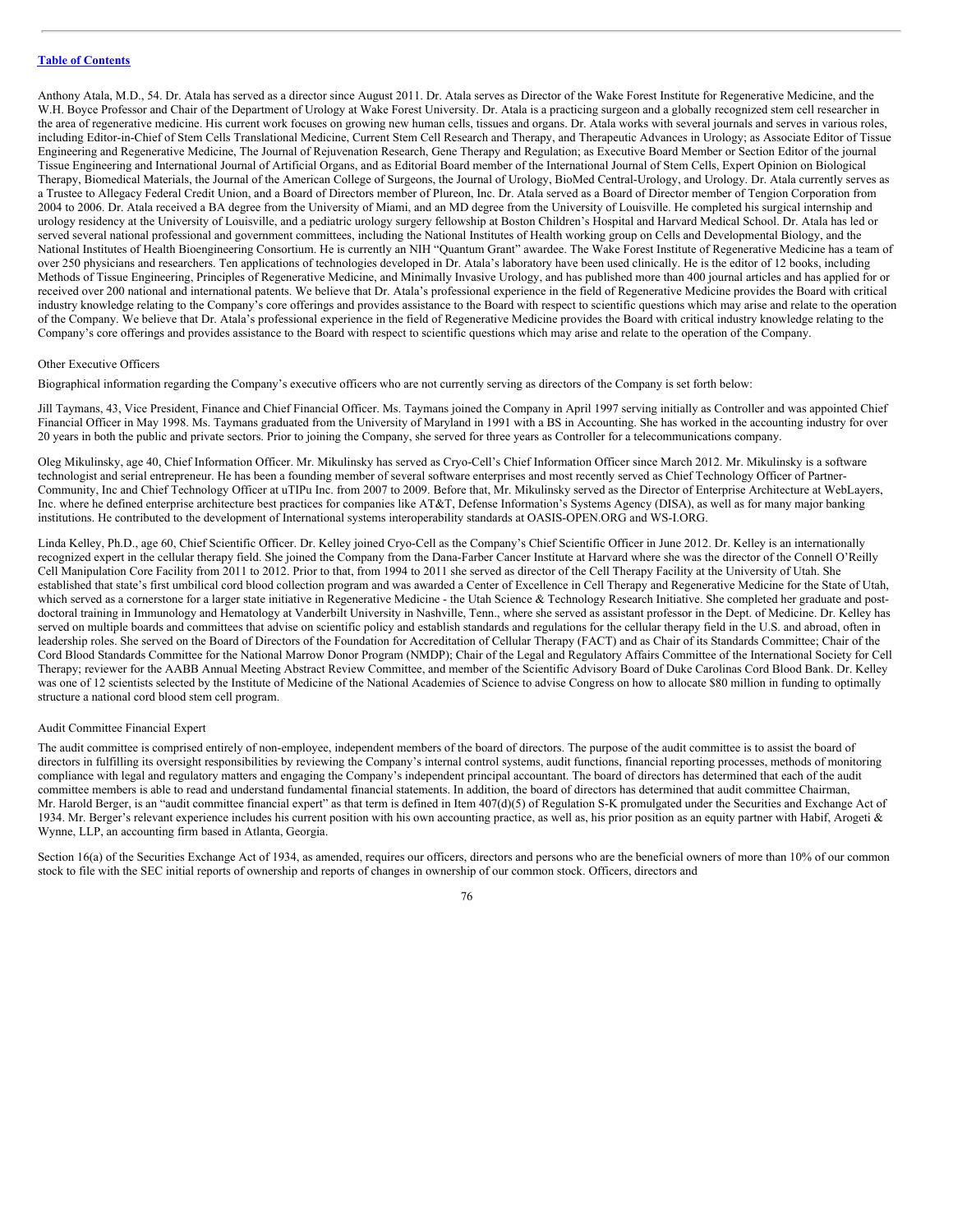## **Table of [Contents](#page-2-0)**

beneficial owners of more than 10% of our common stock are required by SEC regulations to furnish us with copies of all Section 16(a) forms they file. Based solely on a review of the copies of the Forms 3, 4 and 5 and amendments that we received with respect to transactions during fiscal 2012, we believe that all such forms were filed on a timely basis.

## Code of Ethics

The Company has adopted a code of ethics for its chief executive officer and all senior financial officers, including the chief financial officer and principal accounting officer. The code of ethics is available to any shareholder, without charge, upon written request to the Company in care of the Corporate Secretary at 700 Brooker Creek Boulevard, Suite 1800, Oldsmar, Florida 34677.

## **ITEM 11. EXECUTIVE COMPENSATION.**

## Summary Compensation Table

The table below summarizes the total compensation paid or earned during the fiscal year ended November 30, 2012 and November 30, 2011 by (i) the Company's Chief Executive Officer and (ii) the two other most highly compensated individuals that served as executive officers of the Company as of November 30, 2012 whose total compensation received from the Company during such fiscal year (other than non-qualified deferred compensation earnings, if any) exceeded \$100,000 (collectively, the "named executives").

| Name and Principal Position                     | Year | Salary<br>(S) | Bonus<br>(S) | Option Awards<br>$($ \$) $(2)$ | Non-Equity<br><b>Incentive Plan</b><br>Compensation |    | All Other<br>Compensation<br>$($ \$) $(3)$ | Total $(\$)$ |
|-------------------------------------------------|------|---------------|--------------|--------------------------------|-----------------------------------------------------|----|--------------------------------------------|--------------|
| David Portnoy                                   | 2012 | \$225,000     | \$100,000    | 463,950                        |                                                     |    | 19.218                                     | \$808,168    |
| Co-Chief Executive Office (1)                   | 2011 | \$54,519      | $\theta$     | 79,542                         | $\bf{0}$                                            |    | $\mathbf{0}$                               | \$134,061    |
| Mark Portnoy                                    | 2012 | \$200,000     | \$88.889     | 463,950                        |                                                     |    |                                            | \$752,839    |
| Co-Chief Executive Officer (1)                  | 2011 | \$48,462      |              | 79,542                         |                                                     |    | $\mathbf{0}$                               | \$128,004    |
| Jill M. Taymans                                 | 2012 | \$177,852     | 5,000        | 10.438                         | <b>S</b>                                            | ۰D | $\mathbf{0}$                               | \$193,290    |
| Vice President Finance, Chief Financial Officer | 2011 | \$177,852     | $\mathbf{0}$ | 11.605                         | <b>S</b><br>0                                       |    | $\mathbf{0}$                               | \$189,457    |
| Oleg Mikulinsky                                 | 2012 | \$146,269     | \$ 25,000    | 25,476                         |                                                     |    |                                            | \$196,745    |

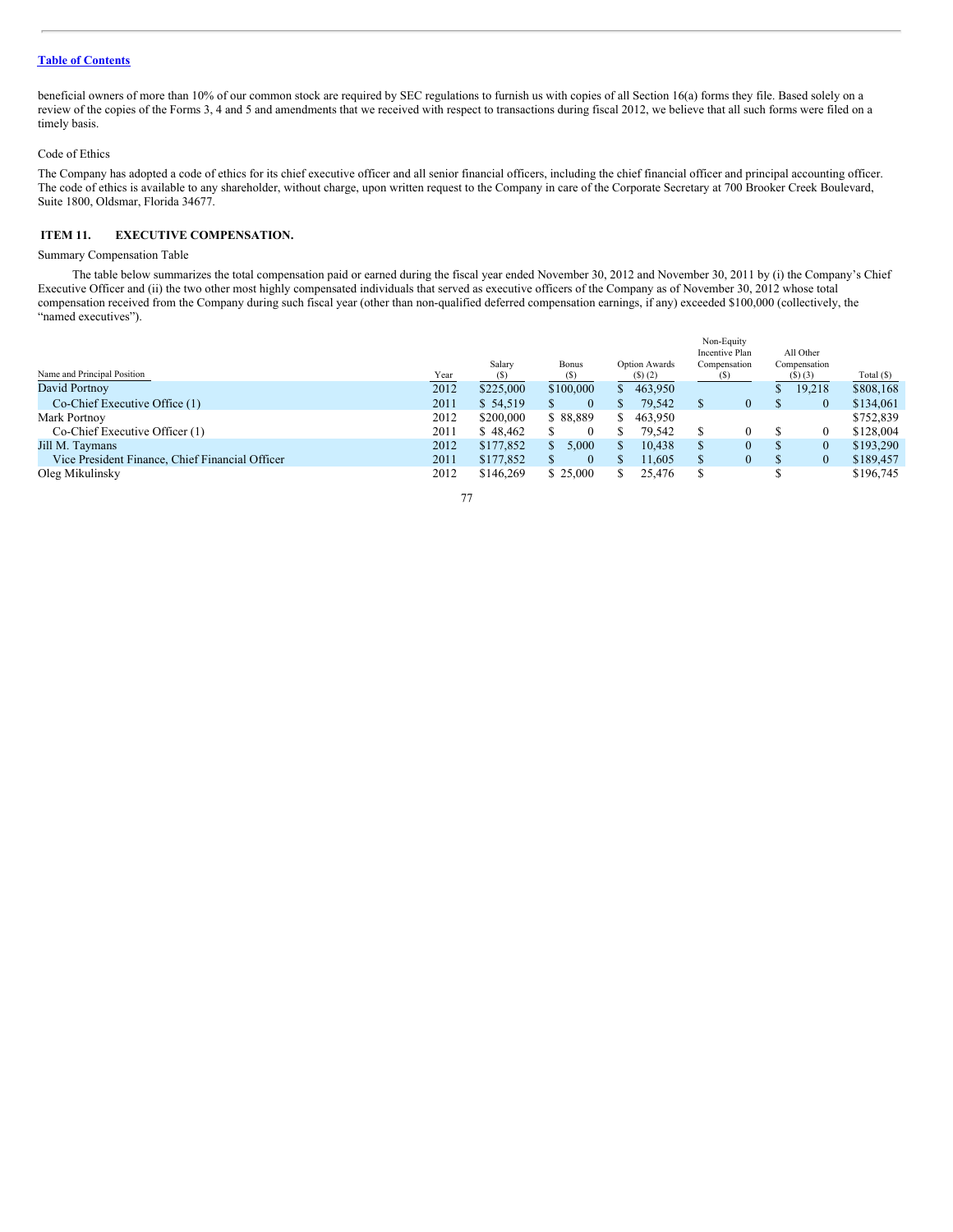- (1) Messrs. Portnoy and Portnoy became Co-Chief Executive Officers effective August 31, 2011.
- (2) Represents the dollar amount recognized for financial reporting purposes in fiscal 2012 and 2011. The fair value was estimated using the Black-Scholes option-pricing model. The amount reported has been adjusted to eliminate service-based forfeiture assumptions used for financial reporting purposes. See Note 7, Stockholders' Equity, to our consolidated financial statements for a discussion of our accounting for stock options and the assumptions used.
- (3) Represents perquisites and other benefits, valued on the basis of aggregate incremental cost to the Company.
- Julie Allickson resigned from the Company effective April 27, 2012.

## Narrative Disclosure Regarding Summary Compensation Table

### Compensation Philosophy

Our executive compensation policies are designed to provide competitive levels of compensation that integrate pay with our annual objectives and long-term goals, align the long-term interests of management with those of our stockholders, reward for achieving performance objectives, recognize individual initiative and achievements, and assist us in attracting and retaining highly qualified and experienced executives. The compensation committee of our board of directors is primarily responsible for acting on our philosophical approach to executive compensation. There are three primary elements in our executive compensation program: base salary compensation, cash bonus and stock options.

Base salary compensation is based on the potential impact the individual may have on the Company, the skills and experience required by the job, comparisons with comparable companies and the performance and potential of the incumbent in the job.

A cash bonus pool along with Company performance targets and individual performance objectives are established at the beginning of each fiscal year by the compensation committee. At the end of the fiscal year each performance target is measured and bonuses are paid at the end of the fiscal year if the set performance targets established at the beginning of the fiscal year are attained. A percentage of the pre-determined cash bonus pool is paid to the named executive officer depending on the performance targets met by the Company and the individual. In fiscal year 2012 the Company's Co-CEOs were entitled to a performance based bonus of an amount up to 35%, 65% or 100% of their base salary. In fiscal 2012, the Company's threshold, target and stretch performance standards required to earn cash bonuses were based on the diluted revenue per share as of November 30, 2012 of \$1.42, \$1.54 and \$1.75 per share, respectively, and the Company's stock price as of November 30, 2012 of \$2.50, \$3.15 and \$3.75, respectively. The third criteria for cash bonuses to the Co-CEOs consist of subjective performance, as determined in the sole discretion of the Compensation Committee of the Board of Directors. Cash bonuses were accrued in fiscal 2012 payable to the Co-CEOs totaling \$188,889. In fiscal 2012 the cash bonuses for the named executives consists of subjective performance, as determined in the sole discretion of the Compensation Committee of the Board of Directors. Cash bonuses were accrued in fiscal 2012 payable to the named executives totaling \$30,000. In fiscal year 2011, 75% of the amount of the potential bonus was based on the Company performance targets and 25% was based on the named executive officer's individual performance objectives associated with corporate strategy. The revenue and earnings target levels disclosed below and the undisclosed number of new umbilical cord blood and menstrual stem cell units and customer satisfaction survey results target levels utilized in fiscal 2011 required significant effort by the Company to achieve extraordinary performance and are very difficult to attain. In fiscal 2011, the Company performance targets required to earn cash bonuses were based on the number of new umbilical cord blood and menstrual stem cell units; \$19.4 million in revenue; \$1.9 million in earnings; and customer satisfaction survey results. No cash bonuses were paid to the named executive officers in fiscal 2011 because the Company did not meet all of the performance targets for fiscal 2011.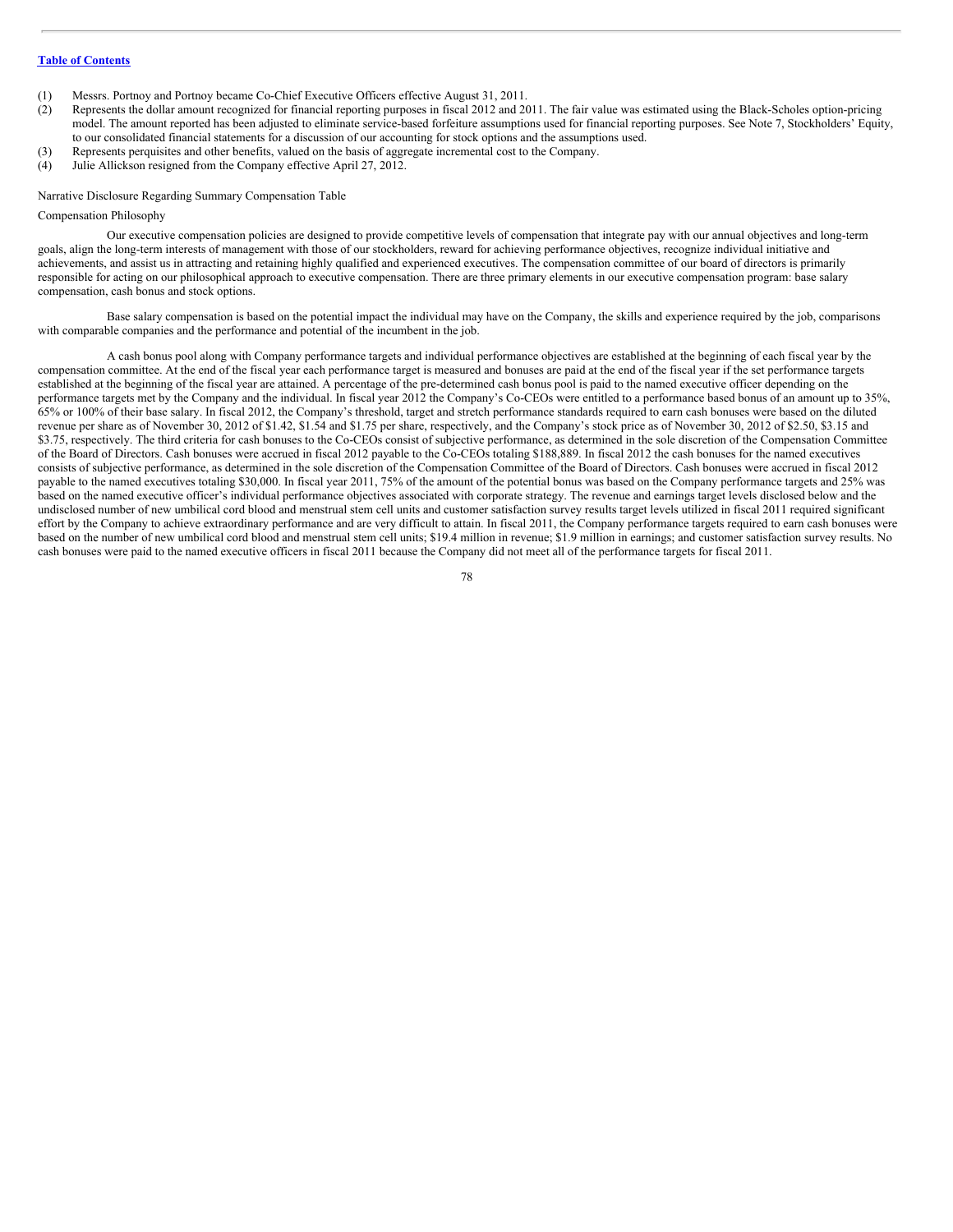Stock options are granted to our executive officers in order to maintain competitive pay packages and to align management's long-term interests with those of our stockholders. The compensation committee approves stock option grants to our executives and key personnel. Awards vest and options become exercisable based upon criteria established by the compensation committee. There were 200,000 and 200,000 stock options awarded to the named executive officers in 2012 and 2011, respectively.

Overall, the compensation committee attempts to establish levels of executive compensation that it believes to be competitive with those offered by employers of comparable size, growth and profitability in the Company's industry and in general industry. In establishing the levels of the various compensation elements, the compensation committee has from time to time used the services of compensation consultants.

### Employment Agreements and Change in Control Arrangements

*David Portnoy Employment Agreement.* On December 1, 2011, the Company entered into a two year employment agreement (the "David Portnoy Employment Agreement") with David Portnoy as the Chairman of the Board and Co-Chief Executive Officer effective December 1, 2011 (the "Commencement Date"). The David Portnoy Employment Agreement provides for an annual base salary of \$225,000. In addition to base salary, for the fiscal years ending November 30, 2012 and November 30, 2013, Mr. Portnoy will be entitled to a performance-based bonus of an amount up to 35%, 65% or 100% of base salary, depending on whether the stated performance targets are achieved. On February 13, 2012, the David Portnoy Employment Agreement was amended to clarify that the determination of whether the "Threshold", "Target", and "Stretch" performance standards have been achieved with respect to (i) bonuses to be paid under Section 3(b) of the David Portnoy Employment Agreement; and (ii) the grant of the equity awards described in Section 3 (c)(ii) of the David Portnoy Employment Agreement, shall be made without regard to any accounting impact of such awards on the Company's financial statements. The amendment to the David Portnoy Employment Agreement also revises Section 3(c)(ii) to correct the Company's fiscal year end date. The David Portnoy Agreement provides a signing bonus in the form of non-qualified stock options. Accordingly, on December 1, 2011, Mr. Portnoy was granted stock options to acquire 200,000 shares of Company stock at \$1.72 per share, which was the closing price of the Company's stock on that day. One-third of the award vested on the day of grant, one-third becomes vested on the first anniversary of the grant date, and one-third becomes vested on the second anniversary of the grant date. If specified performance targets are achieved at the "stretch" level and Mr. Portnoy is still employed by the Company as of November 30, 2013, Mr. Portnoy will receive a grant of non-qualified stock options of up to 300,000 shares. Such grants shall be made no later than February 28, 2014 and shall have a grant price equal to \$1.72, which is the closing price of the Company's stock on December 1, 2011.

The David Portnoy Employment Agreement also provides for reimbursement for all business expenses, including reasonable commuting expenses for David Portnoy between his home in Miami, Florida to the Company's headquarters in Tampa, Florida, including lodging and rental car expenses for when he is working in the Company's offices in Tampa. Mr. Portnoy' s principal place of employment shall be at the Company's headquarters, but he may elect in his discretion to work from his residence in Miami, Florida. The Company shall pay reasonable legal and financial consulting fees and costs incurred in negotiating the agreements and shall pay him up to \$75,000 in legal fees related to any dispute or question of interpretation regarding the agreements. Mr. Portnoy will also participate in the employee benefit plans that the Company generally makes available to Company employees from time to time, including retirement and health plans.

Upon the occurrence of an involuntary termination of employment or a voluntary termination of employment for "Good Reason" (as defined in the agreements), the David Portnoy Employment Agreement provides for severance pay equal to the greater of one times Mr. Portnoy's then-current annual base salary or the then-current base salary for the remaining term of the agreement, paid in a lump sum. However, if such termination of employment is in connection with a change in control (as defined in the agreements) that occurs before December 1, 2012, then the agreements provide for severance pay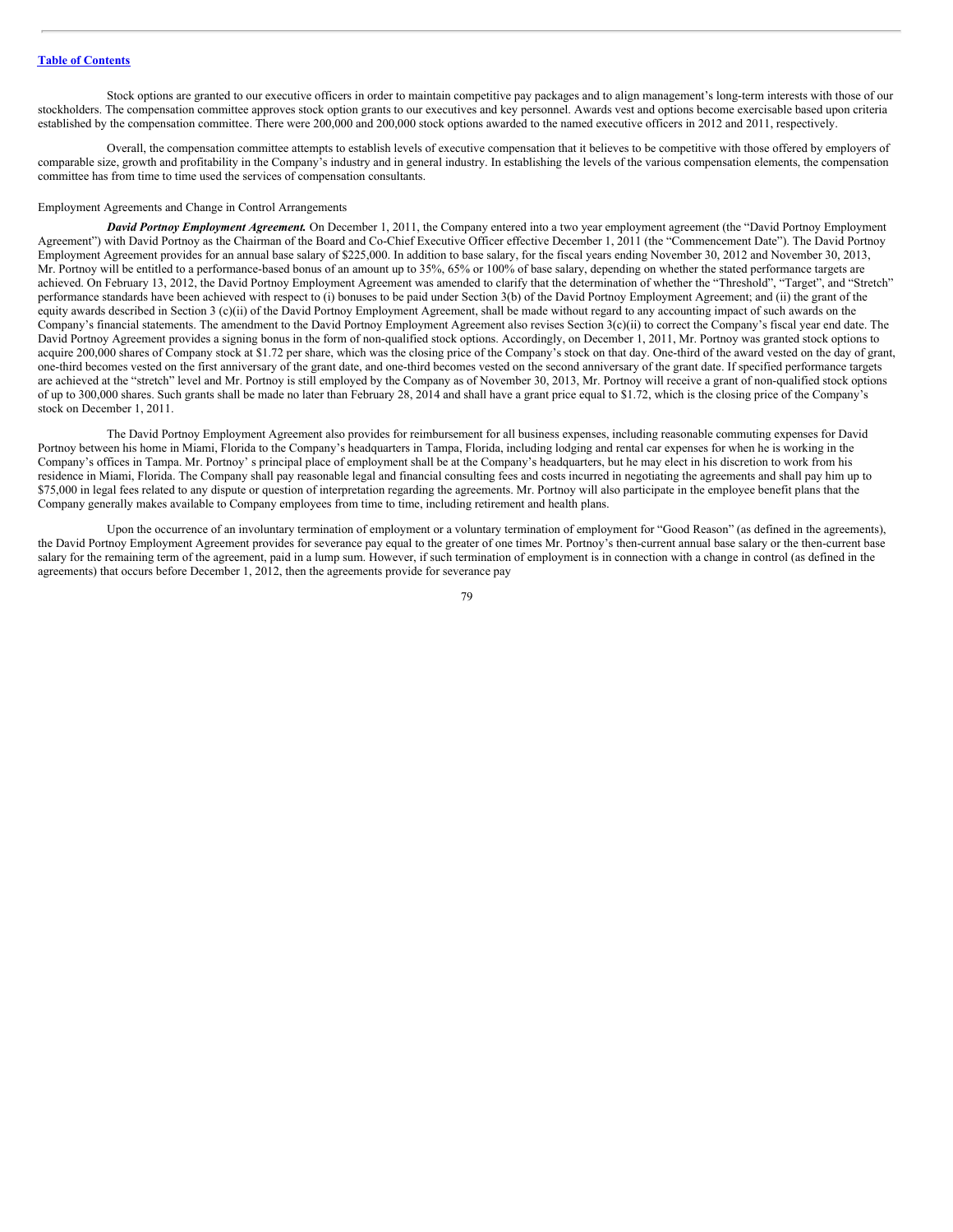equal to two times Mr. Portnoy's then-current base salary and the Company will reimburse the Executive, on a grossed up basis, for any penalty taxes owed on any excess parachute amounts under Section 280G of the Internal Revenue Code of 1986, as amended (the "Code"). In addition, the Company shall provide, at no cost to Mr. Portnoy, continued life insurance coverage and nontaxable medical, dental and disability insurance coverage substantially similar to the coverage maintained by the Company for Mr. Portnoy prior to such termination for 36 months after the termination. If the termination of employment is due to disability (as defined in the agreements), the agreements provide for the continuation of Mr. Portnoy's base salary for the greater of one year or the remaining term of the agreement. If the termination of employment is due to death, the agreements provide for payment of Mr. Portnoy's base salary for one year after his date of death, and the Company will continue to provide medical and dental coverage for Mr. Portnoy's family for one year after his death. The agreements include a one-year non-competition restriction and a two-year restriction on solicitation of employees or customers.

*Mark Portnoy Employment Agreement*. On December 1, 2011, the Company entered into a two year employment agreement (the "Mark Portnoy Employment Agreement") with Mark Portnoy as the Co-Chief Executive Officer effective December 1, 2011 (the "Commencement Date"). The Mark Portnoy Employment Agreement provides for an annual base salary of \$200,000. In addition to base salary, for the fiscal years ending November 30, 2012 and November 30, 2013, Mr. Portnoy will be entitled to a performance-based bonus of an amount up to 35%, 65% or 100% of base salary, depending on whether the stated performance targets are achieved. On February 13, 2012, the Mark Portnoy Employment Agreement was amended to clarify that the determination of whether the "Threshold", "Target", and "Stretch" performance standards have been achieved with respect to (i) bonuses to be paid under Section 3(b) of the Mark Portnoy Employment Agreement; and (ii) the grant of the equity awards described in Section 3 (c) (ii) of the Mark Portnoy Employment Agreement, shall be made without regard to any accounting impact of such awards on the Company's financial statements. The Mark Portnoy Employment Agreement provides a signing bonus in the form of non-qualified stock options. Accordingly, on December 1, 2011, Mr. Portnoy was granted stock options to acquire 200,000 shares of Company stock at \$1.72 per share, which was the closing price of the Company's stock on that day. One-third of the award vested on the day of grant, one-third becomes vested on the first anniversary of the grant date, and one-third becomes vested on the second anniversary of the grant date. If specified performance targets are achieved at the "stretch" level and Mr. Portnoy is still employed by the Company as of November 30, 2013, Mr. Portnoy will receive a grant of nonqualified stock options of up to 300,000 shares. Such grants shall be made no later than February 28, 2014 and shall have a grant price equal to \$1.72, which is the closing price of the Company's stock on December 1, 2011.

The Mark Portnoy Employment Agreement also provides for reimbursement for all business expenses, including moving expenses incurred for Mr. Portnoy to relocate his primary residence to Tampa, Florida. The Company shall pay reasonable legal and financial consulting fees and costs incurred in negotiating the agreements and shall pay him up to \$75,000 in legal fees related to any dispute or question of interpretation regarding the agreements. Mr. Portnoy will also participate in the employee benefit plans that the Company generally makes available to Company employees from time to time, including retirement and health plans.

Upon the occurrence of an involuntary termination of employment or a voluntary termination of employment for "Good Reason" (as defined in the agreements), the Mark Portnoy Employment Agreement provides for severance pay equal to the greater of one times Mr. Portnoy's then-current annual base salary or the then-current base salary for the remaining term of the agreement, paid in a lump sum. However, if such termination of employment is in connection with a change in control (as defined in the agreements) that occurs before December 1, 2012, then the agreements provide for severance pay equal to two times Mr. Portnoy's then-current base salary and the Company will reimburse the Executive, on a grossed up basis, for any penalty taxes owed on any excess parachute amounts under Section 280G of the Internal Revenue Code of 1986, as amended (the "Code"). In addition, the Company shall provide, at no cost to Mr. Portnoy, continued life insurance coverage and nontaxable medical, dental and disability insurance coverage substantially similar to the coverage maintained by the Company for Mr. Portnoy prior to such termination for 36 months after the termination. If the termination of employment is due to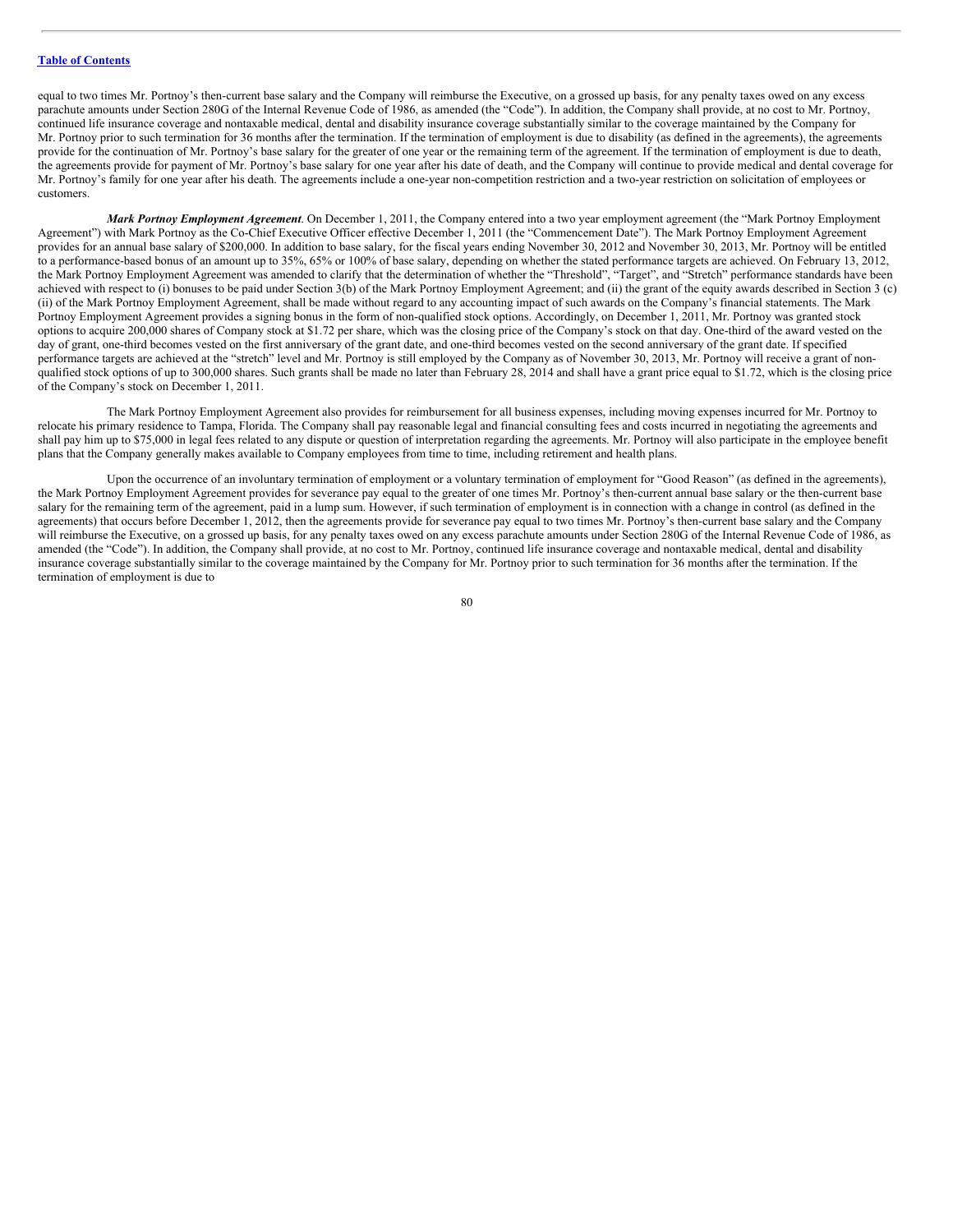disability (as defined in the agreements), the agreements provide for the continuation of Mr. Portnoy's base salary for the greater of one year or the remaining term of the agreement. If the termination of employment is due to death, the agreements provide for payment of Mr. Portnoy's base salary for one year after his date of death, and the Company will continue to provide medical and dental coverage for Mr. Portnoy's family for one year after his death. The agreements include a one-year non-competition restriction and a two-year restriction on solicitation of employees or customers.

*Taymans Employment Agreement*. On November 1, 2005, the Company entered into a one-year employment agreement with Jill M. Taymans, the Company's Chief Financial Officer and Vice President (the "Taymans Employment Agreement"). Under the Taymans Employment Agreement, the one-year term is automatically extended for additional one-year periods unless, at least 60 days prior to the end of the then-current term, either party notifies the other in writing of its intent not to renew the agreement. The Taymans Employment Agreement was amended in July 2008 to provide that the then-current term would expire on November 30, 2008. The ending date of the current term of the Taymans Employment Agreement is November 30, 2013.

At all times during the term of the Taymans Employment Agreement (as the same may be extended), Ms. Taymans will be eligible for discretionary merit increases and adjustments in base salary, in addition to discretionary annual bonuses awarded at the discretion of the compensation committee of the Company's board of directors. The Taymans Employment Agreement provides that she will be eligible to receive long-term incentive awards provided to the Company's senior executives generally, on terms finally determined by the compensation committee of the Company's board of directors.

In the event of a termination of employment of Ms. Taymans upon or within one year of a Change in Control (as defined in the Taymans Employment Agreement), or prior to the Change in Control if the termination was related to the Change in Control, if the termination was by the Company without cause or was by Ms. Taymans due to being requested to accept without cause a demotion or relocation, Ms. Taymans will be entitled to receive the following: (i) all earned compensation through the date of termination (or, if greater, on the date immediately preceding a Change in Control); and (ii) 12 months of base salary as in effect on the termination date (or, if greater, base salary in effect immediately prior to the Change in Control).

Under the Taymans Employment Agreement, the Company will also provide Ms. Taymans with certain other benefits, including continued participation in all applicable Company benefit plans and payment of reasonable business expenses.

In the Taymans Employment Agreement, Ms. Taymans agreed not to compete with the Company or solicit its customers, clients or employees during the term of her Employment Agreement and for a 12-month period following her termination of employment under the agreement.

*Mikulinsky Employment Agreement.* On March 5, 2012, the Company entered into a one-year employment agreement (the "Mikulinsky Employment Agreement") with Oleg Mikulinsky, as the Company's Chief Information Officer. The one-year term of the Employment Agreement will be automatically extended for additional one-year periods unless, at least 30 days prior to the end of the then-current term, either party notifies the other in writing of its intent not to renew the agreement.

At all times during the term of his employment agreement (as the same may be extended), Mr. Mikulinsky will be eligible for discretionary merit increases and base salary adjustments, in addition to discretionary annual bonuses awarded at the discretion of the compensation committee of the Company's board of directors. The Mikulinsky Employment Agreement provides he will also be eligible for long-term incentive awards provided to the Company's senior executives generally, on terms finally determined by the compensation committee of the Company's board of directors.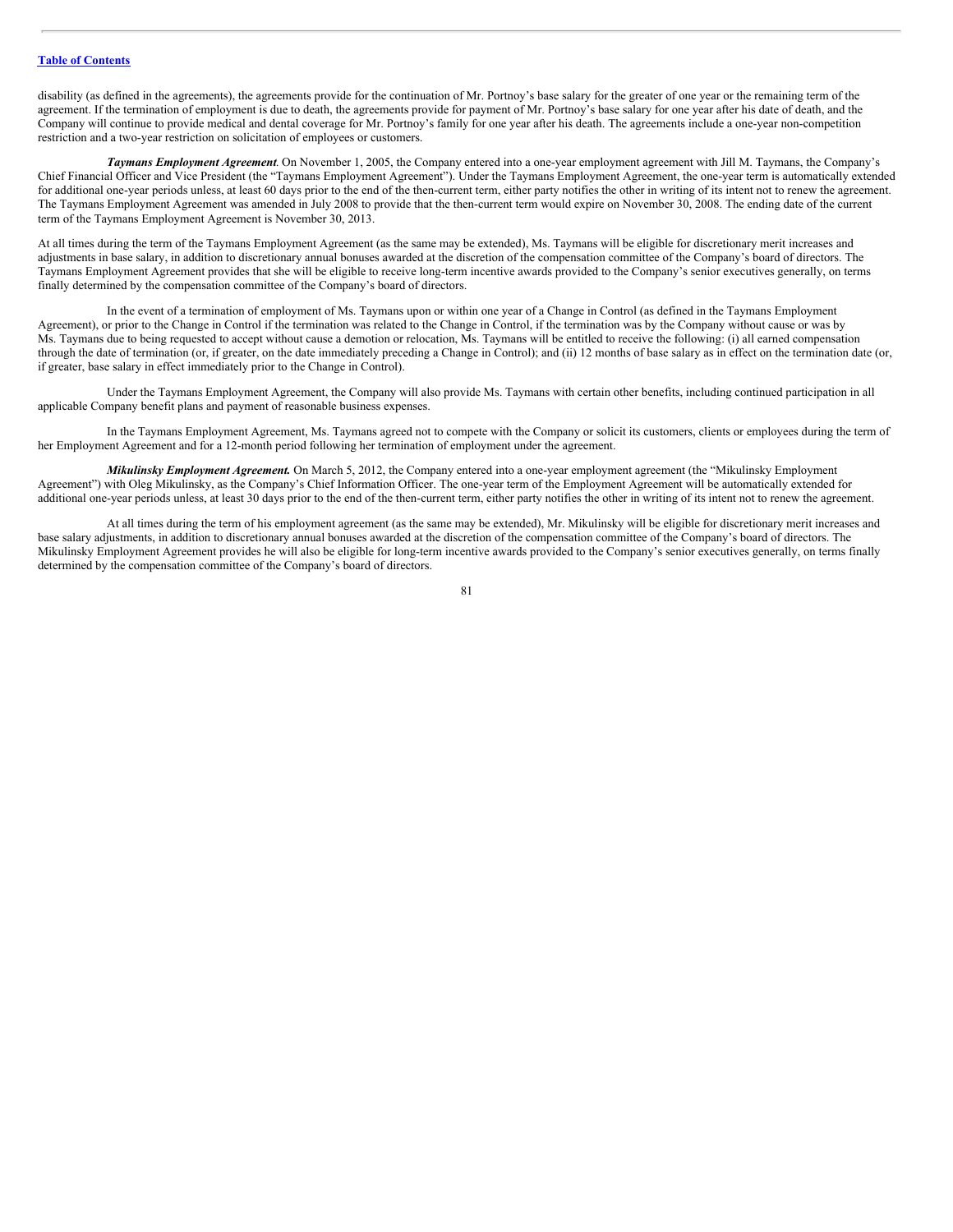In addition to base salary, the Mikulinsky Employment Agreement provided a signing bonus in the form of non-qualified stock options. Accordingly, on March 5, 2012, Mr. Mikulinsky was granted stock options to acquire 40,000 shares of Company common stock at \$2.05 per share, which was the closing price of the Company's stock on that day. One-third of the award vested on the day of grant, one-third becomes vested on the first anniversary of the grant date, and one-third becomes vested on the second anniversary of the grant date. If specified performance targets are achieved at the "stretch" level, and if Mr. Mikulinsky is still employed by the Company as of March 4, 2014, then Mr. Mikulinsky will receive a grant of non-qualified stock options of up to 40,000 shares. Such grants shall have a grant price equal to \$2.05, which is the closing price of the Company's stock on March 5, 2012.

In the event of a termination of employment of Mr. Mikulinsky upon or within one-year of a Change in Control (as defined in the Mikulinsky Employment Agreement), or prior to the Change in Control if the termination was related to the Change in Control, if the termination was by the Company without cause or was by executive due to being requested to accept without cause a demotion or relocation. Mr. Mikulinsky will be entitled to receive the following: (i) all earned compensation through the date of termination (or, if greater, on the date immediately preceding a Change in Control); and (ii) 12 months of base salary as in effect on the termination date (or, if greater, base salary in effect immediately prior to the Change in Control).

Under the Mikulinsky Employment Agreement, the Company will also provide Mr. Mikulinsky with certain other benefits, including continued participation in all applicable Company benefit plans and payment of reasonable business expenses.

In the Mikulinsky Employment Agreement, Mr. Mikulinsky agreed not to compete with the Company or solicit its customers, clients or employees during the term of his respective Employment Agreement and for a 12-month period following the termination of employment under agreements.

*Kelley Employment Agreement.* On June 18, 2012, the Company entered into a one-year employment agreement with Linda Kelley, PhD, the Company's Chief Scientific Officer (the "Kelley Employment Agreement"). Under the Kelley Employment Agreement, the one-year term is automatically extended for additional one-year periods unless, at least 60 days prior to the end of the then-current term, either party notifies the other in writing of its intent not to renew the agreement.

At all times during the term of the Kelley Employment Agreement (as the same may be extended), Dr. Kelley will be eligible for discretionary merit increases and adjustments in base salary, in addition to discretionary annual bonuses awarded at the discretion of the compensation committee of the Company's board of directors. The Kelley Employment Agreement provides that she will be eligible to receive long-term incentive awards provided to the Company's senior executives generally, on terms finally determined by the compensation committee of the Company's board of directors.

In addition to base salary, the Kelley Employment Agreement provided a signing bonus in the form of non-qualified stock options. Accordingly, on June 18, 2012, Dr. Kelley was granted stock options to acquire 20,000 shares of Company common stock at \$2.36 per share, which was the closing price of the Company's stock on that day. One-third of the award becomes vested one-year from the day of grant, one-third becomes vested on the second anniversary of the grant date, and one-third becomes vested on the third anniversary of the grant date.

In the event of a termination of employment of Dr. Kelley upon or within one year of a Change in Control (as defined in the Kelley Employment Agreement), or prior to the Change in Control if the termination was related to the Change in Control, if the termination was by the Company without cause or was by Dr. Kelley due to being requested to accept without cause a demotion or relocation, Dr. Kelley will be entitled to receive the following: (i) all earned compensation through the date of termination (or, if greater, on the date immediately preceding a Change in Control); and (ii) 12 months of base salary as in effect on the termination date (or, if greater, base salary in effect immediately prior to the Change in Control).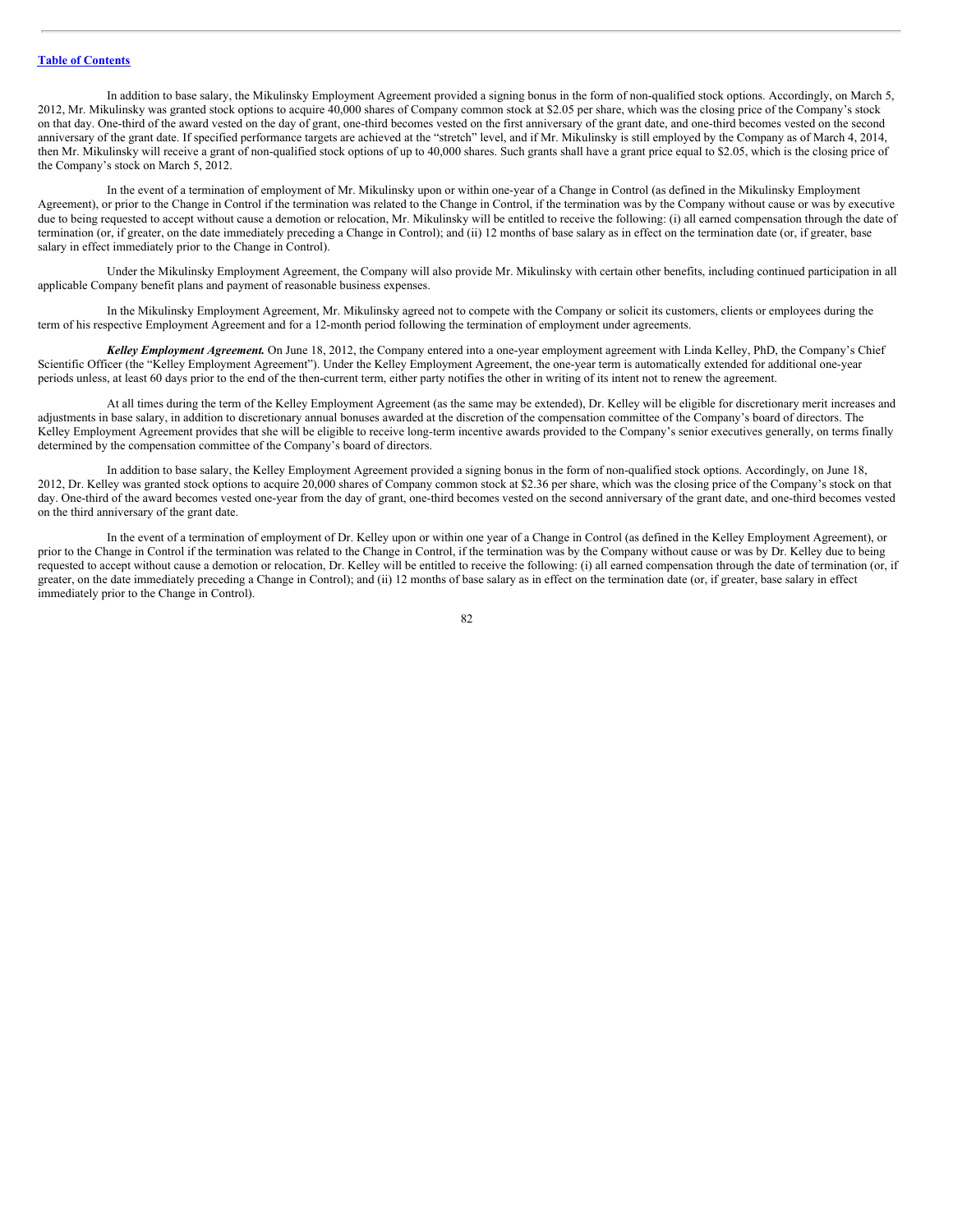Under the Kelley Employment Agreement, the Company will also provide Dr. Kelley with certain other benefits, including continued participation in all applicable Company benefit plans and payment of reasonable business expenses.

In the Kelley Employment Agreement, Dr. Kelley agreed not to compete with the Company or solicit its customers, clients or employees during the term of her Employment Agreement and for a 12-month period following her termination of employment under the agreement.

### **Outstanding Equity Awards at Fiscal Year-End**

The following table sets forth information concerning stock options held by the named executive officers at November 30, 2012:

|                     |                       |                                                                    | <b>Option Awards</b>                                            |                             |                        |
|---------------------|-----------------------|--------------------------------------------------------------------|-----------------------------------------------------------------|-----------------------------|------------------------|
|                     |                       | Number<br>of<br>Securities<br>Underlying<br>Unexercised<br>Options | Number of<br>Securities<br>Underlying<br>Unexercised<br>Options | Option<br>Exercise<br>Price |                        |
| Name                | <b>Grant Date</b>     | $^{(#)}$<br>Exercisable                                            | (#)<br>Unexercisable                                            | (S)                         | Option Expiration Date |
| David Portnoy       | August 31, 2011(1)    | 100,000                                                            |                                                                 | \$2.90                      | August 31, 2021        |
|                     | December $1, 2011(1)$ | 200,000                                                            | $\hspace{1.0cm} \overbrace{ }^{}$                               | \$1.72                      | December 1, 2021       |
| Mark Portnoy        | August $31, 2011(1)$  | 100,000                                                            |                                                                 | \$2.90                      | August 31, 2021        |
|                     | December 1, 2011(1)   | 200,000                                                            |                                                                 | \$1.72                      | December 1, 2021       |
| <b>Jill Taymans</b> | April 4, 2006(2)      | 29,548                                                             | $\overbrace{\phantom{12333}}$                                   | \$3.34                      | April 4, 2013          |
|                     | August 3, 2009(2)     | 18,563                                                             |                                                                 | \$1.73                      | August 3, 2016         |
|                     | February 1, $2010(2)$ | 9,281                                                              |                                                                 | \$1.50                      | February 1, 2017       |
| Oleg Mikulinsky     | March 5, 2012(3)      | 13,334                                                             | 26,666                                                          | \$2.05                      | March 5, 2019          |

(1) On May 30, 2012, the Company received a Nomination of Solicitation Notice from a shareholder nominating six individuals for election as directors to compete with the Company's board of directors at the 2012 Annual Meeting. Pursuant to the Co-CEOs employment agreements, if the Company receives a Nomination of Solicitation Notice, as defined by the Company's Bylaws, all of the service-based vesting condition options that were issued to the Co-CEOs immediately vest.

(2) 1/3 of the options vest one-year from the date of grant, 1/3 of the options vest two-years from the date of grant and 1/3 of the options vest three-years from the date of grant.

(3) 1/3 of the options vest immediately on the date of grant, 1/3 of the options vest one-year from the date of grant and 1/3 of the options vest two-years from the date of grant.

#### **Director Compensation**

Directors who are employees of the Company receive no compensation for their services as directors or as members of committees. Non-employee directors are paid an annual retainer in the amount of \$12,000 and an attendance fee of \$3,000 for each board meeting and \$1,000 for each committee meeting, and are reimbursed for their reasonable expenses incurred in attending the meeting. The fee for participation in a board or committee meeting held by telephone conference call and lasting at least one hour is \$1,000. Each non-employee director receives an annual stock option grant in the amount of 7,500 shares on the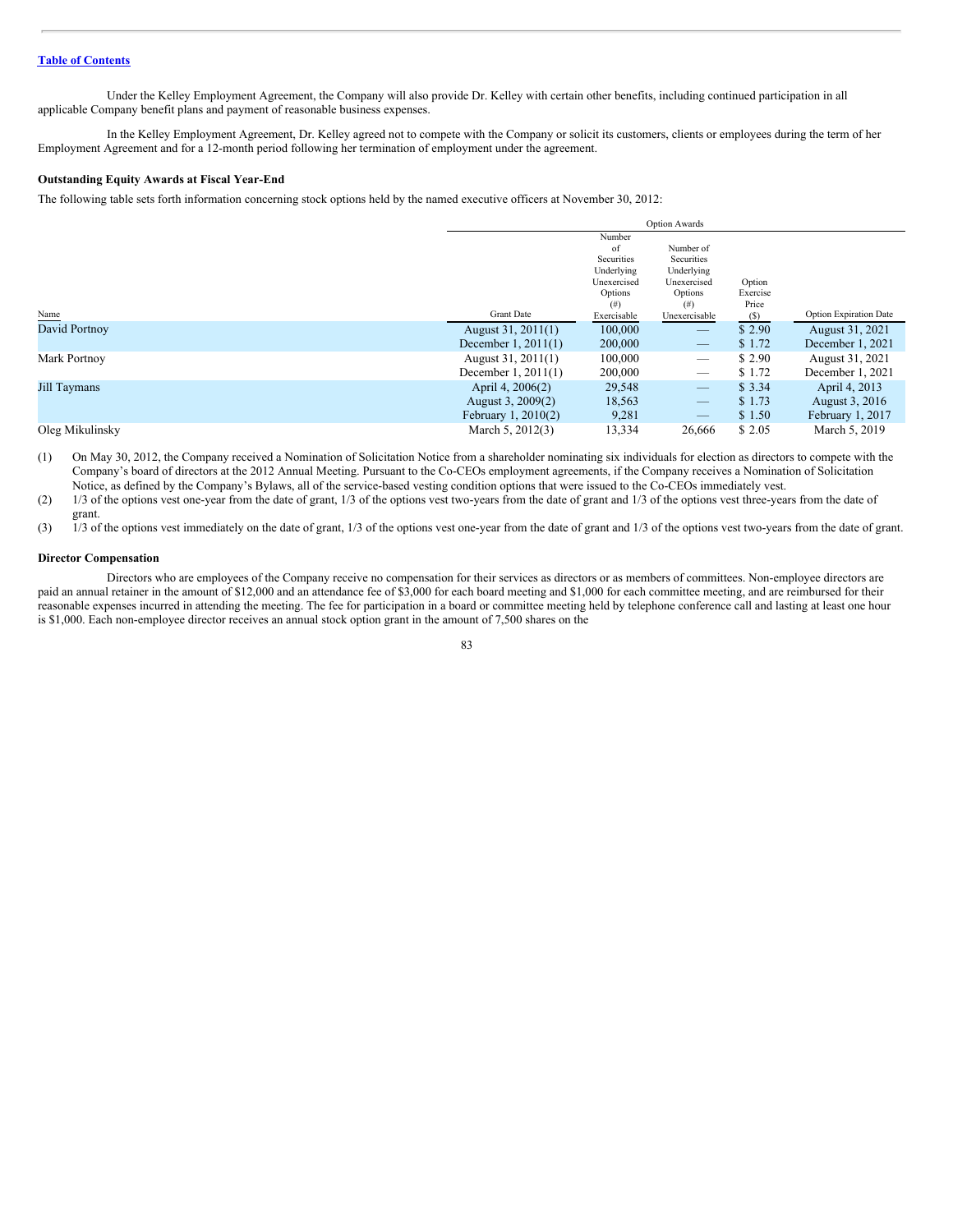## **Table of [Contents](#page-2-0)**

date of the annual stockholders meeting in each year. Newly elected non-employee directors receive a stock option grant of 20,000 shares per person. All of such stock options have an exercise equal to the fair market value of the common stock on the date of grant.

The table below summarizes the compensation paid by the Company to its non-employee directors for the fiscal year ended November 30, 2012:

|                      | Fees Earned   |               |          |
|----------------------|---------------|---------------|----------|
|                      | <sub>or</sub> |               |          |
|                      | Paid in       | Option        |          |
|                      | Cash          | Awards        | Total    |
| Name                 | (S)           | $($ \$ $)(1)$ | (S)      |
| <b>Harold Berger</b> | \$15,000      | \$17,134      | \$32,134 |
| George Gaines        | \$15,000      | \$17,134      | \$32,134 |
| Jonathan Wheeler     | \$15,000      | \$17,134      | \$32,134 |
| Anthony Atala        | 9,000         | \$17,134      | \$26,134 |

(1) Represents the dollar amount recognized for financial reporting purposes in fiscal 2012 under SFAS 123R with respect to stock options. The fair value was estimated using the Black-Scholes option-pricing model. The amount reported has been adjusted to eliminate service-based forfeiture assumptions used for financial reporting purposes. See Note 7, Stockholders' Equity, to our consolidated financial statements for a discussion of our accounting for stock options and the assumptions used.

## **ITEM 12. SECURITY OWNERSHIP OF CERTAIN BENEFICIAL OWNERS AND MANAGEMENT AND RELATED STOCKHOLDER MATTERS.**

The following table sets forth certain information regarding beneficial ownership of our common stock as of February 22, 2013 by (i) each person who is known by the Company to own beneficially more than 5% of the outstanding shares of our common stock, (ii) each director and director nominee of the Company, (iii) each executive officer of the Company, and (iv) all current directors and executive officers of the Company as a group. Except as otherwise indicated below, each of the stockholders named in the table has sole voting and investment power with respect to their shares of common stock, except to the extent authority is shared by spouses under applicable law.

|                                                     | Number of Shares          |             |
|-----------------------------------------------------|---------------------------|-------------|
|                                                     | <b>Beneficially Owned</b> | Percent of  |
| Name and Address of Beneficial Owner (1)            | (2)                       | Class $(1)$ |
| Current directors, nominees and executive officers: |                           |             |
| David Portnoy (3)                                   | 984.386                   | 8.72%       |
| Mark Portnoy (4)                                    | 533.144                   | $4.72\%$    |
| George Gaines (5)                                   | 718.292                   | $6.53\%$    |
| Harold Berger (6)                                   | 18.422                    | $*$         |
| Jonathan Wheeler (7)                                | 47.292                    | *           |
| Jill Taymans (8)                                    | 74.944                    | $\ast$      |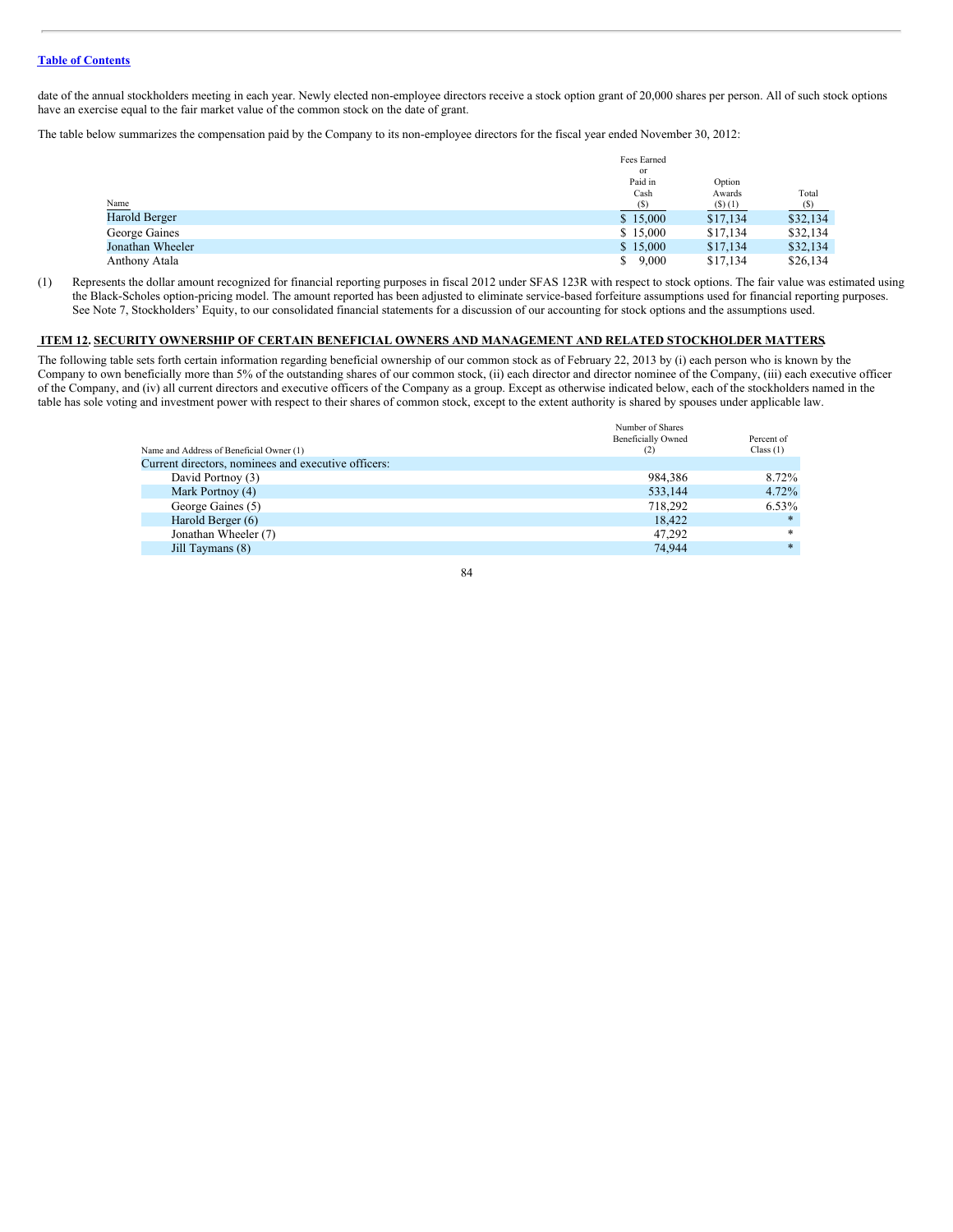| Oleg Mikulinsky (9)                                                                     | 26,667    | $*$    |
|-----------------------------------------------------------------------------------------|-----------|--------|
| Anthony Atala (10)                                                                      | 12.292    | $*$    |
| Other beneficial owners:                                                                |           |        |
| Ki Yong Choi (11)                                                                       | 2,179,086 | 19.84% |
| Mary J. Nyberg and Charles D. Nyberg, as co-trustees of CDMJ Nyberg Family Trust, U/A/D |           |        |
| June 9, 2005 $(12)$                                                                     | 648,024   | 5.90%  |
| All current directors and executive officers as a group (8 persons) (13)                | 2,415,437 | 20.61% |

Less than 1%.

- (1) Pursuant to applicable SEC rules, the percentage of voting stock for each stockholder is calculated by dividing (i) the number of shares deemed to be beneficially held by such stockholders as February 22, 2013 by (ii) the sum of (a) 10,994,880 which is the number of shares of common stock outstanding as February 22, 2013 plus (b) the number of shares issuable upon exercise of options (which are shares that are not voting until exercised) held by such stockholder which were exercisable as of February 22, 2013 or will become exercisable within 60 days. Unless otherwise indicated, the address of each person in the table is 700 Brooker Creek Boulevard, Suite 1800, Oldsmar, Florida 34677.
- (2) In accordance with Rule 13d-3 under the Securities Exchange Act of 1934, a person is deemed to be the beneficial owner for purposes of this table, of any shares of Common Stock if he or she has shared voting or investment power with respect to such security, or has a right to acquire beneficial ownership at any time within 60 days from February 22, 2013. As used herein, "voting power" is the power to vote or direct the voting of shares, and "investment power" is the power to dispose or direct the disposition of shares. The shares set forth above for directors and executive officers include all shares held directly, as well as by spouses and minor children, in trust and other indirect ownership, over which shares the named individuals effectively exercise sole or shared voting and investment power.
- (3) Includes 4,200 shares of Common Stock held directly through a 401(k) plan account, 199,080 shares of Common Stock held directly through IRA accounts of David Portnoy, 18,100 shares that he owns individually of record, 144,724 shares of Common Stock held by Partner-Community, Inc., as to which David Portnoy may be deemed the beneficial owner as Chairman of the Board and Secretary, 55,219 shares of Common Stock held by uTIPu, as to which David Portnoy may be deemed the beneficial owner as Chairman of the Board, 199,738 shares of Common Stock held by Mayim Investment Limited Partnership, as to which David Portnoy may be deemed the beneficial owner as the managing member and owner of Mayim Management, LLC, which is the general partner of Mayim Management Limited Partnership, which is the general partner of Mayim Investment Limited Partnership; 51,678 shares of Common Stock held by spouse, 4,854 shares held by David Portnoy as custodian for his minor son; and 4,000 Shares held by David Portnoy as custodian for his minor daughter. Includes 300,000 shares subject to stock options.
- (4) Includes 2,455 shares of Common Stock held directly through a 401(k) plan account, 130,029 shares of common stock held by Capital Asset Fund #1 Limited Partnership, as to which Mark Portnoy may be deemed beneficial owner as its general partner. Also, includes 300,000 shares subject to stock options.
- (5) Includes 12,292 shares subject to stock options.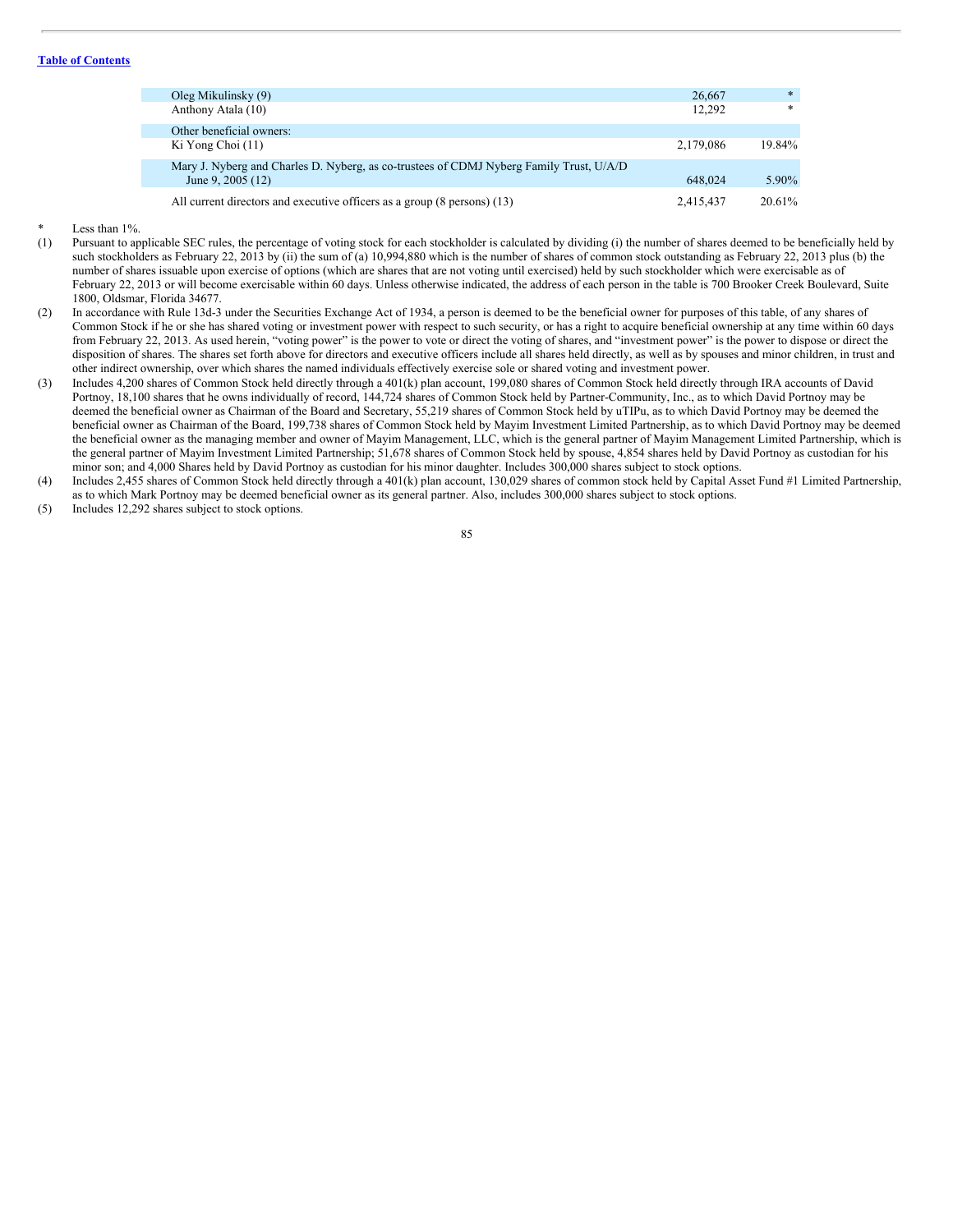- (6) Includes 12,292 shares subject to stock options.
- (7) Includes 12,292 shares subject to stock options.
- (8) Includes  $57,392$  shares subject to stock options.<br>(9) Includes 26,667 shares subject to stock options.
- (9) Includes  $26,667$  shares subject to stock options.<br>(10) Includes 12,292 shares subject to stock options.
- Includes 12,292 shares subject to stock options.
- (11) A group consisting of Mr. Choi and UAD 7/21/01 FBO Choi Family Living Trust filed a Form 4 on August 16, 2012 reporting the following beneficial ownership: (i) 1,945,596 shares of common stock held directly by Mr. Choi, as to which he has the sole power to vote and dispose or direct the disposition; and (ii) 233,472 shares of common stock held by UAD 7/21/01 FBO Choi Family Living Trust, as to which Mr. Choi has the sole power to vote and dispose or direct the disposition. Beneficial ownership information is supplied per the Schedule 13/D/A. The address for Mr. Choi, as set forth in the Form 4 filed August 16, 2012, is c/o Cathedral Hill Associates, 14299 Firestone Boulevard, La Mirada, CA 90638.
- (12) A group consisting of Mary J. Nyberg and Charles D. Nyberg, as co-trustees of CDMJ Nyberg Family Trust, U/A/D June 9, 2005 filed a Schedule 13G on February 9,2013 ("the Schedule 13G") reporting the following beneficial ownership: (i) 648,024 shares of common stock held by CDMJ Nyberg Family Trust U/A/D June 9, 2005, as to which Mr. and Mrs. Nyberg has the sole power to vote and dispose or direct the disposition. Beneficial ownership information is supplied per the Schedule 13G. The address for the CDMJ Nyberg Family Trust is 6442 E. Crested Saguaro Lane, Scottsdale, AZ 85266.
- (13) Includes 733,227 shares subject to stock options.

### **ITEM 13. CERTAIN RELATIONSHIPS AND RELATED TRANSACTIONS, AND DIRECTOR INDEPENDENCE.**

On January 16, 2008, the Company and Saneron CCEL Therapeutics, Inc. ("Saneron") entered into a research and development agreement whereby the Company and Saneron will collaborate on research utilizing the Company's menstrual stem cell technology in pre-clinical models for certain neurological diseases and disorders. Under terms of the agreement, the Company will provide Saneron with menstrual stem cells along with proprietary methodology associated with the technology. Saneron will provide study materials and develop research methodology for potential therapeutic applications associated with designated pre-clinical applications. Intellectual property resulting from this research collaboration will be jointly owned by the parties. The Company does not have any funding requirements with regard to the collaboration agreement. Cryo-Cell owns an approximate 34% equity interest in Saneron. This agreement was entered into as a result of arms' length negotiations.

David Portnoy, the Company's Chairman and Co-Chief Executive officer, is the brother of the Company's Co-Chief Executive Officer Mark Portnoy. The Company's Audit Committee Chairman, Harold Berger, provides accounting services to the Company's Co-Chief Executive Officer Mark Portnoy.

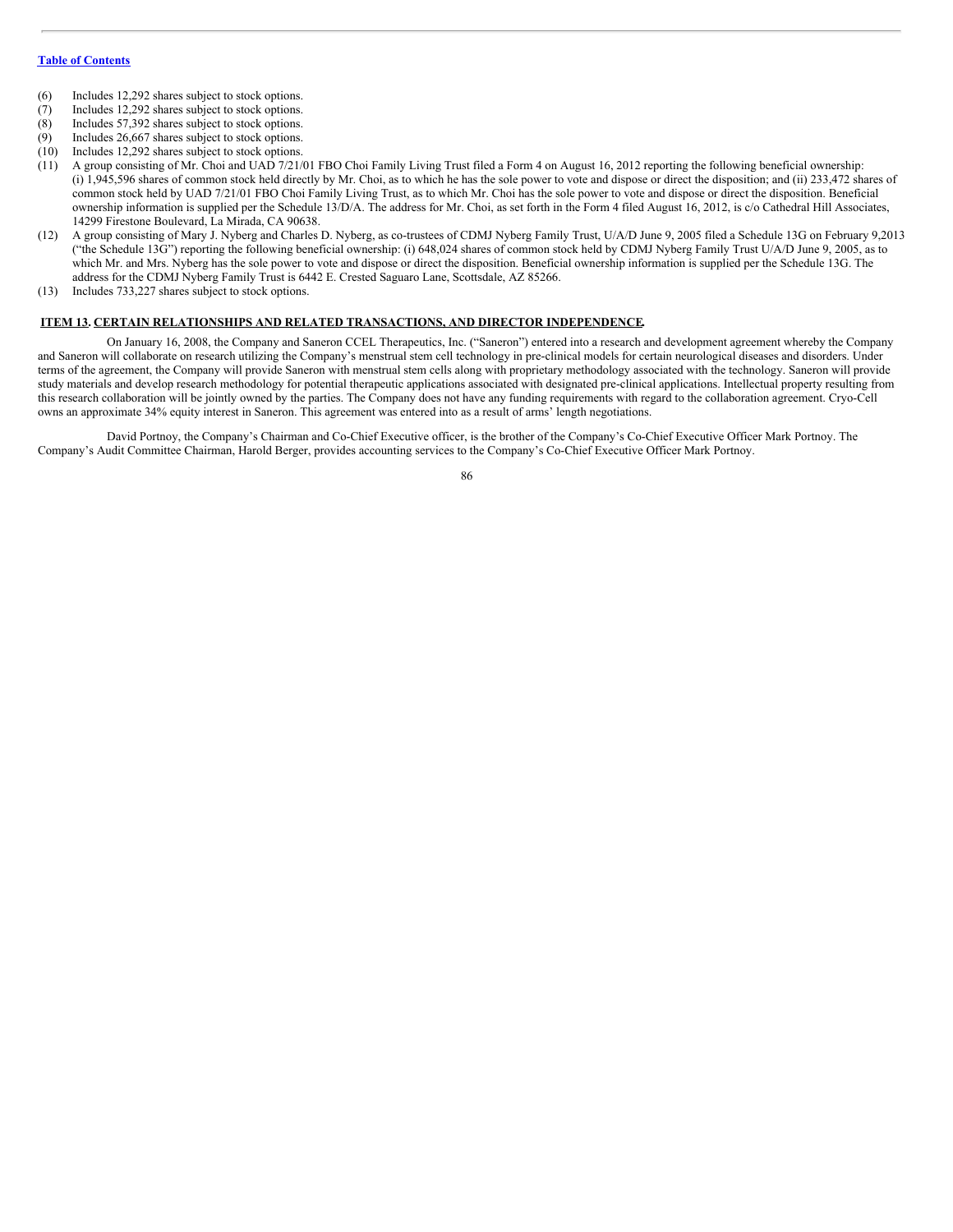## **Approval of Related Party Transactions**

Historically, the Company followed a policy of review and approval of transactions with directors, executive officers and their affiliates by the board of directors, with interested members of the board of directors abstaining from voting on approval of the transactions. Under this policy, the board of directors would approve such transactions only if they were found to be on terms no less favorable to the Company than would be available from third parties in arms-length transactions. On March 4, 2008, the Board of Directors adopted a policy that the Company will not enter into any transaction or commercial relationship with any director, director nominee, executive officer or greater than 5% stockholder of the Company.

## **ITEM 14. PRINCIPAL ACCOUNTANT FEES AND SERVICES.**

The following table presents fees for professional audit services rendered by Grant Thornton LLP for the audit of the Company's financial statements for the fiscal years ended November 30, 2012 and November 30, 2011 and fees billed for other services rendered by Grant Thornton LLP during these periods.

|                   | 2012      | 2011      |
|-------------------|-----------|-----------|
| <b>Audit Fees</b> | \$312,572 | \$339,857 |
| Tax Fees          | 40.872    | 39,680    |
| Other             |           | $\Omega$  |
| Total             | \$353,444 | \$379,537 |

#### **Audit Fees**

Audit fees consisted of the aggregate fees billed by our principal accountants for professional services rendered for the audit of the Company's annual financial statements set forth in the Company's Annual Report on Form 10-K for the fiscal years ended November 30, 2012 and November 30, 2011 as well as assistance with and review of documents filed with the SEC.

#### **Tax Fees**

Tax fees consisted of the aggregate fees billed by our principal accountants for professional services rendered for tax compliance, tax advice and tax planning for the fiscal years ended November 30, 2012 and November 30, 2011.

#### **Other Fees**

The Company did not incur other fees by our principal accountants for the fiscal years ended November 30, 2012 and November 30, 2011.

The policy of the Company's audit committee is to review and pre-approve both audit and non-audit services to be provided by the independent auditors (other than with *de minimis* exceptions permitted by the Sarbanes-Oxley Act of 2002). This duty may be delegated to one or more designated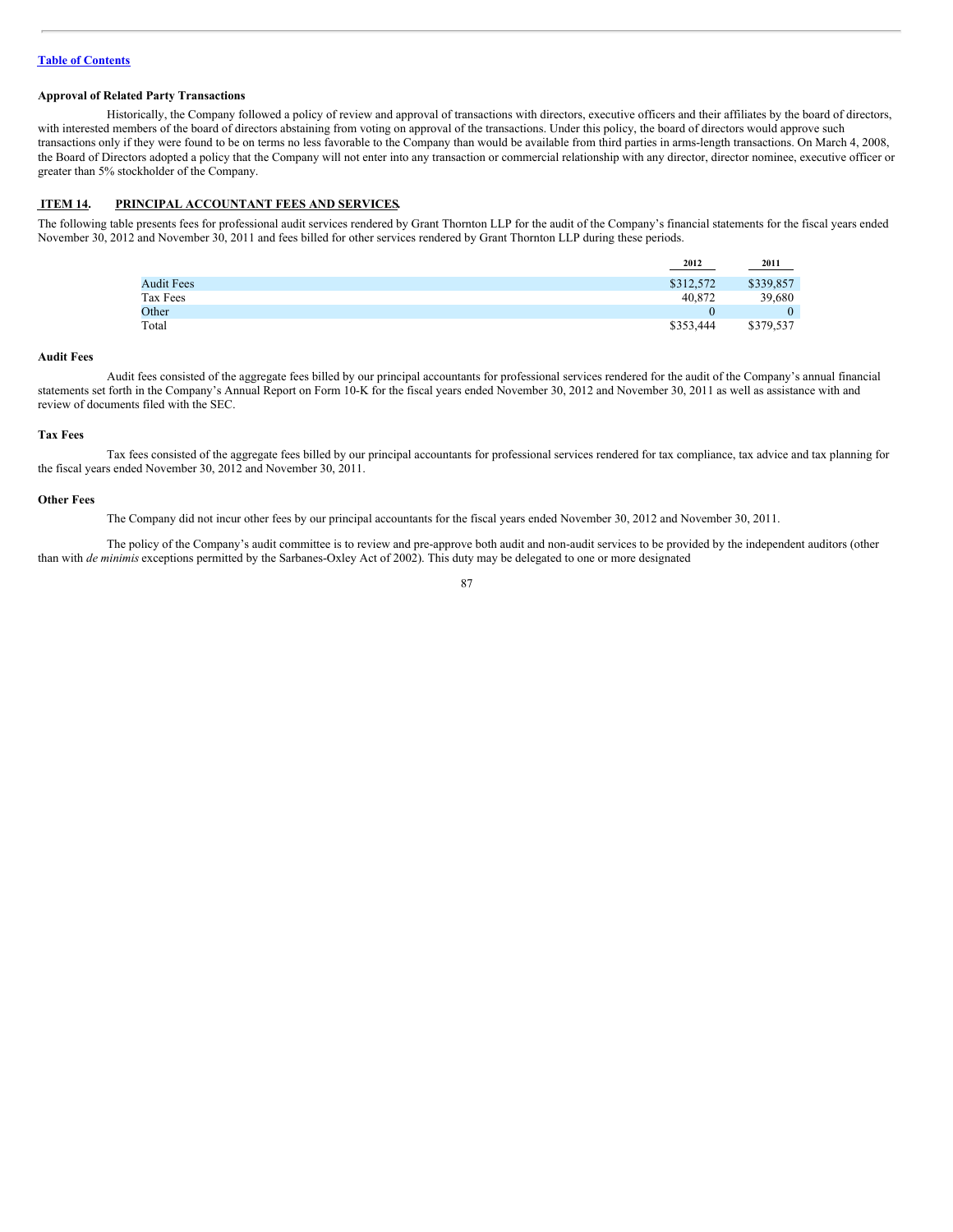members of the audit committee with any such approval reported to the committee at its next regularly scheduled meeting. All of the fees described above under the captions "Audit-Related Fees", "Tax Fees" and "Other Fees" and paid to Grant Thornton LLP were pre-approved by the audit committee.

No services in connection with appraisal or valuation services, fairness opinions or contribution-in-kind reports were rendered by Grant Thornton LLP. Furthermore, no work of Grant Thornton LLP with respect to its services rendered to the Company was performed by anyone other than Grant Thornton LLP.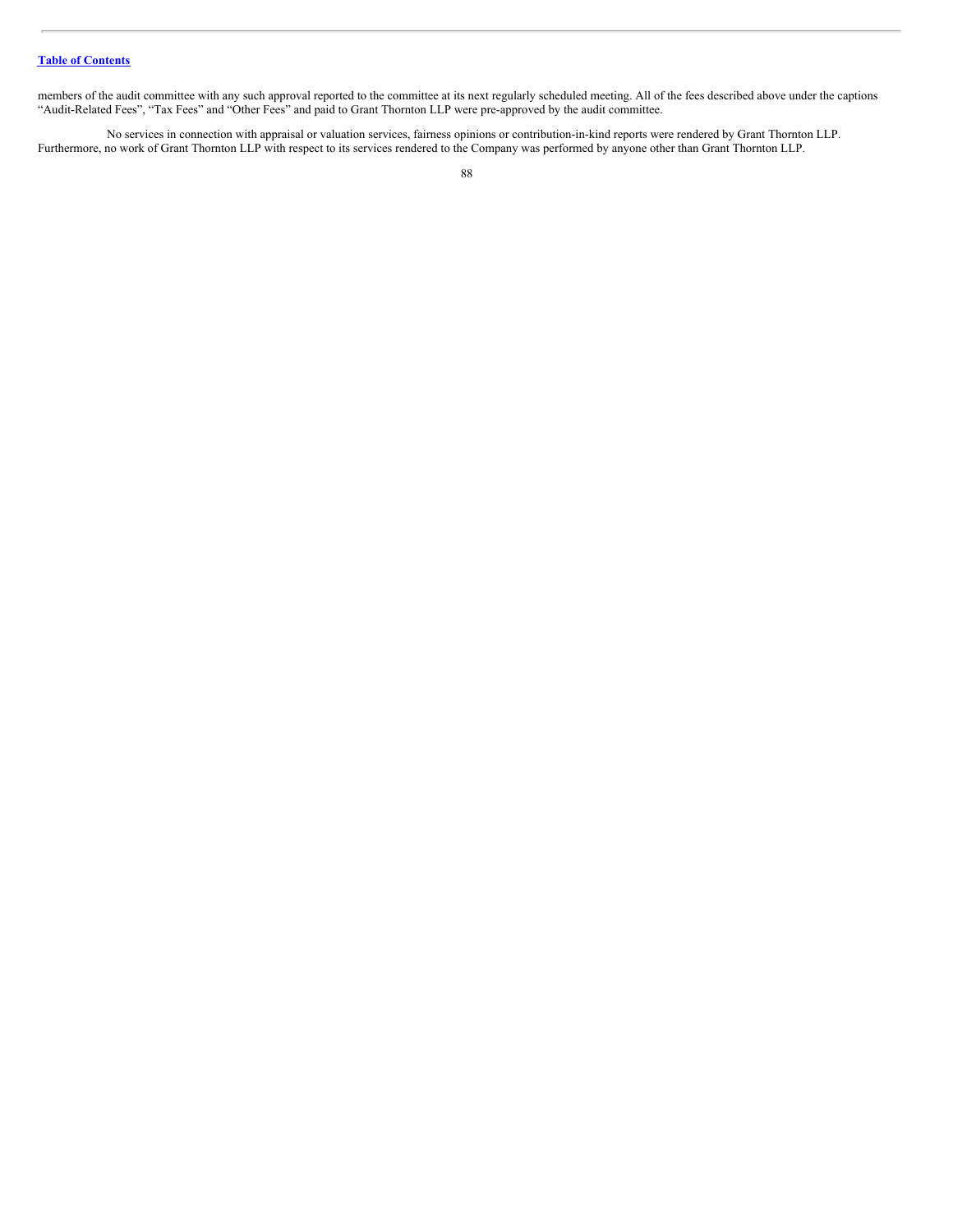Exhibit

**Part IV ITEM 15. EXHIBITS AND FINANCIAL STATEMENT SCHEDULES.**

- No. Description **Description** 3.1 (1) Amended and Restated Certificate of Incorporation 3.2 (2) Amended and Restated By-Laws 10.6 (3) Secondary Storage Agreement with Safti-Cell, Inc. dated October 1, 2001 10.7 (3) Addendum Agreement dated November 2001 to Secondary Storage Agreement with Safti-Cell, Inc. 10.9 (4) Lease Agreement dated April 15, 2004 between Brooker Creek North, LLP and the Company 10.10 (5) Employment Agreement with Mercedes Walton, dated August 15, 2005 10.11 (6) Employment Agreement with Jill M. Taymans dated November 1, 2005. 10.12 (6) Forms of Stock Option Agreements under 2000 Stock Incentive Plan. 10.13 (7) First Lease Amendment by and between the Company and Brooker Creek North I, LLP, dated June 7, 2006. 10.14 (8) 2006 Stock Incentive Plan 10.15 (9) Employment Agreement dated April 1, 2007 between the Company and Julie Allickson 10.16 (10) Agreement dated June 4, 2007 by and among the Company and Andrew J. Filipowski, the Andrew J. Filipowski Revocable Trust and Matthew G. Roszak 10.17 (11) Agreement dated January 24, 2008 by and among the Company and Andrew J. Filipowski, the Andrew J. Filipowski Revocable Trust, Matthew G. Roszak and SilkRoad Equity LLC 10.18 (11) Agreement dated January 24, 2008 by and among the Company and Ki Yong Choi and the UAD 7/21/01 FBO Choi Family Living Trust 10.20 (12) Amendment dated July 16, 2007, amending Employment Agreement with Mercedes Walton, dated August 15, 2005 10.21 (13) Amendment dated July 18, 2008, amending Employment Agreement with Mercedes Walton, dated August 15, 2005 10.22 (13) Amendment dated July 18, 2008, amending Employment Agreement with Jill M. Taymans, dated November 1, 2005 10.23 (14) 2000 Stock Incentive Plan 10.24 (14) Amendment to 2000 Stock Incentive Plan dated April 6, 2004 10.25 (14) Amendment to 2000 Stock Incentive Plan dated August 14, 2008 10.26 (12) Stipulation and Order of Court of Chancery of the State of Delaware dated June 18, 2008 10.27 (15) Employment Agreement with David Portnoy dated December 1, 2011 10.28 (15) Employment Agreement with Mark Portnoy dated December 1, 2011 10.29 (16) Amendment dated, February 13, 2012, amending Employment Agreement with David Portnoy dated 10.30 (16) Amendment dated, February 13, 2012, amending Employment Agreement with Mark Portnoy dated 10.31 (17) Employment Agreement with Oleg Mikulinsky dated March 5, 2012 23 Consent of Auditors 24 Power of Attorney (included on signature page) 31.1 Certification of Co-CEO Pursuant to Section 302 of the Sarbanes-Oxley Act of 2002 31.2 Certification of Co-CEO Pursuant to Section 302 of the Sarbanes-Oxley Act of 2002 31.3 Certification of CFO Pursuant to Section 302 of the Sarbanes-Oxley Act of 2002 32.1 Certification Pursuant to 18 U.S.C. Section 1350, as Adopted Pursuant to Section 906 of the Sarbanes-Oxley Act of 2002 (1) Incorporated by reference to the Company's Quarterly Report on Form 10-QSB for the quarter ended May 31, 2002. (2) Incorporated by reference to the Company's Current Report on Form 8-K filed on March 10, 2008. (3) Incorporated by reference to the Company's Annual Report on Form 10-KSB for the year ended November 30, 2002. (4) Incorporated by reference to the Company's Quarterly Report on Form 10-QSB for the quarter ended May 31, 2004. (5) Incorporated by reference to the Company's Quarterly Report on Form 10-QSB filed for the quarter ended August 31, 2005. (6) Incorporated by reference to the Company's Annual Report on Form 10-KSB for the year ended November 30, 2005. (7) Incorporated to the Company's Quarterly Report on Form 10-QSB for the quarter ended May 31, 2006. (8) Incorporated by reference to Annex B to the Definitive Proxy Statement filed June 1, 2006. (9) Incorporated by reference to the Company's Quarterly Report on Form 10-Q for the quarter ended May 31, 2007. (10) Incorporated by reference to the Company's Current Report on Form 8-K filed on June 8, 2007. (11) Incorporated by reference to the Company's Current Report on Form 8-K filed on January 25, 2008. (12) Incorporated by reference to the Company's Quarterly Report on Form 10-Q for the quarter ended May 31, 2008. (13) Incorporated by reference to the Company's Quarterly Report on Form 10-Q for the quarter ended August 31, 2008. (14) Incorporated by reference to the Company's Annual Report on Form 10-KSB for the year ended November 30, 2008. (15) Incorporated by reference to the Company's Current Report on Form 8-K filed on December 7, 2011.
- (16) Incorporated by reference to the Company's Current Report on Form 8-K filed on February 17, 2012.
- (17) Incorporated by reference to the Company's Current Report on Form 8-K filed on March 9, 2012.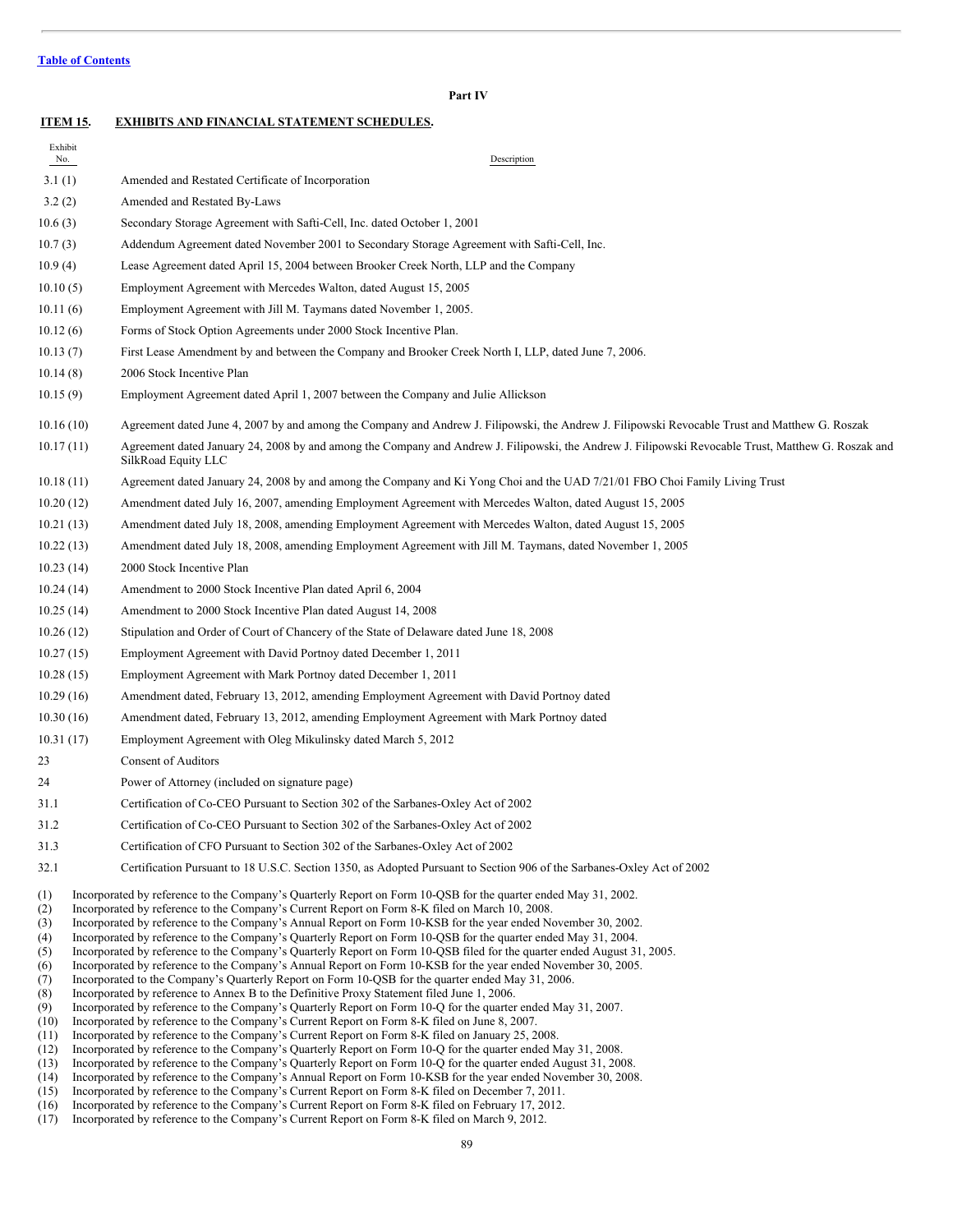## **SIGNATURES**

In accordance with Section 13 or 15(d) of the Securities Exchange Act of 1934, the registrant has duly caused this Form 10-K to be signed on its behalf by the undersigned thereunto duly authorized.

CRYO-CELL INTERNATIONAL, INC.

By: /s/ David Portnoy

David Portnoy, Co-Chief Executive Officer

Dated: February 28, 2013

## **POWER OF ATTORNEY**

Each of the undersigned officers and directors of Cryo-Cell International, Inc., hereby constitutes and appoints David Portnoy, Mark Portnoy and Jill Taymans, each their true and lawful attorneys-in-fact and agents, for them and in their name, place and stead, in any and all capacities, to sign their names to any and all amendments to this Report on Form 10-K, and other related documents, and to cause the same to be filed with the Securities and Exchange Commission, granting unto said attorneys, full power and authority to do and perform any act and thing necessary and proper to be done in the premises, as fully to all intents and purposes as the undersigned could do if personally present, and the undersigned for himself or herself hereby ratifies and confirms all that said attorney shall lawfully do or cause to be done by virtue hereof.

In accordance with the Securities Exchange Act of 1934, this report has been signed below by the following persons in the capacities indicated:

| <b>SIGNATURE</b>                         | TITLE                                                                                 | DATE              |
|------------------------------------------|---------------------------------------------------------------------------------------|-------------------|
| /s/ David Portnoy<br>David Portnoy       | Chairman of the Board and Co-Chief Executive Officer (principal executive<br>officer) | February 28, 2013 |
| /s/ Mark Portnoy<br>Mark Portnoy         | Co-Chief Executive Officer                                                            | February 28, 2013 |
| /s/ Jill Taymans<br>Jill Taymans         | Chief Financial Officer (principal financial and accounting officer)                  | February 28, 2013 |
| /s/ Harold Berger<br>Harold Berger       | Director                                                                              | February 28, 2013 |
| /s/ George Gaines<br>George Gaines       | Director                                                                              | February 28, 2013 |
| /s/ Jonathan Wheeler<br>Jonathan Wheeler | Director                                                                              | February 28, 2013 |
| /s/Anthony Atala<br>Anthony Atala        | Director                                                                              | February 28, 2013 |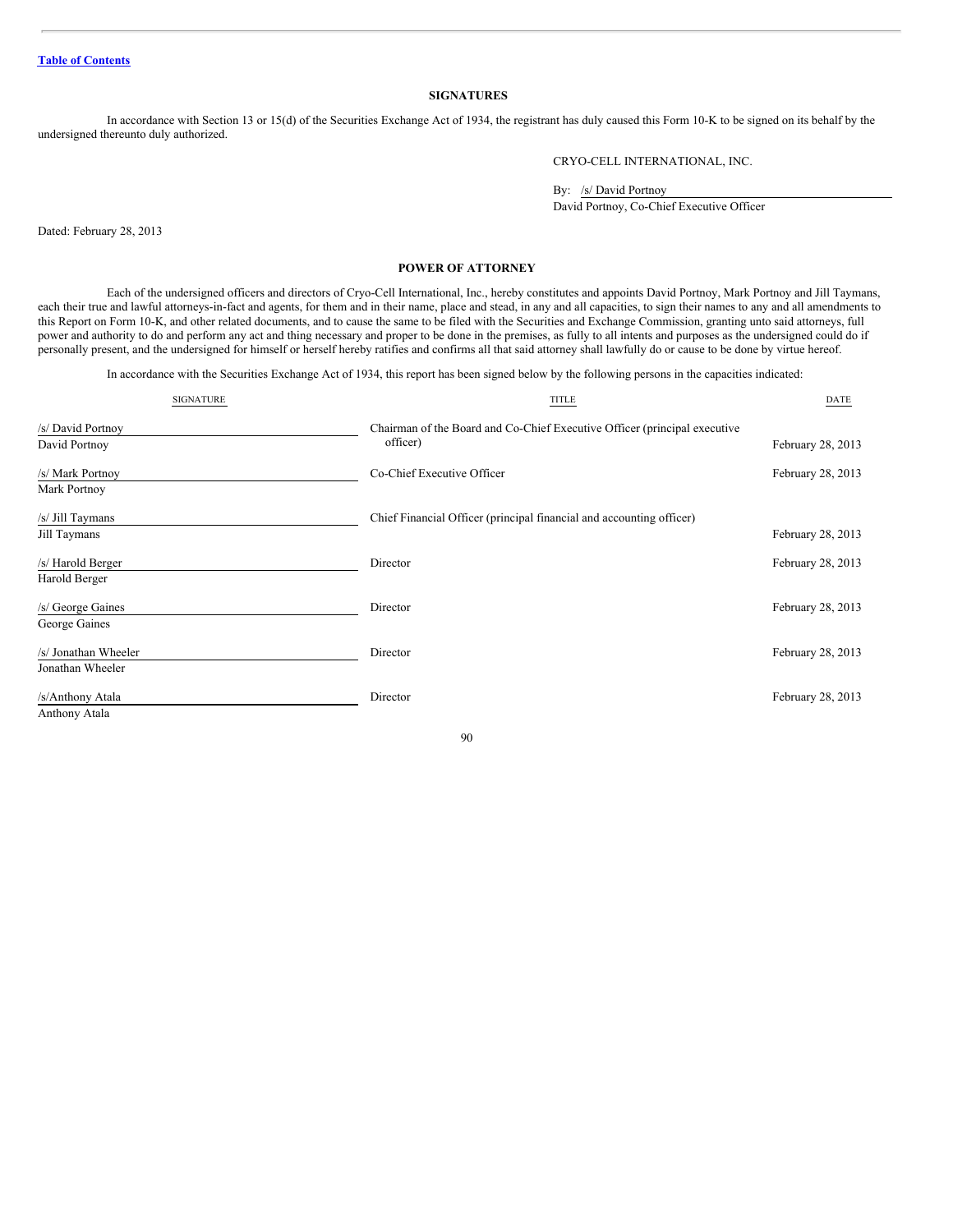# **EXHIBIT INDEX**

| Exhibit<br>No.                                                                      | Description                                                                                                                                                                                                                                                                                                                                                                                                                                                                                                                                                                                                                                                                                                                                                                                                                                                                                                                                                                                                                                                                                                                                                                                                                                                                                                                            |
|-------------------------------------------------------------------------------------|----------------------------------------------------------------------------------------------------------------------------------------------------------------------------------------------------------------------------------------------------------------------------------------------------------------------------------------------------------------------------------------------------------------------------------------------------------------------------------------------------------------------------------------------------------------------------------------------------------------------------------------------------------------------------------------------------------------------------------------------------------------------------------------------------------------------------------------------------------------------------------------------------------------------------------------------------------------------------------------------------------------------------------------------------------------------------------------------------------------------------------------------------------------------------------------------------------------------------------------------------------------------------------------------------------------------------------------|
| 3.1(1)                                                                              | Amended and Restated Certificate of Incorporation                                                                                                                                                                                                                                                                                                                                                                                                                                                                                                                                                                                                                                                                                                                                                                                                                                                                                                                                                                                                                                                                                                                                                                                                                                                                                      |
| 3.2(2)                                                                              | Amended and Restated By-Laws                                                                                                                                                                                                                                                                                                                                                                                                                                                                                                                                                                                                                                                                                                                                                                                                                                                                                                                                                                                                                                                                                                                                                                                                                                                                                                           |
| 10.6(3)                                                                             | Secondary Storage Agreement with Safti-Cell, Inc. dated October 1, 2001                                                                                                                                                                                                                                                                                                                                                                                                                                                                                                                                                                                                                                                                                                                                                                                                                                                                                                                                                                                                                                                                                                                                                                                                                                                                |
| 10.7(3)                                                                             | Addendum Agreement dated November 2001 to Secondary Storage Agreement with Safti-Cell, Inc.                                                                                                                                                                                                                                                                                                                                                                                                                                                                                                                                                                                                                                                                                                                                                                                                                                                                                                                                                                                                                                                                                                                                                                                                                                            |
| 10.9(4)                                                                             | Lease Agreement dated April 15, 2004 between Brooker Creek North, LLP and the Company                                                                                                                                                                                                                                                                                                                                                                                                                                                                                                                                                                                                                                                                                                                                                                                                                                                                                                                                                                                                                                                                                                                                                                                                                                                  |
| 10.10(5)                                                                            | Employment Agreement with Mercedes Walton, dated August 15, 2005                                                                                                                                                                                                                                                                                                                                                                                                                                                                                                                                                                                                                                                                                                                                                                                                                                                                                                                                                                                                                                                                                                                                                                                                                                                                       |
| 10.11(6)                                                                            | Employment Agreement with Jill M. Taymans dated November 1, 2005.                                                                                                                                                                                                                                                                                                                                                                                                                                                                                                                                                                                                                                                                                                                                                                                                                                                                                                                                                                                                                                                                                                                                                                                                                                                                      |
| 10.12(6)                                                                            | Forms of Stock Option Agreements under 2000 Stock Incentive Plan.                                                                                                                                                                                                                                                                                                                                                                                                                                                                                                                                                                                                                                                                                                                                                                                                                                                                                                                                                                                                                                                                                                                                                                                                                                                                      |
| 10.13(7)                                                                            | First Lease Amendment by and between the Company and Brooker Creek North I, LLP, dated June 7, 2006.                                                                                                                                                                                                                                                                                                                                                                                                                                                                                                                                                                                                                                                                                                                                                                                                                                                                                                                                                                                                                                                                                                                                                                                                                                   |
| 10.14(8)                                                                            | 2006 Stock Incentive Plan                                                                                                                                                                                                                                                                                                                                                                                                                                                                                                                                                                                                                                                                                                                                                                                                                                                                                                                                                                                                                                                                                                                                                                                                                                                                                                              |
| 10.15(9)                                                                            | Employment Agreement dated April 1, 2007 between the Company and Julie Allickson                                                                                                                                                                                                                                                                                                                                                                                                                                                                                                                                                                                                                                                                                                                                                                                                                                                                                                                                                                                                                                                                                                                                                                                                                                                       |
| 10.16(10)                                                                           | Agreement dated June 4, 2007 by and among the Company and Andrew J. Filipowski, the Andrew J. Filipowski Revocable Trust and Matthew G. Roszak                                                                                                                                                                                                                                                                                                                                                                                                                                                                                                                                                                                                                                                                                                                                                                                                                                                                                                                                                                                                                                                                                                                                                                                         |
| 10.17(11)                                                                           | Agreement dated January 24, 2008 by and among the Company and Andrew J. Filipowski, the Andrew J. Filipowski Revocable Trust, Matthew G. Roszak and<br>SilkRoad Equity LLC                                                                                                                                                                                                                                                                                                                                                                                                                                                                                                                                                                                                                                                                                                                                                                                                                                                                                                                                                                                                                                                                                                                                                             |
| 10.18(11)                                                                           | Agreement dated January 24, 2008 by and among the Company and Ki Yong Choi and the UAD 7/21/01 FBO Choi Family Living Trust                                                                                                                                                                                                                                                                                                                                                                                                                                                                                                                                                                                                                                                                                                                                                                                                                                                                                                                                                                                                                                                                                                                                                                                                            |
| 10.20(12)                                                                           | Amendment dated July 16, 2007, amending Employment Agreement with Mercedes Walton, dated August 15, 2005                                                                                                                                                                                                                                                                                                                                                                                                                                                                                                                                                                                                                                                                                                                                                                                                                                                                                                                                                                                                                                                                                                                                                                                                                               |
| 10.21(13)                                                                           | Amendment dated July 18, 2008, amending Employment Agreement with Mercedes Walton, dated August 15, 2005                                                                                                                                                                                                                                                                                                                                                                                                                                                                                                                                                                                                                                                                                                                                                                                                                                                                                                                                                                                                                                                                                                                                                                                                                               |
| 10.22(13)                                                                           | Amendment dated July 18, 2008, amending Employment Agreement with Jill M. Taymans, dated November 1, 2005                                                                                                                                                                                                                                                                                                                                                                                                                                                                                                                                                                                                                                                                                                                                                                                                                                                                                                                                                                                                                                                                                                                                                                                                                              |
| 10.23(14)                                                                           | 2000 Stock Incentive Plan                                                                                                                                                                                                                                                                                                                                                                                                                                                                                                                                                                                                                                                                                                                                                                                                                                                                                                                                                                                                                                                                                                                                                                                                                                                                                                              |
| 10.24(14)                                                                           | Amendment to 2000 Stock Incentive Plan dated April 6, 2004                                                                                                                                                                                                                                                                                                                                                                                                                                                                                                                                                                                                                                                                                                                                                                                                                                                                                                                                                                                                                                                                                                                                                                                                                                                                             |
| 10.25(14)                                                                           | Amendment to 2000 Stock Incentive Plan dated August 14, 2008                                                                                                                                                                                                                                                                                                                                                                                                                                                                                                                                                                                                                                                                                                                                                                                                                                                                                                                                                                                                                                                                                                                                                                                                                                                                           |
| 10.26(12)                                                                           | Stipulation and Order of Court of Chancery of the State of Delaware dated June 18, 2008                                                                                                                                                                                                                                                                                                                                                                                                                                                                                                                                                                                                                                                                                                                                                                                                                                                                                                                                                                                                                                                                                                                                                                                                                                                |
| 10.27(15)                                                                           | Employment Agreement with David Portnoy dated December 1, 2011                                                                                                                                                                                                                                                                                                                                                                                                                                                                                                                                                                                                                                                                                                                                                                                                                                                                                                                                                                                                                                                                                                                                                                                                                                                                         |
| 10.28(15)                                                                           | Employment Agreement with Mark Portnoy dated December 1, 2011                                                                                                                                                                                                                                                                                                                                                                                                                                                                                                                                                                                                                                                                                                                                                                                                                                                                                                                                                                                                                                                                                                                                                                                                                                                                          |
| 10.29(16)                                                                           | Amendment dated, February 13, 2012, amending Employment Agreement with David Portnoy dated                                                                                                                                                                                                                                                                                                                                                                                                                                                                                                                                                                                                                                                                                                                                                                                                                                                                                                                                                                                                                                                                                                                                                                                                                                             |
| 10.30(16)                                                                           | Amendment dated, February 13, 2012, amending Employment Agreement with Mark Portnoy dated                                                                                                                                                                                                                                                                                                                                                                                                                                                                                                                                                                                                                                                                                                                                                                                                                                                                                                                                                                                                                                                                                                                                                                                                                                              |
| 10.31(17)                                                                           | Employment Agreement with Oleg Mikulinsky dated March 5, 2012                                                                                                                                                                                                                                                                                                                                                                                                                                                                                                                                                                                                                                                                                                                                                                                                                                                                                                                                                                                                                                                                                                                                                                                                                                                                          |
| 23                                                                                  | <b>Consent of Auditors</b>                                                                                                                                                                                                                                                                                                                                                                                                                                                                                                                                                                                                                                                                                                                                                                                                                                                                                                                                                                                                                                                                                                                                                                                                                                                                                                             |
| 24                                                                                  | Power of Attorney (included on signature page)                                                                                                                                                                                                                                                                                                                                                                                                                                                                                                                                                                                                                                                                                                                                                                                                                                                                                                                                                                                                                                                                                                                                                                                                                                                                                         |
| 31.1                                                                                | Certification of Co-CEO Pursuant to Section 302 of the Sarbanes-Oxley Act of 2002                                                                                                                                                                                                                                                                                                                                                                                                                                                                                                                                                                                                                                                                                                                                                                                                                                                                                                                                                                                                                                                                                                                                                                                                                                                      |
| 31.2                                                                                | Certification of Co-CEO Pursuant to Section 302 of the Sarbanes-Oxley Act of 2002                                                                                                                                                                                                                                                                                                                                                                                                                                                                                                                                                                                                                                                                                                                                                                                                                                                                                                                                                                                                                                                                                                                                                                                                                                                      |
| 31.3                                                                                | Certification of CFO Pursuant to Section 302 of the Sarbanes-Oxley Act of 2002                                                                                                                                                                                                                                                                                                                                                                                                                                                                                                                                                                                                                                                                                                                                                                                                                                                                                                                                                                                                                                                                                                                                                                                                                                                         |
| 32.1                                                                                | Certification Pursuant to 18 U.S.C. Section 1350, as Adopted Pursuant to Section 906 of the Sarbanes-Oxley Act of 2002                                                                                                                                                                                                                                                                                                                                                                                                                                                                                                                                                                                                                                                                                                                                                                                                                                                                                                                                                                                                                                                                                                                                                                                                                 |
| 101                                                                                 | The following materials from Cryo-Cell International, Inc.'s Form 10-K for the year ended November 30, 2012, formatted in eXtensible Business Reporting<br>Language (XBRL): (i) Consolidated Statements of Operations, (ii) Consolidated Balance Sheets, (iii) Consolidated Statements of Cash Flows, (iv) Consolidated<br>Statement of Stockholders' Deficit and (v) Notes to Audited, Consolidated Financial Statements. Furnished herewith                                                                                                                                                                                                                                                                                                                                                                                                                                                                                                                                                                                                                                                                                                                                                                                                                                                                                          |
| (1)<br>(2)<br>(3)<br>(4)<br>(5)<br>(6)<br>(7)<br>(8)<br>(9)<br>(10)<br>(11)<br>(12) | Incorporated by reference to the Company's Quarterly Report on Form 10-QSB for the quarter ended May 31, 2002.<br>Incorporated by reference to the Company's Current Report on Form 8-K filed on March 10, 2008.<br>Incorporated by reference to the Company's Annual Report on Form 10-KSB for the year ended November 30, 2002.<br>Incorporated by reference to the Company's Quarterly Report on Form 10-QSB for the quarter ended May 31, 2004.<br>Incorporated by reference to the Company's Quarterly Report on Form 10-QSB filed for the quarter ended August 31, 2005.<br>Incorporated by reference to the Company's Annual Report on Form 10-KSB for the year ended November 30, 2005.<br>Incorporated to the Company's Quarterly Report on Form 10-QSB for the quarter ended May 31, 2006.<br>Incorporated by reference to Annex B to the Definitive Proxy Statement filed June 1, 2006.<br>Incorporated by reference to the Company's Quarterly Report on Form 10-Q for the quarter ended May 31, 2007.<br>Incorporated by reference to the Company's Current Report on Form 8-K filed on June 8, 2007.<br>Incorporated by reference to the Company's Current Report on Form 8-K filed on January 25, 2008.<br>Incorporated by reference to the Company's Quarterly Report on Form 10-Q for the quarter ended May 31, 2008. |
| (13)<br>(14)                                                                        | Incorporated by reference to the Company's Quarterly Report on Form 10-Q for the quarter ended August 31, 2008.<br>Incorporated by reference to the Company's Annual Report on Form 10-KSB for the year ended November 30, 2008.                                                                                                                                                                                                                                                                                                                                                                                                                                                                                                                                                                                                                                                                                                                                                                                                                                                                                                                                                                                                                                                                                                       |

- (15) Incorporated by reference to the Company's Current Report on Form 8-K filed on December 7, 2011.
- (16) Incorporated by reference to the Company's Current Report on Form 8-K filed on February 17, 2012.
- (17) Incorporated by reference to the Company's Current Report on Form 8-K filed on March 9, 2012.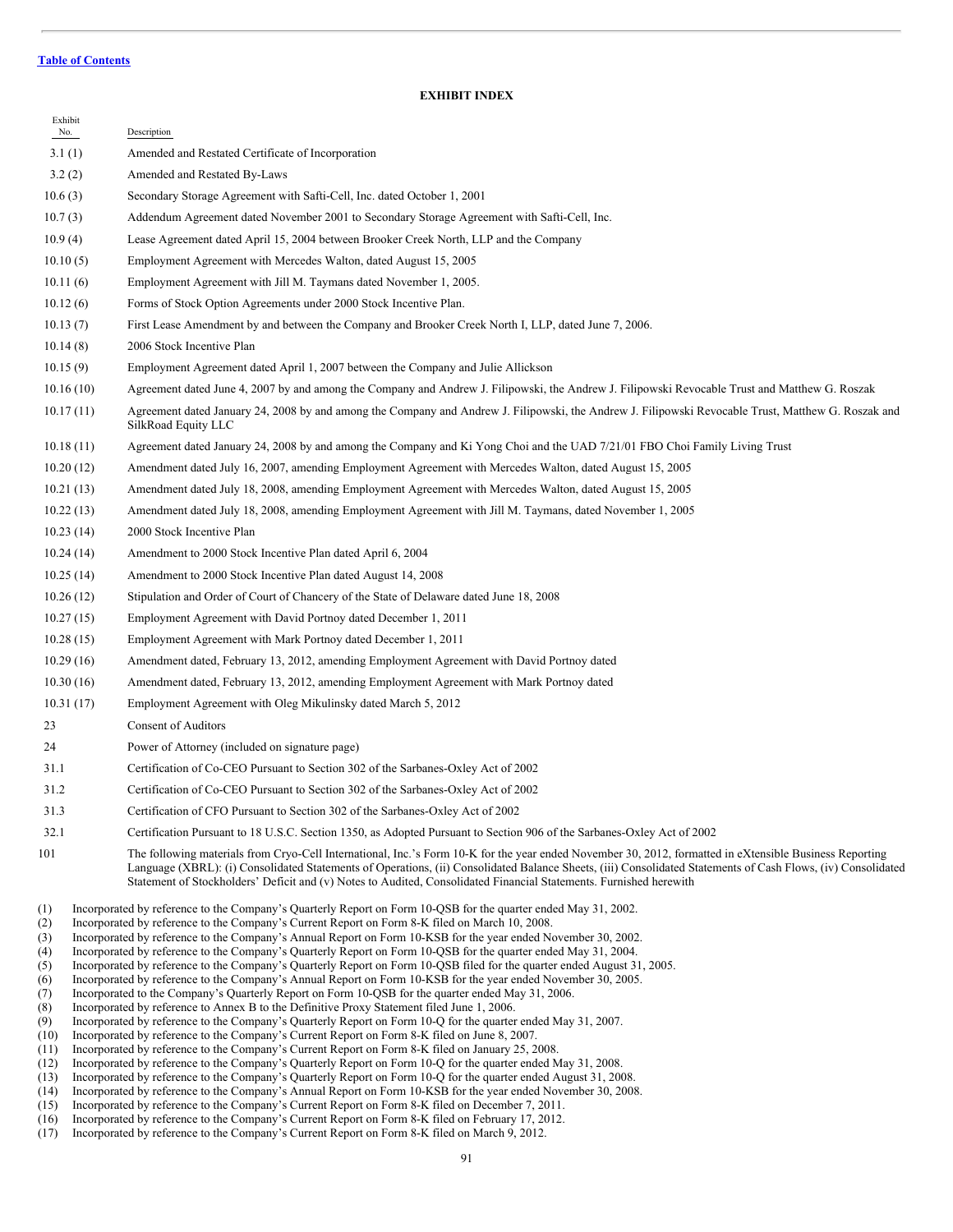## **CONSENT OF INDEPENDENT REGISTERED PUBLIC ACCOUNTING FIRM**

We have issued our report dated February 28, 2013, with respect to the consolidated financial statements included in the Annual Report of Cryo-Cell International, Inc. and subsidiaries on Form 10-K for the year ended November 30, 2012. We hereby consent to the incorporation by reference of said report in the Registration Statements of Cryo-Cell International, Inc. on Forms S-8 (File No. 333-92991, effective December 17, 1999, File No. 333-65418, effective July 19, 2001 and File No. 333-178768, effective December 27, 2011).

/s/ GRANT THORNTON LLP

Orlando, Florida February 28, 2013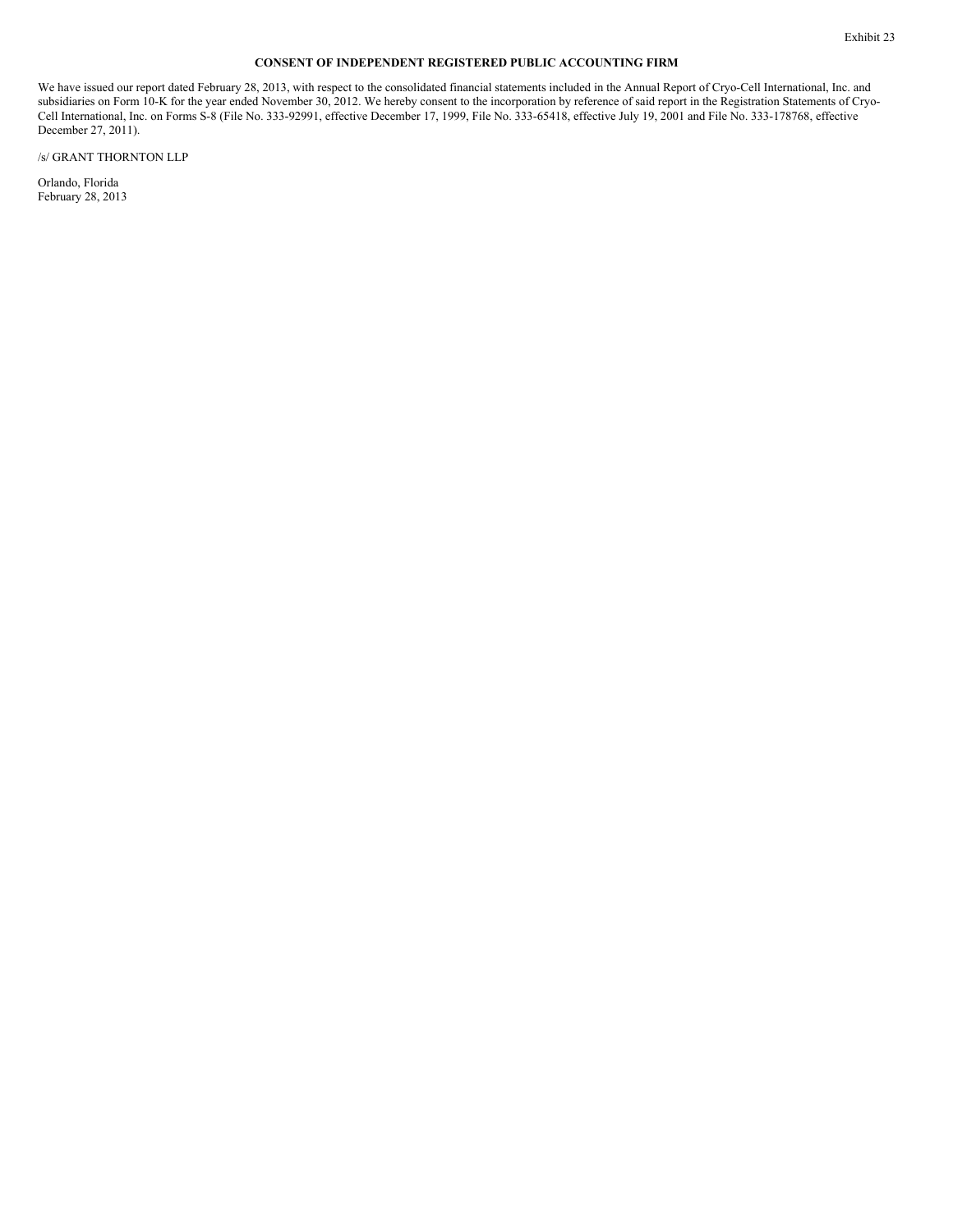## CERTIFICATION OF CO-CHIEF EXECUTIVE OFFICER

I, David Portnoy, certify that:

- 1. I have reviewed this annual report on Form 10-K of Cryo-Cell International, Inc. (the "Registrant");
- 2. Based on my knowledge, this report does not contain any untrue statement of a material fact or omit to state a material fact necessary to make the statements made, in light of the circumstances under which such statements were made, not misleading with respect to the period covered by this report;
- 3. Based on my knowledge, the consolidated financial statements, and other financial information included in this report, fairly present in all material respects the financial condition, results of operations and cash flows of the registrant as of, and for, the periods presented in this report;
- 4. The Registrant's other certifying officer(s) and I are responsible for establishing and maintaining disclosure controls and procedures (as defined in Exchange Act Rules 13a-15(e) and 15d-15(e)) and internal control over financial reporting (as defined in Exchange Act Rules 13a-15(f) and 15d-15(f)) for the Registrant and have:

(a) Designed such disclosure controls and procedures, or caused such disclosure controls and procedures to be designed under our supervision, to ensure that material information relating to the Registrant, including its consolidated subsidiaries, is made known to us by others within those entities, particularly during the period in which this annual report is being prepared;

(b) Designed such internal control over financial reporting, or caused such internal control over financial reporting to be designed under our supervision, to provide reasonable assurance regarding the reliability of financial reporting and the preparation of financial statements for external purposes in accordance with generally accepted accounting principles;

(c) Evaluated the effectiveness of the Registrant's disclosure controls and procedures and presented in this report our conclusions about the effectiveness of the disclosure controls and procedures, as of the end of the period covered by this report based on such evaluation; and

(d) Disclosed in this report any change in the Registrant's internal control over financial reporting that occurred during the Registrant's most recent fiscal quarter that has materially affected, or is reasonably likely to materially affect, the Registrant's internal control over financial reporting;

5. The Registrant's other certifying officer(s) and I have disclosed, based on our most recent evaluation of internal control over financial reporting, to the Registrant's auditors and the audit committee of the Registrant's board of directors (or persons performing the equivalent functions):

(a) All significant deficiencies and material weaknesses in the design or operation of internal control over financial reporting which are reasonably likely to adversely affect the Registrant's ability to record, process, summarize and report financial information; and

(b) Any fraud, whether or not material, that involves management or other employees who have a significant role in the Registrant's internal control over financial reporting.

Dated: February 28, 2013 /s/ David Portnoy

David Portnoy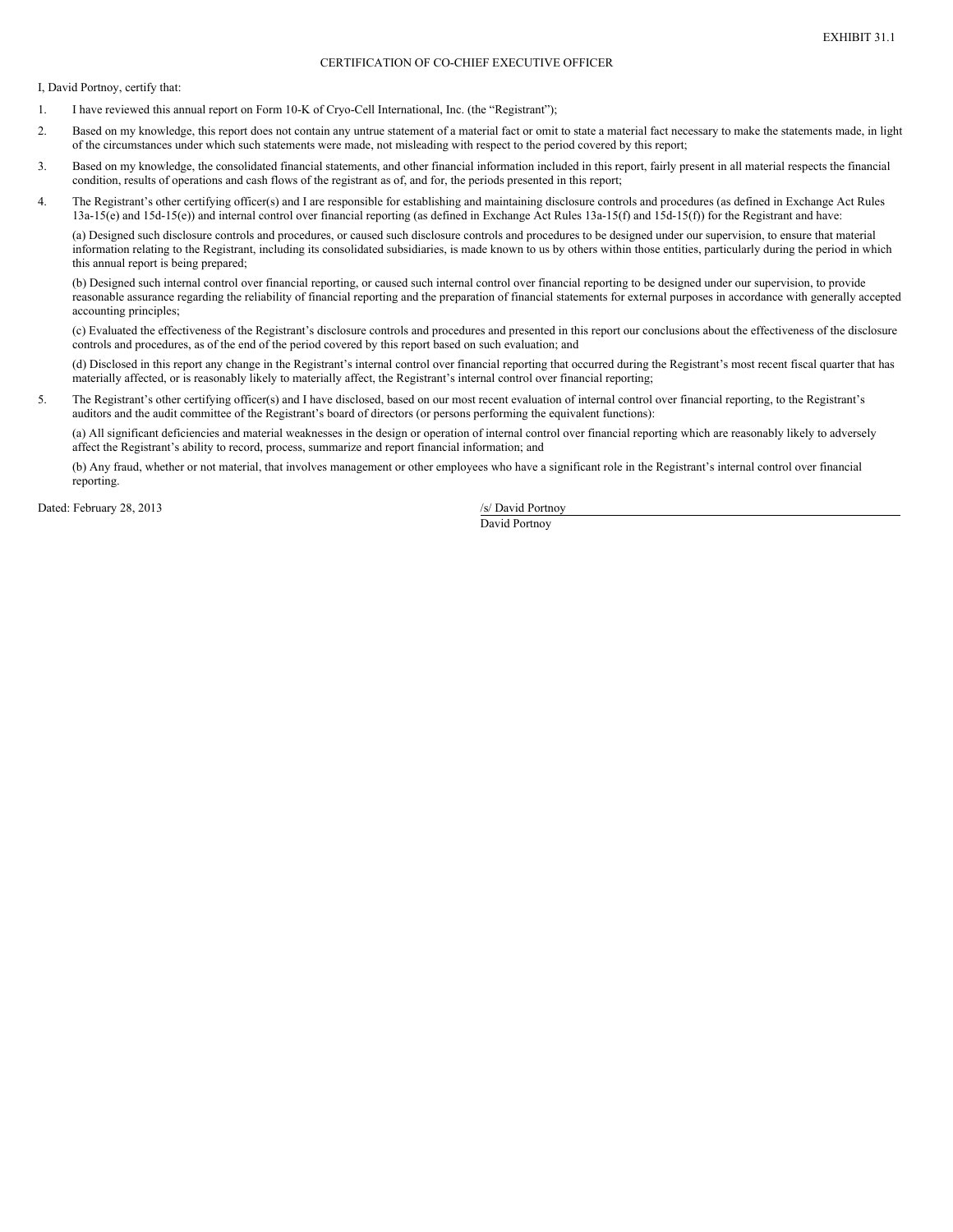## CERTIFICATION OF CO-CHIEF EXECUTIVE OFFICER

I, Mark Portnoy, certify that:

- 1. I have reviewed this annual report on Form 10-K of Cryo-Cell International, Inc. (the "Registrant");
- 2. Based on my knowledge, this report does not contain any untrue statement of a material fact or omit to state a material fact necessary to make the statements made, in light of the circumstances under which such statements were made, not misleading with respect to the period covered by this report;
- 3. Based on my knowledge, the consolidated financial statements, and other financial information included in this report, fairly present in all material respects the financial condition, results of operations and cash flows of the registrant as of, and for, the periods presented in this report;
- 4. The Registrant's other certifying officer(s) and I are responsible for establishing and maintaining disclosure controls and procedures (as defined in Exchange Act Rules 13a-15(e) and 15d-15(e)) and internal control over financial reporting (as defined in Exchange Act Rules 13a-15(f) and 15d-15(f)) for the Registrant and have:

(a) Designed such disclosure controls and procedures, or caused such disclosure controls and procedures to be designed under our supervision, to ensure that material information relating to the Registrant, including its consolidated subsidiaries, is made known to us by others within those entities, particularly during the period in which this annual report is being prepared;

(b) Designed such internal control over financial reporting, or caused such internal control over financial reporting to be designed under our supervision, to provide reasonable assurance regarding the reliability of financial reporting and the preparation of financial statements for external purposes in accordance with generally accepted accounting principles;

(c) Evaluated the effectiveness of the Registrant's disclosure controls and procedures and presented in this report our conclusions about the effectiveness of the disclosure controls and procedures, as of the end of the period covered by this report based on such evaluation; and

(d) Disclosed in this report any change in the Registrant's internal control over financial reporting that occurred during the Registrant's most recent fiscal quarter that has materially affected, or is reasonably likely to materially affect, the Registrant's internal control over financial reporting;

5. The Registrant's other certifying officer(s) and I have disclosed, based on our most recent evaluation of internal control over financial reporting, to the Registrant's auditors and the audit committee of the Registrant's board of directors (or persons performing the equivalent functions):

(a) All significant deficiencies and material weaknesses in the design or operation of internal control over financial reporting which are reasonably likely to adversely affect the Registrant's ability to record, process, summarize and report financial information; and

(b) Any fraud, whether or not material, that involves management or other employees who have a significant role in the Registrant's internal control over financial reporting.

Dated: February 28, 2013 /s/ Mark Portnoy

Mark Portnoy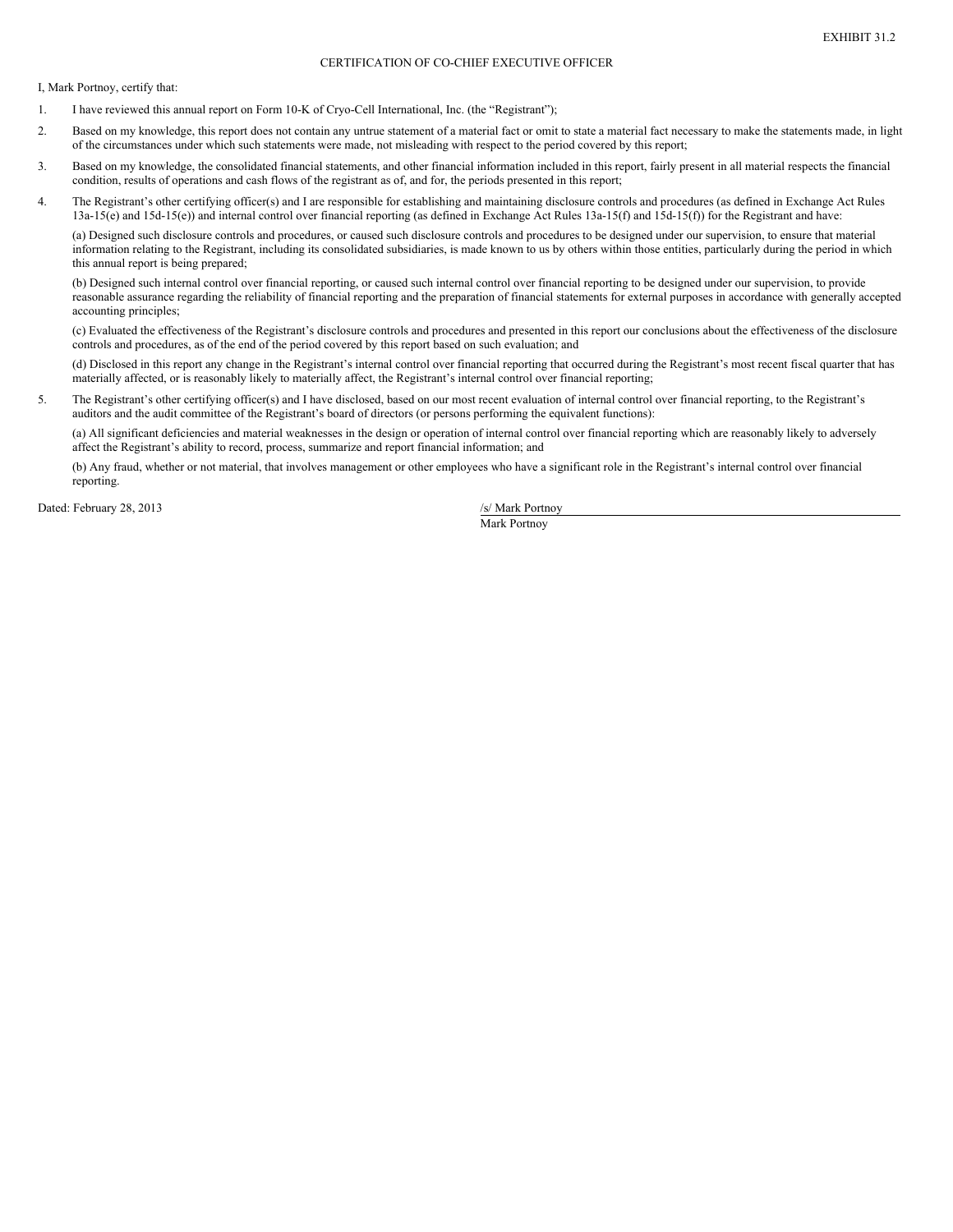## CERTIFICATION OF CHIEF FINANCIAL OFFICER

I, Jill M. Taymans, certify that:

- 1. I have reviewed this annual report on Form 10-K of Cryo-Cell International, Inc. (the "Registrant");
- 2. Based on my knowledge, this report does not contain any untrue statement of a material fact or omit to state a material fact necessary to make the statements made, in light of the circumstances under which such statements were made, not misleading with respect to the period covered by this report;
- 3. Based on my knowledge, the consolidated financial statements, and other financial information included in this report, fairly present in all material respects the financial condition, results of operations and cash flows of the registrant as of, and for, the periods presented in this report;
- 4. The Registrant's other certifying officer(s) and I are responsible for establishing and maintaining disclosure controls and procedures (as defined in Exchange Act Rules 13a-15(e) and 15d-15(e)) and internal control over financial reporting (as defined in Exchange Act Rules 13a-15(f) and 15d-15(f)) for the Registrant and have:

(a) Designed such disclosure controls and procedures, or caused such disclosure controls and procedures to be designed under our supervision, to ensure that material information relating to the Registrant, including its consolidated subsidiaries, is made known to us by others within those entities, particularly during the period in which this annual report is being prepared;

(b) Designed such internal control over financial reporting, or caused such internal control over financial reporting to be designed under our supervision, to provide reasonable assurance regarding the reliability of financial reporting and the preparation of financial statements for external purposes in accordance with generally accepted accounting principles;

(c) Evaluated the effectiveness of the Registrant's disclosure controls and procedures and presented in this report our conclusions about the effectiveness of the disclosure controls and procedures, as of the end of the period covered by this report based on such evaluation; and

(d) Disclosed in this report any change in the Registrant's internal control over financial reporting that occurred during the Registrant's most recent fiscal quarter that has materially affected, or is reasonably likely to materially affect, the Registrant's internal control over financial reporting;

5. The Registrant's other certifying officer(s) and I have disclosed, based on our most recent evaluation of internal control over financial reporting, to the Registrant's auditors and the audit committee of the Registrant's board of directors (or persons performing the equivalent functions):

(a) All significant deficiencies and material weaknesses in the design or operation of internal control over financial reporting which are reasonably likely to adversely affect the Registrant's ability to record, process, summarize and report financial information; and

(b) Any fraud, whether or not material, that involves management or other employees who have a significant role in the Registrant's internal control over financial reporting.

Dated: February 28, 2013 /s/ Jill M. Taymans

Jill M. Taymans